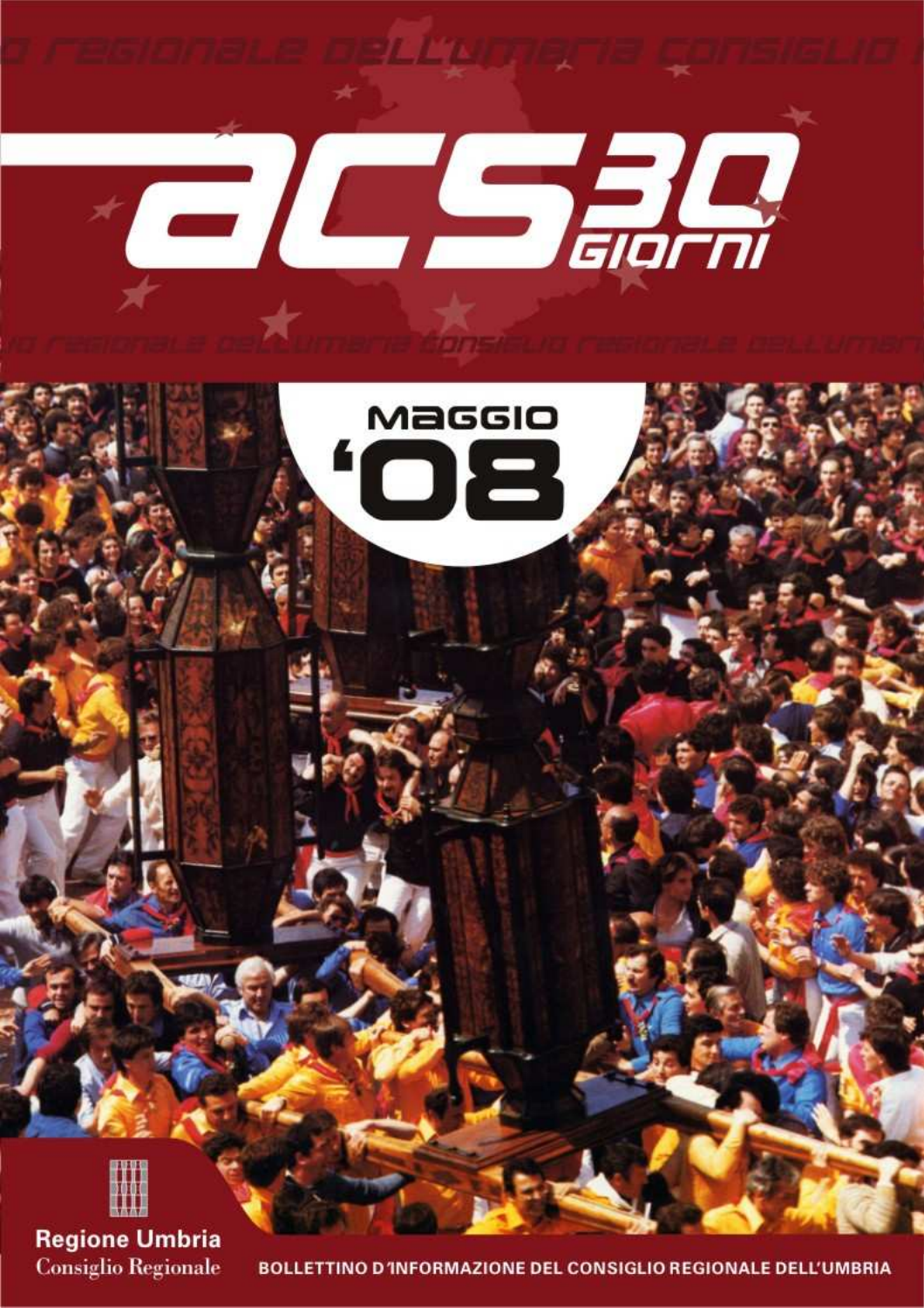

 $\mathbf{9}$ 

# SOMMARIO



a cura dell'Ufficio stampa del Consiglio regionale dell'Umbria

Direttore responsabile: **Tiziano Bertini** 

In redazione: Giampietro Chiodini **Lucio Rrunotti** Paolo Giovagnoni (portavoce Presidente) Marco Paganini, **Alberto Scattolini** 

Editing: Simona Traversini

Grafica:

**Mauro Gambuli** 

Supplemento al numero 109 del 31 maggio 2008 dell'agenzia Acs Registrazione tribunale di Perugia n. 27-93 del 22-10-93



60° DELLA COSTITUZIONE ITALIANA - A ORVIETO INCONTRO DEGLI STUDENTI DELLE SECONDARIE CON ESPERTI ED ISTITUZIONI

"UN IMPORTANTE MOMENTO DI CRESCITA SOCIALE E CULTURALE" - L'APPREZZAMENTO DEL PRESIDENTE MAURO TIPPOLOTTI PER IL RIPRISTINO DEL CAMPO DA CALCIO DI SAN SISTO A PERUGIA

L'ASSEMBLEA DI PALAZZO CESARONI HA AVVIATO LA PROCEDURA DI CONTESTAZIONE DI SOPRAVVENUTTA INCOMPATIBILITÀ PER I CONSIGLIERI REGIONALI ELETTI IN PARLAMENTO

60° DELLA COSTITUZIONE: VENERDÌ 9 MAGGIO UNA INIZIATIVA NELLA SALA CONSILIARE DI 10 PALAZZO SPADA A TERNI

"LA PROCURA NAZIONALE ANTIMAFIA RAPPRESENTA UNO DEI PUNTI PIÙ AVANZATI NELLA LOTTA ALLA CRIMINALITÀ ORGANIZZATA" - IL PRESIDENTE TIPPOLOTTI INCONTRA IL PROCU-RATORE PIERO GRASSO

"FONDO REGIONALE PER LA NON AUTOSUFFICIENZA E NORME PER LA SOSTENIBILITÀ AMBIENTALE URBANISTICA" - I PROSSIMI DUE DISEGNI DI LEGGE AL VAGLIO DEL COMITATO PER LA LEGISLAZIONE

DIFENSORE CIVICO, GARANTE DEI DETENUTI E RISPETTO DEI DIRITTI UMANI IN TIBET E 11 CINA - INCONTRO TRA IL PRESIDENTE TIPPOLOTTI E UNA DELEGAZIONE DI RADICALI E AS-SOCIAZIONI

60ESIMO DELLA COSTITUZIONE: IL PRESIDENTE DEL CONSIGLIO REGIONALE MAURO TIPPOLOTTI PARTECIPERÀ SABATO 31 MAGGIO, A PERUGIA, AL CONVEGNO CON IL VICEPRE-SIDENTE DEL CSM, NICOLA MANCINO

SOLIDARIETÀ AL SINDACO DI GUBBIO DA PARTE DEL PRESIDENTE DEL CONSIGLIO REGIONA- $12<sub>2</sub>$ LE TIPPOLOTTI

TASSA TEVERE-NERA: "È NECESSARIO UN INTERVENTO DELLA REGIONE PER EVITARE CHE LA SITUAZIONE DEGENERI" - IL CONSIGLIERE NEVI (FI-PDL) SULL'INCONTRO CON IL COMITATO

CONSORZIO TEVERE-NERA: IL PRESIDENTE DEL CONSIGLIO REGIONALE, INCONTRA UNA DELEGAZIONE DI CITTADINI RESIDENTI NEI TERRITORI INTERESSATI

MINACCE A SINDACO DI GUBBIO: "ATTO ESECRABILE E VILE DA AFFRONTARE CON FERMEZ-ZA" – LA SOLIDARIETÀ DI DOTTORINI (VERDI E CIVICI)

MINACCE A SINDACO DI GUBBIO: "SOLIDARIETÀ E VICINANZA AD ORFEO GORACCI E ALLA SUA FAMIGLIA PER LE GRAVI MINACCE RICEVUTE" - NOTA DI VINTI (PRC-SE)

"SPIACEVOLE CONCOMITANZA TRA IL CONSIGLIO E LA RIUNIONE DELL'ANCI" - PER LIGNANI  $13$ MARCHESANI (CDL PER L'UMBRIA) UNA PARTECIPAZIONE "SVUOTATA"

FONDO PER LA NON AUTOSUFFICIENZA: IL PRESIDENTE TIPPOLOTTI INCONTRA UNA DELEGAZIONE DEI SINDACATI CGIL-CISL-UIL-PENSIONATI

60° DELLA COSTITUZIONE: IL PRESIDENTE DEL CONSIGLIO REGIONALE TIPPOLOTTI<br>INTERVERRÀ AL CONVEGNO DI PERUGIA CON IL VICEPRESIDENTE DEL CSM, NICOLA MANCI-NO - LE SCUOLE SELEZIONATE PER LA PREMIAZIONE

14 60° DELLA COSTITUZIONE: PREMIATI GLI STUDENTI VINCITORI DEL CONCORSO "GIOVANE È LA COSTITUZIONE", PROMOSSO DAL PRESIDENTE DEL CONSIGLIO REGIONALE TIPPOLOTTI E DALL'UFFICIO SCOLASTICO REGIONALE

**Regione Umbria Consiglio Regionale**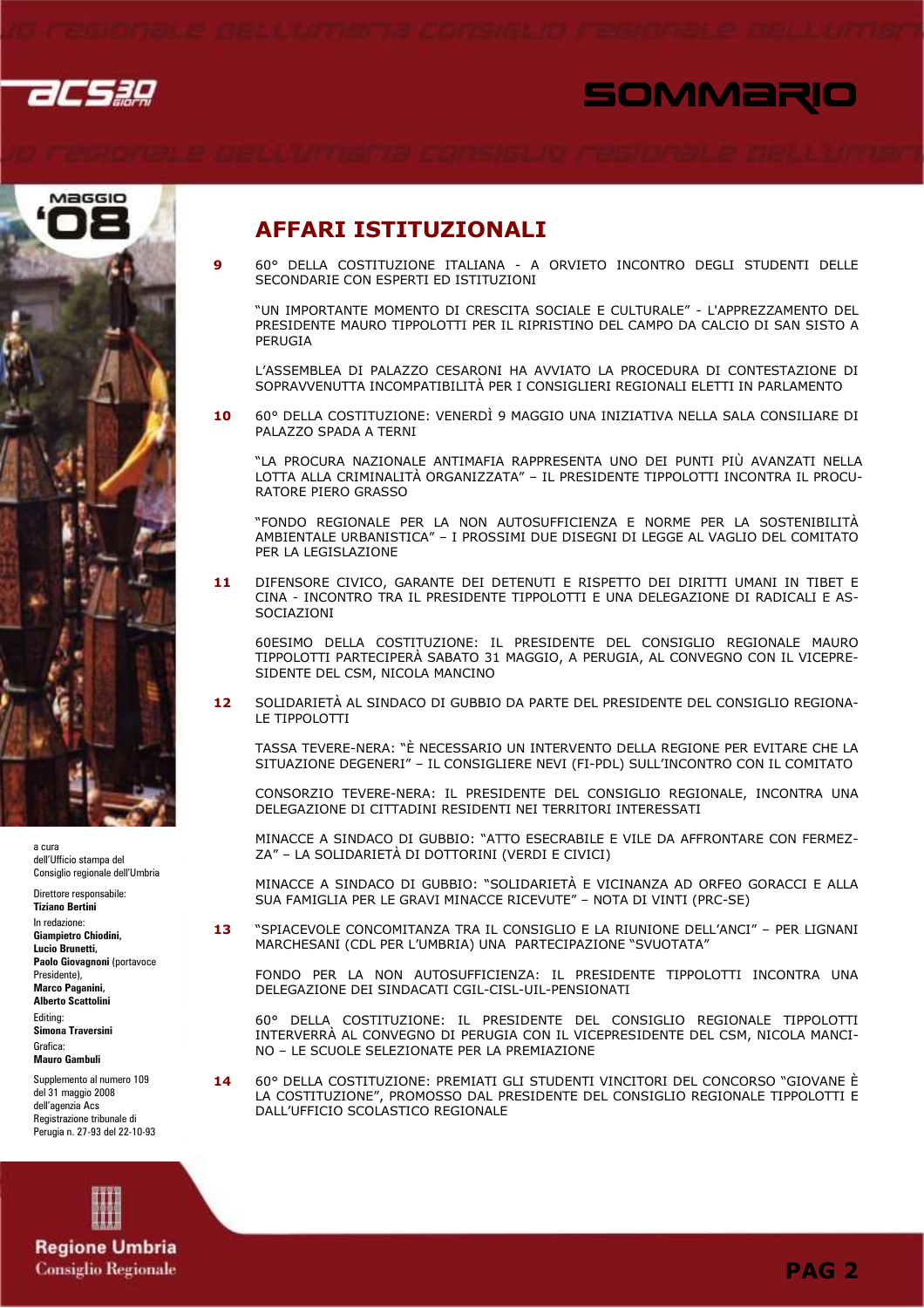





## **AGRICOLTURA**

"SPETTA ALLE ASSOCIAZIONI AGRICOLE LA SOLUZIONE DEL PROBLEMA DEI DIVULGATORI" -16 L'ASSESSORE CARLO LIVIANTONI IN AUDIZIONE ALLA PRIMA COMMISSIONE DEL CONSIGLIO REGIONALE

"TEMPI TROPPO STRETTI PER LE DOMANDE DI FINANZIAMENTO RELATIVE AL BANDO DEL PIANO DI SVILUPPO RURALE" - INTERROGAZIONE DI MANTOVANI E NEVI (FI-PDL)

## **AMBIENTE**

INQUINAMENTO: "LA GIUNTA AFFRONTI SUBITO LO SCEMPIO DELLE DISCARICHE ABUSIVE DI 17 AMIANTO" - INTERROGAZIONE DI DOTTORINI (VERDI CIVICI) DOPO UN RITROVAMENTO FRA PONTE FFICINO E PONTE PATTOLI

"ANCHE IL COMITATO DI BETTONA AL TAVOLO DI CONCERTAZIONE DELLA REGIONE PER DISCUTERE DELL'INOUINAMENTO ZOOTECNICO DELL'AREA" - L'IMPEGNO DI STEFANO VINTI  $(PRC-SF)$ 

RIO FERGIA: "SODDISFAZIONE PER LA SENTENZA DEL TAR. RICONOSCIUTI I DIRITTI DEGLI 18 ABITANTI" - DICHIARAZIONE DEL CONSIGLIERE TRACCHEGIANI (LA DESTRA)

"SODDISFAZIONE PER LA SENTENZA SUL RIO FERGIA" – PER DOTTORINI (VERDI E CIVICI) È IL RISULTATO DELLA "GIUSTA BATTAGLIA IN DIFESA DI BENI COMUNI E POPOLAZIONI LOCA- $\mathsf{I}$  T<sup> $n$ </sup>

"LA VITTORIA DEL COMITATO 'RIO FERGIA' È LIMPIDA. LE ISTITUZIONI EVITINO DI FARE RI- $10$ CORSO" - NOTA DI STEFANO VINTI (PRC-SE) A SEGUITO DELLA SENTENZA DEL TAR CHE VIE-TA NUOVI ATTINGIMENTI

PER DOTTORINI (VERDI E CIVICI) "IL NUCLEARE È UNA SCELTA IDEOLOGICA E PERDENTE" -"SE NECESSARIO, CI SARÀ UN NUOVO REFERENDUM"

"DEPURATORE ZOOTECNICO DI BETTONA E FENOMENI DI INQUINAMENTO DEL TERRITORIO" - $20$ VINTI (PRC-SE) INTERROGA LA GIUNTA PER CONOSCERE LE VOLONTÀ E LE DIRETTIVE PRESE DALLA REGIONE

## **CACCIA**

"ATTENDIAMO LE INDICAZIONI DELL'INFS, SENZA LE QUALI NON SI PUÒ PROCEDERE" - L'AS- $22$ SESSORE BOTTINI RISPONDE A TRACCHEGIANI (LA DESTRA) SULLA CACCIA IN DEROGA

## **CULTURA**

PRE-INAUGURAZIONE DEL FESTIVAL DELLE NAZIONI DI CITTÀ DI CASTELLO ALLA FIERA DEL  $23$ LIBRO DI TORINO - IL CONSIGLIO REGIONALE DELL'UMBRIA RAPPRESENTATO DA LIGNANI MARCHESANI

"ALL'ISTITUTO REGIONALE PER IL FOLCLORE L'INDIVIDUAZIONE DELLE MANIFESTAZIONI STORICHE DELLA REGIONE" - LUPINI (PRC) SULLA PROPOSTA DI LEGGE REGIONALE

## **ECONOMIA/LAVORO**

"DOPO LA RIDEFINIZIONE DEI PREZZI PER GLI ESPROPRI L'AREA INDUSTRIALE DI SAN GIA- $24$ COMO POTRÀ ENTRARE IN FUNZIONE ENTRO POCHI MESI" - L'ASSESSORE GIOVANNETTI RI-SPONDE ALL'INTERROGAZIONE DI CINTIOLI (PD)

"NESSUN PROBLEMA PER LA PUBBLICAZIONE DELLE DICHIARAZIONI DEI REDDITI" - UNA NO-TA VINTI (PRC-SE)

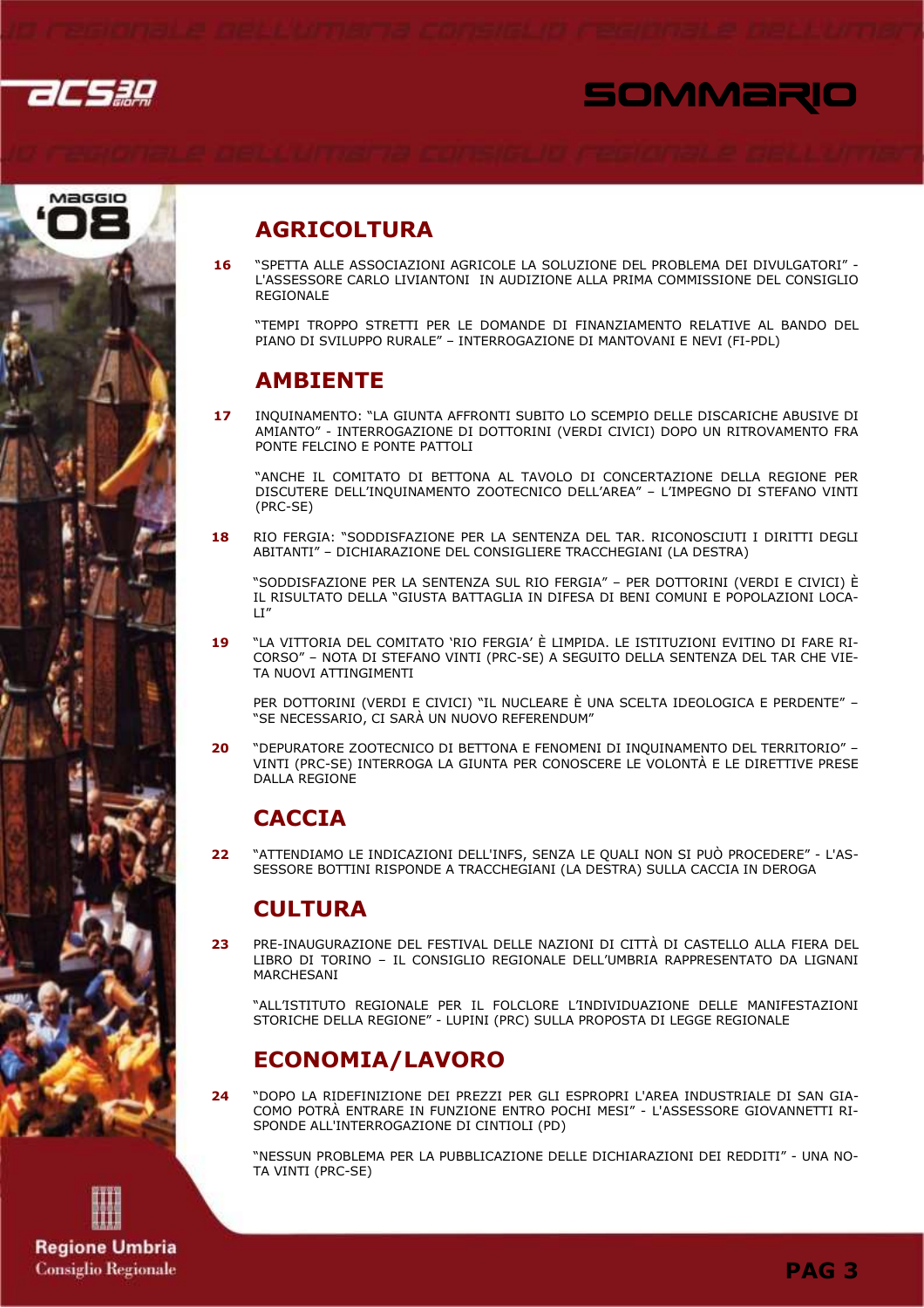

# SOMMARIO



- "INTERVENIRE PER EVITARE LA DISMISSIONE DELLO STABILIMENTO NESTLÈ DI 24 SANSEPOLCRO" - LIGNANI MARCHESANI (CDL) CHIEDE ALL'ESECUTIVO DI "PREVENIRE MOSSE UNILATERALI"
- "CATALOGO DELLE IMPRESE DISPONIBILI A FARE APPRENDISTATO E BONUS PERSONALE PER I  $25$ GIOVANI" - RISOLUZIONE DI SEBASTIANI (UDC) PER ATTUARE LA LEGGE REGIONALE

"NECESSARIO UN INTERVENTO DELLA REGIONE PER LA EX FEDERICI" - DE SIO (AN - PDL) CHIEDE ALL'ESECUTIVO DI ATTIVARSI PER LO STABILIMENTO DI AMELIA

"LA VICENDA DEL CONSORZIO AGROBIOFOREST È DEFLAGRATA E METTE A NUDO LE CON-26 TRADDIZIONI DI UN PROGETTO NATO MALE" - DE SIO (AN-PDL) PUNTA IL DITO SULLA RE-GIONE E ANNUNCIA UN'INTERROGAZIONE

"INAPPLICATA LA LEGGE 68 SUI DIRITTI DEI DISABILI ALL'INTERNO DI ENTI E AZIENDE SANI-TARIE" - I CONSIGLIERI REGIONALI FI-PDL CHIEDONO ALLA GIUNTA REGIONALE DI GARAN-TIRNE L'ATTUAZIONE

"LA VERA PRIORITÀ DELL'UMBRIA È LA QUESTIONE SALARIALE" – PER STEFANO VINTI (PRC-27 SE) "NECESSARIA UNA RISPOSTA IMMEDIATA"

COMMERCIO EOUO: FINALMENTE ASSEGNATI I CONTRIBUTI PER I PROGETTI NELLE SCUOLE E APPROVATO IL PROGRAMMA DELLA GIORNATA REGIONALE -INTERVENTO DEL CONSIGLIERE DOTTORINI (VERDI E CIVICI)

- $28$ SULLA CRISI DELLO STABILIMENTO BUITONI DI SANSEPOLCRO MOZIONE DI SOSTEGNO IN CONSIGLIO REGIONALE DEI CAPIGRUPPO DI MAGGIORANZA - NOTA DI DOTTORINI (VERDI E CIVICI)
- "PARTECIPAZIONE DEI LAVORATORI AGLI UTILI DELLE IMPRESE" -PER LIGNANI MARCHESANI  $29$ (CDL PER L'UMBRIA) "OTTIMA LA PROPOSTA DEL MINISTRO SACCONI"

INTERROGAZIONE DI VINTI (PRC-SE) SULLA SITUAZIONE ALLA "ANTONIO MERLONI S.P.A." -IL CAPOGRUPPO DI RIFONDAZIONE CHIEDE L'INTERVENTO DELLA REGIONE PER LA SALVA-GUARDIA DEI LIVELLI OCCUPAZIONALI

## **FINANZA**

"NO AL CINISMO DEL PALAZZO E AI GIOCHI DI POCHI INTERESSATI" - ENRICO MELASECCHE  $30^{\circ}$ (UDC) ANNUNCIA UNA MANIFESTAZIONE A PERUGIA CONTRO LA TASSA "TEVERE-NERA"

ICI: "NEL DECRETO FISCALE DEL GOVERNO È PREVISTO IL RIMBORSO DEL MANCATO INTROI-TO AI COMUNI" - NEVI (FI-PDL) POLEMICO CON IL PRESIDENTE DELL'ANCI CHE MINACCIAVA UNA VERTENZA NAZIONALE

### **INFORMAZIONE**

IN ONDA "IL PUNTO", SETTIMANALE TELEVISIVO DI APPROFONDIMENTO DEL CONSIGLIO RE-31 GIONALE - CONFRONTO TRA I CONSIGLIERI ROSSI (PD) E ZAFFINI (AN-PDL)

A PALAZZO CESARONI PRESENTATA LA DECIMA EDIZIONE DEL CONCORSO "COMUNICARE/nUMBRIA", PROMOSSO DAL CO.RE.COM - TEMA DI QUEST'ANNO: "IL RISCHIO NON È UN ME-STIFRE"

IN ONDA "IL PUNTO", SETTIMANALE TELEVISIVO DI APPROFONDIMENTO DEL CONSIGLIO RE- $32<sub>2</sub>$ GIONALE - CONFRONTO TRA I CONSIGLIFRI LUPINI (PRC-SE) E DE SIO (AN-PDL)

IN ONDA "IL PUNTO", SETTIMANALE TELEVISIVO DI APPROFONDIMENTO DEL CONSIGLIO RE-GIONALE - CONFRONTO TRA I CONSIGLIERI TOMASSONI (PD) E NEVI (FI-PDL)

IN RETE IL NUMERO 121 DI "TELECRU", IL NOTIZIARIO TELEVISIVO DEL CONSIGLIO REGIO-NALE DELL'UMBRIA - UN NUOVO FORMAT CON APPROFONDIMENTI E INTERVISTE

**Regione Umbria Consiglio Regionale**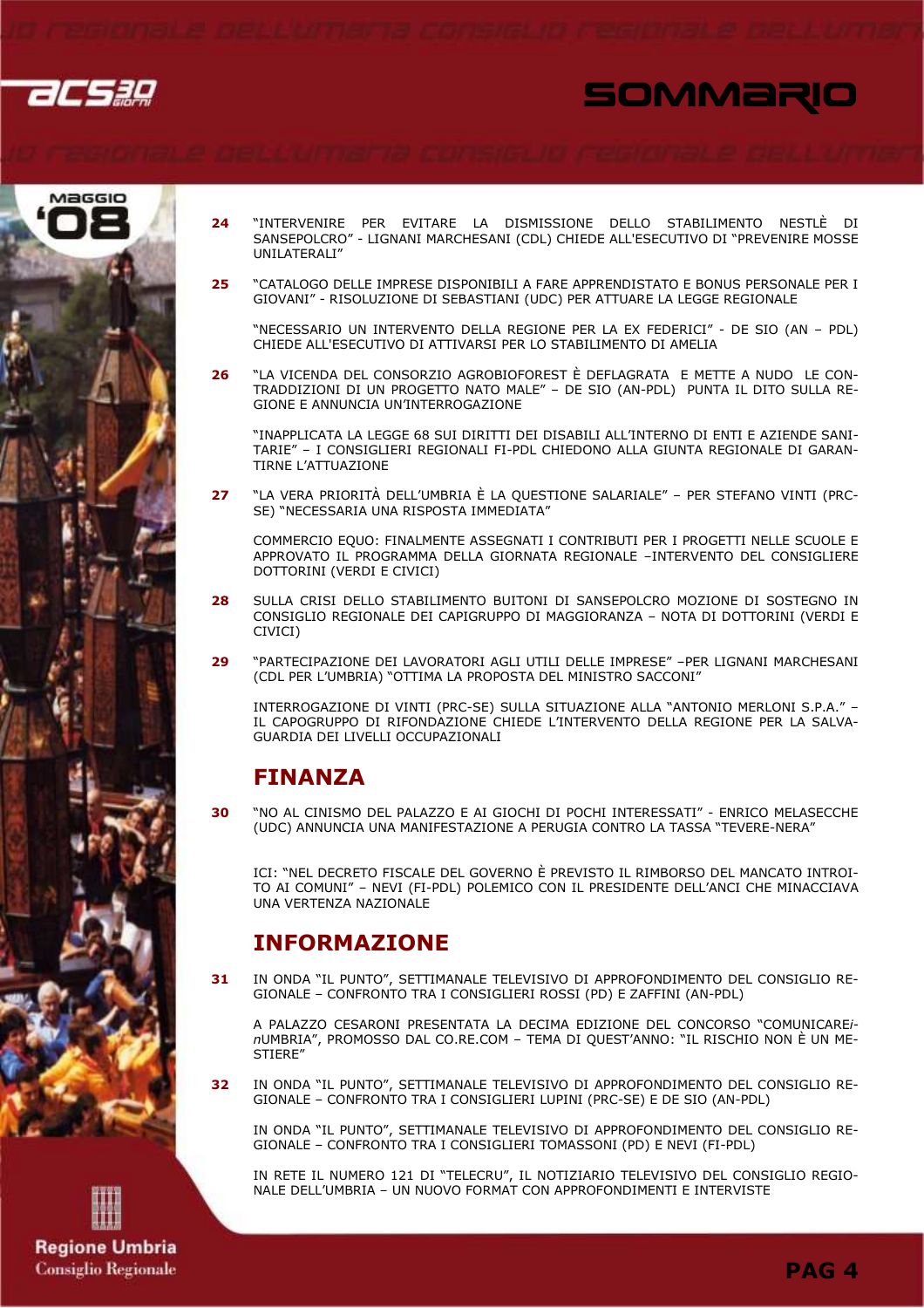





33 IN RETE IL NUMERO 123 DI "TELECRU", IL NOTIZIARIO TELEVISIVO DEL CONSIGLIO REGIO-NALE DELL'UMBRIA - UN NUOVO FORMAT CON APPROFONDIMENTI E INTERVISTE

IN ONDA "IL PUNTO", SETTIMANALE TELEVISIVO DI APPROFONDIMENTO DEL CONSIGLIO RE-GIONALE - CONFRONTO TRA I CONSIGLIERI DOTTORINI (VERDI E CIVICI) E TRACCHEGIANI (LA DESTRA)

IN RETE IL NUMERO 124 DI "TELECRU", IL NOTIZIARIO TELEVISIVO DEL CONSIGLIO REGIO-NALE DELL'UMBRIA

## **INFRASTRUTTURE**

"E/45: SEMBRA DI ESSERE IN CECENIA" - MELASECCHE (UDC) CHIEDE "QUALI CONTROLLI 34 SONO STATI EFFETTUATI SUI LAVORI DI SISTEMAZIONE APPORTATI DA APPENA UN ANNO"

"SÌ ALLA MESSA IN SICUREZZA E ALL'AMMODERNAMENTO DELLA E/45, NO ALL'AUTOSTRADA" - PER DOTTORINI (VERDI E CIVICI) "RIMANE UN'IPOTESI SCIAGURATA"

- L'ASSEMBLEA DI PALAZZO CESARONI APPROVA LA MOZIONE DEL CENTROSINISTRA SU E 45 E 35 FLAMINIA - RESPINTO IL DOCUMENTO DEL CENTRODESTRA
- "UN MILIONE DI FURO PER LA PIFTRALUNGA UMBERTIDE, LA REGIONE SI IMPEGNA CON 400  $37$ MILA" - L'ASSESSORE MASCIO RISPONDE AD GIROLAMINI (SDI) SU SICUREZZA E SVILUPPO DFII'ARFA

### **ISTRUZIONE**

"LA GIUNTA INTERVENGA SULLA QUESTIONE DEI PRESUNTI ESUBERI DEL PERSONALE NON 38 DOCENTE NELLE SCUOLE UMBRE" - INTERROGAZIONE DEI CONSIGLIERI ROSSI E GILIONI  $(PD)$ 

PRIMA INFANZIA: "IL PIANO TRIENNALE ARRIVERÀ IN AULA CON RICHIESTE DI CORREZIONE A LEGGE 20 E REGOLAMENTO" - LA III COMMISSIONE A VOTI UNANIMI HA RINVIATO IL VOTO SUL DOCUMENTO PROGRAMMATICO

PRIMA INFANZIA: "LA LEGGE SUGLI ASILI NIDO È IN RITARDO. SERVONO PROVVEDIMENTI  $39$ URGENTI DELLA GIUNTA PER AMPLIARE L'OFFERTA DEL SERVIZIO ALLE FAMIGLIE" - INTERRO-**GAZIONE DI SEBASTIANI (UDC)** 

PRIMA INFANZIA: "È UN DOVERE AUMENTARE I FINANZIAMENTI PUBBLICI PER I SERVIZI ALLA PRIMA INFANZIA" - TRACCHEGIANI (LA DESTRA) SUL PIANO APPROVATO DALLA III COMMIS-SIONE DEL CONSIGLIO REGIONALE

### **PARI OPPORTUNITÀ**

DIRITTI DELLE DONNE: DEFINITI I COMPITI DEL CENTRO PER LE PARI OPPORTUNITÀ - LA  $41$ COMMISSIONE SPECIALE HA LICENZIATO ALL' UNANIMITÀ IL DISEGNO DI LEGGE CHE ISTI-TUISCE IL NUOVO ORGANISMO STATUTARIO

"NECESSARIO UN CAMBIAMENTO CULTURALE PER UNA REALE DEMOCRAZIA PARITARIA" - IN-TERVENTO DEL PRESIDENTE TIPPOLOTTI AL CONVEGNO SULLE PARI OPPORTUNITÀ

"OPPORTUNA E TEMPESTIVA L'INIZIATIVA DEL CENTRO PER LE PARI OPPORTUNITÀ SULLE 42 NUOVE LEGGI ELETTORALI" – PER GIROLAMINI (SDI) È "FONDAMENTALE" PER LA DEMOCRA-THE GARANTIRE LA PART RAPPRESENTANZA

## POLITICA/ATTUALITÀ

ELEZIONI: "L'ELEZIONE DI GIANFRANCO FINI A PRESIDENTE DELLA CAMERA È UNA NUOVA, STRAORDINARIA TAPPA PER LA DESTRA POLITICA" - COMUNICATO STAMPA DI LAFFRANCO (CDL-PER L'UMBRIA)

**Regione Umbria Consiglio Regionale**  43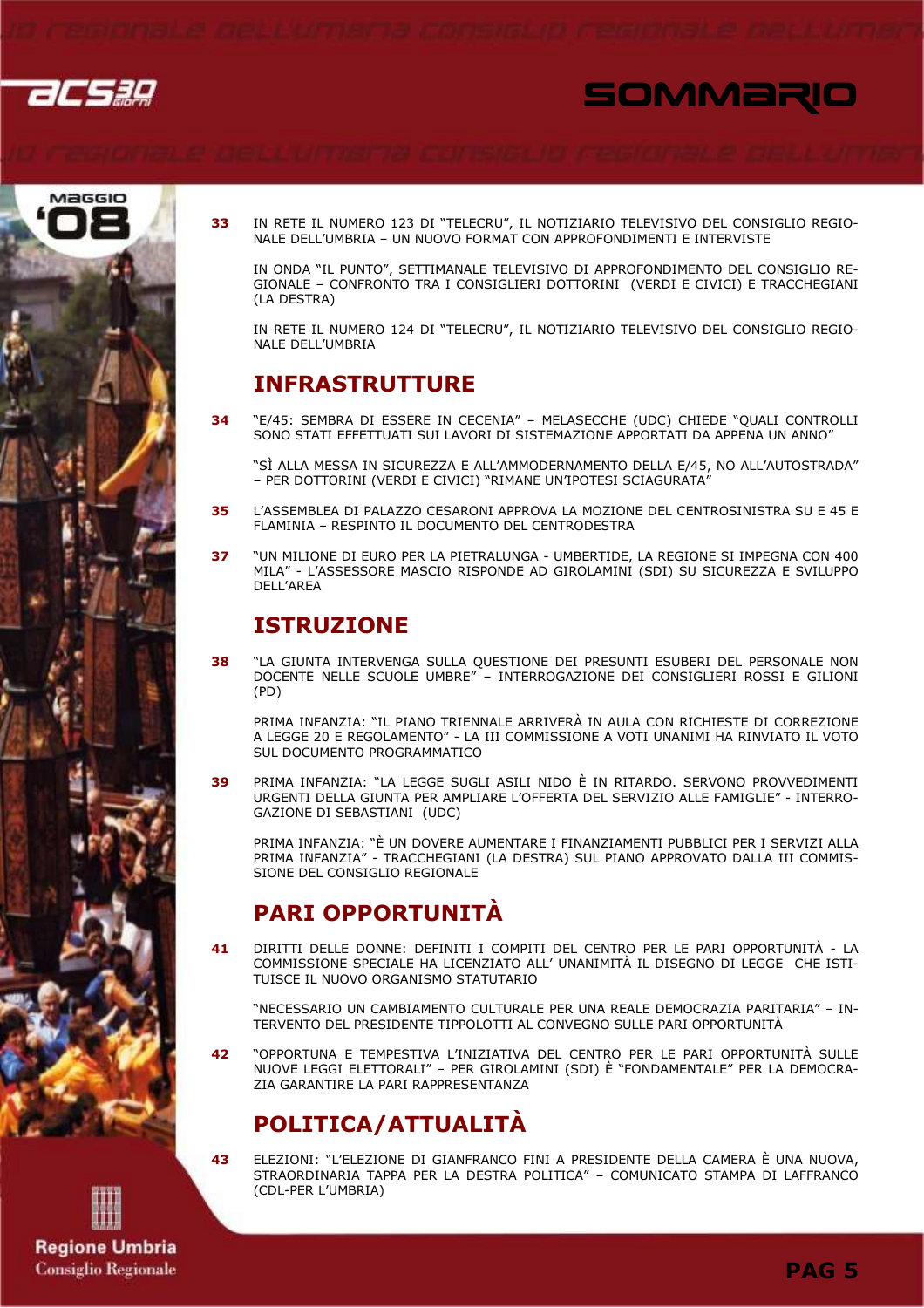





43 "CI FANNO BEN SPERARE LE PAROLE DI TREMONTI SUI SACRIFICI DA CHIEDERE A BANCHE E PETROLIERI PIUTTOSTO CHE AI CITTADINI" - TRACCHEGIANI (LA DESTRA) RICORDA I LIMITI DEL PRECEDENTE GOVERNO

"NON CALI IL SILENZIO SULLA RIFORMA ELETTORALE" - TRACCHEGIANI (LA DESTRA) AN-NUNCIA CHE IL SUO PARTITO CONTINUERÀ LA RACCOLTA DI FIRME PER RIPRISTINARE IL VO-TO DI PREFERENZA

- VERSO LA NUOVA LEGGE ELETTORALE REGIONALE LE OPINIONI DEI CAPIGRUPPO DI PALAZ-44 **ZO CESARONI**
- 45 IL RICORDO DI GIORGIO ALMIRANTE A VENTI ANNI DALLA MORTE - INTERVENTO DEL PRESI-DENTE DEL GRUPPO LA DESTRA, TRACCHEGIANI
- 46 "IL QUADRO POLITICO E' CAMBIATO. IL BIPOLARISMO E' ORMAI UNA REALTÀ" - NOTA DEL CONSIGLIERE SEBASTIANI DOPO LA SUA ADESIONE AL GRUPPO CONSILIARE DI FORZA ITALIA  $-$  PDI

"BASTA POLEMICHE E LAZZI NEL CENTRODESTRA. LA GENTE È STANCA DEL TEATRINO" – ME-LASECCHE (UDC) "SUBENTRI L'INTELLIGENZA POLITICA"

## **RICOSTRUZIONE**

48 "SE VUOLE DAVVERO RIDURRE LE TASSE, BERLUSCONI NON CHIEDA AGLI UMBRI LA RESTI-TUZIONE DELLA BUSTA PESANTE" - UNA NOTA DI VINTI (PRC-SE)

## **RIFORME**

 $\overline{49}$ "SI PROPONE UNA RIFORMA-BIS PER OUELLA, NON ANCORA ATTUATA, DELLE COMUNITÀ MONTANE" - MODENA (FI-PDL) INTERVIENE SUI LAVORI DELLA I COMMISSIONE" E GIUDICA "ESILARANTE" L'INIZIATIVA DELLA GIUNTA

APPROVATE IN PRIMA COMMISSIONE LE LINEE DI INDIRIZZO PER LA RIFORMA DELLE COMU-NITÀ MONTANE - IL PROVVEDIMENTO PRESENTATO DAGLI ASSESSORI LIVIANTONI E RIOMMI

IN PRIMA COMMISSIONE LE LINEE GUIDA DELLA RIFORMA DEL SISTEMA DELLE AGENZIE RE-GIONALI E DELLE SOCIETÀ PARTECIPATE - AUDIZIONE DELL'ASSESSORE RIOMMI A PALAZZO CESARONI

- APPROVATO L'ATTO CHE DEFINISCE LA FORMAZIONE DEL PROGRAMMA DI RIORDINO TERRI-51 TORIALE - 17 VOTI A FAVORE, 6 CONTRARI
- 53 RIORDINO TERRITORIALE: "IL DOCUMENTO APPROVATO DALLA MAGGIORANZA È SOLO UNO SPOT" - PER FIAMMETTA MODENA (PDL) IL SISTEMA POLITICO NON RIESCE A FARE LE RI-**FORMF**

RIORDINO TERRITORIALE: RIFONDAZIONE COMUNISTA ESPRIME SODDISFAZIONE PER L'ATTO APPROVATO IN CONSIGLIO - VINTI: "CONSISTENTE RIDUZIONE DELLA SPESA PUBBLICA"

## **SANITÀ**

56

"GRAVI CARENZE DEL SISTEMA SANITARIO UMBRO E LISTE D'ATTESA ALL'OSPEDALE DI PE-55 RUGIA" - ENRICO SEBASTIANI (UDC) INTERROGA LA GIUNTA PER CONOSCERE OUALI INI-ZIATIVE URGENTI INTENDE ADOTTARE

"PREOCCUPANTE LA CARENZA DI FONDI E PERSONALE NEI SERVIZI PSICHIATRICI REGIONALI" - INTERROGAZIONE DI DOTTORINI (VERDI E CIVICI)

AI CITTADINI INTERESSA LA QUALITÀ DEI SERVIZI E NON LE DIATRIBE POLITICHE INTERNE" ALLA SINISTRA" - LIGNANI MARCHESANI (CDL PER L'UMBRIA) SULLA POLEMICA TRA CECCHINI E PANELLA

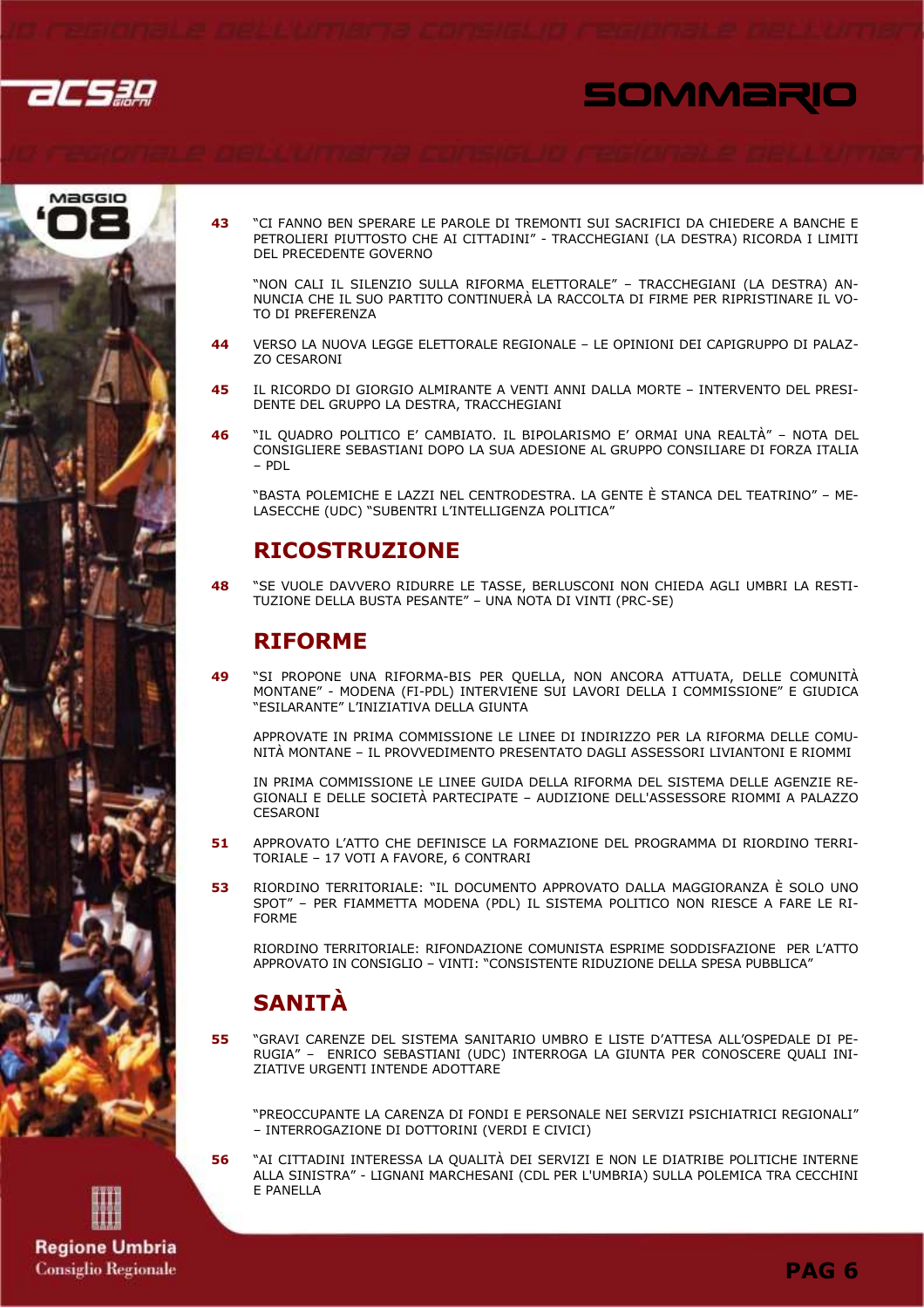

# SOMMARIO



- CONCLUSI I LAVORI DELLA COMMISSIONE DI INCHIESTA SULL'ASSENTEISMO NELLE STRUT-56 TURE SANITARIE - LA RELAZIONE FINALE APPROVATA A MAGGIORANZA CON IL VOTO CON-TRARIO DEL PDL
- NON AUTOSUFFICIENZA: "LEGGE TROPPO IMPORTANTE. SERVE UNA CLAUSOLA VALUTATIVA 57 SULLA GESTIONE DEL FONDO" - RICHESTA DEL COMITATO LEGISLATIVO ALLA COMMISSIONE AFFARI SOCIALI
- NON AUTOSUFFICIENZA: "TEMPI RAPIDI PER IL FONDO REGIONALE, DISEGNO DI LEGGE IN 58 AULA IL 3 GIUGNO" - LA TERZA COMMISSIONE HA LICENZIATO IL TESTO
- 59 "APPREZZAMENTO E CONDIVISIONE PER LE PAROLE DEL PAPA CONTRO L'ABORTO E PER LA MODIFICA DELLA LEGGE" - PER ADA URBANI (FI-PDL) "SONO LE DONNE I PRIMI SOGGETTI A SUBIRE L'ABORTO"

NON AUTOSUFFICIENZA: ULTIMATO IL DIBATTITO, I LAVORI RIPRENDONO ALLE 15 - LE RELA-ZIONI DI GILIONI E ZAFFINI, GLI INTERVENTI DI MODENA, LIGNANI MARCHESANI, MASCI, STUFARA, ROSI - I CONTENUTI DEL PROVVEDIMENTO

- 62 NON AUTOSUFFICIENZA: "LEGGE APPROVATA A MAGGIORANZA, PASSANO TRE EMENDAMENTI DELLA GIUNTA E UNO DELL'OPPOSIZIONE" - RESPINTA LA RISOLUZIONE DELLA MINORANZA
- "IL SOSTEGNO ALLE PERSONE NON AUTOSUFFICIENTI È L'ESEMPIO DI UNA SINISTRA DI GO-63 VERNO" - LA SODDISFAZIONE DI VINTI (PRC-SE) PER LA LEGGE APPROVATA IERI IN CONSI- $GITO$

CONSENSO AMPIO. MA RISCHIO INCOSTITUZIONALITÀ PER LA NORMA UMBRA SU CENTRI BE-NESSERE E DISCIPLINE BIONATURALI - FRA UNA SETTIMANA LA DECISIONE SULL'ITER DA **SEGUIRE** 

## **SICUREZZA**

GIUSTIZIA: "LA PROCURA E IL TRIBUNALE DI TERNI SONO SOTTO ORGANICO" - PER MELA-64 SECCHE (UDC) "ALCUNI PROCESSI SONO A RISCHIO, MENTRE IL SENSO DELLA LEGALITÀ È SEMPRE MENO DIFFUSO"

OUALE POSTO OCCUPA IL TEMA DELL'ORDINE PUBBLICO NELL'AGENDA DEI PARTITI? - LE RI-SPOSTE DEI GRUPPI POLITICI IN CONSIGLIO REGIONALE

66 "NO AI CAMPI ROM A PERUGIA. COMUNE AUTOLESIONISTA" - LA CRITICA DI ZAFFINI (AN-PDL) SULLA "PROPOSTA DEL PD A PALAZZO DEI PRIORI DI ISTITUZIONALIZZARE I CAMPI ROM"

"ALLARME PER UNA POSSIBILE MIGRAZIONE DI MIGLIAIA DI ROM A PERUGIA" - ADA URBANI (FI-PDL) INVITA LE FORZE POLITICHE "AD ATTREZZARSI PER FRONTEGGIARE UNA VERA E-MERGENZA SOCIALE"

"NEGLI ULTIMI GIORNI UNA NUOVA VITTIMA SUL LAVORO E UN NUOVO FURTO NEL CENTRO 67 STORICO DI PERUGIA. DUE CASI SEPARATI, MA È NECESSARIA UN'EFFICACE PREVENZIONE" -NOTA DI VINTI (PRC-SE)

"INDECENTE, STRUMENTALE E FAZIOSA LA POLEMICA DELL'ANCI VERSO IL GOVERNO BERLU-SCONI 'REO' DI AVER DATO PIÙ RESPONSABILITÀ AI COMUNI" - NOTA DI NEVI (FI-PDL)

## **SICUREZZA SUL LAVORO**

69

MORTI SUL LAVORO: "L'IMPEGNO DI TUTTI PER CONTRASTARE QUESTE SCIAGURE" - IL COM-MENTO DEL PRESIDENTE TIPPOLOTTI PER LA MORTE DELL'OPERAIO A GUBBIO

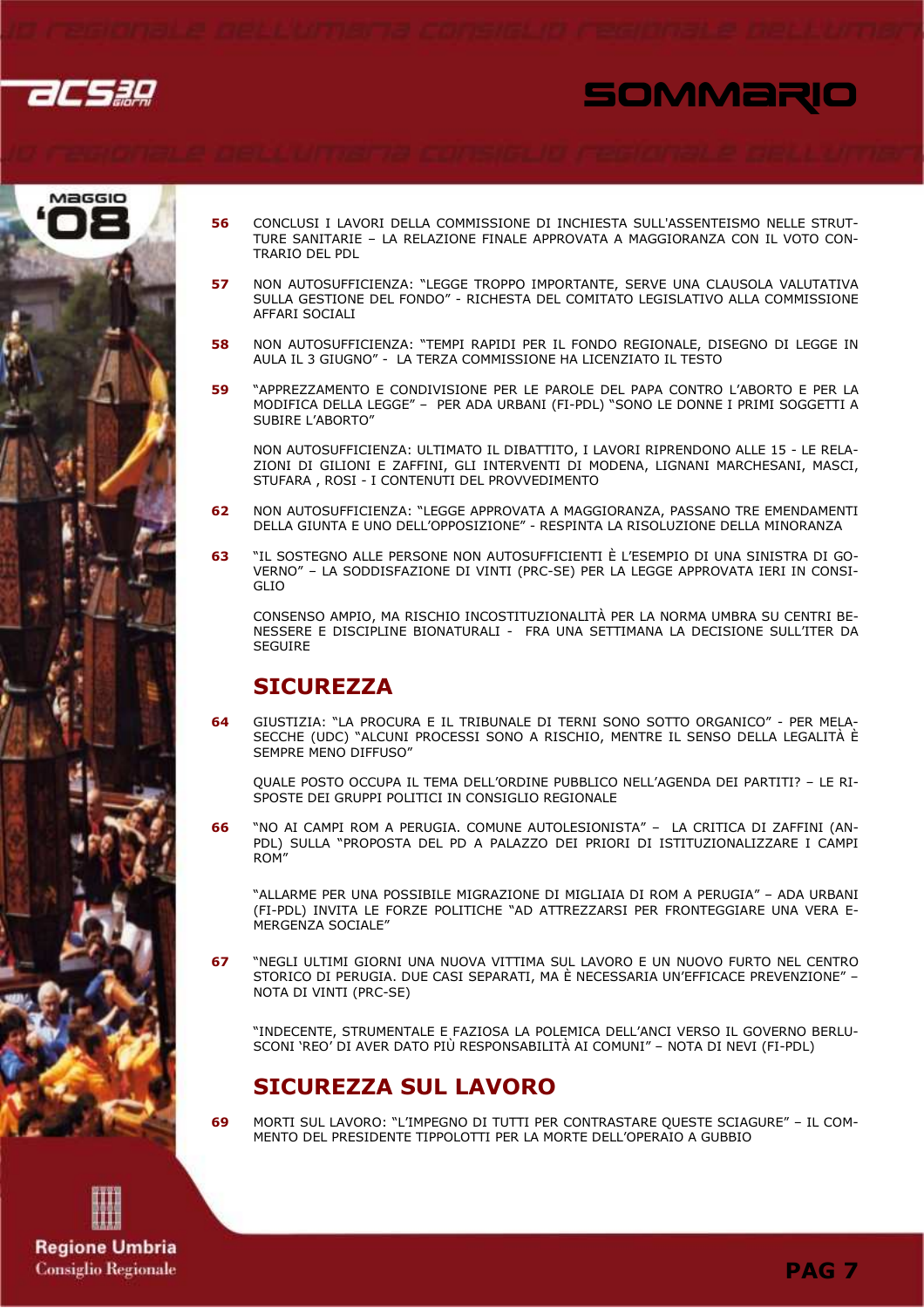





## **SPORT**

70 "LA REGIONE ASSEGNA ALLA FIGC UMBRA 300MILA EURO FUORI DAL PIANO DELL'IMPIANTISTICA 2007" - IL CONSIGLIERE ZAFFINI (AN-PDL) INTERROGA LA GIUNTA

"ANCORA NESSUNA TRACCIA DEL BANDO PER ASSEGNARE 100MILA EURO ALL'IMPIANTISTICA SPORTIVA" - ZAFFINI (AN-PDL) INTERROGA LA GIUNTA REGIONALE

## **TRASPORTI**

 $72$ "NUOVI MACCHINISTI ALLA FCU PERCHÉ PRESTO GUIDERANNO TRENI SULLA TERNI - RIETI -L'AQUILA" - MASCIO RISPONDE A LIGNANI MARCHESANI (PER L'UMBRIA) SUI RISCHI DI ESU-**BERO DEL PERSONALE** 

## **URBANISTICA/EDILIZIA**

"IL 'DURC' COME BASE DELLA NUOVA NORMATIVA PER LA SICUREZZA NEI CANTIERI" - LA II 73 COMMISSIONE LICENZIA IL DISEGNO DI LEGGE DELLA GIUNTA CHE ENTRO MAGGIO APPRO-DERÀ IN AULA

CENTRI STORICI: UNA CLAUSOLA VALUTATIVA SULL'ATTUAZIONE DELLA LEGGE REGIONALE E SUGLI EFFETTI DA ESSA PRODOTTI – È QUANTO CHIEDE IL COMITATO CONSILIARE PER LA LEGISLAZIONE

DURC E CONGRUITÀ DELLA MANODOPERA PER PUBBLICO E PRIVATI SONO LEGGE - IL CON- $74$ SIGLIO A MAGGIORANZA HA APPROVATO LE MODIFICHE ALLA LEGGE SULLA ATTIVITÀ EDILI-**ZIA DEL 2004** 

## **VIABILITÀ**

"LA SENTENZA DEL GIUDICE DI PACE CONFERMA L'INADEGUATEZZA DEL T-RED" - VINTI 77 (PRC-SE) "INTERROMPERE SUBITO IL SERVIZIO"

"IL CENTRO STORICO BLINDATO È UNA SCELTA DANNOSA PER TUTTA LA CITTADINANZA" -ZAFFINI (AN - PDL) COMMENTA IL NUOVO REGOLAMENTO ZTL DELLA CITTÀ DI PERUGIA

78 NO ALLA CHIUSURA TOTALE DEL TRAFFICO NEL CENTRO STORICO DI PERUGIA - PER VINTI (PRC) "UNA MISURA CHE COLPISCE A MORTE LE ATTIVITÀ ECONOMICHE, SOCIALI E LA QUO-TIDIANITÀ"

"NO ALLA CHIUSURA TOTALE DEL CENTRO STORICO DI PERUGIA": TRACCHEGIANI (LA DE-STRA) IN UNA CONFERENZA STAMPA A PALAZZO CESARONI

## **VIGILANZA E CONTROLLO**

ATTI DI INDIRIZZO DEL CONSIGLIO, AGENZIE E SOCIETÀ PARTECIPATE, OSSERVATORI RE-79 GIONALI E TASSA PER LE AUTO STORICHE - IL PROGRAMMA DI ATTIVITÀ DEL COMITATO CONSTITARE

IL COMITATO PER IL MONITORAGGIO HA INCONTRATO I RESPONSABILI DI SVILUPPUMBRIA ED ARUSIA, IN VISTA DELL'IMMINENTE RIFORMA DI AGENZIE, ENTI E SOCIETÀ REGIONALI

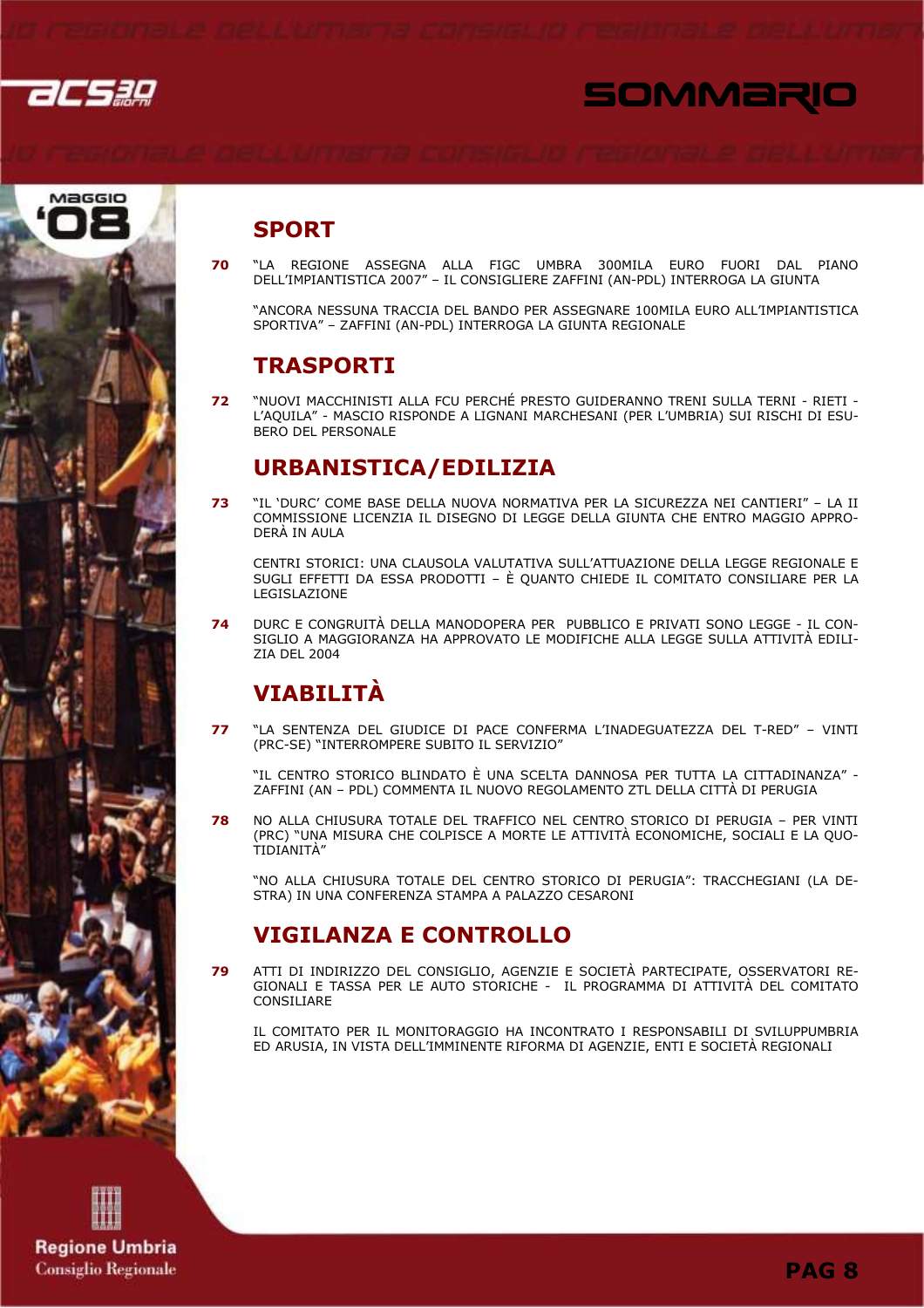



#### 60° DELLA COSTITUZIONE ITALIANA – A ORVIETO INCONTRO DEGLI STUDENTI DEL-LE SECONDARIE CON ESPERTI ED ISTITU-ZIONI - INIZIATIVA CONGIUNTA DI LICEO MAJORANA, COMUNE E CONSIGLIO REGIO-NALE

\*\*Nel quadro delle celebrazioni per i 60 anni della Costituzione italiana, sabato 3 maggio ad Orvieto, gli studenti delle scuole superiori incontreranno studiosi ed autorità sul tema 'Costituzione, giovani e nuove forme di partecipazione democratica'.

La manifestazione è stata organizzata dal Liceo scientifico Majorana dal Comune e dal Consiglio regionale dell'Umbria che per la occasione farà dono ai ragazzi di due volumi editi in occasione dell'importante anniversario.

Perugia, 2 maggio 2008 - Sabato 3 maggio, alle ore 10,00 nella Sala dei Quattrocento del Palazzo del Popolo, Orvieto celebra i 60 anni della Costituzione italiana incontrando gli studenti delle scuole superiori sul tema "Costituzione, giovani e nuove forme di partecipazione democratica".

L'iniziativa, promossa da Liceo scientifico Ettore Majorana, nasce in collaborazione con il Comune di Orvieto e con il Consiglio regionale dell'Umbria che per l'occasione sarà rappresentato dalla vice presidente Mara Gilioni.

L'incontro che rientra fra le manifestazioni volute dal "Comitato provinciale per la valorizzazione della cultura della Repubblica nel contesto della Europa unita", prevede tre relazioni di esperti e docenti: Stefano Rodotà sui 'Principi e valori della Costituzione'; Giovanni Codovini sul 'Diventare cittadini consapevoli' e di Dino Renato Nardelli sulla 'Partecipazione alla democrazia di oggi'.

Agli studenti saranno distribuiti due volumi freschi di stampa e pubblicati su iniziativa del Consiglio regionale, proprio in occasione dei 60 anni della Charta italiana. Il primo contiene i due testi della Costituzione e dello Statuto umbro; il secondo, 'Educazione alla cittadinanza. Il Consiglio regionale dell'Umbria e i giovani', mira in modo più specifico a delineare un percorso educativo di tutti i giovani umbri, nel ruolo di futuri cittadini italiani ed europei.

In apertura dei lavori è previsto il saluto delle autorità. Interverranno nell'ordine: il Sindaco di Orvieto, Stefano Mocio, il Prefetto di Terni Sabatino Marchione, il direttore dell'Ufficio scolastico umbro Nicola Rossi, il Presidente della Provincia di Terni **Andrea Cavicchioli;** la vice presidente della Assemblea di Palazzo Cesaroni Mara Gilioni ed Evasio Gialletti, Presidente del Consiglio comunale di Orvieto.

"UN IMPORTANTE MOMENTO DI CRESCITA SOCIALE E CULTURALE" - L'APPREZZAMEN-TO DEL PRESIDENTE MAURO TIPPOLOTTI PER IL RIPRISTINO DEL CAMPO DA CALCIO DI SAN SISTO A PERUGIA

Il presidente del Consiglio regionale dell'Umbria ha partecipato, sabato scorso, all'inaugurazione del campo da calcio ripristinato da alcune associazioni giovanili nel quartiere perugino di San Sisto. Secondo Mauro Tippolotti iniziative positive come questa dovrebbero poter contare su un sostegno mirato e concreto da parte delle istituzioni pubbliche, in ragione del loro contributo alle politiche di partecipazione e inclusione sociale, che rappresenta una risposta parziale ma originale e costruttiva alle questioni della sicurezza urbana sottraendo al degrado le aree inutilizzate dei quartieri.

Perugia, 5 maggio 2008 - "Una iniziativa decisamente positiva e controcorrente, che dimostra l'importanza delle esperienze associative, e di quelle giovanili in modo particolare, proponendo in modo originale e costruttivo la questione dell'integrazione tra cittadini italiani e immigrati nell'ottica di una crescita sociale improntata all'ampliamento del concetto di cittadinanza e al rafforzamento del legame tra i territori, i quartieri e i loro abitanti".

Il presidente del Consiglio regionale, Mauro Tippolotti, commenta così l'inaugurazione – avvenuta sabato scorso - del campo da calcio ripristinato da alcune associazioni giovanili nel quartiere perugino di San Sisto, a cui lo stesso presidente ha preso parte.

Il ripristino della struttura sportiva è stato portato a termine dall'associazione Nunca Mas e dalla<br>Palestra Popolare in collaborazione con Popolare in collaborazione l'associazione Latin King's e con il gruppo ultras degli "Ingrifati". Un impegno a cui il presidente Tippolotti ha espresso il proprio apprezzamento, auspicando che si tratti di una tappa nel miglioramento della vivibilità del quartiere e di un modo di attivare percorsi di partecipazione e inclusione sociale in grado di rispondere in modo originale e costruttivo alle questioni della sicurezza urbana.

Una iniziativa incentrata sul volontariato e sull'attivismo di alcune associazioni che, secondo il presidente del Consiglio regionale, "dovrebbe anche poter contare sul sostegno delle istituzioni pubbliche, che possono trarre soltanto benefici dall'affermarsi di esperienze partecipative incentrate sullo sport, che rappresenta un veicolo eccezionale di integrazione tra le comunità e i territori".

#### L'ASSEMBLEA DI PALAZZO CESARONI HA AVVIATO LA PROCEDURA DI CONTESTA-ZIONE DI SOPRAVVENUTA INCOMPATIBI-LITÀ PER I CONSIGLIERI REGIONALI ELET-TI IN PARLAMENTO

Perugia, 6 maggio 2008 – L'assemblea di Palazzo Cesaroni, su proposta del presidente del Consiglio regionale Mauro Tippolotti, ha approvato all'unanimità (22 presenti) le delibere dell'Ufficio di Presidenza con le quali si avvia la procedura di "contestazione di sopravvenuta condizione di incompatibilità" della carica di consigliere regiona-

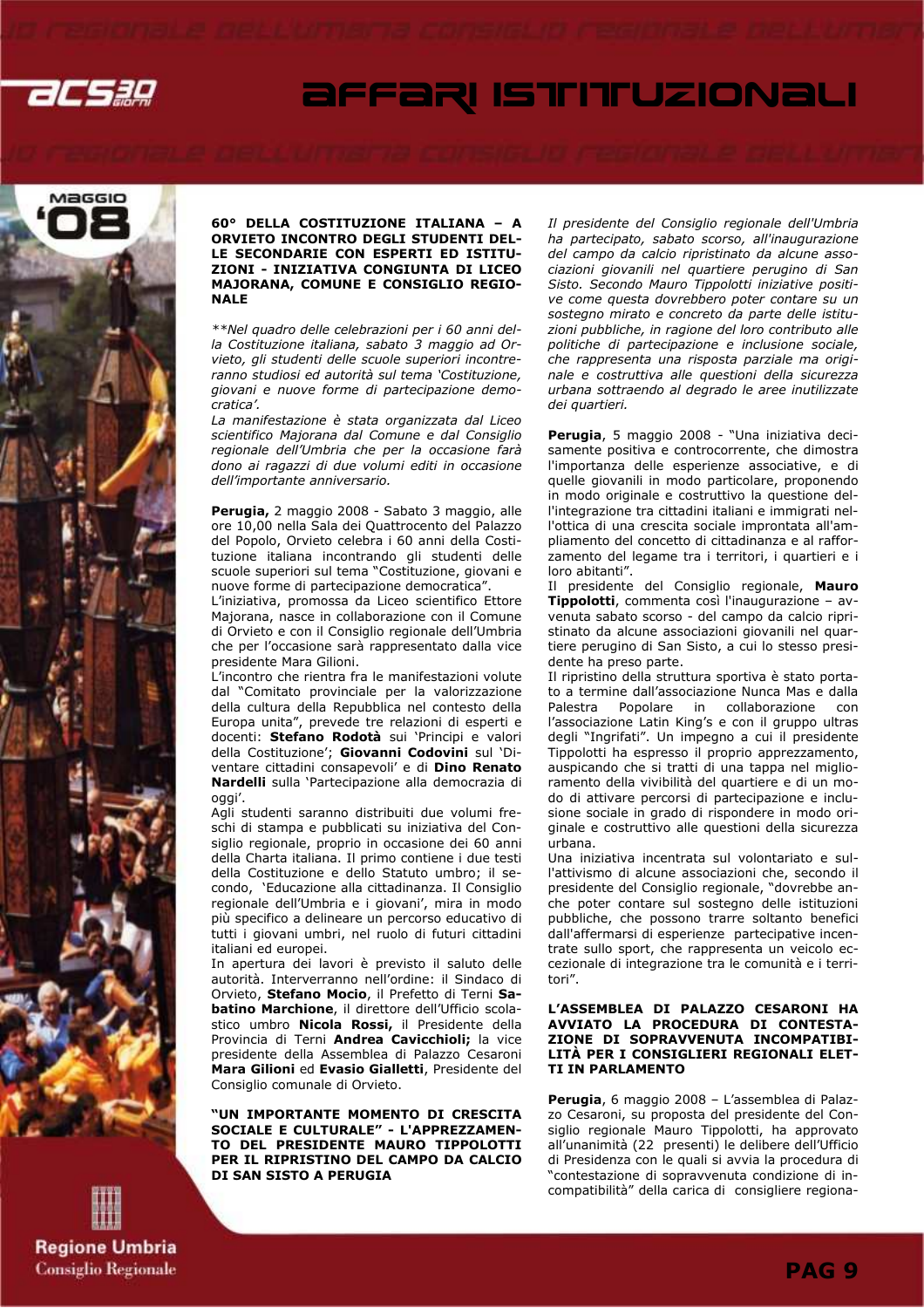



le con quella di deputato, nei confronti dei consiglieri Pietro Laffranco e Ada Spadoni Urbani, eletti rispettivamente alla Camera e al Senato nelle elezioni del 13 e 14 aprile, nelle liste del Pdl. Si tratta, come ha spiegato il presidente Tippolotti, di un "atto dovuto" previsto dalla legge "154/'81" che detta le norme in materia di incompatibilità e ineleggibilità per Regioni ed Enti locali. I due deputati neo eletti avranno ora 10 giorni di tempo per rimuovere le cause di incompatibilità rilevate.

#### 60° DELLA COSTITUZIONE: VENERDÌ 9 MAGGIO UN'INIZIATIVA NELLA SALA CON-SILIARE DI PALAZZO SPADA A TERNI

\*\*La vice presidente del Consiglio regionale, Mara Gilioni, parteciperà venerdì 9 maggio alla premiazione degli studenti ternani delle scuole secondarie che hanno vinto il concorso dedicato ai 60 anni della Costituzione repubblicana. L'iniziativa rientra negli eventi rivolti alla promozione della conoscenza dei valori e dei principi costituzionali su cui si fonda la democrazia, per far maturare nei giovani la consapevolezza che la Repubblica, le sue istituzioni e le articolazioni della società civile, perseguono il bene dei singoli e della comunità.

Perugia, 7 maggio 2008 – Continuano le iniziative organizzate dal Consiglio regionale dell'Umbria e dall'Ufficio scolastico regionale per celebrare il 60° anniversario della Costituzione italiana. Venerdì 9 maggio, alle ore 11, nella sala consiliare di Palazzo Spada a Terni, saranno premiati i vincitori del concorso riservato agli studenti dell'ultimo anno delle scuole secondarie della Provincia di Terni.

Il concorso rientra negli eventi rivolti alla promozione della conoscenza dei valori e dei principi costituzionali su cui si fonda la democrazia, per far maturare nei giovani la consapevolezza che la Repubblica, le sue istituzioni e le articolazioni della società civile, perseguono il bene dei singoli e della comunità.

Durante l'evento del 9 maggio, a cui parteciperanno la vice presidente del Consiglio regionale Mara Gilioni, il sindaco di Terni, Paolo Raffaelli, il presidente della Provincia, Andrea Cavicchioli, il prefetto Sabatino Marchione, il direttore generale dell'Ufficio scolastico regionale, Nicola Rossi e il pro Rettore del Polo scientifico di Terni, Pietro Burrascano, sarà presentata l'adesione delle scuole della provincia di Terni alla "Carta dei valori" ed altre attività scolastiche relative a progetti sulla Costituzione Italiana.

Si svolgerà invece al Centro congressi "Aldo Capitini" di Perugia, sabato 31 maggio, la premiazione del concorso regionale intitolato "Giovane è la Costituzione": il presidente del Consiglio regionale, Mauro Tippolotti, consegnerà i riconoscimenti ai 3 studenti vincitori. Alla manifestazione parteciperanno il direttore dell'Ufficio scolastico regionale, Nicola Rossi, il costituzionalista Mauro Volpi e il vice presidente del Consiglio superiore della magistratura, Nicola Mancino.

#### "LA PROCURA NAZIONALE ANTIMAFIA RAP-PRESENTA UNO DEI PUNTI PIÙ AVANZATI NELLA LOTTA ALLA CRIMINALITÀ ORGANIZ-ZATA" – IL PRESIDENTE TIPPOLOTTI IN-CONTRA IL PROCURATORE PIERO GRASSO

Perugia, 8 maggio 2008 - "La Procura nazionale antimafia rappresenta uno dei livelli più avanzati nella lotta alla criminalità organizzata, una questione che deve essere sempre di più al centro dell'impegno delle istituzioni nazionali, regionali e locali". Con queste parole il presidente del Consiglio regionale, Mauro Tippolotti, ha salutato il Procuratore nazionale antimafia, Piero Grasso, presente oggi a Perugia per un incontro-dibattito presso la facoltà di Giurisprudenza.

Per Tippolotti un'azione efficiente di contrasto e prevenzione della criminalità organizzata e delle mafie deve essere portata avanti "mettendo in campo anche incisivi ed appropriati atti di programmazione regionale, integrati con le iniziative delle istituzioni statali, tesi allo sviluppo e alla coesione sociale, per rendere sempre più sano e impermeabile, alle infiltrazioni della criminalità, il tessuto sociale ed economico dell'Umbria".

"La saldezza istituzionale e la buona qualità della vita sociale dell''Umbria – ha aggiunto il presidente – costituiscono un baluardo contro l'infiltrazione di attività mafiose. Occorre però – ha concluso Tippolotti – tenere sempre alta la guardia, sicuri che in questo impegno troveremo sempre, insieme a tutte le istituzioni repubblicane, un altissimo interlocutore nella Procura nazionale antimafia".

#### "FONDO REGIONALE PER LA NON AUTO-SUFFICIENZA E NORME PER LA SOSTENIBI-LITÀ AMBIENTALE URBANISTICA" – I PROSSIMI DUE DISEGNI DI LEGGE AL CO-MITATO PER LA LEGISLAZIONE

Perugia, 14 maggio 2008 - "Istituzione del Fondo regionale per la non autosufficienza e modalità di accesso alle prestazioni" e "Norme in materia di sostenibilità ambientale degli interventi urbanistici ed edilizi", sono i prossimi due disegni di legge, di iniziativa della Giunta regionale, che verranno vagliati dal Comitato consiliare per la legislazione presieduto da Giancarlo Cintioli (Pd).

Nella prossima riunione di martedì 20 maggio, alle ore 9.30, il Comitato baserà, quindi, i suoi lavori sull'analisi complessiva dell'atto concernente l'istituzione del Fondo regionale per la non autosufficienza, attualmente in discussione in terza Commissione e per il quale è previsto un imminente approdo in Aula.

Il Comitato per la legislazione, oltre al presidente Cintioli, è composto dal capogruppo di Alleanza nazionale Franco Zaffini, in qualità di vicepresidente, e dai consiglieri Enrico Melasecche (Udc), Fiammetta Modena (FI), Gianluca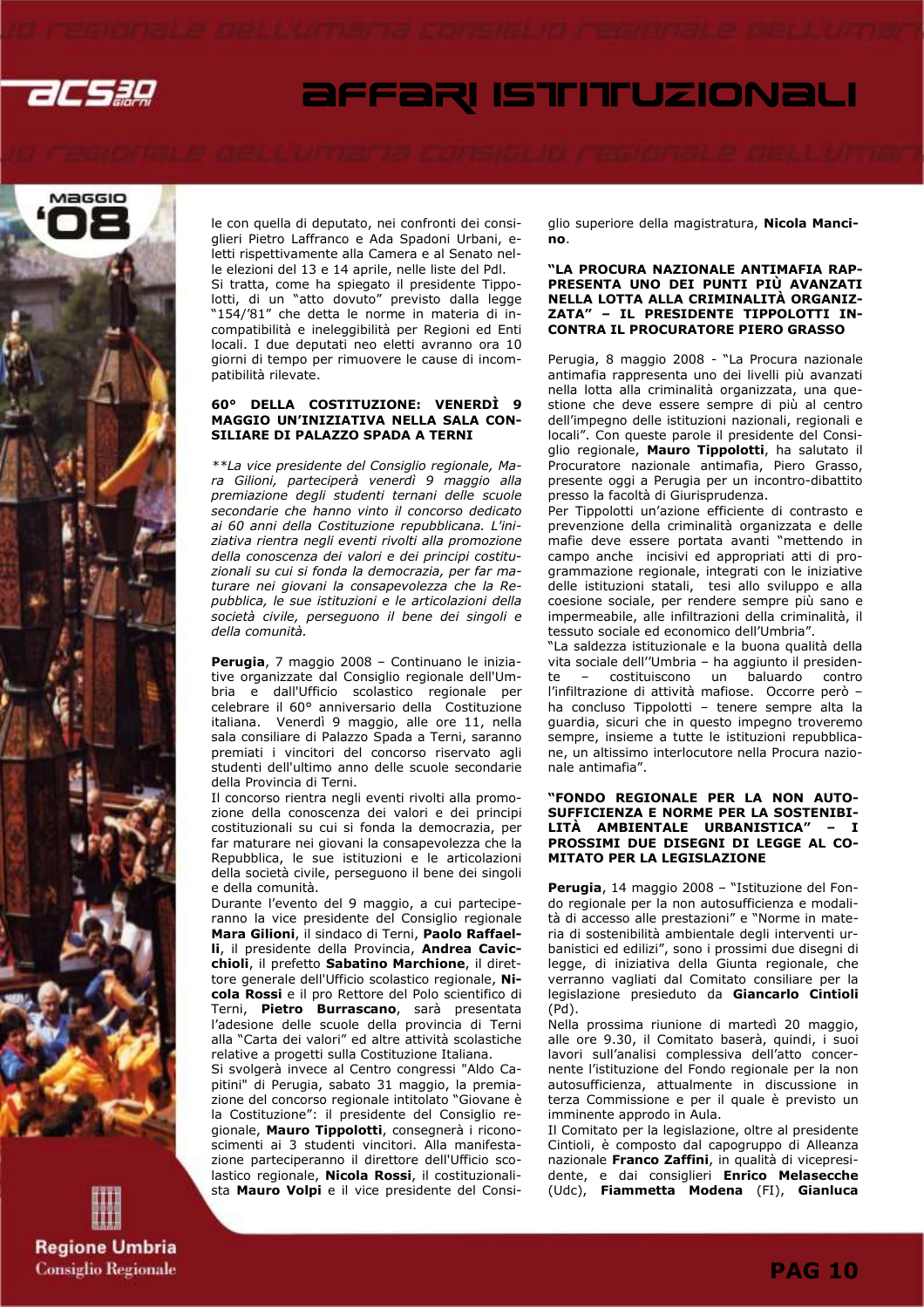



**Regione Umbria Consiglio Regionale**  Rossi e Franco Tomassoni (Pd). Si tratta di un Comitato paritetico che ha la funzione di: esprimere pareri sulla qualità dei testi, con riguardo alla loro omogeneità, alla semplicità, chiarezza e proprietà della loro formulazione, nonché all'efficacia per la semplificazione e il coordinamento con la legislazione vigente; formulare proposte per la previsione e l'inserimento nei testi legislativi di apposite clausole valutative; formulare il parere sul programma di delegificazione, riordino e semplificazione; curare la redazione del rapporto annuale sulla legislazione; esprimere pareri al Consiglio sui progetti di legge di delegificazione e sui progetti di testi unici.

#### DIFENSORE CIVICO, GARANTE DEI DETE-NUTI E RISPETTO DEI DIRITTI UMANI IN TIBET E CINA - INCONTRO TRA IL PRESI-DENTE TIPPOLOTTI E UNA DELEGAZIONE DI RADICALI E ASSOCIAZIONI

\*\*Le questioni riguardanti l'elezione del Difensore civico regionale, del Garante dei detenuti e il rispetto dei diritti umani in Tibet e Cina sono stati al centro di un incontro, svoltosi ieri a Palazzo Cesaroni, tra il presidente del Consiglio regionale Mauro Tippolotti e una delegazione composta da Pierfrancesco Pellegrino e Amato John De Paulis dei "Radicaliperugia.org" (Associazione G. .Nuvoli), Tommaso Ciacca del Comitato nazionale di "Radicali Italiani", Gianni Barro e Augusto Morosi per l'associazione "Lettereriformiste" e Antonello Briguori per l'associazione "Casa Rossa".

Perugia, 21 maggio 2008 - Le questioni riguardanti l'elezione del Difensore civico regionale, del Garante dei detenuti e il rispetto dei diritti umani in Tibet e Cina sono stati al centro di un incontro, svoltosi ieri a Palazzo cesaroni, tra il presidente del Consiglio regionale Mauro Tippolotti e una delegazione composta da Pierfrancesco Pellegrino e Amato John De Paulis dei "Radicaliperugia.org" (Associazione "G. Nuvoli"), Tommaso Ciacca del Comitato nazionale di "Radicali Italiani", Gianni Barro e Augusto Morosi per l'associazione "Lettereriformiste" e Antonello Briguori per l'associazione "Casa Rossa".

Nel corso del colloquio, che i partecipanti hanno definito "franco e cordiale", si è convenuto pienamente sulla necessità di procedere celermente alla designazione del garante dei detenuti e del difensore civico, a difesa della trasparenza e dei diritti di tutti i cittadini, fuori e dentro il carcere, per "garantire sempre di più la legalità nelle e delle istituzioni, come elemento basilare per la crescita democratica della società regionale". Da parte dei componenti della delegazione è stata altresì posta l'esigenza di attivare iniziative a favore dei diritti umani in Tibet e Cina, come pure è stata sottolineata l'importanza del principio di presunzione di innocenza e della necessità di avviare relazioni sociali e culturali tra istituti di detenzione e territorio nella nostra regione al fine di favorire il reinserimento degli ex detenuti.

Il presidente Tippolotti ha rassicurato i compo-

nenti della delegazione circa l'impegno del Consiglio regionale per l'elezione del difensore civico e del garante dei detenuti: "I due atti, approvati dall'Ufficio di presidenza nelle settimane scorse sono ora al vaglio della commissione competente, e sarà mia cura seguire con attenzione l'iter dei provvedimenti". Per quanto riguarda i diritti umani in Tibet e Cina, Tippolotti ha ricordato le iniziative a favore del popolo tibetano avviate anche recentemente dall'Assemblea di Palazzo Cesaroni, assicurando "la massima attenzione del Consiglio alla questione preoccupante del mancato rispetto dei diritti civili in tante aree del mondo".

#### 60ESIMO DELLA COSTITUZIONE: IL PRESI-DENTE DEL CONSIGLIO REGIONALE MAURO TIPPOLOTTI PARTECIPERÀ SABATO 31 MAGGIO, A PERUGIA, AL CONVEGNO CON IL VICEPRESIDENTE DEL CSM, NICOLA MAN-**CINO**

\*\*Sabato prossimo, 31 maggio alle ore 10, si terrà al Centro congressi del "Capitini" il convegno sul 60° anniversario della Costituzione della Repubblica italiana, che prevede la premiazione, fra gli studenti delle scuole secondarie superiori, dei vincitori del concorso "Giovane è la Costituzione", bandito dal Consiglio regionale e dall'Ufficio scolastico regionale. Interverrà il presidente del Consiglio Mauro Tippolotti. Il convegno prevede una lectio magistralis del vicepresidente del Consiglio superiore della magistratura, onorevole Nicola Mancino.

Perugia, 26 maggio 2008 - Il presidente del Consiglio regionale dell'Umbria, Mauro Tippolotti, interverrà sabato prossimo, 31 maggio 2008, al convegno sul 60° anniversario della Costituzione della Repubblica Italiana, che si terrà a partire dalle ore 10 al Centro congressi "Aldo Capitini". I lavori saranno coordinati da Mauro Volpi, costituzionalista e membro del Consiglio superiore della magistratura. Oltre all'intervento del presidente del Consiglio regionale è prevista una lectio magistralis del vicepresidente del Consiglio superiore della magistratura, onorevole Nicola Mancino. Al "Capitini" saranno presenti, oltre al direttore dell'Ufficio scolastico per l'Umbria, Nicola Rossi, numerosi studenti delle scuole superiori ed è prevista la cerimonia di premiazione dei vincitori del concorso per le ultime classi della scuola secondaria "Giovane è la Costituzione", bandito dal Consiglio regionale e dall'Ufficio scolastico regionale in occasione del 60° anniversario della Carta costituzionale. Inoltre, a cura del Consiglio regionale dell'Umbria, saranno distribuite agli studenti le pubblicazioni "La Costituzione della Repubblica italiana e lo Statuto della Regione Umbria" (Consiglio regionale dell'Umbria, Perugia, 2008) e "La Costituzione italiana. Vita, passioni, avventure", di Francesco Fagnani (Giunti Progetti Educativi e Consiglio regionale dell'Umbria, Firenze 2008). Con questa iniziativa prosegue la serie di cele-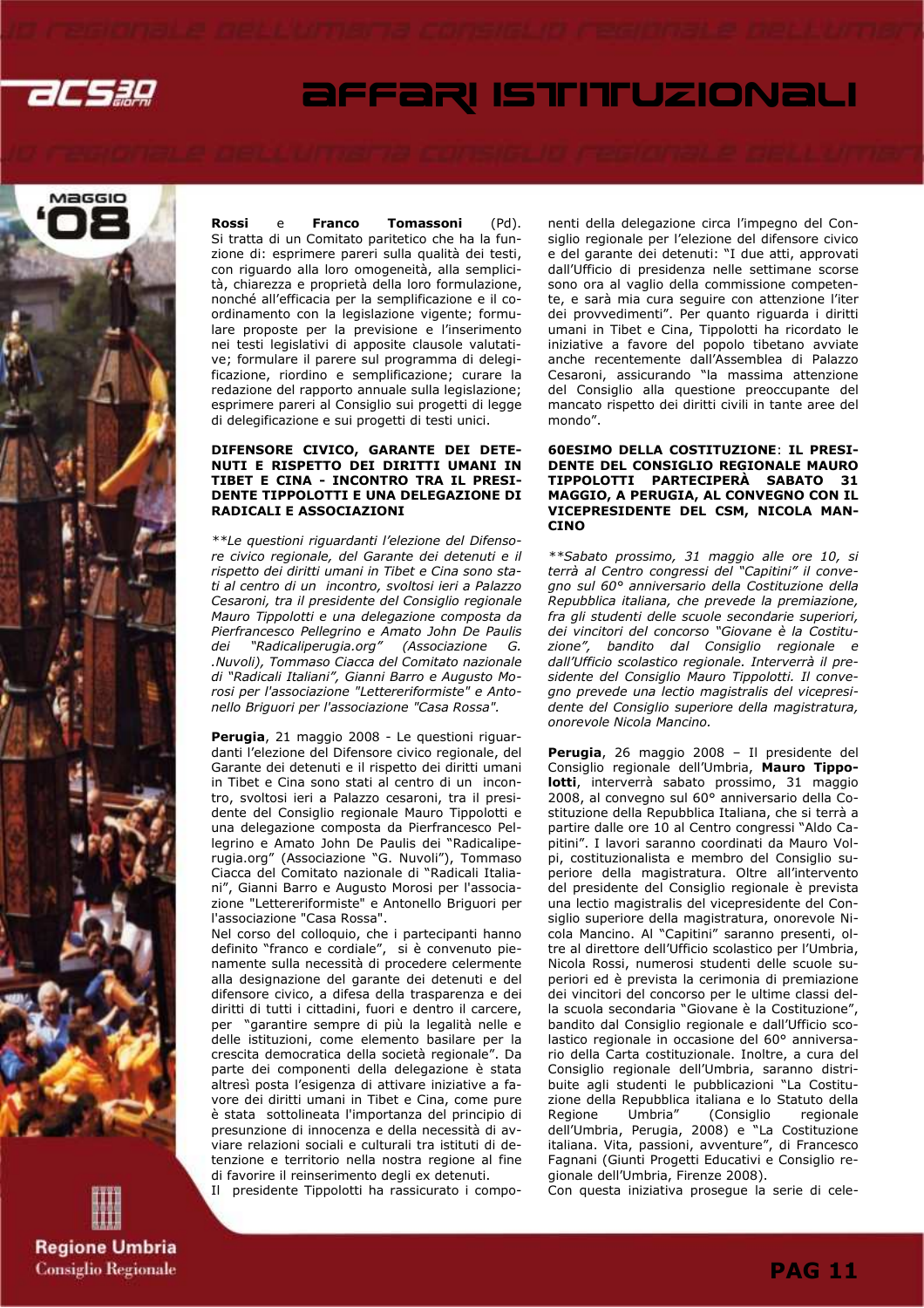



brazioni del 60esimo anniversario della Costituzione, avviate in Umbria con la manifestazione che si è tenuta ad Orvieto il 3 maggio scorso, incentrata sul tema "Costituzione, giovani e nuove forme di partecipazione democratica" organizzata dal Consiglio regionale dell'Umbria e dall'Ufficio scolastico regionale, e proseguite con la premiazione degli studenti delle scuole secondarie di Terni che hanno vinto il concorso dedicato al 60esimo anniversario della Costituzione repubblicana, il 9 maggio a Palazzo Spada, alle quali ha partecipato la vicepresidente del Consiglio regionale dell'Umbria Mara Gilioni.

La finalità di queste iniziative è quella di promuovere la conoscenza dei valori e dei principi costituzionali sui quali si fonda la democrazia, per far maturare nei giovani la consapevolezza che la Repubblica, le sue istituzioni e le articolazioni della società civile, perseguono il bene dei singoli e della comunità.

#### SOLIDARIETÀ AL SINDACO DI GUBBIO DA PARTE DEL PRESIDENTE DEL CONSIGLIO REGIONALE TIPPOLOTTI

Perugia, 27 maggio 2008 - Il presidente del Consiglio regionale dell'Umbria, Mauro Tippolotti, esprime forte solidarietà personale e politica al sindaco di Gubbio Orfeo Goracci, fatto oggetto di scritte minacciose apparse ieri mattina su un muro della città.

Allo stesso tempo il presidente del Consiglio regionale condanna fermamente un atto rivolto alla persona di un amministratore che sempre si è distinto per la correttezza e l'onestà intellettuale, al punto che tali minacce vengono a risultare incomprensibili, oltre che estranee alla cultura democratica della città da lui amministrata.

#### TASSA TEVERE-NERA: "È NECESSARIO UN INTERVENTO DELLA REGIONE PER EVITARE CHE LA SITUAZIONE DEGENERI" – IL CON-SIGLIERE NEVI (FI-PDL) SULL'INCONTRO CON IL COMITATO

Perugia, 27 maggio 2008 - Il consigliere regionale Raffaele Nevi che ha partecipato oggi all'incontro con il Comitato per l'abolizione della tassa "Tevere-Nera", in rappresentanza del gruppo di Forza Italia-Pdl, ha detto che l'iniziativa ha rappresentato "un'utile occasione per ribadire l'importanza di un intervento da parte della Regione per evitare che la situazione degeneri e porti a conseguenze nefaste per i cittadini, i lavoratori e gli agricoltori. Ora però basta chiacchiere – sottolinea - la maggioranza si deve assumere la responsabilità di imporre alla Giunta atti che consentano di sbloccare la situazione".

CONSORZIO TEVERE-NERA: IL PRESIDENTE DEL CONSIGLIO REGIONALE, MAURO TIP-POLOTTI, HA INCONTRATO UNA DELEGA-ZIONE DI CITTADINI RESIDENTI NEI TER-RITORI INTERESSATI

Perugia, 27 maggio 2008 - Il presidente del Consiglio regionale, Mauro Tippolotti, ha ricevuto una delegazione di cittadini residenti nei territori del Folignate, dello Spoletino, del Ternano, del Narnese, dell'Amerino e dell'Orvietano che gli hanno rappresentato le loro richieste in merito alla tassa Tevere-Nera, chiedendo al riguardo "che siano rispettate le sentenze che hanno stabilito la tassa di bonifica come non dovuta e di essere trattati come tutti gli altri cittadini dell'Umbria, non dovendo cioè più subire un balzello che i residenti negli altri territori umbri non pagano". I componenti di questa delegazione hanno perciò chiesto al presidente del Consiglio il suo interessamento affinché la Giunta regionale giunga all'approvazione della delibera del Consorzio Tevere-Nera n. 92/2008.

Il presidente del Consiglio regionale, sottolineando "il senso civico di cittadini che si sono organizzati in maniera così ampia" e ricordando che lo Statuto della Regione Umbria favorisce la partecipazione, ha affermato che di voler "creare le pre-condizioni per fare esprimere i cittadini, essendo mio compito – ha specificato – garantire la loro partecipazione democratica". Tippolotti si è espresso positivamente anche sull'ipotesi prospettata di un referendum su tale argomento, in quanto "se il cittadino raccoglie firme – ha detto – stimola l'assemblea legislativa a produrre un risultato. Poi sarà un soggetto terzo, nel rispetto del principio della separazione dei poteri, ad esprimersi nel merito".

I rappresentanti della delegazione di cittadini hanno successivamente incontrato i capigruppo delle forze politiche presenti in Consiglio regionale, chiedendo loro "di impegnarsi affinché la Giunta approvi la delibera 92 del Consorzio di bonifica Tevere-Nera".

#### MINACCE A SINDACO DI GUBBIO: "ATTO ESECRABILE E VILE DA AFFRONTARE CON FERMEZZA" – LA SOLIDARIETÀ DI OLIVIE-RO DOTTORINI (VERDI E CIVICI) A ORFEO **GORACCI**

Perugia, 27 maggio 2008 – "A Orfeo Goracci esprimo, oltre alla solidarietà politica mia e di tutto il mio partito, la più affettuosa vicinanza personale". Così il capogruppo dei Verdi e Civici, Oliviero Dottorini, per il quale l'intimidazione di cui è stato fatto oggetto il sindaco di Gubbio "è un atto esecrabile e vile da condannare con tutte le nostre forze".

 "L'imbarbarimento e la violenza – sottolinea Dottorini - non appartengono al tessuto sociale e politico della nostra regione. Minacce come queste – osserva - sono comunque un attacco alle istituzioni democratiche e per questo vanno affrontate con fermezza in ogni sede".

MINACCE A SINDACO DI GUBBIO: "SOLI-DARIETÀ E VICINANZA AD ORFEO GORACCI E ALLA SUA FAMIGLIA PER LE GRAVI MI-NACCE RICEVUTE" – NOTA DI VINTI (PRC-SE)

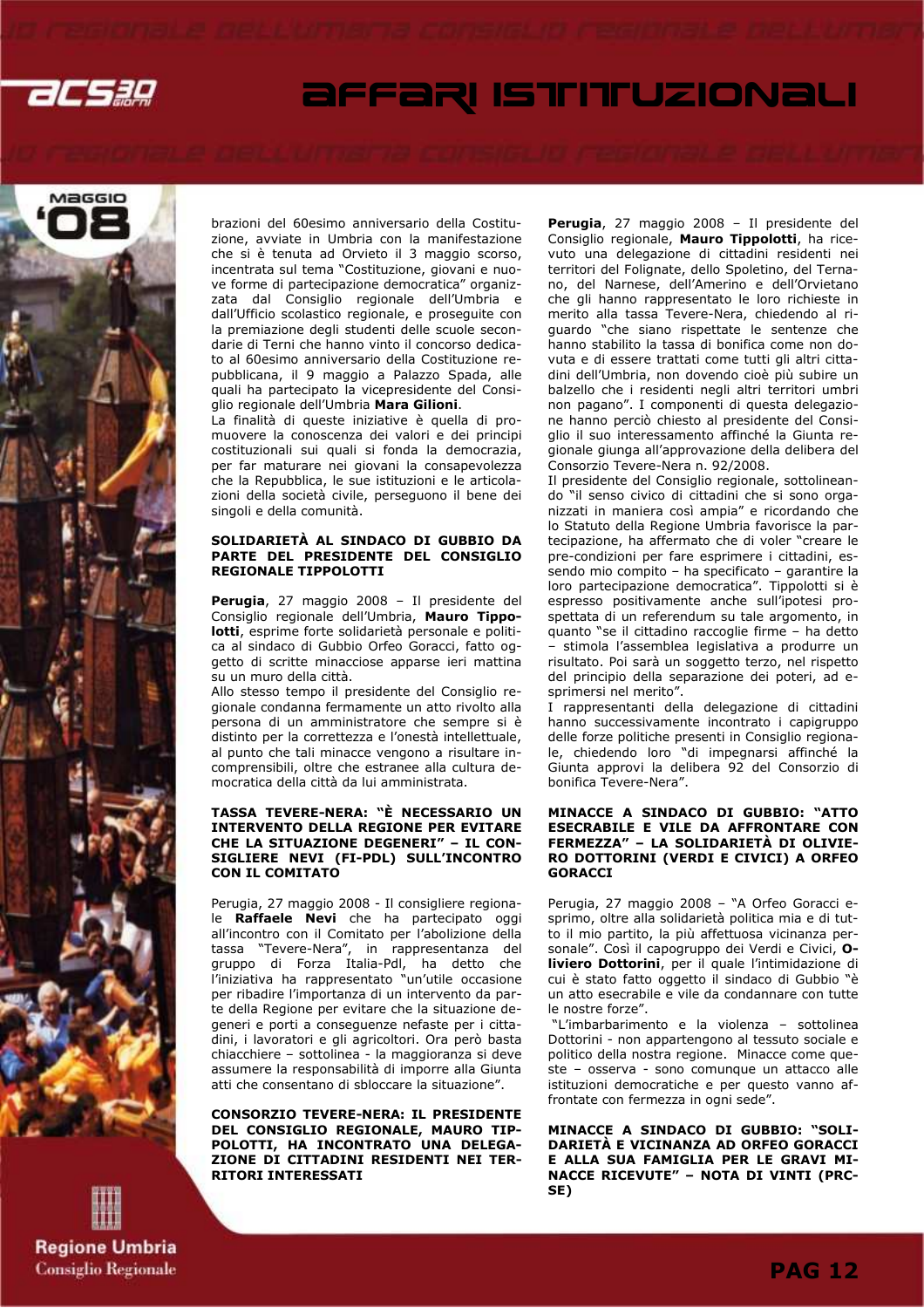



Perugia, 27 maggio 2008 - "Il gruppo consiliare regionale del Partito della rifondazione comunista esprime al sindaco di Gubbio Orfeo Goracci e alla sua famiglia solidarietà e vicinanza per le gravi e inaccettabili minacce ricevute". Così il presidente del gruppo Prc-Se, Stefano Vinti che aggiunge: "Sono sicuro che quanto accaduto non intaccherà minimamente l'impegno e la passione che da sempre hanno contraddistinto l'operato di Goracci. Pensiamo che le inqualificabili intimidazioni siano state rivolte ad un uomo e ad un compagno che ha sempre rappresentato un segnale di forza e di speranza per tutti coloro che credono in un futuro migliore. Confidiamo nelle forze dell'ordine e nell'intero popolo umbro per colpire con fermezza questi provocatori".

#### "SPIACEVOLE CONCOMITANZA TRA IL CONSIGLIO E LA RIUNIONE DELL'ANCI" – PER LIGNANI MARCHESANI (CDL PER L'UMBRIA) UNA PARTECIPAZIONE "SVUO-TATA"

Perugia, 27 maggio 2008 – Il capogruppo Cdl per l'Umbria, Andrea Lignani Marchesani, lamenta la spiacevole concomitanza fra la seduta odierna del Consiglio regionale che – ricorda – ha discusso argomenti di primaria importanza, e la riunione dell'Anci, evento quest'ultimo che ha attratto inevitabilmente l'attenzione dei rappresentanti dei Comuni stessi, non consentendo una reale partecipazione ai lavori del Consiglio regionale. "In ogni caso una partecipazione svuotata, per non dire inutile – ha affermato - visto che a prescindere dai pareri delle amministrazioni comunali la legge si trovava già in aula. Comunque, nella discussione avvenuta a Palazzo Cesaroni, non si è tenuto conto dei Comuni, la maggior parte dei quali si era espressa – sottolinea Lignani Marchesani – in maniera contraria, oltre ad esprimere un parere a norma già scritta, per una legge che, di fatto, ne ridimensiona le competenze e le possibilità di intervento".

#### FONDO PER LA NON AUTOSUFFICIENZA: IL PRESIDENTE TIPPOLOTTI INCONTRA UNA DELEGAZIONE DEI SINDACATI CGIL-CISL-UIL-PENSIONATI

**Perugia**, 27 maggio 2008 - Il presidente del Consiglio regionale, **Mauro Tippolotti**, prima dell'apertura dei lavori dell'Assemblea ha incontrato una delegazione dei sindacati pensionati Cgil-Cisl-Uil che stamani manifestavano davanti a Palazzo Cesaroni per "sollecitare una rapida ed efficace approvazione della legge che istituisce il fondo per la non autosufficienza", oggi in discussione. Tippolotti ha informato i presenti che l'atto sarà discusso in Aula come primo punto all'ordine del giorno "in accordo con tutte le forze politiche presenti in Consiglio, che hanno dimostrato grande sensibilità e disponibilità di fronte a quello che viene ritenuto un atto di grande rilievo che il Consiglio regionale ha sempre seguito con grande attenzione nello sviluppo del suo iter".

I componenti della delegazione nel prendere atto positivamente della decisione del Consiglio, hanno sottolineato la "lunghezza dei tempi di approvazione del disegno de legge che istituisce il fondo per la non autosufficienza" e spiegato che l'odierna presenza dei sindacati dei pensionati regionali è finalizzata a sollecitare una "rapida ed efficace" approvazione dell'atto "per far sì che entro tempi brevi si dia risposta ad una questione che ha un grande peso sociale". I sindacati dei pensionati umbri hanno inoltre auspicato che nel dibattito in Aula vengano accolte le osservazioni e i rilievi da loro posti per far sì che si vada ad una attuazione della legge "chiara, veloce nei tempi e senza equivoci".

#### 60° DELLA COSTITUZIONE: IL PRESIDENTE DEL CONSIGLIO REGIONALE TIPPOLOTTI INTERVERRA' AL CONVEGNO DI PERUGIA CON IL VICEPRESIDENTE DEL CSM, NICOLA MANCINO – LE SCUOLE SELEZIONATE PER LA PREMIAZIONE

\*\*Sabato prossimo, 31 maggio alle ore 10, si terrà al Centro congressi "Capitini" il convegno sul 60° anniversario della Costituzione della Repubblica italiana che prevede anche la premiazione di due classi e di tre studenti delle scuole superiori i cui elaborati saranno proclamati vincitori del concorso "Giovane è la Costituzione", bandito dal Consiglio regionale e dall'Ufficio scolastico regionale. Interverrà il presidente del Consiglio, Mauro Tippolotti. Il convegno prevede una lectio magistralis del vicepresidente del Consiglio superiore della magistratura, onorevole Nicola Mancino.

Perugia, 29 maggio 2008 - Il presidente del Consiglio regionale dell'Umbria, Mauro Tippolotti, interverrà sabato prossimo, 31 maggio 2008, al convegno sul 60° anniversario della Costituzione della Repubblica Italiana, che si terrà a partire dalle ore 10 al Centro congressi "Aldo Capitini". I lavori saranno coordinati da Mauro Volpi, costituzionalista e membro del Consiglio superiore della magistratura. Oltre all'intervento del presidente del Consiglio regionale è prevista una lectio magistralis del vicepresidente del Consiglio superiore della magistratura, onorevole Nicola Mancino. Al "Capitini" saranno presenti, oltre al direttore dell'Ufficio scolastico per l'Umbria, Nicola Rossi, numerosi studenti e dirigenti scolastici delle scuole superiori. Nel corso della manifestazione è prevista la cerimonia di premiazione dei vincitori del concorso per le ultime classi della scuola secondaria "Giovane è la Costituzione", promosso dal presidente del Consiglio regionale e dall'Ufficio scolastico regionale.

Fra le numerose scuole partecipanti al concorso, la Commissione giudicatrice ha scelto dodici elaborati di altrettante scuole, all'interno dei quali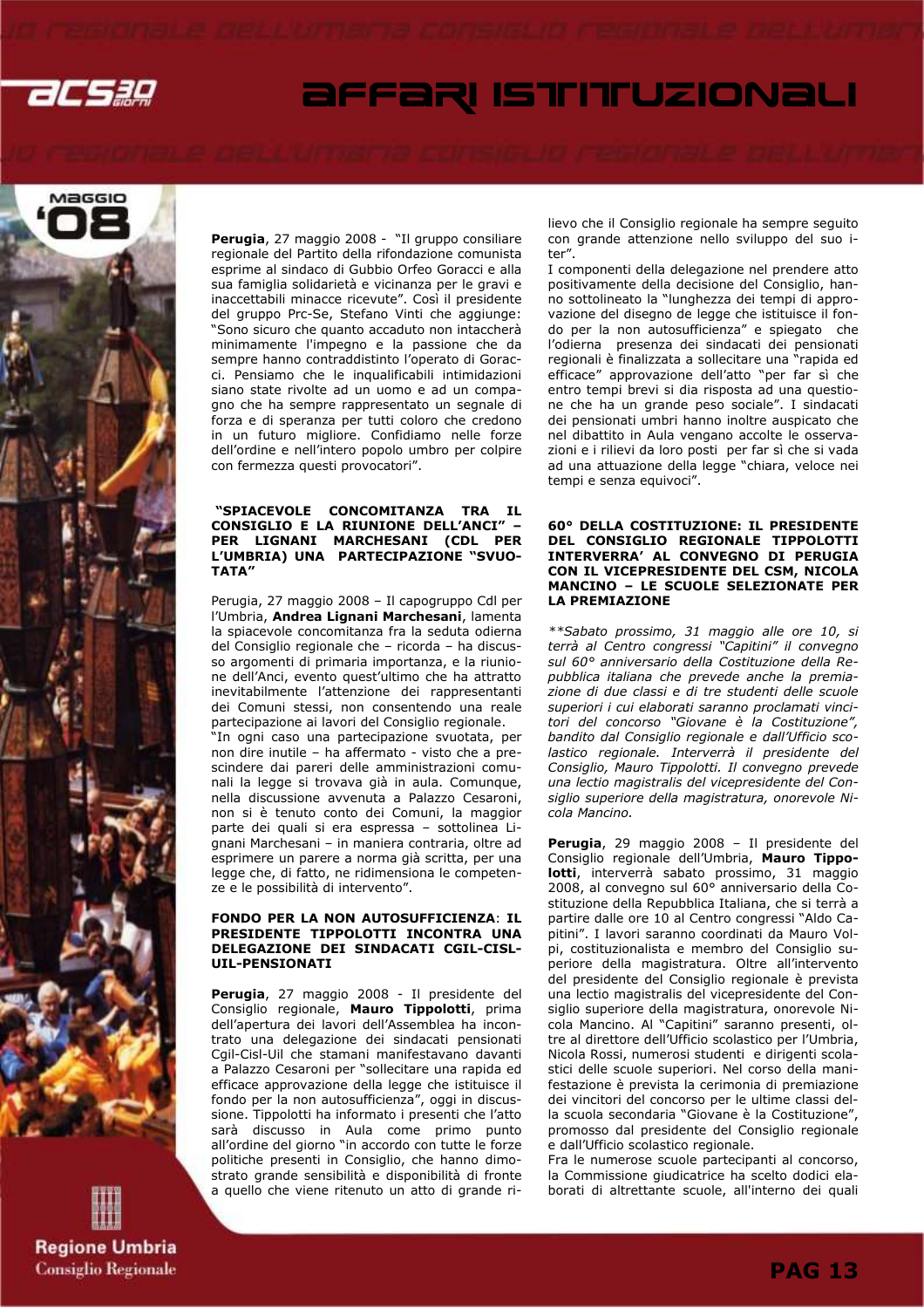



scegliere i vincitori.

Le dodici scuole, alle quali il presidente del Consiglio regionale consegnerà una targa in ricordo della manifestazione, sono: il liceo scientifico "G. Alessi" di Perugia, il liceo scientifico "G. Galilei" di Perugia, l'istituto "B. Pascal - A. Di Cambio" di Perugia, l'istituto tecnico commerciale "Vittorio Emanuele II" di Perugia, il liceo scientifico "E. Majorana" di Orvieto, l'istituto tecnico commerciale "F. Cesi" di Terni, l'istituto di istruzione secondaria superiore di Amelia - sezione di Narni, l'istituto tecnico commerciale e per geometri "I. Salviani" di Città di Castello, il liceo classico "Plinio il giovane" di Città di Castello, l'istituto tecnico commerciale e per geometri "G. Spagna" di Spoleto, il liceo classico "Pontano-Sansi" di Spoleto e l'istituto di istruzione secondaria superiore "R. Battaglia" di Norcia.

Per l'assegnazione dei premi, la Commissione ha individuato due categorie: elaborati di gruppo ed elaborati individuali. Sono risultati vincitori dei premi, offerti dal Consiglio regionale, due classi e tre alunni delle scuole di Perugia, Città di Castello, Orvieto e Terni. In tutto saranno più di venti le classi degli ultimi anni della scuola secondaria superiore presenti alla manifestazione, provenienti dagli istituti di tutta l'Umbria ed accompagnati da diversi dirigenti scolastici.

Il presidente Mauro Tippolotti, farà distribuire ai circa cinquecento alunni presenti una copia delle pubblicazioni "Costituzione della Repubblica italiana" e "Statuto della Regione Umbria", curate dal Consiglio, e un volume edito dalla Giunti progetti educativi che propone ai giovani dai 14 ai 18 anni una lettura della Costituzione in chiave narrativa.

Hanno assicurato la loro presenza anche il prefetto, il questore, il comandante dei carabinieri e il vice sindaco di Perugia, Nilo Arcudi.

#### 60° DELLA COSTITUZIONE: PREMIATI GLI STUDENTI VINCITORI DEL CONCORSO "GIOVANE E' LA COSTITUZIONE", PROMOS-SO DAL PRESIDENTE DEL CONSIGLIO RE-GIONALE TIPPOLOTTI E DALL'UFFICIO SCOLASTICO REGIONALE

\*\*Si è concluso stamani, al Centro congressi "Capitini" di Perugia, il convegno promosso dal presidente del Consiglio regionale dell'Umbria, Mauro Tippolotti, e dall'Ufficio scolastico regionale dell'Umbria per il 60° anniversario della Costituzione. Nel corso della manifestazione sono stati proclamati gli studenti vincitori del concorso "Giovane è la Costituzione". Il vicepresidente del Consiglio superiore della magistratura, Nicola Mancino, ha tenuto una lectio magistralis sulla Carta costituzionale.

Perugia, 31 maggio 2008 - Con la lectio magistralis del vicepresidente del Consiglio superiore della magistratura, Nicola Mancino, e la premiazione degli studenti vincitori del concorso "Giovane è la Costituzione" si è concluso il convegno promosso dal presidente del Consiglio regionale dell'Umbria, Mauro Tippolotti, e dall'Ufficio scolastico regionale dell'Umbria, che si è tenuto questa mattina al Centro congressi "Capitini" di Perugia.

Una manifestazione, alla quale hanno preso parte centinaia di studenti delle scuole superiori dell'Umbria, finalizzata a promuovere la conoscenza dei valori e dei principi costituzionali sui quali si fonda la democrazia, per far maturare nei giovani la consapevolezza che la Repubblica, le sue istituzioni e le articolazioni della società civile, perseguono il bene dei singoli e della comunità.

Il presidente del Consiglio regionale, Mauro Tippolotti, ha esortato gli studenti a "preservare i valori racchiusi nella Carta costituzionale, che racconta la nostra storia e contiene le speranze per il futuro, per cui – ha detto loro - è fondamentale la vostra passione, il sentire 'con lo stomaco' non una serie di cose noiose ma un romanzo della vita, dove si intersecano ideali, passioni e principi". L'intervento di Tippolotti, salutato da ripetuti applausi da parte degli studenti, si è concluso con un appello: "Abbiamo cercato di trasmettervi un sentimento e di consegnarvi una specie di testimone che oggi vi viene affidato; vi assumete la responsabilità di trasmetterlo alla prossima generazione, ricordandovi che sulla tutela delle libertà bisogna vigilare ogni giorno, perché tutti gli esseri umani hanno pari dignità ed ognuno ha il diritto di vivere felice in un mondo di pace".

Il presidente del Consiglio regionale ha fatto distribuire agli studenti presenti una copia della Costituzione della Repubblica italiana e dello Statuto della Regione Umbria, pubblicazioni curate dal Consiglio, ed il volume "La Costituzione italiana – vita, passioni e avventure", edito da Giunti - progetti educativi, che propone ai giovani dai 14 ai 18 anni una lettura della Costituzione in chiave narrativa.

Nel suo intervento il presidente del Csm, Nicola Mancino, ha rievocato lo "spirito costituente" che sessanta anni fa rese possibile la stesura di un testo di principi e garanzie validi per tutti e per tutte le epoche. "Fu scelto – ha detto – il sistema di rappresentanza parlamentare, e la nostra è rimasta una Repubblica parlamentare, nonostante le non poche alterazioni che il sistema ha subito, non in seguito ad una riforma della Costituzione, ma perché il sistema parlamentare è stato alterato nel tempo attraverso il ritocco della legge elettorale, che ha portato al bipolarismo prima e, dopo le ultime elezioni, al quasi bipartitismo di oggi. La parte sempre 'giovane' della costituzione – ha detto Mancino - è la prima, quella sui diritti e sui doveri di ognuno, mentre il punto che dopo sessanta anni appare debole riguarda la parte sul governo delle istituzioni. Le forze politiche – ha aggiunto – dovrebbero riprendere in mano un progetto costituzionale che realizzi un bilanciamento fra la necessità di avere un Governo stabile e un Parlamento rappresentativo. La Costituzione – ha concluso – non è intangibile, può essere adeguata alle esigenze dei

**Regione Umbria Consiglio Regionale**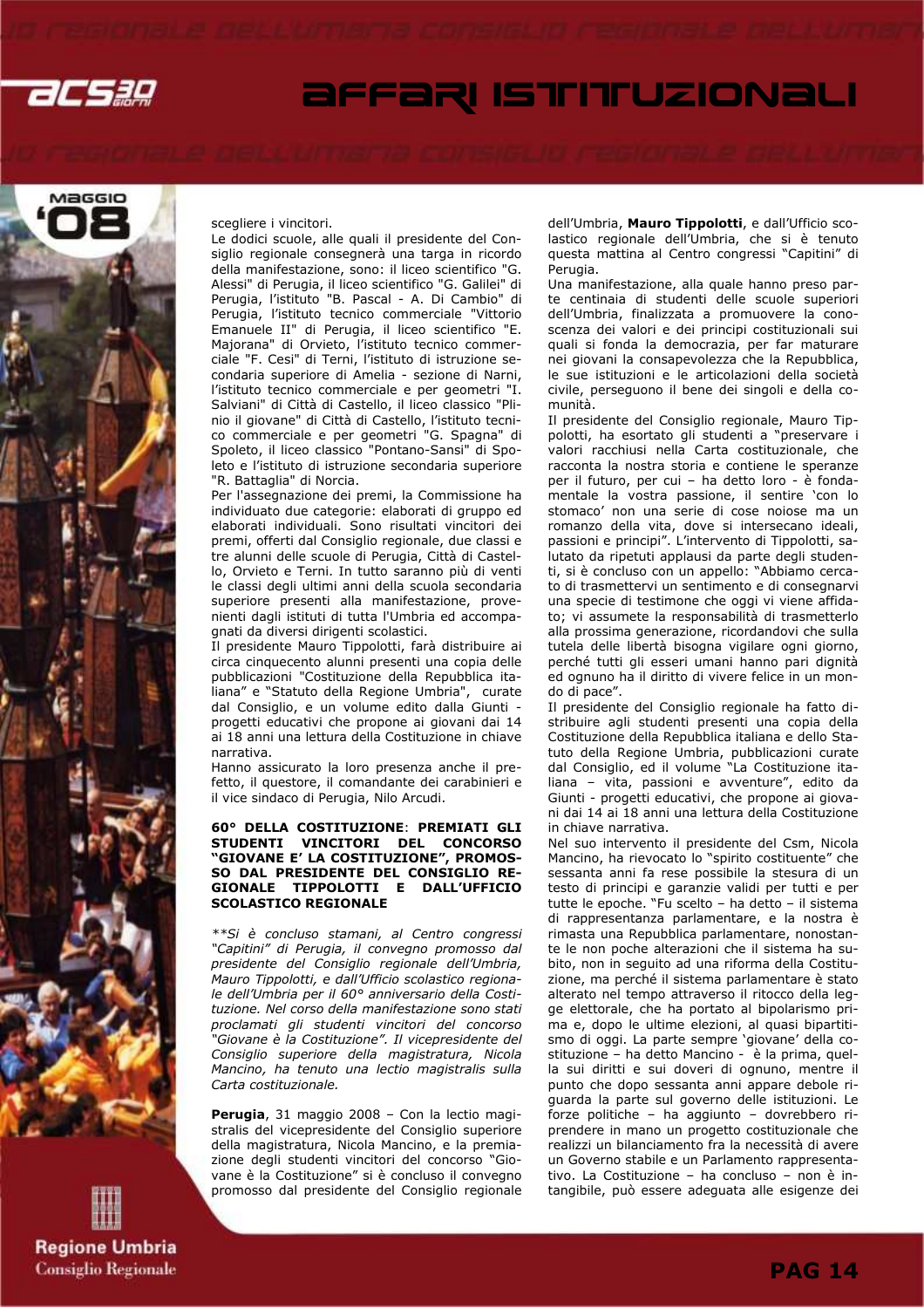



tempi grazie alla collaborazione di tutte le forze presenti in Parlamento, sostenute dall'opinione pubblica".

Ha coordinato i lavori del convegno Mauro Volpi, costituzionalista e membro del Consiglio superiore della magistratura. Il direttore dell'Ufficio scolastico regionale Nicola Rossi ha ricordato che "tutti devono impadronirsi di principi come pace e democrazia fin dai tempi della scuola". Ha portato il saluto dell'amministrazione comunale di Perugia l'assessore Ilio Liberati.

#### STUDENTI E CLASSI CHE HANNO RICEVUTO LA TARGA PREMIO

La classe V° A dell'istituto tecnico commerciale e per geometri "I. Salviani" di Città di Castello e la V° F del liceo scientifico "Alessi" di Perugia sono state premiate per avere realizzato quelli che la Commissione incaricata ha giudicato i migliori elaborati sul tema del concorso. I premi individuali sono stati assegnati a: Tiziana Materazzini (1° posto) del liceo scientifico "E. Majorana" di Orvieto; Veronica Zangarelli (2° posto) dell'istituto tecnico commerciale "V. Emanuele II" di Perugia; Martina Stramaccia e Silvia Guarriello (3° posto ex aequo) dell'istituto tecnico commerciale "F. Cesi" di Terni.

Le celebrazioni del 60° anniversario della Costituzione, erano cominciate in Umbria con la manifestazione che si è tenuta ad Orvieto il 3 maggio scorso, incentrata sul tema "Costituzione, giovani e nuove forme di partecipazione democratica", organizzata dal Consiglio regionale dell'Umbria e dall'Ufficio scolastico regionale, e proseguite con la premiazione degli studenti delle scuole secondarie di Terni vincitori del concorso dedicato al 60esimo anniversario della Costituzione repubblicana, il 9 maggio a Palazzo Spada, alle quali ha partecipato la vicepresidente del Consiglio regionale dell'Umbria Mara Gilioni.

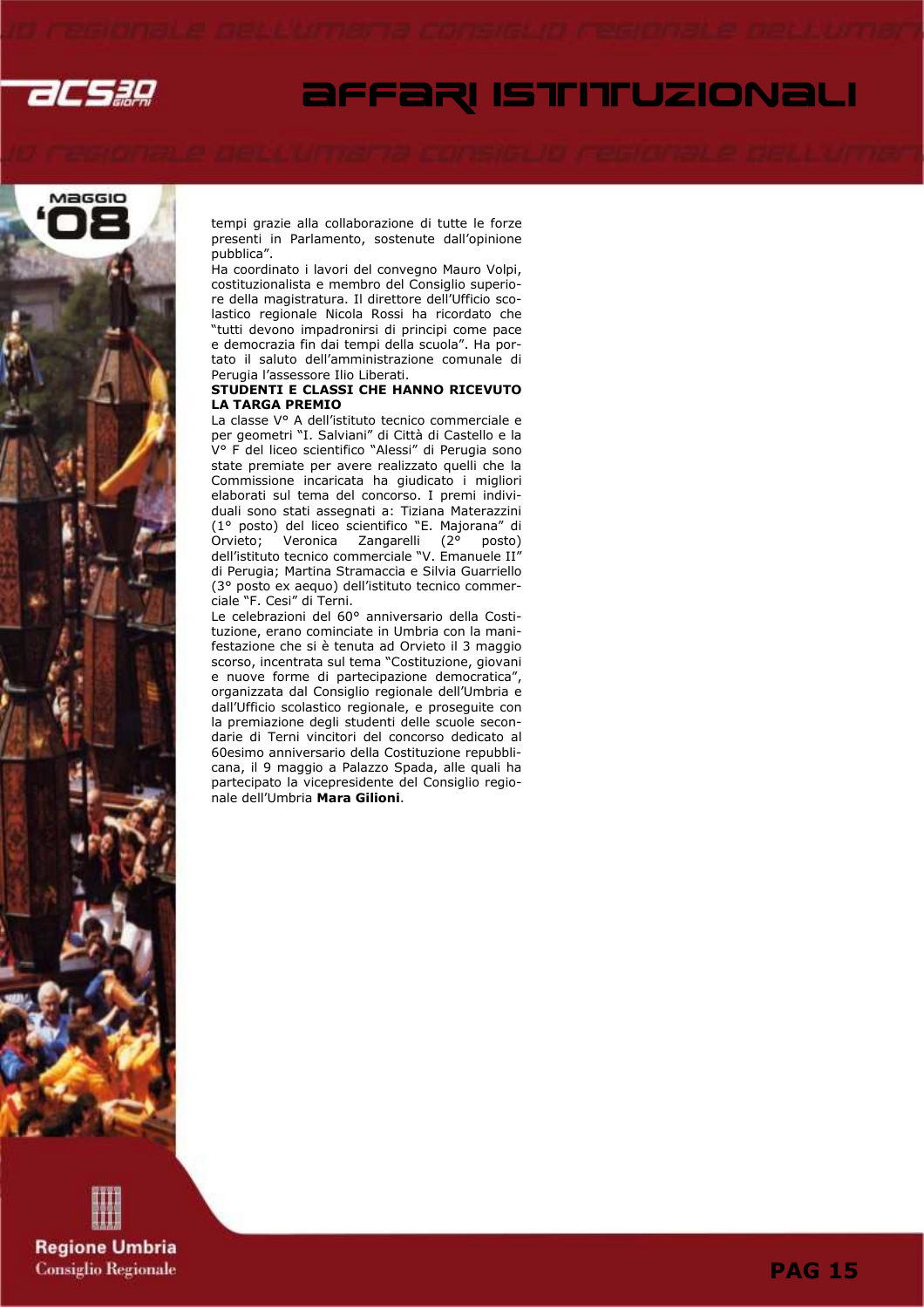

# **AGRICOLTURA**



#### "SPETTA ALLE ASSOCIAZIONI AGRICOLE LA SOLUZIONE DEL PROBLEMA DEI DIVULGA-TORI" - L'ASSESSORE CARLO LIVIANTONI IN AUDIZIONE ALLA PRIMA COMMISSIONE DEL CONSIGLIO REGIONALE

\*\*L'assessore all'Agricoltura Carlo Liviantoni ha partecipato alla audizione convocata dalla Commissione affari istituzionali di Palazzo Cesaroni per affrontare la situazione occupazione dei divulgatori agricoli. Nel nuovo Piano di sviluppo rurale, ha spiegato Liviantoni, potranno essere previsti strumenti a sostegno delle organizzazioni agricole che si avvalgono di queste figure ma è escluso in loro passaggio nei ruoli regionali.

Perugia, 7 maggio 2008 - "La soluzione della questione dei divulgatori agricoli formati in applicazione del regolamento europeo del 1979 spetta alle associazioni agricole e non è previsto e neppure possibile alcun intervento che possa farli transitare tra il personale della Regione".

Lo ha spiegato l'assessore regionale all'Agricoltura Carlo Liviantoni, invitato in audizione dalla Prima commissione di Palazzo Cesaroni per illustrare ai consiglieri la situazione occupazionale dei divulgatori agricoli: una categoria che venne formata in seguito ad un regolamento europeo del 1979 poi ripreso dalla legge regionale 41 del 1983, in seguito sostituita dalla legge 33 del 2002.

I divulgatori agricoli vennero creati utilizzando gli impiegati delle organizzazioni agricole che, dopo essere stati formati ed aver superato una selezione ottennero la qualifica. In tutto si trattava di 68 unità, delle quali 61 sono entrati negli anni nei ruoli delle Regione mentre 7 ne sono rimasti esclusi. In favore di questi ultimi, ha chiarito l'assessore, sono state attivate misure di sostegno attraverso le associazioni agricole: "ogni anno la Regione mette a disposizione un finanziamento di 2500 euro (di cui 1500 di provenienza europea) per ogni azienda agricola, si tratta di fondi che devono essere utilizzati per le consulenze professionali, quindi anche per retribuire figure come i divulgatori. Altri sostegni potranno arrivare dal nuovo Piano di sviluppo rurale, ma questo problema non potrà essere risolto attraverso un passaggio nei ruoli degli enti pubblici: le cause da loro intentate per ottenere un riconoscimento quali dipendenti regionali sono tutte state respinte".

#### "TEMPI TROPPO STRETTI PER LE DOMANDE DI FINANZIAMENTO RELATIVE AL BANDO DEL PIANO DI SVILUPPO RURALE" – IN-TERROGAZIONE DI MANTOVANI E NEVI (FI-PDL)

In una interrogazione alla Giunta regionale i consiglieri Massimo Mantovani e Raffaele Nevi (FI-Pdl) chiedono spiegazioni sui tempi - a loro dire – troppo stretti fra la pubblicazione sul bollettino ufficiale della Regione Umbria del bando per i finanziamenti concernenti il Piano di sviluppo rurale (7 maggio 2008) e il termine di scadenza per la presentazione delle domande (15 maggio 2008).

Perugia, 16 maggio 2008 - I consiglieri Massimo Mantovani e Raffaele Nevi (FI-Pdl) hanno presentato un'interrogazione alla Giunta regionale chiedendo spiegazioni sui tempi molto stretti per la presentazione delle domande di accesso ai finanziamenti che gli agricoltori rivolgono all'Agea (Agenzia per le Erogazioni in Agricoltura) e sui tempi troppo lunghi per le erogazioni degli stessi.

Nevi e Mantovani evidenziano che il bando relativo, pubblicato sul Bollettino ufficiale in data 7 maggio 2008, fissa il termine di scadenza per la presentazione delle domande al 15 maggio 2008. "Meno di una settimana – affermano – poiché il bollettino regionale arriva sistematicamente con due giorni di ritardo dal momento che, chissà per quale ragione –sottolineano – viene stampato a Potenza. Un tempo davvero ristretto – affermano – e che mette in seria difficoltà il mondo agricolo umbro, nonostante l'assessorato abbia concesso alcune deroghe che comunque, sostanzialmente, non modificano la natura del problema. Pertanto chiediamo alla Giunta come mai i tempi sono così stretti e quali sono le ragioni per cui non è stato possibile predisporre prima il bando".

"Le difficoltà sono aggravate – continuano Mantovani e Nevi – da una determina dirigenziale di quest'anno (la n. 3249 del 2008) che ha modificato un'altra determina del 26 aprile 2007, comportando il cambiamento di parametri, attribuzioni di punteggio, eleggibilità di alcune coltivazioni; come dire che chi aveva le domande pronte nel cassetto le ha dovute rifare completamente".

Inoltre, l'interrogazione di Mantovani e Nevi chiede se sia possibile una semplificazione dei bandi, sull'attribuzione dei punteggi e sui massimali di spesa, citando anche i tempi del procedimento così come sono pubblicati sul bollettino ufficiale: 30 giorni per la ricezione delle domande cartacee; 90 giorni per la verifica della ricevibilità e la conformità ai criteri di ammissibilità; altri 30 giorni per la risoluzione delle anomalie; poi 20 giorni per predisporre la graduatoria e altri 20 per l'approvazione della stessa. Quindi devono passare altri 210 giorni (per la predisposizione dell'elenco di liquidazione, le comunicazioni ai richiedenti di ammissione o non ammissione, il riesame delle domande in contenzioso, l'esecuzione dei controlli oggettivi di ammissibilità e l'invio dell'elenco di liquidazione), per un totale di 400 giorni di durata del procedimento, al quale vanno aggiunti i tempi tecnici dell'Agea (45/60 giorni) per l'effettiva erogazione dei finanziamenti.

**Regione Umbria Consiglio Regionale**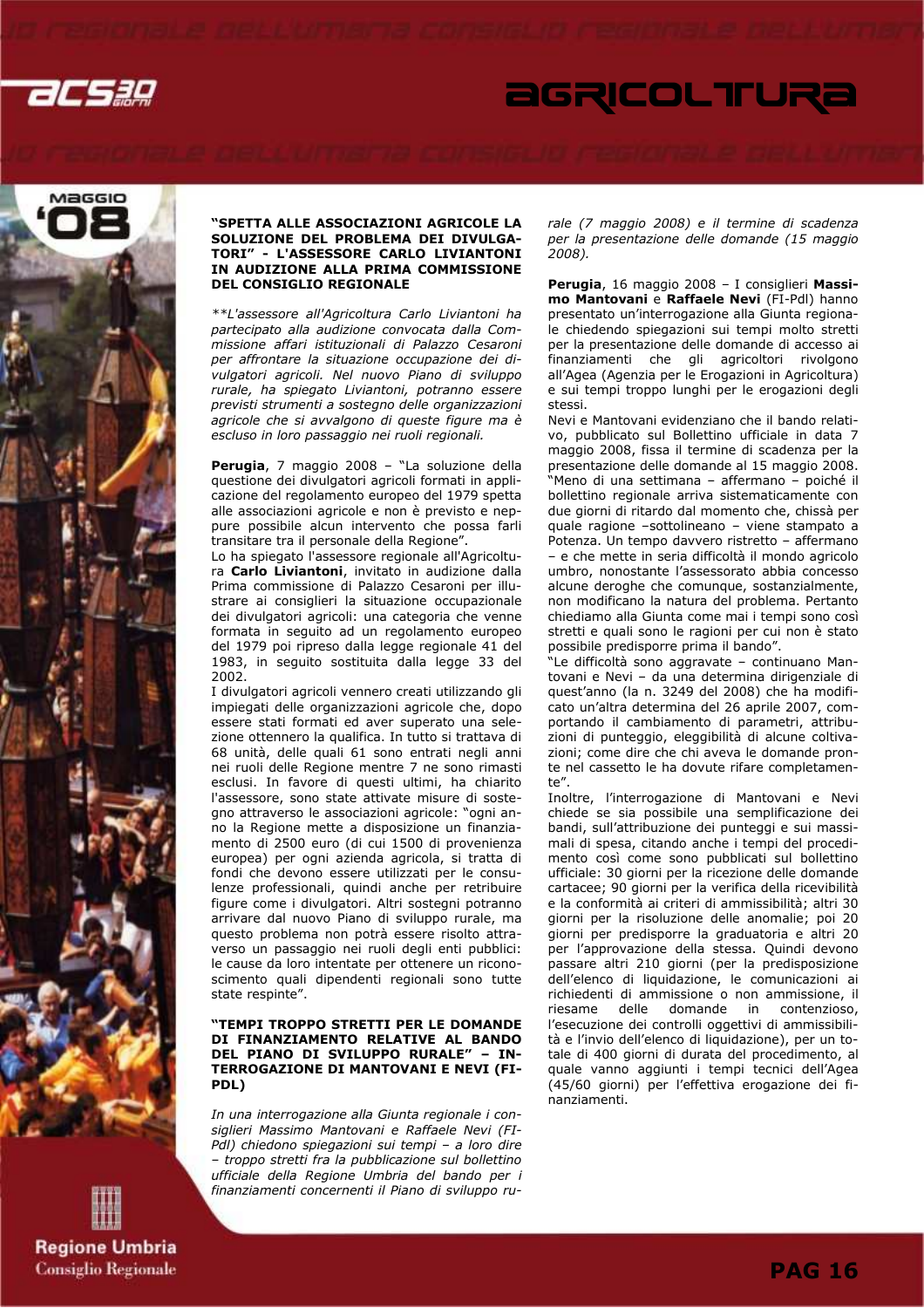



**Regione Umbria Consiglio Regionale** 

#### INQUINAMENTO: "LA GIUNTA AFFRONTI SUBITO LO SCEMPIO DELLE DISCARICHE ABUSIVE DI AMIANTO" - INTERROGAZIONE DI DOTTORINI (VERDI CIVICI) DOPO UN RITROVAMENTO FRA PONTE FELCINO E PONTE PATTOLI

\*\*Con una interrogazione alla Giunta regionale il consigliere Oliviero Dottorini (Verdi e Civici) solleva il caso delle recenti discariche abusive di amianto in Umbria, l'ultima individuata in località Ventia, nella campagna di Perugia, fra Ponte Felcino e Ponte Pattoli.

Il consigliere ricorda la pericolosità dell'amianto per la salute umana e chiede alla Regione di garantire il corretto smaltimento di questa sostanza, nel rispetto esclusivo delle rigorose disposizioni legislative.

Perugia, 8 maggio 2008 - "L'amianto rappresenta un rischio per la salute di tutti, eppure dobbiamo ancora una volta registrare la scoperta di inaccettabili discariche abusive, come quella rinvenuta lungo le sponde del Ventia, in una delle zone di maggior pregio della campagna perugina, nella piana che collega Ponte Felcino e Ponte Pattoli".

Così Oliviero Dottorini, capogruppo regionale dei Verdi e civici e Presidente della commissione Bilancio e affari istituzionali di Palazzo Cesaroni, ha annunciato l'interrogazione presentata dal Sole che ride alla Giunta sul fenomeno delle discariche abusive di amianto nel territorio regionale.

"Lo scempio è particolarmente grave, osserva Dottorini, perché "l'inquinamento del torrente Ventia e delle sue ramificazioni insinua sia le coltivazioni circostanti che il fiume Tevere. Si tratta dell'ultimo di una lunga serie di casi di smaltimento non corretto di materiali contenenti amianto, a più riprese segnalati sia dagli organi di stampa che dalle associazioni ambientaliste. Questo ci induce a pensare che il fenomeno sia tuttora fuori controllo nonostante siano ormai noti a tutti da molto tempo i danni che questa sostanza arreca alla salute umana. Ricordiamo, infatti, che le fibre di amianto sono altamente cancerogene e che è sufficiente inalare una sola scoria, centinaia di volte più sottile di un capello, per consentire l'insorgere di gravissime patologie".

 Con l'interrogazione presentata – spiega Dottorini - "chiediamo alla Giunta se sia a conoscenza delle reali dimensioni del fenomeno dello smaltimento abusivo di amianto nel territorio regionale e se non ritenga necessario prevedere una seria azione di monitoraggio al fine di individuare le zone a rischio inquinamento, pericolose per la salute dei cittadini. Vorremmo capire inoltre quali siano gli interventi che la Giunta intende mettere in campo per affrontare il problema dello scempio ambientale delle discariche abusive di amianto. La rimozione e lo smaltimento di materiali contenenti amianto - conclude l'esponente del Sole che ride - sono regolati da rigorose disposizioni legislative e richiedono procedure particolari e anche molto costose, proprio a causa della elevata pericolosità di questo materiale, e crediamo che sia compito della Regione fare di tutto perché vengano rispettate tali norme poste a tutela della salute dei cittadini".

*<u>AMBIENTE</u>* 

#### "ANCHE IL COMITATO DI BETTONA AL TA-VOLO DI CONCERTAZIONE DELLA REGIONE PER DISCUTERE DELL'INQUINAMENTO ZO-OTECNICO DELL'AREA" – L'IMPEGNO DI VINTI (PRC-SE)

\*\*"Anche il Comitato popolare per l'ambiente di Bettona al tavolo di concertazione istituito dalla Regione Umbria". E' quanto chiede il capogruppo di Rifondazione comunista Stefano Vinti a seguito di un incontro con i cittadini, facenti parte dello stesso Comitato, dell'area di Bettona, Torgiano, Cannara e Bastia Umbra. Vinti ha annunciato una interrogazione all'assessore regionale all'Ambiente, Bottini, "per acquisire dati ed informazioni al fine di trovare soluzioni rapide ed utili a risolvere la grave situazione ambientale del territorio".

Perugia, 21 maggio 2008 - "Sostegno alla richiesta del Comitato popolare per l'Ambiente di Bettona, Torgiano, Cannara e Bastia Umbra, che chiede, così come concesso agli allevatori zootecnici, di far parte a pieno titolo e legittimamente del tavolo di concertazione istituito dalla Regione". Così il capogruppo di Rifondazione comunista Stefano Vinti dopo aver incontrato il Comitato "per discutere ed affrontare i problemi annosi dell'inquinamento zootecnico e di quelli più recenti conseguenti alla scoperta, fatta dal Noe, di discariche abusive ed altamente inquinanti per la presenza di amianto e altre sostanze pericolose".

Il Comitato, si legge nella nota del capogruppo del Prc, incontrerà, per un confronto, tutte le altre forze politiche presenti nelle istituzioni regionali, nazionali e dell'Unione europea.

"Nel corso dell'incontro – fa sapere Vinti - sono state evidenziate le varie problematiche riguardanti l'inquinamento, la salute ed anche la compatibilità ambientale con uno sviluppo economico-sociale che punti sulla risorsa strategica turismo-ambiente-cultura".

L'impegno di Vinti, "facendo riferimento alle linee strategiche fissate dal Dap regionale, e soprattutto evidenziando la necessità di ripristinare urgentemente le condizioni basilari del vivere civile", è quello di "accogliere le sollecitazioni avanzate dal Comitato, ma occorre attivare un'azione sinergica con le altre forze politiche, a partire da quelle che amministrano la Regione e la provincia". In base a queste considerazioni, l'esponente di Rifondazione comunista annuncia una specifica interrogazione all'assessore regionale all'ambiente, Lamberto Bottini, "per acquisire dati ed informazioni puntuali e precise al fine di trovare soluzioni rapide ed utili a risolvere la grave situazione ambientale che affligge un territorio con prevalente vocazione turistica".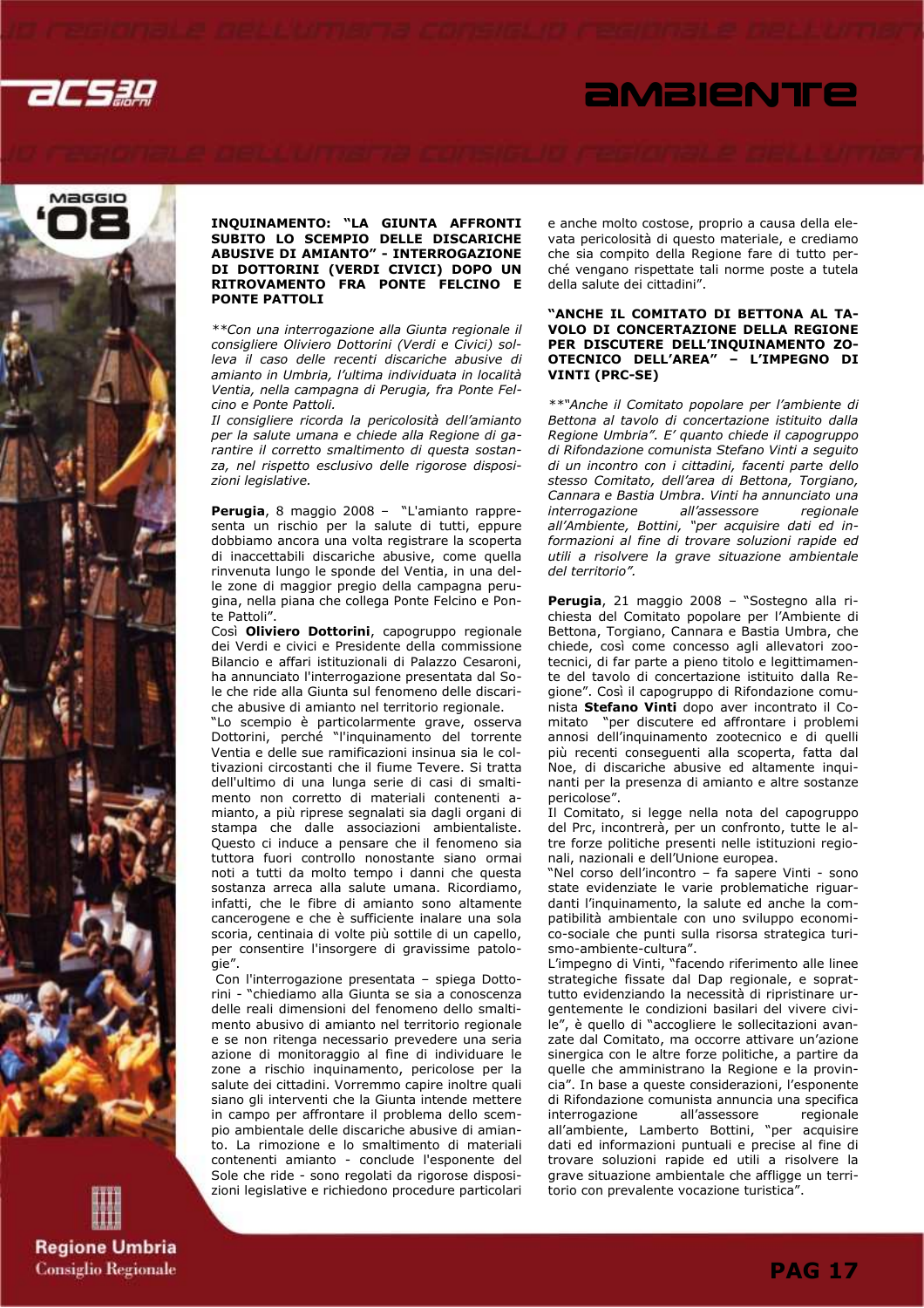acsag

# *<u>AMBIENTE</u>*



**Regione Umbria Consiglio Regionale**  Per Vinti, in conclusione, "non esiste alcuna ragione per cui una rappresentanza di cittadini debba essere emarginata e tenuta lontana dai tavoli decisionali e partecipativi della Regione che, peraltro, - conclude - non può privilegiare una categoria economica, come quella degli allevatori, che oggi, in molti casi, rappresenta soltanto gli interessi di imprenditori e mangimisti del nord".

#### RIO FERGIA: "SODDISFAZIONE PER LA SENTENZA DEL TAR. RICONOSCIUTI I DI-RITTI DEGLI ABITANTI" – DICHIARAZIONE DEL CONSIGLIERE TRACCHEGIANI (LA DE-STRA)

\*\*Il consigliere regionale Aldo Tracchegiani (La Destra) esprime "grande soddisfazione" per la sentenza del Tar dell'Umbria sul Rio Fergia che annulla gli atti della Regione sugli ulteriori attingimenti nel corso d'acqua. L'esponente de La Destra ricorda che lo scorso anno il Consiglio regionale aveva bocciato un documento del centrodestra che chiedeva la revoca degli atti regionali: "Sarebbe bastato un voto – spiega - ma abbiamo dovuto aspettare un anno e una sentenza per ottenere il riconoscimento di un legittimo diritto".

Perugia, 22 maggio 2008 - "Grande soddisfazione" per la sentenza del Tar dell'Umbria che ha annullato le delibere della Regione relativi agli attingimenti nel Rio Fergia è stata espressa dal consigliere Aldo Tracchegiani (La Destra) che ricorda come "meno di un anno fa veniva bocciato in aula un documento essenziale presentato da tutto il centro-destra con il quale si richiedeva di revocare la determinazione dirigenziale della Giunta che autorizzava la società Idrea ad effettuare ulteriori attingimenti per l'imbottigliamento dell'acqua di Boschetto, provocando danni alla popolazione e all'ambiente e determinando la diminuzione della portata complessiva del corso d'acqua".

L'esponente del centro-destra commenta: "Laddove non è arrivato il Consiglio regionale con i rappresentanti eletti dai cittadini è arrivata la magistratura. E siamo quindi felici di festeggiare la sentenza insieme agli abitanti delle località interessate e al Comitato per la difesa del Rio Fergia a cui abbiamo sempre manifestato piena solidarietà. Tuttavia – prosegue Tracchegiani - è triste constatare che una decisione tanto importante sia stata presa da un tribunale anziché dalla stessa amministrazione che è chiamata a gestire nel migliore dei modi la cosa pubblica. Ed è ancora più triste pensare che neppure il Consiglio con i membri eletti direttamente dai cittadini sia stato in grado di sanare il danno commesso dalla Giunta".

Tracchegiani ricorda infine che la mozione del centro-destra chiedeva "esattamente" quanto poi deciso dal Tar: "Sarebbe bastato un voto ma abbiamo dovuto aspettare un anno e una sentenza per ottenere il riconoscimento di un legittimo diritto. Si tratta – conclude - di una grande vittoria degli abitanti di Boschetto e dei Comitati civici a cui rinnovo il sostegno e la simpatia manifestata in occasione dei nostri incontri, come quello molto partecipato a cui intervenne anche il segretario de la Destra, Francesco Storace".

#### "SODDISFAZIONE PER LA SENTENZA SUL RIO FERGIA" – PER DOTTORINI (VERDI E CIVICI) È IL RISULTATO DELLA "GIUSTA BATTAGLIA IN DIFESA DI BENI COMUNI E POPOLAZIONI LOCALI"

\*\*Il capogruppo regionale dei Verdi e Civici, Oliviero Dottorini, esprime soddisfazione per la sentenza del Tar sul Rio Fergia che dimostra come erano reali e fondate le osservazioni fatte dal proprio gruppo su una scelta definita "quanto meno azzardata". Secondo l'esponente del Sole che Ride "sarebbe un grande gesto di distensione e responsabilità se le istituzioni direttamente coinvolte rinunciassero a ricorrere in appello".

Perugia, 22 maggio 2008 - "Per chi come noi da sempre ha condotto una battaglia di principio in difesa dei beni comuni e dei diritti delle popolazioni locali, la sentenza del Tar non può che essere accolta con soddisfazione, anche perché dimostra che non erano campate in aria le osservazioni che portavamo a una scelta quanto meno azzardata. Adesso occorre una seria riflessione, accompagnata da grande senso di responsabilità, per trovare una soluzione equilibrata. Occorrerà leggere con attenzione le complesse ed esaurienti motivazioni della sentenza, valutando in modo ponderato le indicazioni e le affermazioni di principio che essa contiene". Il capogruppo regionale dei Verdi e civici **Oliviero Dottorini** commenta con queste parole la notizia delle sentenze del Tar relativa ai prelievi nell'area del Rio Fergia, aggiungendo che "sarebbe un grande gesto di distensione e responsabilità se le istituzioni direttamente coinvolte rinunciassero a ricorrere in appello".

"L'acqua – aggiunge l'esponente del Sole che Ride - è un bene comune che non può essere comprata, venduta o scambiata al pari di altre merci. Per il fatto di essere un bene primario e solidale, deve essere governata rispettandola come patrimonio della comunità". A giudizio di Dottorini la sentenza, a una prima lettura, sembra porre dei principi che "andranno tenuti presenti anche in sede di nuova legislazione sulle acque minerali. Per esempio – spiega - va tenuto in considerazione il fatto che il piano di investimento deve avere una funzione di reintegro effettivo dell'impoverimento che il prelievo della risorsa idrica a fini commerciali fa subire alle comunità locali. In ogni caso l'acqua, anche se minerale, è risorsa il cui prelievo sottostà al piano di tutela delle acque, con la conseguenza che, pur ammessa la compatibilità del prelievo rispetto alla consistenza degli acquiferi e delle sorgenti, va in ogni caso valutata l'incidenza del prelievo sull'ecosistema fluviale che il tribunale con la sentenza conferma svolgere nell'assetto territo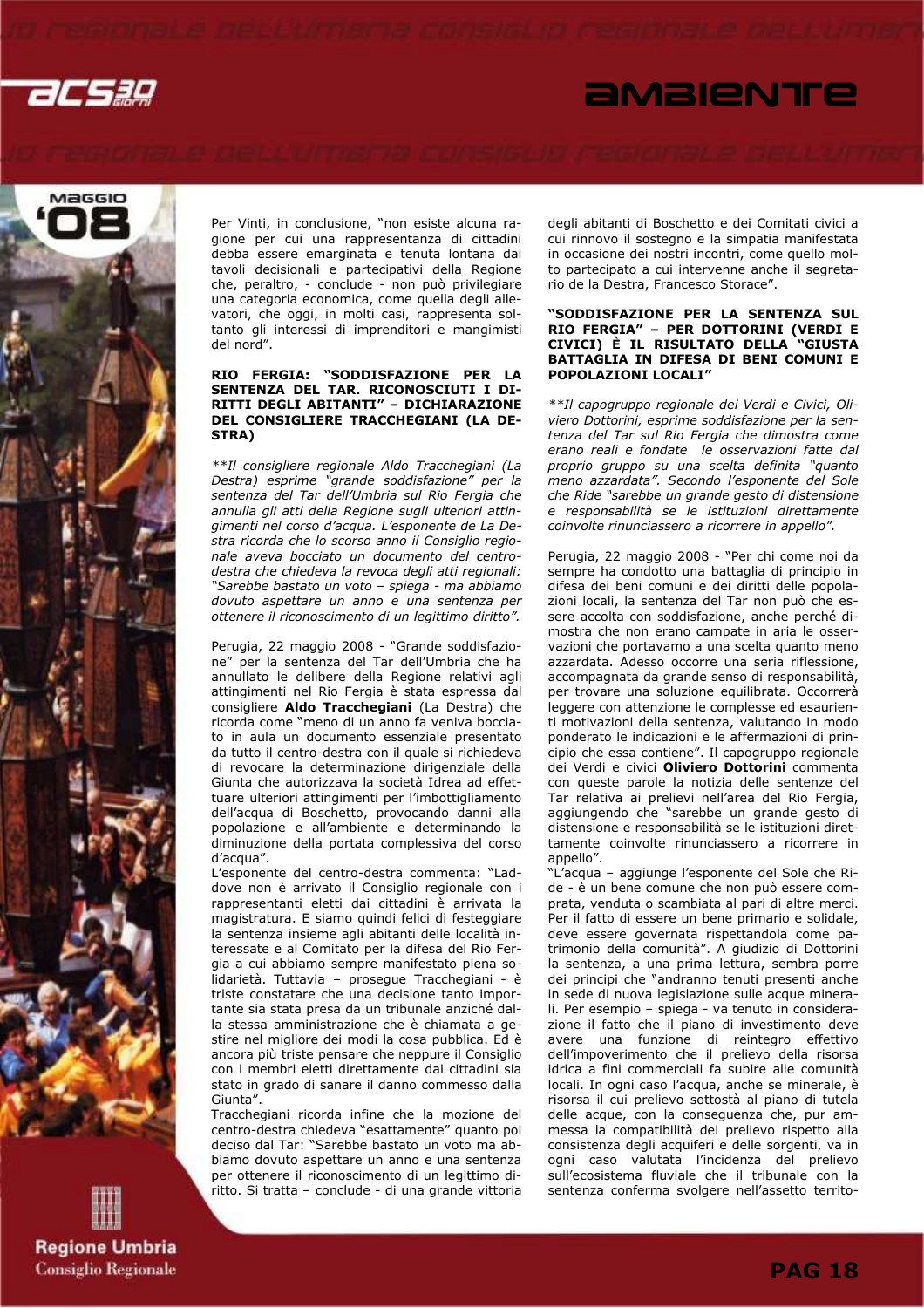acsag

# *<u>AMBIENTE</u>*



**Regione Umbria Consiglio Regionale**  riale dell'Umbria la fondamentale funzione di 'corridoio ecologico'. La soddisfazione del comitato, degli ambientalisti e di chi ha sostenuto le ragioni della popolazione del Rio Fergia – conclude Dottorini - è comprensibile, compito della politica e delle istituzioni oggi è di ricreare un clima di serenità e confronto".

#### "LA VITTORIA DEL COMITATO 'RIO FERGIA' È LIMPIDA. LE ISTITUZIONI EVITINO DI FARE RICORSO" – NOTA DI STEFANO VINTI (PRC-SE) A SEGUITO DELLA SENTENZA DEL TAR CHE VIETA NUOVI ATTINGIMENTI

\*\*Il capogruppo di Rifondazione comunista, Stefano Vinti, affida a una nota la sua soddisfazione per la sentenza del Tar umbro che vieta nuovi attingimenti di acqua dal Rio Fergia, accogliendo i ricorsi del Comitato di cittadini e del Comune di Nocera Umbra. Invitando il Comune di Gualdo Tadino e la Regione Umbria a non ricorrere al Consiglio di Stato per "ribaltare la sentenza", il capogruppo di Rifondazione comunista sottolinea che "l'obiettivo del suo partito è quello di tutelare il territorio, i beni comuni e le identità delle comunità locali".

"La politica – osserva - può sbagliare, ma guai a creare crociate contro i cittadini, per interessi economici di parte e che riguardano soltanto pochi".

Perugia, 22 maggio 2008 - "Il Tar dell'Umbria, pur non entrando nel merito della questione, ma annotando le anomalie amministrative degli atti, ha ribadito a tutte le forze politiche e alle istituzioni della nostra regione che l'acqua è un bene comune, non alienabile e che, prima di tutto, deve rispondere alle esigenze dei cittadini e non di chi lucra sulle risorse del territorio". Così il capogruppo di Rifondazione comunista Stefano Vinti in merito alla sentenza del Tar dell'Umbria che ha accolto i ricorsi del Comitato di cittadini e del Comune di Nocera Umbra contro nuovi attingimenti concessi dal Comune di Gualdo Tadino e dalla Regione alla società Idrea srl del gruppo Rocchetta spa. Spa.

Vinti si congratula con il Comitato "che è riuscito a tenere botta, occupando civilmente anche il pozzo, ad una vicenda che sembrava persa dopo il voto del Consiglio regionale a favore della licenza".

"In quella circostanza in Consiglio – ricorda il capogruppo – Rifondazione comunista, insieme al consigliere dei Verdi e Civici, Oliviero Dottorini, ha votato contro quell'emendamento, andando contro tutti. Fu uno sforzo vano. Ma nei nostri programmi politici locali e territoriali, da allora, osserva Vinti - il concetto di acqua pubblica è cresciuto sempre di più, fino ad arrivare ai primi posti delle priorità amministrative e di un vasto campo di forze culturali, ambientaliste e sociali". "Ora, dopo il Rio Fergia, - aggiunge - ci sono altri territori umbri che vedono 'ribollire' la questione acqua. Rifondazione Comunista – assicura – metterà, da subito, le proprie strutture a favore di quelle comunità in lotta. Sicuramente non è nostra intenzione attaccare il cappello su proteste civiche indipendenti, ma il nostro obiettivo è quello di tutelare il territorio, i beni comuni e le identità delle comunità locali".

Appellandosi, quindi, alle istituzioni, Vinti auspica che "la Regione e il Comune di Gualdo Tadino non cerchino altre vie giudiziarie, come il ricorso al Consiglio di Stato, per ribaltare una sentenza limpida e popolare. La politica – conclude - può sbagliare, ma guai a creare crociate contro i cittadini, che stanno nel giusto, per interessi economici di parte e che riguardano soltanto pochi".

#### PER DOTTORINI (VERDI E CIVICI) "IL NU-CLEARE È UNA SCELTA IDEOLOGICA E PER-DENTE" – "SE NECESSARIO, CI SARÀ UN NUOVO REFERENDUM"

\*\*Il capogruppo regionale dei Verdi e Civici, Oliviero Dottorini, ribadisce la contrarietà all'impiego del nucleare in Italia, mentre "importanti paesi europei hanno già programmato la propria uscita dall'utilizzo dell'energia nucleare per puntare su quelle rinnovabili e pulite", e critica "un'opposizione balbettante e contraddittoria" annunciando "se necessario, un nuovo referendum".

Perugia, 23 maggio 2008 - Per il presidente dei Verdi e Civici, Oliviero Dottorini, "adesso inizia a essere chiaro cosa significherà nei prossimi anni non poter contare su una forza ecologista nel Parlamento italiano. Quella del nucleare – afferma - è una scelta ideologica e perdente, che non produrrà risultati se non quello di bloccare i percorsi di modernizzazione del paese avviati con i provvedimenti in favore delle energie rinnovabili. Quella annunciata dal Governo – continua Dottorini - è una scelta sbagliata, perché antieconomica, vecchia e pericolosa, dal momento che l'atomo da fissione non ha risolto i gravi problemi generati dagli elevatissimi costi e dallo smaltimento delle scorie radioattive. Tutti elementi che hanno già portato importanti paesi europei come Germania, Svezia ed Olanda a programmare la propria uscita dal nucleare per puntare con forza su energie pulite, rinnovabili e sicure". Questo il commento del presidente del gruppo regionale dei Verdi e Civici, Oliviero Dottorini, in merito alla volontà del Governo italiano, espressa dal ministro dello Sviluppo economico Claudio Scajola all'assemblea di Confindustria, di realizzare un gruppo di centrali nucleari in Italia.

"E' un lavoro che parte da lontano – aggiunge il consigliere regionale dei Verdi e Civici - quello che la destra italiana e alcuni grandi gruppi economici vorrebbero portare a compimento, a vent'anni esatti dallo storico referendum con cui gli italiani dettero un'indicazione chiara e lungimirante. A quella scelta purtroppo sono seguite politiche miopi, fortemente condizionate da interessi economici non sempre trasparenti, che hanno legato le sorti energetiche dell'Italia al carbone e al petrolio, non consentendo lo svilup-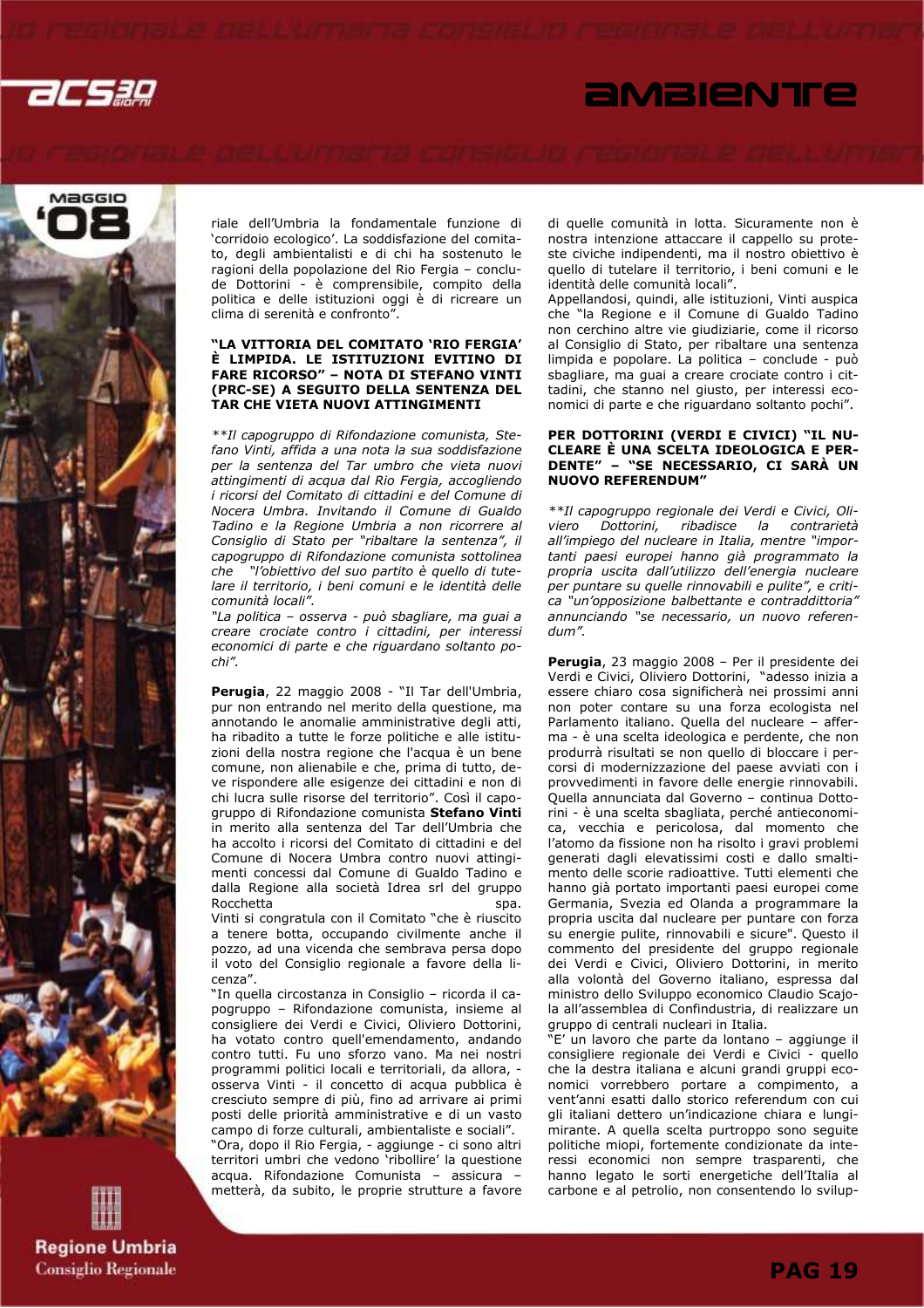

## *<u>AMBIENTE</u>*



**Regione Umbria Consiglio Regionale**  po di una filiera energetica pulita e rinnovabile. Fa tristezza, oggi – afferma Dottorini - constatare la balbettante e contraddittoria opposizione delle forze parlamentari di minoranza, che si dividono tra chi dice 'parliamone' e chi assicura che il nucleare non ha controindicazioni. Nei prossimi mesi – conclude il presidente dei Verdi e Civici - dovremo lavorare per affermare la necessità di dare ulteriore impulso alle politiche già efficacemente avviate dal precedente Governo riguardo a solare, fotovoltaico, eolico, idrico e biomasse. Se il governo Berlusconi confermerà la volontà di coinvolgere il Paese nella folle avventura del nucleare, per i Verdi e le forze ecologiste e civiche non resterà che la strada di un nuovo referendum popolare. Idrogeno e rinnovabili sono la sfida del futuro".

#### "DEPURATORE ZOOTECNICO DI BETTONA E FENOMENI DI INQUINAMENTO DEL TERRI-TORIO" – VINTI (PRC-SE) INTERROGA LA GIUNTA PER CONOSCERE LE VOLONTÀ E LE DIRETTIVE PRESE DALLA REGIONE

\*\*Come annunciato qualche giorno fa, il capogruppo di Rifondazione comunista, Stefano Vinti, ha presentato un'interrogazione, con risposta scritta, all'assessore regionale all'Ambiente, Lamberto Bottini, al fine di conoscere ogni informazione necessaria relativa al depuratore zootecnico di Bettona e ai fenomeni di inquinamento del territorio che interessano anche i comuni di Torgiano, Cannara e Bastia Umbra. Vinti, oltre ai molti quesiti di chiarimenti posti all'assessore, chiede alla Regione di far sedere al Tavolo regionale di concertazione anche i cittadini di Bettona e dei comuni limitrofi, che si sono organizzati, nel frattempo, in Comitato popolare per l'ambiente.

Perugia, 26 maggio 2008 – "E' necessario e urgente acquisire le informazioni relative alla grave situazione ambientale determinatasi nel comune di Bettona e quali sono le volontà e le direttive prese dalla Regione per risolvere il problema". Nasce su queste basi un'interrogazione presentata dal capogruppo di Rifondazione comunista Stefano Vinti, con la quale chiede all'assessore all'Ambiente, Lamberto Bottini: Quali sono i "servizi" della direzione regionale Ambiente, territorio e infrastrutture, ed i relativi responsabili, che stanno seguendo la vicenda dell'inquinamento di origine zootecnico e delle discariche abusive scoperte nel comune di Bettona. Vinti chiede anche di sapere "se i dirigenti responsabili, compreso il Direttore Regionale, hanno provveduto ad effettuare i controlli e gli accertamenti del caso e quali rilievi, osservazioni ed atti amministrativi, hanno presentato all'assessore e alla Giunta regionale; se gli uffici preposti della direzione regionale competente hanno già emanato atti e/o provvedimenti che sanciscono ed evidenziano che il sito individuato a più riprese dal sindaco di Bettona è idoneo alla realizzazione della nuova laguna di stoccaggio di 84 mila metri cubi, vincolata dal Pai (Piano per l'assetto idrogeologico); se sono state rilasciate autorizzazioni con l'adozione di atti di Giunta o dirigenziali, supportate dai necessari pareri tecnico/amministrativi, per il ripopolamento delle stalle con ulteriori 40 mila suini; se la direzione regionale all'Ambiente conosce le numerose relazioni e rapporti emanati dall'Arpa Umbria nei quali viene segnalato lo stato di inquinamento, di mala gestione dell'impianto di depurazione e della scorretta effettuazione della fertirrigazione; se non ritenga opportuno attivarsi per sollecitare uno studio specifico di valutazione per verificare i limiti di compatibilità tra gli allevamenti zootecnici ed il territorio e la popolazione residente; se sono stati sottoscritti specifici accordi e protocolli con il comune di Bettona e/o con gli allevatori o la società cooperativa Codep e, eventualmente, quali; se nello spirito democratico partecipativo, visto che risulta essere stato istituito un tavolo regionale a cui partecipano gli allevatori e le rappresentanze di settore, non ritenga doveroso e opportuno prevedere anche la presenza delle associazioni ambientaliste e del Comitato popolare per l'ambiente che rappresenta gli interessi legittimi dei cittadini di Bettona, Torgiano, Cannara e Bastia Umbra di vivere in un ambiente sano e che non debbano subire un depauperamento di valore dei propri beni per la presenza indiscriminata di allevamenti di bestiame e di stalle che risultano essere in gran parte anche abusive o non in regola. In ultimo, il capogruppo del Prc recentemente, all'Ambiente abbia provveduto a dare l'autorizzazione a ripopolare le stalle del comune di Bettona con altri 40 mila capi ed eventualmente quali sono state le ragioni che hanno determinato tale autorizzazione e quali supporti tecnici siano stati acquisiti dagli uffici della Regione, dell'Arpa o dalla ASL competente.

Vinti ricorda anche che il 2 ottobre dello scorso anno venne presentata una apposita interrogazione riguardante il progetto di adeguamento del depuratore zootecnico di proprietà del comune di Bettona. Nell'atto veniva anche richiesta un'indagine sugli effetti negativi conseguenti all'ordinanza del sindaco che ordinava alla società cooperativa degli allevatori zootecnici (Codep), di realizzare una nuova laguna di stoccaggio dei reflui, provenienti dagli allevamenti suinicoli, del volume di 84 mila metri cubi, in un terreno sito nelle immediate vicinanze del fiume Chiascio, zona classificata di "fascia A" dal Pai e come tale inedificabile e non compatibile con ulteriori insediamenti rispetto a quelli già esistenti e perimetrali.

"Dalla data di presentazione dell'interrogazione ad oggi, - lamenta Vinti - sono trascorsi oltre sei mesi senza aver ottenuto risposte dalla Giunta regionale, alla quale si chiedeva l'intervento per bloccare l'ordinanza del Sindaco di Bettona ed avviare un'accurata indagine"

"Nel frattempo – ricorda ancora l'esponente di Rifondazione comunista - si sono verificati nuovi eventi. La Procura della Repubblica di Perugia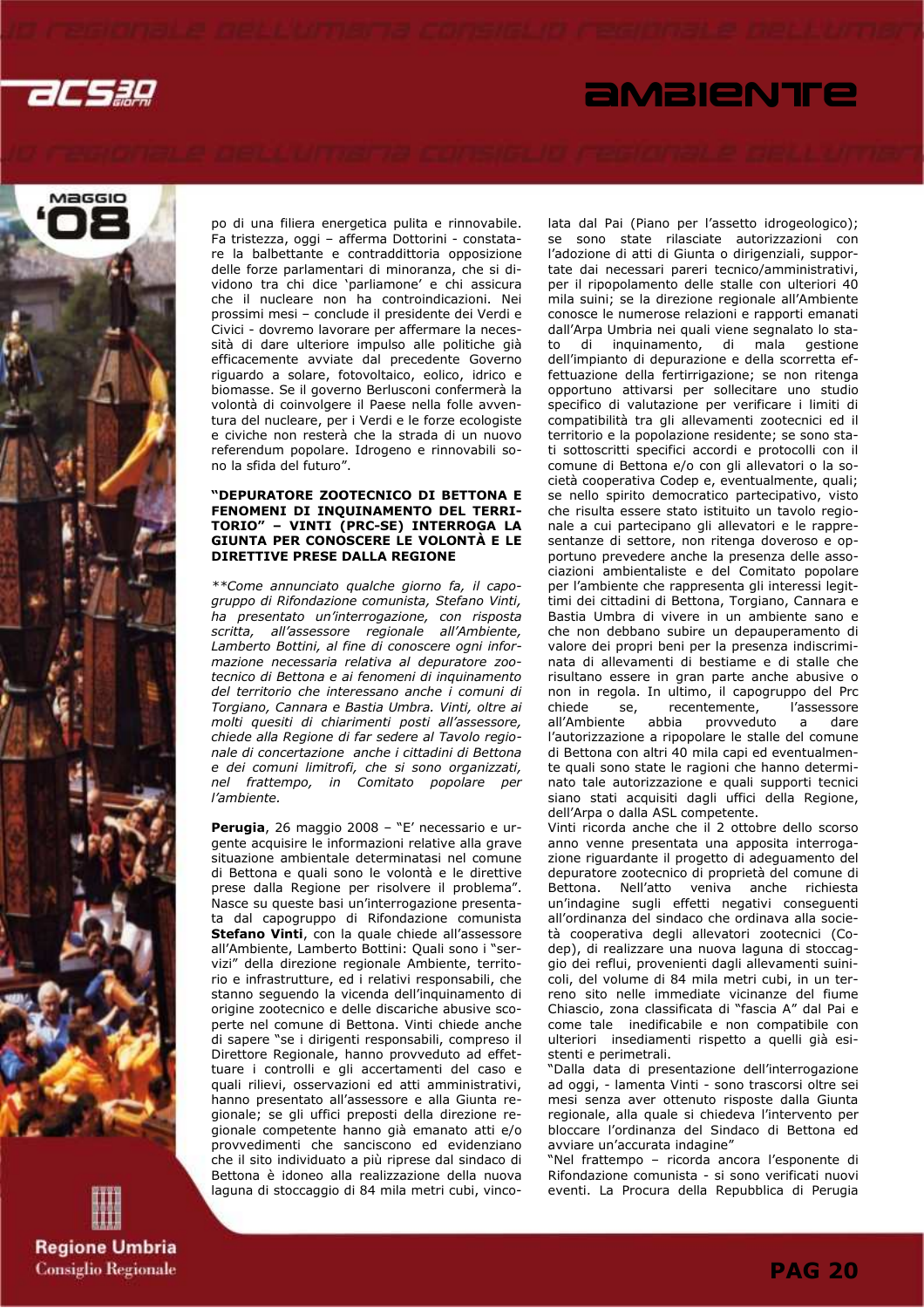

# *<u>AMBIENTE</u>*



che, con ordinanza del Gip Claudia Matteini, ha posto sotto sequestro il cantiere avviato dalla Codep per realizzare la nuova laguna. Ma nonostante ciò – fa sapere - il sindaco di Bettona ha emanato una nuova Ordinanza, (numero 20 del 15.3.2008) con cui conferma la costruzione della laguna sempre nello stesso sito, classificato inedificabile dal Pai".

"Nel territorio di Bettona, - osserva Vinti - paradossalmente classificato dal Piano urbanistico territoriale come 'area agricola di pregio' e di elevato 'interesse idrico', dopo essere stato tartassato per anni da fenomeni di inquinamento zootecnico, recentemente si sono scoperte anche, grazie all'intervento del Noe, discariche abusive in cui sono stati rilevati amianto e rifiuti pericolosi e nocivi".

In conclusione, il capogruppo regionale di Rifondazione comunista, evidenzia l'importanza della partecipazione, ai Tavoli regionali di concertazione, dei cittadini di Bettona e dei comuni limitrofi, che, nel frattempo, si sono organizzati in Comitato popolare per l'ambiente.



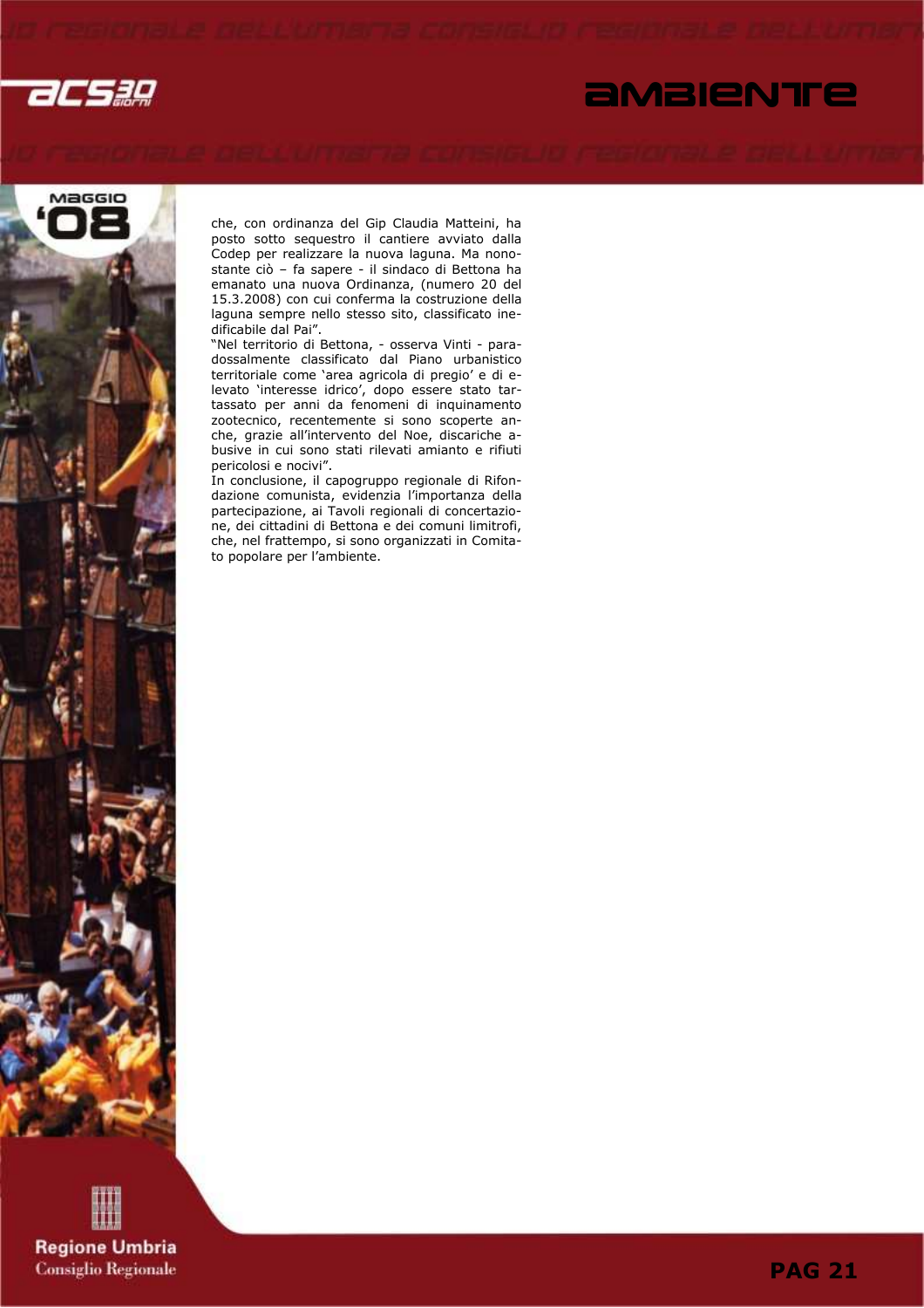





#### "ATTENDIAMO LE INDICAZIONI DELL'INFS, SENZA LE QUALI NON SI PUÒ PROCEDERE" L'ASSESSORE BOTTINI RISPONDE A TRACCHEGIANI (LA DESTRA) SULLA CACCIA IN DEROGA

\*\*La mancata definizione a livello regionale delle quantità cacciabili di alcune specie dipende dall'Istituto nazionale per la fauna selvatica che non ha provveduto a stabilirle, impedendo così alla Regione di procedere. Lo ha spiegato l'assessore all'Ambiente Lamberto Bottini rispondendo ad una interrogazione del consigliere Aldo Tracchegiani (La Destra) sulla caccia in deroga in Umbria.

Perugia, 6 maggio 2008 - "Spetta al ministero dell'Ambiente, tramite l'Istituto nazionale per la fauna selvatica (Infs) dare indicazioni precise sulle quantità che possono essere cacciate in deroga alla legge. Per ora in Umbria c'è la possibilità di cacciare lo storno ma non il fringuello, proprio a causa dell'assenza di decisioni da parte dell'Infs". Lo ha detto l'assessore all'ambiente Lamberto Bottini rispondendo durante la seduta di "question time" di oggi all'interrogazione con cui Aldo Tracchegiani (La Destra) chiedeva spiegazioni in merito ad una riunione tra rappresentanti delle Regioni italiane, dedicata alla questione della caccia in deroga, a cui l'Umbria non avrebbe partecipato.

L'assessore Bottini ha spiegato che la riunione avvenuta in Puglia non aveva carattere di ufficialità, dato che solo alcune Regioni erano state invitate a partecipare. Inoltre, ha detto, "quando la Conferenza Stato Regioni ha affrontato la questione non è stata presa alcuna decisione in merito, limitandosi ad una presa d'atto della situazione. "Abbiamo già richiesto all'Istituto nazionale per la fauna selvatica – ha aggiunto – di comunicarci i quantitativi per la caccia in deroga per il 2008, ma questo ancora non è avvenuto". Il consigliere Tracchegiani ha evidenziato l'urgenza di attuare completamente la legge regionale sulle deroghe "probabilmente una delle migliori d'Italia" per evitare che venga disatteso un legittimo diritto dei cacciatori umbri.

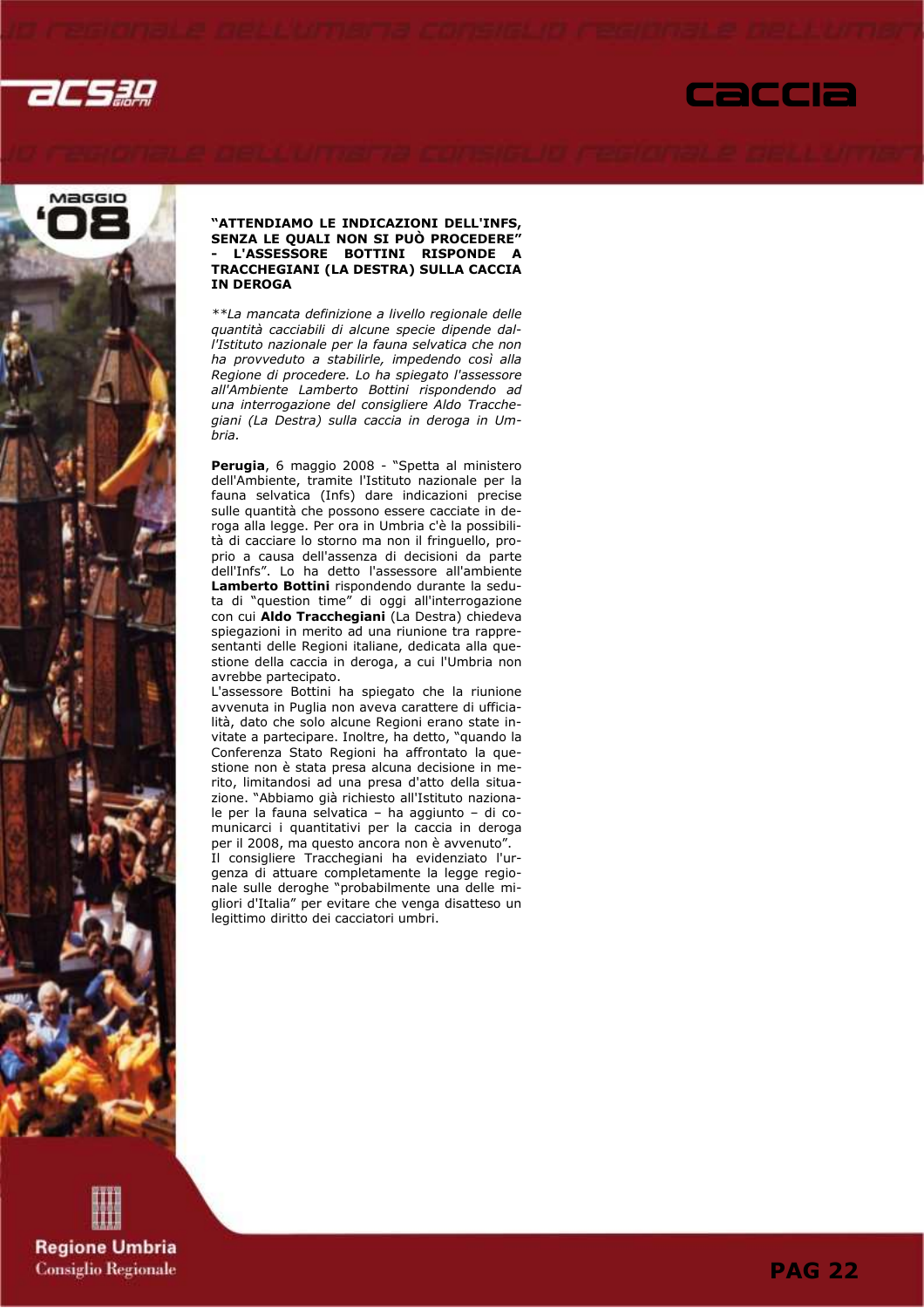



**Regione Umbria Consiglio Regionale** 

#### PRE-INAUGURAZIONE DEL FESTIVAL DELLE NAZIONI DI CITTÀ DI CASTELLO ALLA FIE-RA DEL LIBRO DI TORINO – IL CONSIGLIO REGIONALE DELL'UMBRIA RAPPRESENTATO DA LIGNANI MARCHESANI

\*\*Il capogruppo Cdl per l'Umbria ha partecipato, insieme al presidente del Festival delle Nazioni, Giuliano Giubilei, e al direttore editoriale della Fiera del Libro, Ernesto Ferrero, alla serataevento con il concerto dell'Orchestra di Nazareth assieme al gruppo Radio Derwish, che ha anticipato i temi della manifestazione umbra.

Perugia, 9 maggio 2008 – Il consigliere regionale Andrea Lignani Marchesani ha rappresentato il Consiglio regionale dell'Umbria nella manifestazione inaugurale della Fiera del libro di Torino che ieri sera ha dedicato uno degli eventi principali alla presentazione della prossima edizione del Festival delle Nazioni di Città di Castello, con un concerto dell'Orchestra di Nazareth che si è esibita assieme al gruppo Radio Derwish, realizzando una magnifica commistione artistica arabo-israeliana.

"Un momento tale da spazzare via le ignobili polemiche che hanno fatto da preludio alla Fiera di quest'anno – ha dichiarato Lignani Marchesani – dimostrando come l'evento torinese si stia rivelando una grande apertura, anziché una conflittualità".

La serata, alla quale il consigliere ha partecipato assieme al presidente del Festival delle Nazioni, Giuliano Giubilei, ed al direttore editoriale della Fiera del Libro, Ernesto Ferrero, ha fatto da preludio alla manifestazione umbra, con un concerto di grande livello che ha svolto anche la funzione di pre-inaugurazione del Festival che si terrà in estate a Città di Castello e che per la prima volta ospiterà alti esponenti del mondo musicale e della cultura israeliana.

#### "ALL'ISTITUTO REGIONALE PER IL FOLCLO-RE L'INDIVIDUAZIONE DELLE MANIFESTA-ZIONI STORICHE DELLA REGIONE" - LUPINI (PRC) SULL'ITER DELLA PROPOSTA DI LEG-GE REGIONALE

\*\*Il consigliere regionale di Rifondazione comunista, Pavilio Lupini, individua "un limite forte" nella proposta di legge regionale a tutela delle grandi manifestazione storiche. A suo giudizio è da condividere il documento elaborato dal Comune di Gubbio e da altre istituzioni della città dei ceri che suggerisce di affidare al costituendo Istituto regionale per lo studio, la tutela e la valorizzazione del patrimonio folcloristico dell'Umbria, il compito di individuare quelle meritevoli di tutela perché più legate alla tradizione.

Perugia, 29 maggio 2008 - "Condivido completamente l'ipotesi di affidare all'Istituto regionale per lo studio, la tutela e la valorizzazione del patrimonio folclorico dell'Umbria, il compito di individuare le grandi manifestazioni storiche di antica tradizione, il cui elenco dovrà essere distinto da quello delle semplici rievocazioni o comunque delle manifestazioni che non appartengono alla tradizione storica".

**CULTURE** 

Così si esprime **Pavilio Lupini**, consigliere regionale del Prc, a proposto della proposta di legge sulla disciplina delle manifestazioni storiche dell'Umbria che a giorni arriverà all'esame della prima Commissione per discuterne la parte finanziaria.

Pu ritenendo "giusto ed opportuno lo spirito della legge", Lupini ne evidenzia "un limite forte" precisando che: "la questione di fondo è che non si possono mettere sullo stesso piano manifestazioni che hanno valenze storiche e culturali molto diverse tra loro".

Per queste ragioni, conclude Lupini, "faccio miei i contenuti espressi in un documento congiunto da: Comune di Gubbio, Università dei muratori, Famiglie dei ceraioli, Maggio eugubino e Società dei balestrieri che indicano il ruolo che dovrà svolgere l'Istituto regionale per lo studio, la tutela e la valorizzazione del patrimonio folcloristico dell'Umbria".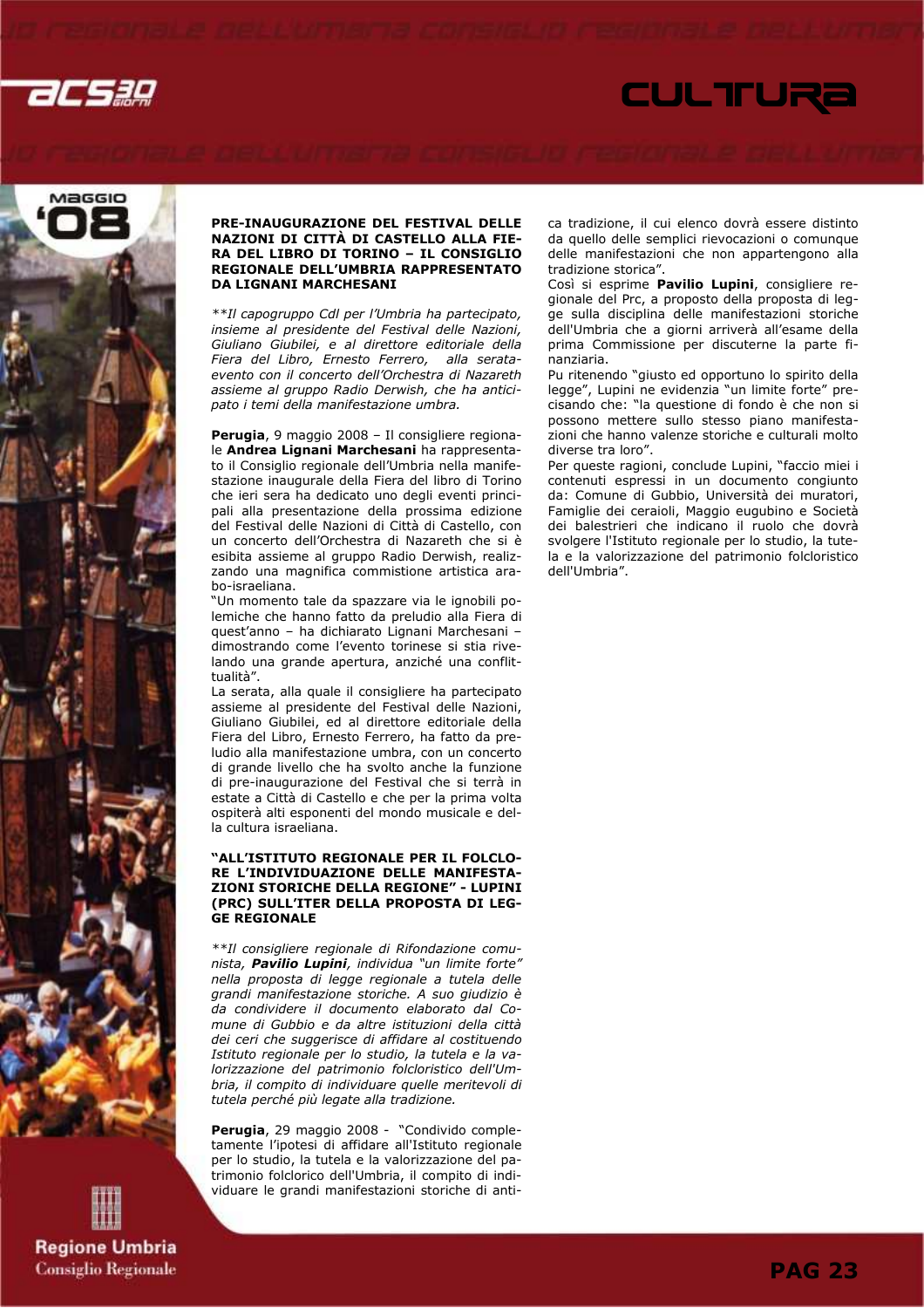



#### "DOPO LA RIDEFINIZIONE DEI PREZZI PER GLI ESPROPRI L'AREA DI SAN GIACOMO POTRÀ ENTRARE IN FUNZIONE ENTRO PO-CHI MESI" - L'ASSESSORE GIOVANNETTI RISPONDE ALL'INTERROGAZIONE DI CIN-TIOLI (PD)

\*\*Dopo due ricorsi al Tar ed una sentenza della Corte d'Appello la zona industriale di San Giacomo di Spoleto è pronta per ospitare gli impianti delle aziende che hanno scelto di trasferirci la propria attività e che potranno farlo in pochi mesi. Lo ha annunciato l'assessore regionale alle attività produttive rispondendo, durante la seduta di question time, al consigliere del Partito democratico Giancarlo Cintioli, che aveva sollecitato interventi per r bloccare le gravi perdite occupazionali che interessano il territorio spoletino e per agevolare l'apertura dell'area industriale di San Giacomo.

Perugia, 6 maggio 2008 - "La vicenda della Minerva è stata affrontata altre volte in Consiglio e proprio in questi giorni dovrebbe essere presentato il bando per l'affitto di questa azienda spoletina. Per quanto riguarda l'area industriale di San Giacomo di Spoleto, i lavoro sono terminati in febbraio". Così l'assessore alle attività produttive Mario Giovannetti ha risposto all'interrogazione presentata da Giancarlo Cintioli (Pd) in merito agli interventi per bloccare le gravi perdite occupazionali che interessano il territorio spoletino e per agevolare l'apertura dell'area industriale di San Giacomo.

"Ci sono stati – ha spiegato Giovannetti - due ricorsi al Tar che hanno rallentato i tempi di attivazione: la Corte d'Appello ha riconosciuto un valore dei terreni più alto, da 33 a 50 euro al metro quadro. Questo non ha però scoraggiato le aziende che avevano mostrato interesse per l'area, che hanno confermato la disponibilità a trasferirvi la propria sede produttiva. Entro qualche mese l'area industriale di San Giacomo di Spoleto sarà in funzione. Non c'è dubbio – ha aggiunto – che la possibilità di avere aree industriali strutturate e collegate in rete tra loro possa essere utile a sostenere una politica di sviluppo".

Il consigliere Cintioli si è detto soddisfatto dell'avanzamento dei lavori e delle indicazioni fornite dall'assessore ed ha ricordato che anche il Patto per lo sviluppo prevede la riqualificazione dell'offerta insediativa per le realtà produttive, a cui devono essere affiancati interventi per la messa in rete delle tante piccole aree industriali disseminate da Narni fino a Bastia".

#### "NESSUN PROBLEMA PER LA PUBBLICA-ZIONE DELLE DICHIARAZIONI DEI REDDI-TI" - UNA NOTA DI STEFANO VINTI (PRC-SE)

\*\*Per il capogruppo di Rifondazione comunista a Palazzo Cesaroni, Stefano Vinti, le reazioni negative degli ultimi giorni rispetto alla pubblicazione on line delle denunce dei redditi degli italiani sono fuori luogo. Secondo Vinti il vero problema è quello delle profonde differenze sociali e di reddito con l'aumento dei profitti a scapito di salari, stipendi e pensioni.

Perugia, 6 maggio 2008 - Si dice "sorpreso" il capogruppo regionale di Rifondazione comunista, Stefano Vinti, per le reazioni negative degli ultimi giorni rispetto alla pubblicazione on line delle denunce dei redditi degli italiani: "francamente credo che il vero problema sia proprio quello di una profonda differenza sociale e non certo la pubblicazione dei dati su internet".

"Vorrei ricordare – afferma Vinti - che stiamo parlando del reddito sul quale si pagano quelle tasse che contribuiscono a finanziare e sostenere i servizi pubblici. Per questo non si può sostenere che siamo di fronte ad un fatto privato. La verità è che i numeri presentano una situazione impietosa di sperequazione sociale tra ricchi e poveri. Come diciamo da tempo sono aumentati i profitti a scapito di salari, stipendi e pensioni".

"Inoltre – continua - penso che alcune reazioni scomposte nascondano (neppure troppo) il desiderio perenne di evadere l'obbligo di pagare le tasse, in un Paese in cui, è bene ricordarlo, a pagarle fino all'ultima lira sono lavoratori dipendenti e pensionati. I redditi non sono né debbono essere segreti. E se uno è un evasore fiscale, va denunciato a tutta l'opinione pubblica".

#### "INTERVENIRE PER EVITARE LA **STABILIMENTO** NESTLÈ DI SANSEPOLCRO″ - UNA<br>INTERROGAZIONE DI LIGNANI **INTERROGAZIONE** MARCHESANI (CDL) CHIEDE "PREVENIRE MOSSI UNILATERALI IN UMBRIA"

\*\*Il consigliere della Cdl per l'Umbria Andrea Lignani Marchesani, interroga l'esecutivo regionale sulla possibilità che la Nestlè chiuda o venda i suoi stabilimento di Sansepolcro e sulle ripercussioni che questa decisione avrebbe sui lavoratori umbri impiegati in quell'azienda. Per Andrea Lignani Marchesani la Regione Umbria deve rispondere alle richieste dei sindacati aziendali ed operare per "prevenire ulteriori mosse unilaterali della Nestlè medesima in territorio umbro".

Perugia, 6 maggio 2008 - La Giunta spieghi al Consiglio regionale quali saranno le conseguenze della dismissione da parte di Nestlè dello stabilimento di Sansepolcro e chiarisca le iniziative che verranno attuate nei confronti della multinazionale anche in considerazione del coinvolgimento richiesto ufficialmente alla Regione Umbria da parte della Rsu aziendale e della necessità di prevenire ulteriori mosse unilaterali della Nestlè medesima in territorio umbro". È questa la richiesta avanzata, con una interrogazione all'Esecutivo, dal consigliere Andrea Lignani Marchesani (Cdl per l'Umbria). Nel documento il rappresentante dell'opposizione

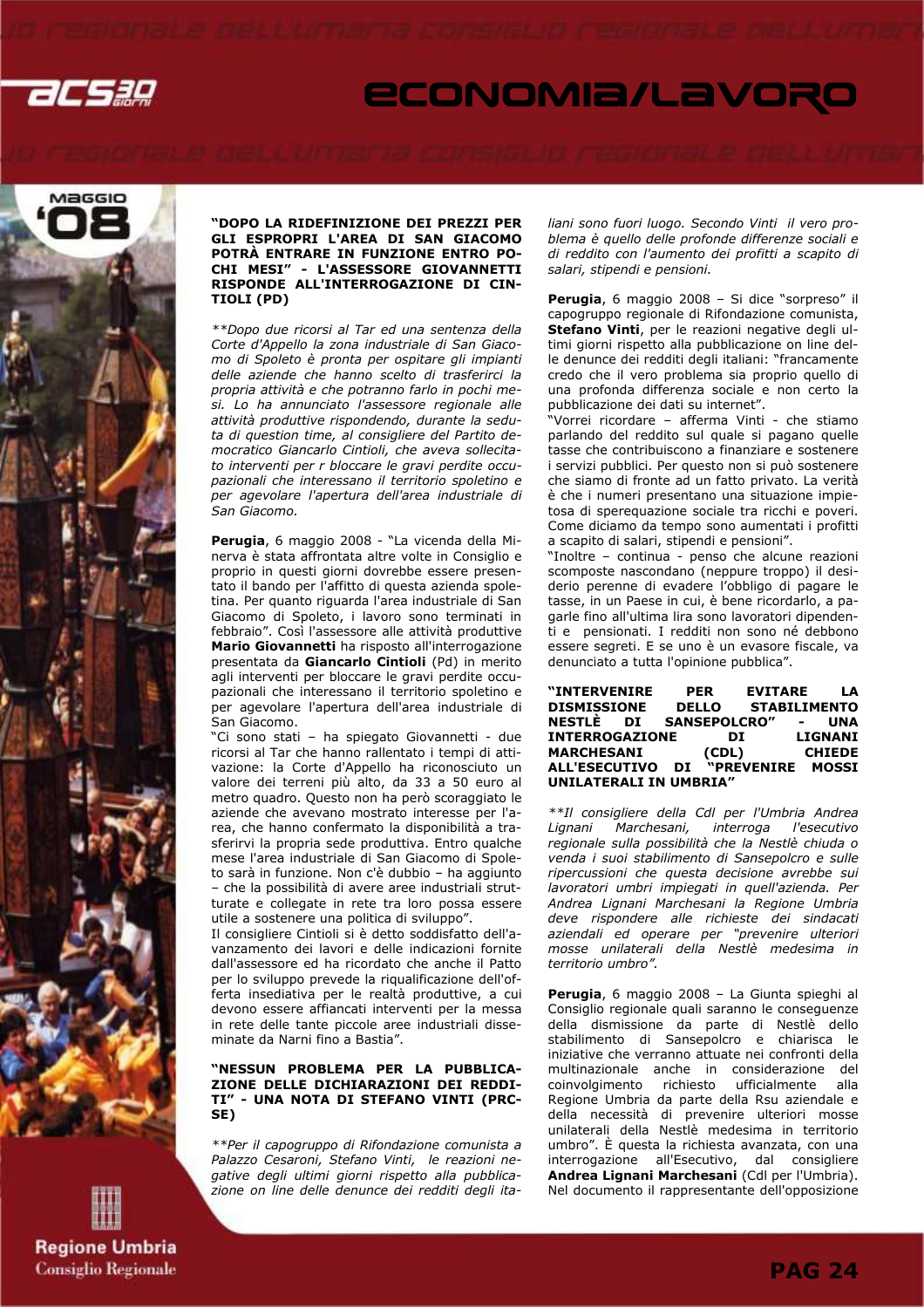



di centrodestra spiega che "la multinazionale Nestlè insiste, direttamente od indirettamente, dal punto di vista occupazionale ed economico, sull'intero territorio umbro: in particolare, nello stabilimento di Sansepolcro, operano numerosi lavoratori umbri, sia tra i 380 come dipendenti che tra i 120 soci lavoratori delle cooperative addette a compiti di magazzino e facchinaggio. Inoltre quello stabilimento rappresenta un indotto importantissimo per tutta l'Alta Valle del Tevere umbra e toscana, che è sottoposto ciclicamente ad allarmi occupazionali".

L'impianto toscano sarebbe stato nel recente passato oggetto di trattative di vendita e correrebbe comunque il pericolo di un ridimensionamento dal punto di vista produttivo, "nonostante Nestlè – continua Lignani - abbia preventivamente smentito volontà di vendita non più tardi del mese di gennaio a seguito di un'interrogazione del sottoscritto, successivamente l'intenzione della dismissione è emersa in tutta la sua cruda realtà stante le trattative in essere con soggetti istituzionali e sindacali.

"Fonti sindacali – conclude il consigliere regionale - hanno reso però noto la reiterata intenzione di un imprenditore privato di acquisire lo stabilimento di Sansepolcro, intenzione che si sarebbe già sostanziata in acquisto nonostante le assicurazioni di Nestlè. È quindi evidente il rischio occupazionale per l'intera Alta Valle del Tevere derivante da similari ed occulte modalità di acquisto: simili comportamenti da parte della multinazionale potrebbero inoltre reiterarsi anche nello stabilimento di San Sisto, vista la assoluta mancanza di comunicazione sociale ed istituzionale che Nestlè avrebbe messo in atto in questa vicenda. In ogni caso questa situazione è la diretta conseguenza di errate politiche aziendali, sindacali ed istituzionali, sia a livello regionale che nazionale, come la storia a tutti nota di Buitoni e Perugina (acquisite da una multinazionale e precedentemente oggetto di speculazioni finanziarie cui i livelli politici nazionali non furono estranei, ma anzi addirittura complici) dimostra ampiamente.

#### "CATALOGO DELLE IMPRESE DISPONIBILI A FARE APPRENDISTATO E BONUS PERSONA-LE PER I GIOVANI" - RISOLUZIONE DI SE-BASTIANI (UDC) PER ATTUARE LA LEGGE REGIONALE

\*\* Il capogruppo dell'Udc Enrico Sebastiani propone di istituire in Umbria un catalogo regionale dei datori lavoro che intendano assumere giovani apprendisti e di finanziare i corsi mediante un buono fornito direttamente ai giovani da spendere solo presso il datore di lavoro individuato, fra quelli iscritti nel catalogo.

La proposta è contenuta in una risoluzione da sottoporre ai voti del Consiglio, con al quale si chiede alla Giunta di modificare alcune parti regolamentari della legge regionale 25 del 2007 sull'apprendistato.

Perugia, 7 maggio 2008 - Istituire in Umbria il Catalogo regionale delle imprese e degli artigiani disponibili ad assumere giovani apprendisti offrendo garanzie di serietà nella propria attività produttiva e nell'insegnamento della futura professione; prevedere e disciplinare un meccanismo che assegni direttamente all'apprendista il bonus economico da spendere e riconoscere alla azienda o al datore di lavoro da lui stesso scelto per il proprio periodo di apprendistato .

La proposta, con la quale chiede di dare piena attuazione alla Legge regionale numero 25 del 2007 che disciplina il contratto di apprendistato, è di Enrico Sebastiani, capogruppo dell'Udc in Consiglio regionale ed è contenuta in una risoluzione da sottoporre ai voti dell'assemblea per impegnare la Giunta a modificare la legge nei due punti proposti.

A proposito del funzionamento della legge 25, Sebastiani afferma, "nonostante sia stata concepita per facilitare l'inserimento nel mondo del lavoro dei giovani aumentandone la professionalità e l'occupabilità, nella realtà si riscontrano numerose difficoltà di applicazione pratica. In particolare, l'articolo 12 sui finanziamenti erogati dalla Regione per la formazione degli apprendisti, è troppo generico, non entra nello specifico e non prevede alcun meccanismo capace di incentivare i giovani ad entrare nel mondo del lavoro attraverso l'apprendistato.

Sebastiani ricorda che già da tempo alcune Regioni, come la Puglia e l'Emilia Romagna, hanno previsto l'erogazione di un finanziamento sottoforma di buono all'apprendista, e che l'articolo 10 consente di istituire un catalogo regionale dei datori di lavoro, cui possono iscriversi tutti coloro i quali sono in possesso dei requisiti stabiliti dalle norme regolamentari previste all' articolo 16, ma a questa parte della legge non è stata data attuazione".

Il capogruppo dell'Udc evidenzia in ultimo come la novità di fornire direttamente ai giovani apprendisti il buono da utilizzare solo ed esclusivamente presso i datori di lavoro iscritti nell'apposito catalogo, consentirebbe, anche ai meno abbienti di poter provvedere alla propria formazione professionale, mentre dal punto di vista normativo l'erogazione del bonus può essere disciplinata con un semplice regolamento di applicazione della legge.

#### "NECESSARIO UN INTERVENTO DELLA REGIONE PER LA EX FEDERICI" - UNA INTERROGAZIONE DI DE SIO (AN – PDL) CHIEDE ALL'ESECUTIVO REGIONALE DI ATTIVARSI PER LO STABILIMENTO DI AMELIA

Alfredo De Sio riporta l'attenzione della Giunta regionale sulla situazione dello stabilimento della ex Federici di Amelia. In una interrogazione il consigliere regionale di Alleanza nazionale chiede cosa si sia concretamente fatto per il vecchio pastificio e quale ruolo abbia svolto la finanziaria

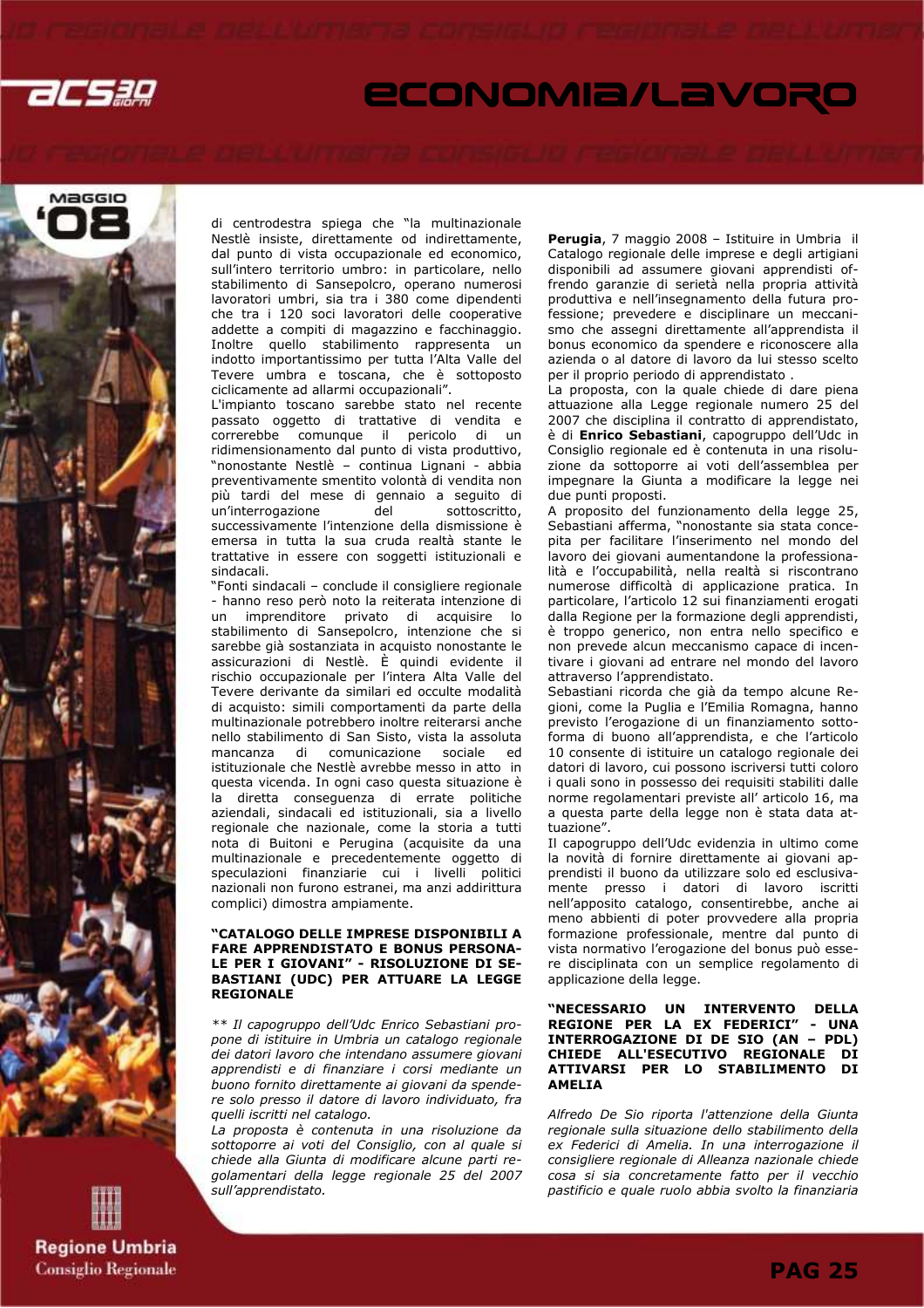



**Regione Umbria Consiglio Regionale**  Sviluppumbria,a cui lo stesso Consiglio regionale aveva in passato chiesto di intervenire nella vicenda.

Perugia, 8 maggio 2008 - "La vicenda della ex Federici di Amelia è stata cancellata da tutte le agende delle istituzioni locali". È la denuncia che Alfredo De Sio, consigliere regionale di An-Pdl, lancia con una interrogazione che, ad un anno di distanza dall'approvazione di una mozione unitaria da parte dell'assemblea di Palazzo Cesaroni, chiede "quale sia la situazione e che cosa si sia concretamente realizzato per dare un futuro al ex pastificio".

"La situazione – spiega il consigliere regionale - è senza dubbio di quelle che non si risolvono con la bacchetta magica, tuttavia il silente atteggiamento tenuto dall'amministrazione comunale di Amelia e dalla Regione Umbria in questi mesi sulla vicenda, appare francamente sconcertante. Le difficoltà di trovare acquirenti a fronte di stime che apparivano fuori dalle logiche del mercato e le successive aste andate deserte continua l'esponente di An - mostrano con chiarezza la necessità di un intervento da parte delle istituzioni che devono uscire dal ruolo di sensali, per avviare una seria politica di rilancio del sito industriale in questione, a prescindere dalla oramai irrecuperabile situazione dello stabilimento".

"Il copione della ex Federici sembra oramai destinato a ricalcare quello dell'ex Mulino Cooperativo, che ha rappresentato non solo un dramma per tante famiglie di lavoratori ma anche il tramonto di un pezzo fondamentale della vocazione delle produzioni alimentari di Amelia. Bisogna evitare - conclude De Sio - che l'unica prospettiva all'orizzonte possa essere solo quella speculativa e cercare invece di ridare dignità e prospettiva ad un sito che deve e può essere riconvertito, mantenendo un ancoraggio forte nella filiera delle produzioni agroalimentari.

Nella sua interrogazione Alfredo De Sio chiede di conoscere, oltre alla situazione relativa ai lavoratori ancora in mobilità, "quale ruolo abbia svolto in quest'ultimo anno Sviluppumbria, che l'atto approvato dal Consiglio regionale impegnava ad attivare tutti i meccanismi utili a favorire una positiva soluzione della vicenda".

#### "LA VICENDA DEL CONSORZIO AGROBIO-FOREST È DEFLAGRATA E METTE A NUDO LE CONTRADDIZIONI DI UN PROGETTO NA-TO MALE" – DE SIO (AN-PDL) PUNTA IL DITO SULLA REGIONE E ANNUNCIA UN'INTERROGAZIONE

\*\*Il consigliere Alfredo De Sio (AN-Pdl) interviene sulla situazione di crisi del Consorzio Agrobioforest di Terni parlando di "un'iniziativa fallita che ha accumulato debiti per centinaia di migliaia di euro, dispersione di denaro pubblico, mancanza di prospettive economiche ed occupazionali e che dimostra l'incapacità di governo del centrosinistra negli enti locali". L'esponente del centrodestra, che ha annunciato la presentazione di un'interrogazione, punta il dito anche sulle responsabilità della Regione di cui viene richiesto un "tempestivo" intervento.

Perugia, 8 Maggio 2008 - "Lungi dall'essere risolta, la vicenda dell'Agrobioforest è deflagrata completamente mettendo a nudo tutte le contraddizioni di una vicenda nata male e proseguita peggio". Il consigliere regionale Alfredo De Sio (AN-Pdl) interviene sulla situazione di crisi relativa al Consorzio che la Comunità Montana di Terni varò nel 2004 coinvolgendo alcuni Comuni e soggetti privati in quella che viene definita una "missione impossibile quanto impropria, perché cercava di far quadrare l'interesse pubblico della ricerca a fini energetici, con connotati che fin dall'inizio richiedevano un confronto nel mercato che alla luce dei fatti, è stato devastante".

Per l'esponente del centrodestra le vicende di questi anni "consegnano un'altra perla dell'incapacità del centrosinistra di governare gli enti locali: centinaia di migliaia di euro di debiti, maestranze senza più un lavoro per il futuro e senza stipendi da un anno, la cassa integrazione bloccata dalla mancanza di prospettive per la ripresa delle produzioni e una dispersione di denaro pubblico che rischia di non essere più recuperata. Il bilancio di questa situazione – spiega De Sio - non può non avere delle responsabilità politiche chiare e circostanziate tali da indurre chi ha preso queste scelte ad assumersi le responsabilità del caso".

De Sio spiega che dopo i tentativi falliti di cambiare le quote societarie con l'assunzione della maggioranza delle stesse da parte dei privati e la proposizione di piani industriali "dimostratesi un libro dei sogni" resta solo la constatazione del fallimento delle velleità di amministratori che pensano di giocare a fare gli imprenditori con i soldi dei cittadini. E la Regione Umbria non è esente da responsabilità avendo confermato la validità di un progetto che, come da noi denunciato, era inopportuno nelle forme , più volte sanzionate, e nella sostanza economica. La sanatoria per aver violato le disposizioni relative alle attività all'interno di aree protette – aggiunge De Sio - sono servite solo a prolungare l'agonia di una situazione che è adesso gravissima".

Il consigliere De Sio, che ha presentato un'interrogazione sull'argomento, chiede infine che la regione dell'Umbria intervenga "tempestivamente" e riferisca al Consiglio, "anche alla luce delle difficoltà economiche denunciate dai lavoratori della Comunità Montana di Terni che reclamano il pagamento degli stipendi".

#### "INAPPLICATA LA LEGGE 68 SUI DIRITTI DEI DISABILI ALL'INTERNO DI ENTI E A-ZIENDE SANITARIE" – I CONSIGLIERI RE-GIONALI FI-PDL CHIEDONO ALLA GIUNTA REGIONALE DI GARANTIRNE L'ATTUAZIONE

\*\*Il gruppo FI-Pdl presenterà una interrogazione per sapere come la Regione intenda garantire

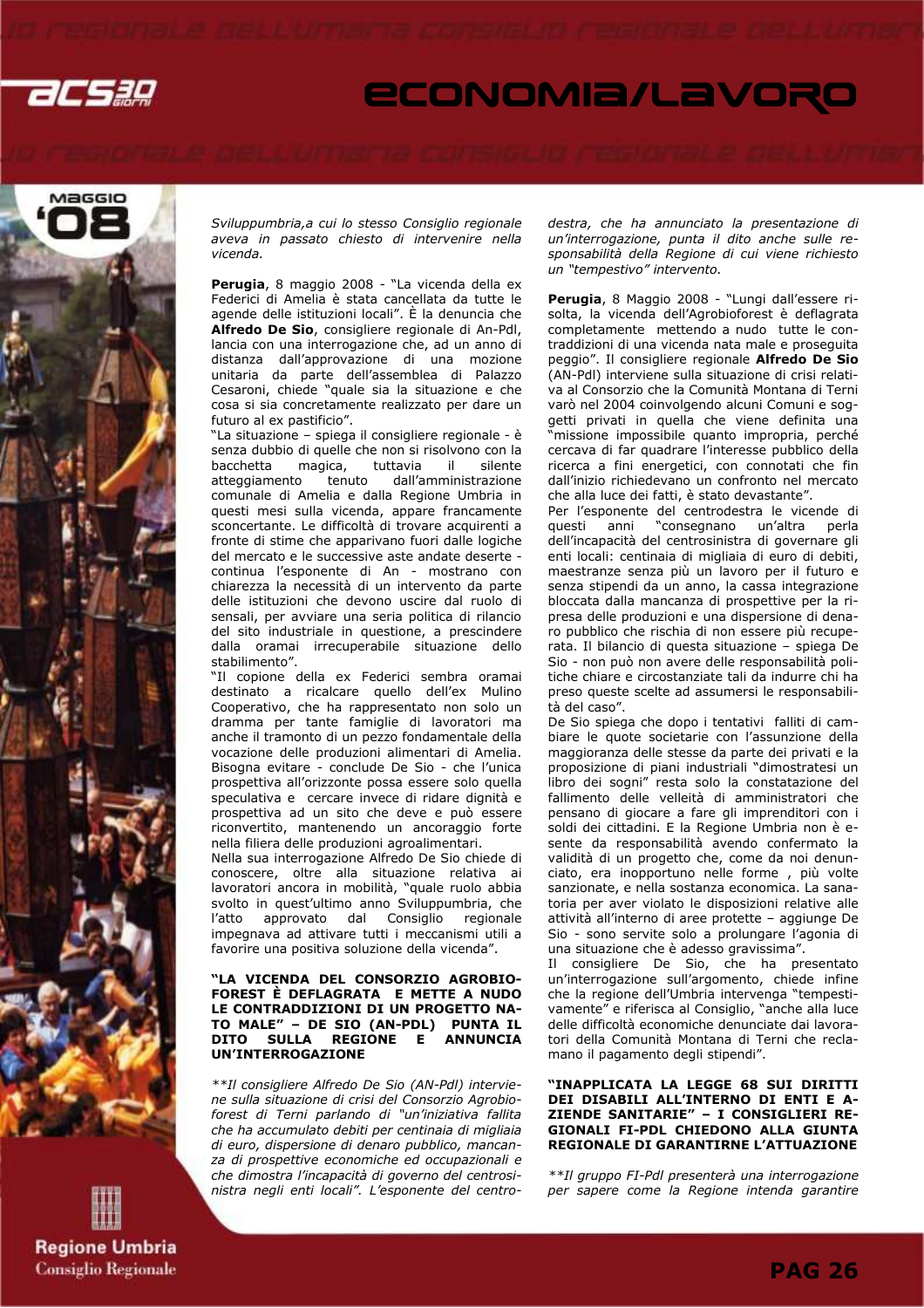



**Regione Umbria Consiglio Regionale**  l'attuazione della legge 68 del 1999, che stabilisce l'obbligo per enti ed aziende di riservare all'interno dei propri organici posti per i lavoratori disabili.

Perugia, 9 maggio 2008 - I consiglieri regionali del gruppo Forza Italia-Pdl chiedono alla Giunta regionale di intervenire sull'applicazione delle legge 68/1999 che stabilisce l'obbligo di prevedere all'interno delle piante organiche di enti ed aziende una quota di lavoratori disabili.

"Su questo argomento – afferma il capogruppo Fiammetta Modena – abbiamo presentato un'interrogazione all'assessore alla Sanità, ma nonostante la risposta ottenuta nel corso del question time, la questione invalidi è ancora del tutto ferma. Abbiamo rilevato – continua Modena – che in base alla relazione pubblicata a maggio dello scorso anno dall'Ufficio servizi specialistici della Provincia di Perugia, emerge che oltre trenta enti, tra i quali numerose Aziende sanitarie, non rispettano quanto disposto dalla normativa vigente, visto che risultano scoperti 397 posti dei quali 353 per disabili e 44 per l'articolo 18. Un quadro particolarmente grave – conclude il capogruppo FI-Pdl – non solo per i numeri dei posti scoperti, ma per la natura stessa degli enti oggetto dell'analisi".

Il gruppo FI-Pdl presenterà a breve un nuovo atto con il quale saranno reiterate le richieste di garantire la piena attuazione della legge 68.

#### "LA VERA PRIORITÀ DELL'UMBRIA È LA QUESTIONE SALARIALE" – PER STEFANO VINTI (PRC-SE) "NECESSARIA UNA RISPO-STA IMMEDIATA"

\*\*"In Italia, ma soprattutto a Perugia, esiste un problema salariale per il quale è necessaria un'urgente risposta". Il capogruppo di Rifondazione comunista, Stefano Vinti sottolinea con favore questa affermazione del segretario della Camera del lavoro di Perugia, Mario Bravi. Vinti lamenta il fatto che "la questione salariale non riesce ad entrare nell'agenda politica regionale e tanto meno in quella istituzionale". In Umbria – spiega – il salario mensile di un lavoratore è inferiore del 10 per cento rispetto al salario medio percepito nel centro-nord".

Perugia, 20 maggio 2008 – "Giusta la posizione del segretario della Camera del Lavoro, Mario Bravi, per il quale 'abbiamo nel nostro paese, ma soprattutto nella nostra provincia, un problema salariale a cui va data una risposta immediata". È quello che Rifondazione comunista dell'Umbria sta dicendo da anni". Così Stefano Vinti (capogruppo Prc-Se) per il quale "in Umbria esiste una grave 'questione salariale' in quanto i lavoratori della nostra regione percepiscono, mediamente, un salario mensile inferiore del 10 per cento rispetto ai salari medi dei lavoratori del centronord. Si tratta – aggiunge di una 'questione salariale' che non riesce ad entrare nell'agenda politica regionale e tanto meno in quella istituziona-

#### le".

Vinti, sollecita quindi "le forze sindacali, il Partito democratico e tutte le rappresentanze sociali a farsi carico del problema al fine di arrivare ad un giusto equilibrio salariale in grado anche di salvaguardare il potere di acquisto degli stipendi e delle pensioni, 'massacrati' dal caro vita incontenibile".

Per il capogruppo regionale di Rifondazione comunista "occorre una risposta forte da parte delle forze progressiste in quanto la Confindustria ha indicato nello smantellamento del Contratto nazionale del lavoro il principale obiettivo dell'iniziativa imprenditoriale. Confindustria – aggiunge Vinti - dimostra grande sintonia con il Governo Berlusconi che vuole detassare gli straordinari, offrire premi e regalie aziendali per sostituire la contrattazione collettiva con il paternalismo individuale. Innovazioni dal vago sapore ottocentesco".

Nella nota, Vinti non si dice, comunque d'accordo con il segretario della Camera del lavoro di Perugia quando, quest'ultimo, chiede una risposta positiva al documento di Cgil, Cisl e Uil sulla riforma degli assetti contrattuali da parte delle associazioni delle imprese.

"Questo documento – spiega il capogruppo del Prc-Se - modifica il modello di sindacato generale, rivendicativo e conflittuale, che ha contribuito, in maniera decisiva, all'emancipazione dei lavoratori e ha diffuso la conquista dei diritti del mondo del lavoro, ad un vago interclassismo sindacale".

"Per questo – osserva e conclude Vinti - Rifondazione comunista ritiene urgente costruire un vasto schieramento di forze sociali e politiche in grado di opporsi a tale disegno regressivo, rilanciando il movimento di lotta per il salario e il ripristino di un meccanismo di recupero automatico del potere di acquisto delle retribuzioni e delle pensioni ('nuova scala mobile'), contro lo sfruttamento del lavoro precario (compreso il lavoro autonomo) e per l'aumento delle pensioni".

#### COMMERCIO EQUO: FINALMENTE ASSEGNA-TI I CONTRIBUTI PER I PROGETTI NELLE SCUOLE E APPROVATO IL PROGRAMMA DELLA GIORNATA REGIONALE INTERVENTO DEL CONSIGLIERE DOTTORINI (VERDI E CIVICI)

\*\*"Con la delibera della Giunta diventa realmente operativa la legge promossa e voluta da noi". Il presidente del gruppo regionale dei Verdi e Civici, Oliviero Dottorini valuta positivamente l'atto dell'esecutivo che ha approvato l'elenco dei contributi per la legge regionale sul "commercio equo e solidale", mettendo a disposizione delle risorse che porteranno un "aiuto concreto ed efficace a tutte le organizzazioni impegnate in questo settore". Dottorini condivide anche il programma della Giornata regionale del consumo equo e solidale che si svolgerà a Perugia dal 13 al 15 giugno: "Sarà l'occasione per informare e sensibilizzare la comunità umbra sui temi relativi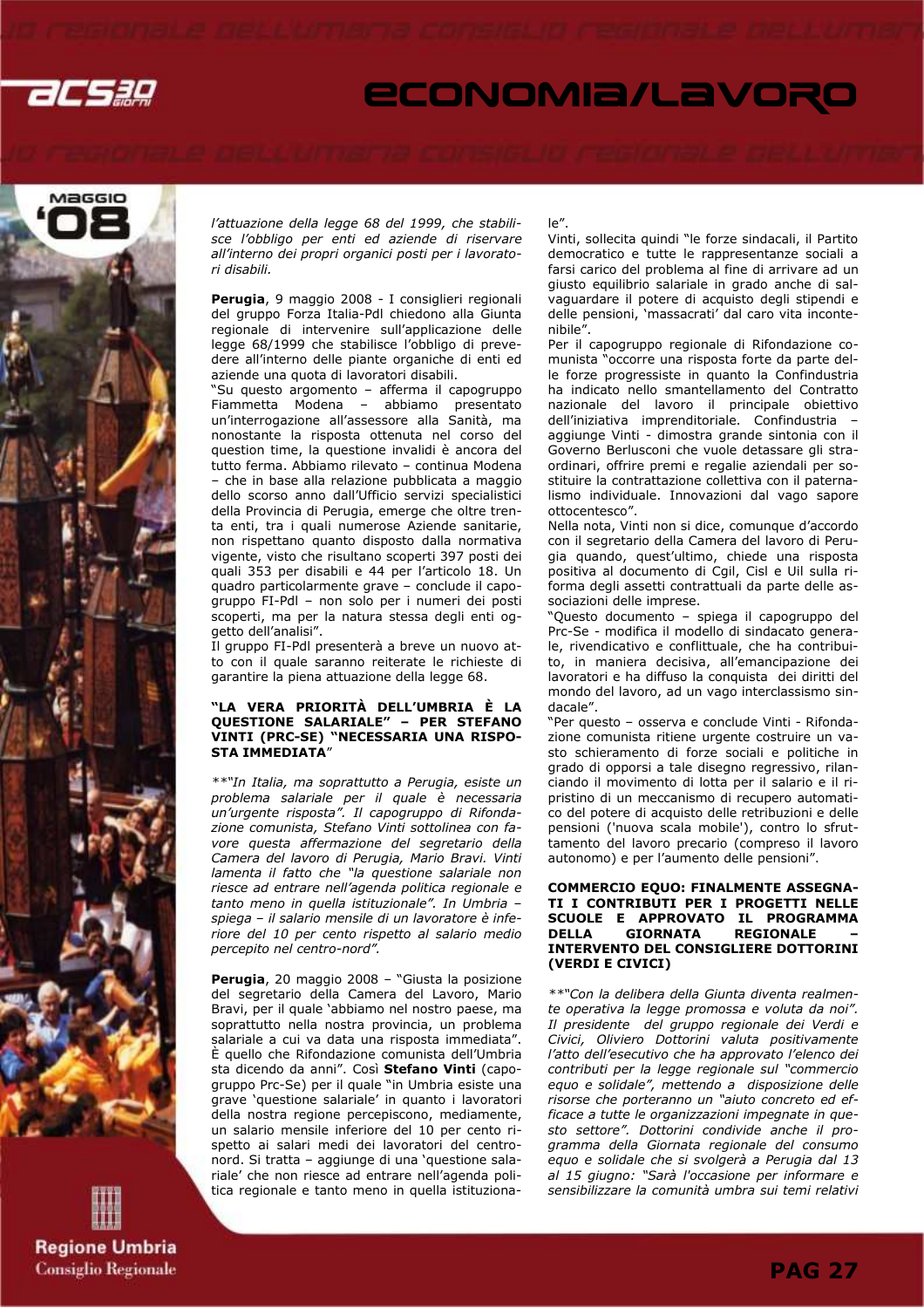



ad uno stile di consumo critico e responsabile".

Perugia, 22 maggio 2008 - "Finalmente sono ora disponibili le risorse per portare un aiuto fattivo ed efficace a tutte quelle organizzazioni, animate prevalentemente dal contributo di volontari, che si impegnano tutti i giorni per sostenere le comunità dei piccoli produttori svantaggiati del Sud del mondo". Oliviero Dottorini, presidente del gruppo regionale dei Verdi e Civici, così commenta la delibera della Giunta regionale con la quale viene approvata la graduatoria e assegnati i contributi ai progetti, presentati dalle botteghe umbre, mirati alla realizzazione di interventi educativi nelle scuole della regione.

"Le organizzazioni di commercio equo dell'Umbria – spiega l'esponente del Sole che ride - si sono impegnate al massimo, durante questi ultimi mesi, per realizzare le attività educative e didattiche previste nei progetti. Sono infatti circa 120 le classi coinvolte su tutto il territorio regionale. Ciò significa che circa 2.500-3.000 ragazzi hanno avuto la possibilità di conoscere e fare esperienza di un punto di vista alternativo che spesso non viene raccontato a sufficienza. La definitiva assegnazione dei contributi, quindi, rappresenta il giusto riconoscimento del lavoro svolto".

La delibera della Giunta, fa sapere Dottorini, prevede anche l'approvazione del programma della giornata regionale del commercio equo che si svolgerà a Perugia dal 13 al 15 giugno, con una anteprima il 6 giugno, proprio dedicata all'attività nelle scuole, e due appendici in settembre.

"La giornata regionale – spiega il capogruppo dei Verdi e Civici - inoltre, sarà l'occasione per informare e sensibilizzare la comunità umbra sui temi relativi al commercio equo e solidale. Questo della Giunta – aggiunge - è un atto importante che dimostra la volontà dell'esecutivo di rendere concreti i principi stabiliti nella legge, attivando gli efficaci strumenti previsti al fine di sostenere la diffusione tra i cittadini umbri di questo particolare modello commerciale e di cooperazione Nord-Sud. Si contribuirà così – conclude Dottorini - ad aumentare sensibilmente il grado di consapevolezza dei consumatori, favorendo una sempre maggiore attitudine della popolazione ad uno stile di consumo critico e responsabile".

#### SULLA CRISI DELLO STABILIMENTO BUI-TONI DI SANSEPOLCRO MOZIONE DI SO-STEGNO IN CONSIGLIO REGIONALE DEI CAPIGRUPPO DI MAGGIORANZA – NOTA DI DOTTORINI (VERDI E CIVICI)

\*\*I capigruppo della maggioranza consiliare (Dottorini, Rossi, Vinti, Carpinelli e Girolamini), hanno presentato una mozione unitaria in merito alla possibile cessione dello stabilimento della Buitoni di Sansepolcro che "metterebbe a rischio il futuro di circa 500 lavoratori umbri, coinvolti sia direttamente negli organici aziendali, che indirettamente, tramite società cooperative esterne". Nella mozione si chiede alla Giunta regionale di creare un tavolo unitario tra tutti i soggetti direttamente interessati alla vicenda per tutelare tutti i livelli occupazionali. Inoltre, i capigruppo del centrosinistra, chiedono alla Giunta "di valutare, congiuntamente con la Regione Toscana, ogni ipotesi di rilancio dello stabilimento avvalendosi anche dei contributi economici messi a disposizione della filiera agroalimentare di entrambe le regioni".

Perugia, 27 maggio 2008 - "E' importante che tutti i livelli istituzionali si mobilitino per cercare una soluzione al problema occupazionale legato alla cessione dello stabilimento Buitoni di Sansepolcro da parte di Nestlé". E' quanto sottolinea, in una nota, il capogruppo dei Verdi e Civici, Oliviero Dottorini, che annuncia una mozione unitaria di sostegno firmata da tutti i capigruppo della maggioranza (primo firmatario lo stesso Dottorini, Gianluca Rossi (Pd), Stefano Vinti (Prc - Se), Roberto Carpinelli (Pdci) e Ada Girolamini (Sdi).

 "Si tratta – spiega Dottorini - di una vicenda che non interessa solo la Toscana o l'Altotevere, ma l'intero territorio regionale, che aspetta risposte chiare sia riguardo alla tutela dei livelli occupazionali che alla possibilità di garantire un futuro alla produzione in un settore produttivo in evidente crisi".

"Non dobbiamo mai dimenticare – commenta l'esponente dei Verdi - che la possibile cessione dello stabilimento di Sansepolcro mette a rischio il futuro di circa 500 lavoratori umbri, coinvolti sia direttamente negli organici aziendali, che indirettamente, tramite società cooperative esterne".

La mozione prevede "che il Consiglio regionale impegni la Giunta affinché prosegua nell'impegno, già dimostrato, valutando la possibilità di creare un tavolo unitario tra tutti i soggetti direttamente interessati alla vicenda: forze sociali, sindacali, imprenditoriali e istituzionali, al fine di gestire con la massima trasparenza le fasi di cessione dello stabilimento, con l'obiettivo primario di tutelare i livelli occupazionali esistenti". Oltre a ciò, i capigruppo del centrosinistra chiedono anche che la Giunta "valuti, congiuntamente con la Regione Toscana, ogni ipotesi di rilancio dello stabilimento Buitoni di Sansepolcro, avvalendosi anche dei contributi economici messi a disposizione della filiera agroalimentare di entrambe le regioni" e che "la Regione Umbria chieda con forza ulteriori, chiare e precise garanzie a Nestlé Italia, creando le condizioni per una vendita che garantisca continuità con le realtà imprenditoriali umbrotoscane".

Nella mozione viene sottolineato che "resta sempre attuale la necessità di definire strumenti legislativi europei, nazionali e regionali che regolino rapporti chiari e concreti fra multinazionali e territori, finalizzati all'utilità sociale" e che "tra i criteri di valutazione delle diverse offerte dovrebbe essere prioritaria la qualità del piano industriale

**Regione Umbria Consiglio Regionale**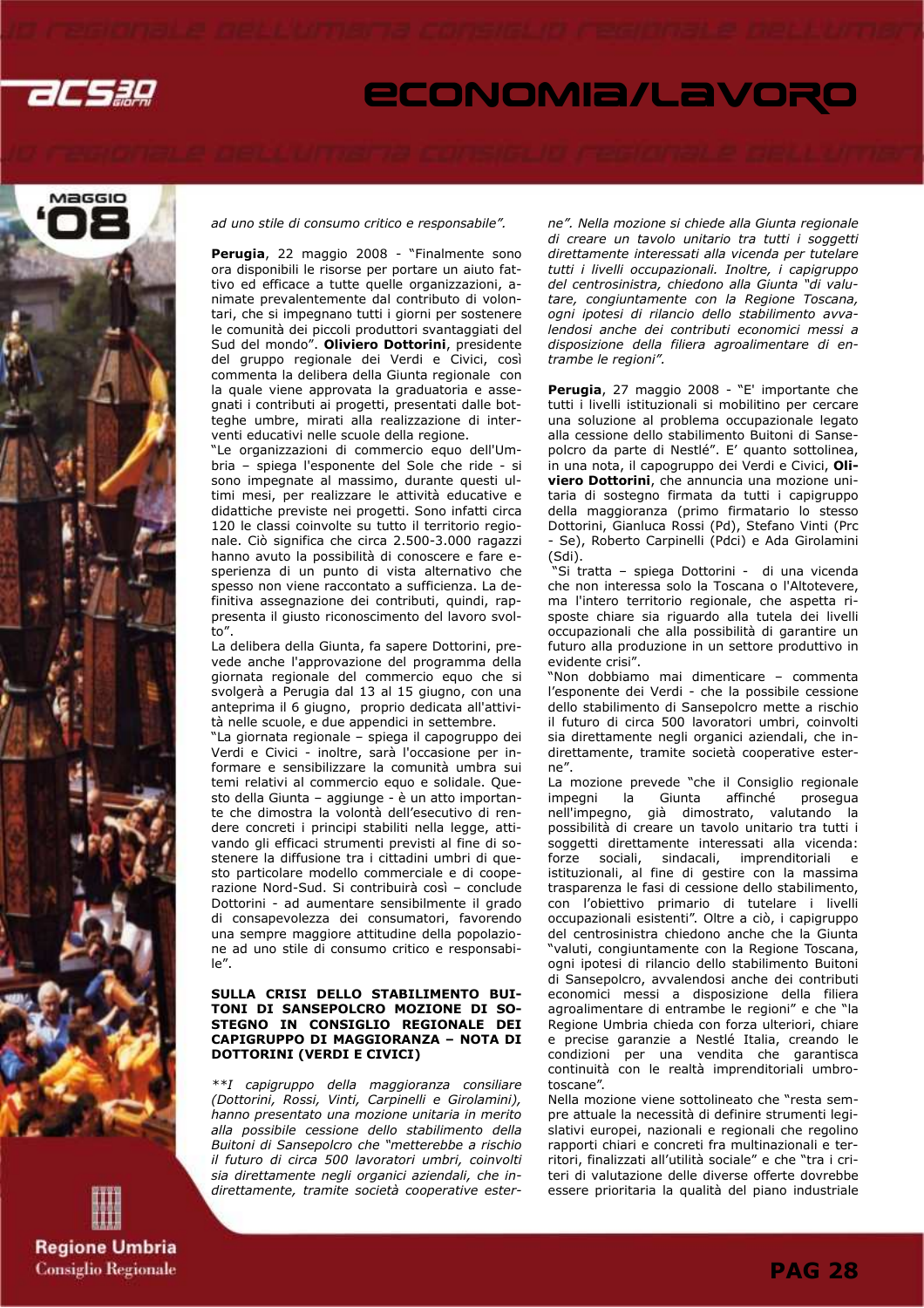



**Regione Umbria Consiglio Regionale**  e le prospettive occupazionali".

#### "PARTECIPAZIONE DEI LAVORATORI AGLI UTILI DELLE IMPRESE" –PER LIGNANI MARCHESANI (CDL PER L'UMBRIA) "OTTI-MA LA PROPOSTA DEL MINISTRO SACCONI"

\*\*Il capogruppo della Cdl-Per l'Umbria, Andrea Lignani Marchesani, condivide e ritiene "ottima " la proposta nel ministro Sacconi sulla partecipazione dei lavoratori agli utili delle imprese. Si tratta, secondo l'esponente del centrodestra dell'esponente di una "iniziativa che supera l'antagonismo tra capitale e lavoro, una sorta di 'omaggio postumo' alla Repubblica Sociale italiana che per prima ebbe una simile intuizione, e che è tanto più rivoluzionaria perché proveniente da un esponente, il Ministro del Lavoro, che non ha certo un background culturale di destra".

Perugia, 28 maggio 2008 – "Oggi il Governo del PdL, su proposta del ministro Sacconi, per la prima volta, lancia una proposta ufficiale basata sulla partecipazione dei lavoratori agli utili delle imprese. E' una sorta di omaggio postumo alla Repubblica Sociale italiana che per prima ebbe una simile intuizione". Così il capogruppo della CdL per l'Umbria, Andrea Lignani Marchesani, sottolineando come "questa proposta di legge è stata presentata puntualmente ad ogni legislatura dai deputati del Msi prima e di An poi, ma che, di fatto, è sempre rimasta lettera morta".

In riferimento "all'ottima proposta del ministro", Lignani, vuole sottolinearla citando l'articolo 46 della Carta costituzionale: "ai fini della elevazione economica e sociale del lavoro e in armonia con le esigenze della produzione, la Repubblica riconosce il diritto dei lavoratori a collaborare, nei modi e nei limiti stabiliti dalle leggi, alla gestione delle aziende".

"La proposta lanciata dal Governo – commenta l'esponente del centrodestra – si può definire tanto più rivoluzionaria perché proveniente da un esponente, il Ministro del Lavoro, che non ha certo un background culturale di destra. Il titolare del Welfare Sacconi – aggiunge Lignani - ha infatti rilanciato l'ipotesi di partecipazione dei lavoratori agli utili aziendali, un primo significativo passo verso 'una visione non antagonista ma armoniosa tra capitale e lavoro'. Parole, queste ultime, del Presidente francese Sarkozy, che vuole rilanciare in Francia ipotesi di 'cogestione già presenti nella legislazione d'Oltralpe per un'intuizione di De Gaulle, incrementando gli incentivi fiscali per le imprese partecipative.

La proposta di Sacconi ha entusiasmato buona parte del mondo sindacale (Cisl e Ugl), segno di un nuovo approccio alle garanzie del lavoratore dipendente da parte di un mondo che non vuole più essere antagonista delle Confederazioni datoriali, ma condividerne difficoltà e rischi. In un momento di emergenza economica è in effetti giusto che ognuno faccia la sua parte, incrementando responsabilità e premiando il merito".

Secondo Lignani Marchesani è "innegabile che il

Governo del PdL, con i suoi provvedimenti economici e in materia di sicurezza, a sostegno di piccoli proprietari, soggetti deboli e lavoratori, e con idee come quella del Ministro Sacconi, sta attualizzando con una vera e propria 'rivoluzione conservatrice': un messaggio politico – conclude - che la Destra politica ha preservato, attraverso le tempeste del dopoguerra, per metterlo a disposizione e condividerlo con tutta la Comunità nazionale".

#### INTERROGAZIONE DI VINTI (PRC-SE) SUL-LA SITUAZIONE ALLA "ANTONIO MERLONI S.P.A." – IL CAPOGRUPPO DI RIFONDAZIO-NE CHIEDE L'INTERVENTO DELLA REGIONE PER LA SALVAGUARDIA DEI LIVELLI OCCU-PAZIONALI

\*\*Il capogruppo regionale di Rifondazione comunista, Stefano Vinti, ha presentato un'interrogazione alla Giunta per conoscere gli sviluppi della vicenda che sta interessando la "Antonio Merloni S.p.A." e gli interventi che intende adottare la Regione Umbria per garantire la tenuta dell'azienda e la salvaguardia dei livelli occupazionali, a fronte di una situazione che ipotizza – come rilevato da Vinti – la possibilità di 1.100 esuberi per i prossimi due anni negli stabilimenti di Gaifana, Santa Maria e Marangoni.

Perugia, 30 maggio 2008 - Il consigliere regionale Stefano Vinti (Prc), ha presentato un'interrogazione alla Giunta regionale per conoscere gli sviluppi della vicenda che sta interessando la "Antonio Merloni S.p.A." e quali interventi intenda adottare la Regione per garantire la tenuta di un'azienda che, rileva Vinti, "sta attraversando da anni una difficile situazione, che l'ha portata a fare ripetutamente uso della cassa integrazione". "Inoltre - aggiunge il capogruppo di Rifondazione comunista - sono ipotizzati 1.100 esuberi per i prossimi due anni negli stabilimenti di Gaifana, Santa Maria e Marangoni, a fronte della presenza, in questi stabilimenti, di alcune centinaia di lavoratori ai quali mancano pochi anni al raggiungimento dell'età pensionistica, per cui – sottolinea Vinti – gli incentivi al prepensionamento potrebbero attenuare gli esuberi annunciati dall'azienda".

Per queste ragioni, e considerato che "un ruolo da protagonista della Regione Umbria, sia presso il Governo nazionale che attraverso un tavolo interregionale con la Regione Marche, potrebbe contribuire ad una soluzione della grave situazione in cui si trova la Merloni", il capogruppo regionale di Rifondazione interroga la Giunta regionale e l'assessore competente "per conoscere gli sviluppi della vicenda e gli interventi che la Regione Umbria intenda adottare per garantire la tenuta dell'azienda e la salvaguardia dei livelli occupazionali".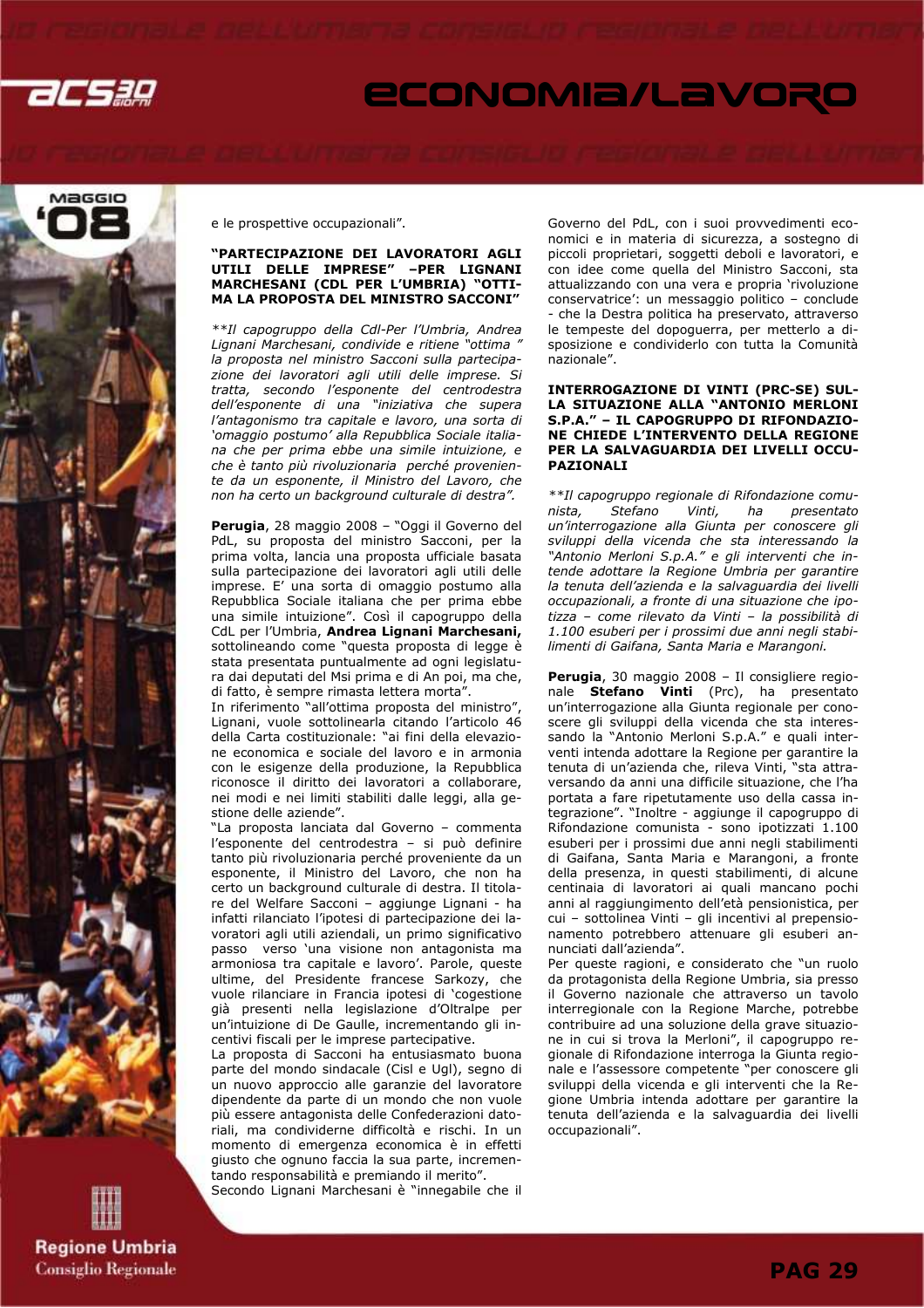



**Regione Umbria Consiglio Regionale** 

#### "NO AL CINISMO DEL PALAZZO E AI GIOCHI DI POCHI INTERESSATI" - ENRICO MELA-SECCHE (UDC) ANNUNCIA UNA MANIFE-STAZIONE A PERUGIA CONTRO LA TASSA "TEVERE-NERA"

\*\*Cittadini senza distinzioni di colore politico, riuniti nell'associazione 'Un Patto Nuovo per Terni', saliranno a Perugia insieme a tutti coloro che vorranno unirsi a loro per ribadire la contrarietà alla tassa del Consorzio "Tevere-Nera". La manifestazione, annunciata dal consigliere regionale dell'Udc, Enrico Melasecche, si svolgerà martedì 13 maggio in concomitanza con la riunione dell'Assemblea regionale. Un autobus porterà i cittadini interessati da Terni al capoluogo regionale.

Perugia, 6 maggio 2008 - "Sulla vicenda della Tassa Tevere-Nera, Terni non può accettare la manovra di coloro che stanno cercando di ritornare ad un balzello che da anni penalizza solo una parte del territorio". Lo afferma il consigliere regionale Enrico Melasecche (Udc) spiegando che "dopo anni di battaglie, dopo l'impegno in prima linea di pochi eletti e di migliaia di cittadini, oggi le cartelle sono finalmente sospese".

"Nessuno – continua Melasecche - si illuda di tirare ulteriormente la corda, imponendo a Terni di nuovo una tassa iniqua contro la quale si sono espresse peraltro le maggiori associazioni di categoria a difesa delle attività produttive. Sembrano inoltre emergere aspetti alquanto singolari delle gestioni passate che fanno comprendere le vere ragioni della difesa di interessi corporativi rispetto a quelli generali di tutte le famiglie e della stragrande maggioranza degli operatori economici. È per questo che cittadini senza distinzioni di colore politico, riuniti nell'associazione 'Un Patto Nuovo per Terni', saliranno a Perugia insieme a tutti coloro che vorranno unirsi a loro". Il consigliere regionale dell'opposizione di centrodestra informa che il pullman (che può essere prenotato al numero 0744/406050) partirà alle ore 8 e 30 da Terni per raggiungere Palazzo Cesaroni e "manifestare democraticamente il proprio profondo dissenso rispetto ad una politica regionale che, ancora una volta, usa due pesi e due misure in diversi territori dell'Umbria".

#### ICI: "NEL DECRETO FISCALE DEL GOVERNO È PREVISTO IL RIMBORSO DEL MANCATO INTROITO AI COMUNI" – NEVI (FI-PDL) POLEMICO CON IL PRESIDENTE DELL'ANCI CHE MINACCIAVA UNA VERTENZA NAZIO-NALE

Perugia, 29 maggio 2008 - "Il decreto fiscale pubblicato ieri sulla Gazzetta ufficiale stanzia complessivamente 2.523 milioni di euro proprio per compensare i Comuni del mancato introito derivato dall'abolizione dell'ICI sulla prima casa ed entro 60 giorni saranno stabiliti i criteri per l'erogazione del rimborso ai Comuni". Così Raffaele Nevi (FI-PdL) che, a seguito di ciò, invita il presidente regionale dell'Anci e sindaco di Terni,

Paolo Raffaelli a "chiedere scusa" perché "solamente due giorni fa minacciava l'apertura di una vertenza nazionale contro il Governo poiché non c'erano certezze sul rimborso ai Comuni del mancato gettito dell'ICI".

FINANZA

In una nota, l'esponente forzista sottolinea anche "un'altra scelta importante. I Comuni da oggi – afferma - non potranno aumentare le tasse locali e quindi grazie a Berlusconi si fermerà la folle strategia del tassa e spendi che ha caratterizzato i Comuni umbri, Terni e Perugia in testa, in questi due anni".

"Sarà bene – conclude Nevi - che la prossima volta Raffaelli, prima di convocare conferenze stampa, fare proclami faziosi e annunciare iniziative strumentali, attenda di conoscere il testo delle leggi di cui parla".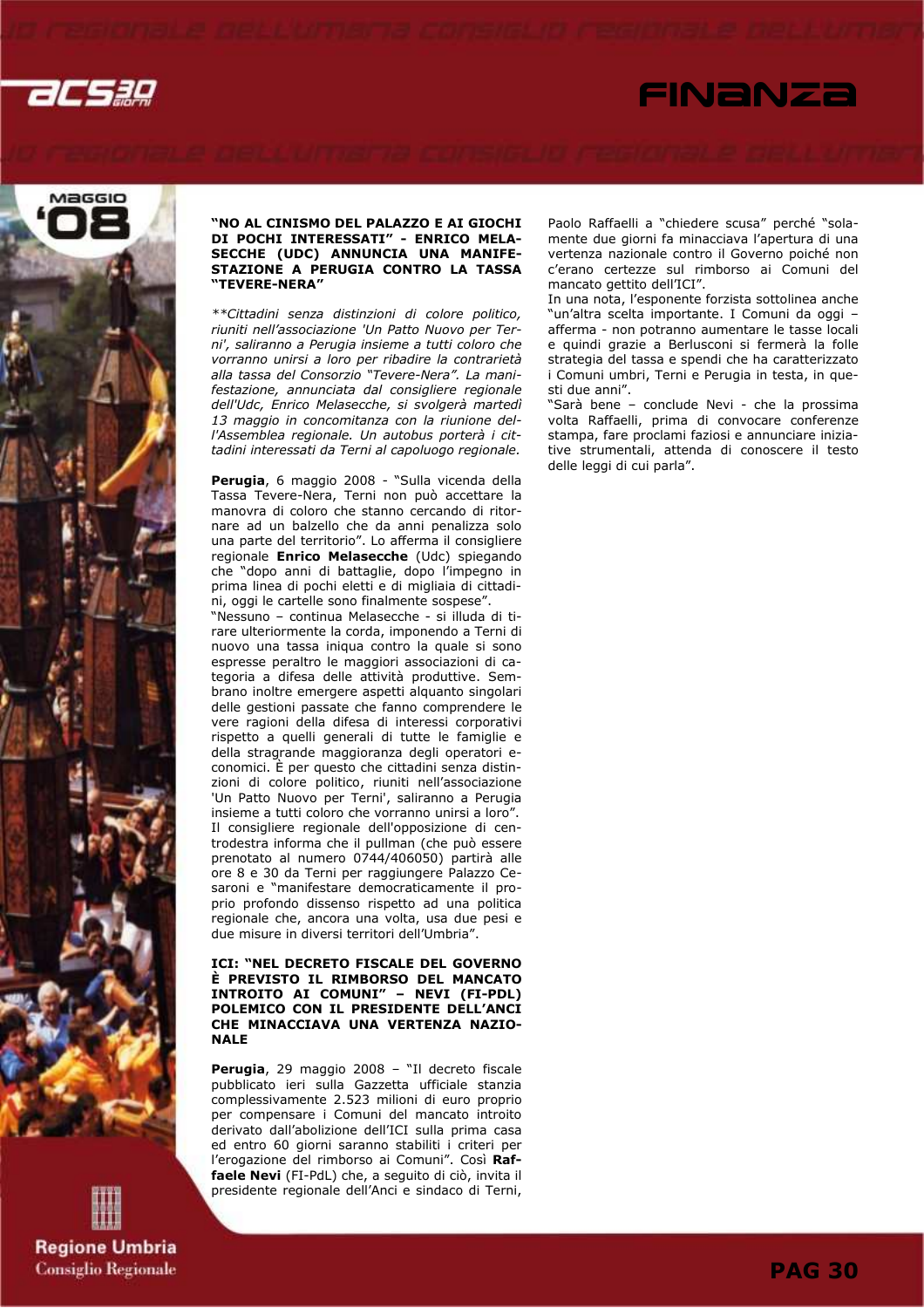

# **INFORMAZIONE**



**Regione Umbria Consiglio Regionale** 

#### IN ONDA "IL PUNTO", SETTIMANALE TELE-VISIVO DI APPROFONDIMENTO DEL CON-SIGLIO REGIONALE – CONFRONTO TRA I CONSIGLIERI ROSSI (PD) E ZAFFINI (AN-PDL)

Perugia, 6 maggio 2008 – In onda la trentesima puntata de "Il Punto", il settimanale televisivo di approfondimento curato dall'Ufficio Stampa del Consiglio regionale. Riflessioni sul voto politico nazionale e riflessi regionali sulle due coalizioni di centrodestra e centrosinistra, sicurezza, ripresa dell'attività consiliare e riforme istituzionali sono stati i temi sui quali si è sviluppato il confronto tra i consiglieri Gianluca Rossi (Pd) e Franco Zaffini (AN-Pdl).

La trasmissione è stata condotta da Alberto Scattolini, giornalista dell'Ufficio stampa del Consiglio, ospite in studio Gianfranco Ricci, de La Nazione.

"Il Punto" va in onda settimanalmente sulle seguenti emittenti televisive umbre: Nuova Tele Terni, sabato 10 maggio ore 20.15; Rete Sole, giovedì 8 maggio ore 20.28; Rte 24h, venerdì 9 maggio ore 14.30; Tef, mercoledì 7 maggio ore 19.40; Tele Galileo, giovedì 8 maggio ore 13.00; Tele Radio Umbria Viva, giovedì 8 maggio ore 21.30; Tevere Tv, mercoledì 7 maggio ore 17.50; Umbria Tv, mercoledì 7 maggio 23.30; RtuAquesio martedì 7 maggio ore 21.00; Tele Radio Gubbio mercoledì 7 maggio ore 22.00. (la trasmissione è stata registrata lunedì 5 maggio 2008).

#### A PALAZZO CESARONI PRESENTATA LA DE-CIMA EDIZIONE DEL CONCORSO "COMUNI-CAREinUMBRIA", PROMOSSO DAL CO.RE.COM – TEMA DI QUEST'ANNO: "IL RISCHIO NON È UN MESTIERE"

\*\*Il presidente del Comitato regionale per le comunicazioni, Luciano Moretti, ed il presidente del Consiglio regionale, Mauro Tippolotti, hanno presentato stamani a Palazzo Cesaroni l'edizione 2008 del concorso "ComunicareinUmbria", volto ad incentivare e valorizzare la creatività e la produzione radiotelevisiva e telematica delle emittenti umbre e dei siti prodotti dalle scuole della regione. Il tema di quest'anno "Il rischio non è un mestiere" è incentrato sulla sicurezza nei luoghi di lavoro.

Perugia, 12 maggio 2008 – Nel presentare la decima edizione del concorso "ComunicareinUmbria", rivolto alle emittenti radiotelevisive umbre ed ai siti internet prodotti dalle scuole e, per la terza volta con un'apposita sezione nazionale aperta a tutte le emittenti private locali operanti su tutto il territorio italiano nonché alle sedi regionali Rai, il presidente del Co.Re.Com, Luciano Moretti, ha sottolineato che il tema della sezione nazionale di quest'anno, "Il rischio non è un mestiere", impegna i partecipanti e le istituzioni stesse in un lavoro che sarà come "portare una

goccia d'acqua in quell'oceano di comunicazioni che il Paese deve mettere in campo su una problematica così importante come la sicurezza sul lavoro. Non a caso – ha sottolineato Moretti – l'edizione di quest'anno ha ottenuto anche l'alto patrocinio del Presidente della Repubblica, oltre a di Consiglio e Giunta regionale dell'Umbria, delle Province di Perugia e Terni, dei Comuni di Perugia e Assisi (città che offrirà sedi ed ospitalità per le premiazioni finali), dell'Autorità per le garanzie nelle comunicazioni (AgCom), del Ministero del Lavoro, Inail e associazione "Articolo 21".

Il presidente del Consiglio regionale, Mauro Tippolotti, ha affermato che "il rischio non può essere una professione". Parlare di sicurezza sul lavoro "è necessario – ha aggiunto – perché sull'argomento abbiamo dati troppo pesanti: quelli che parlano di tremila vittime all'anno e di tutte le altre conseguenze, oltre che per le persone coinvolte, anche per il ciclo produttivo. L'articolo 1 della Costituzione, della quale abbiamo da poco festeggiato il sessantennale – ha concluso Tippolotti - sancisce che l'Italia è una Repubblica fondata sul lavoro, ma non prevede che il lavoro debba essere pericoloso o, addirittura, letale".

La prima sezione del concorso è finalizzata ad incentivare e valorizzare la creatività e la produzione radiotelevisiva e telematica della regione. Vi possono partecipare emittenti televisive e radiofoniche locali umbre, la sede regionale umbra della Rai, la scuola di giornalismo radiotelevisivo di Perugia e le scuole umbre che dispongono di un loro sito, presentando programmi autoprodotti della durata massima di 15 minuti trasmessi a partire dal 1 gennaio 2008 (per quanto riguarda i servizi Rai e quelli della Scuola di giornalismo la durata è di 3 minuti). La seconda sezione, che si propone di focalizzare l'attenzione sulla tematica degli infortuni sul lavoro, è rivolta alle emittenti private locali che operano nel territorio nazionale e alle sedi regionali Rai, ma le emittenti umbre e la sede regionale umbra della Rai possono partecipare ad entrambe le sezioni, con produzioni differenziate. Partecipano alla seconda sezione del premio programmi televisivi dedicati al tema "Il rischio non è un mestiere" della durata massima di 15 minuti andati in onda a partire dal 1 ottobre 2007 ed i servizi giornalistici prodotti dalle sedi regionali Rai sul medesimo tema, della durata massima di 5 minuti. I prodotti (su dvd per le televisioni, su cd rom per le radio) devono pervenire entro il 30 ottobre 2008 al Co.Re.Com Umbria, piazza Italia, 4 – 06121 Perugia. I premi vanno dai 15mila euro per il 1° classificato nella sezione nazionale televisiva ai 2.500, 2.000 e 1.500 rispettivamente per i programmi televisivi, radiofonici e pagine web primi classificati del concorso regionale. Premiati anche i secondi e terzi classificati.

Nel corso della conferenza stampa sono state fornite numerose altre informazioni sulle attività del Co.Re.Com: è stato effettuato un monitoraggio sul pluralismo informatico che ha portato alla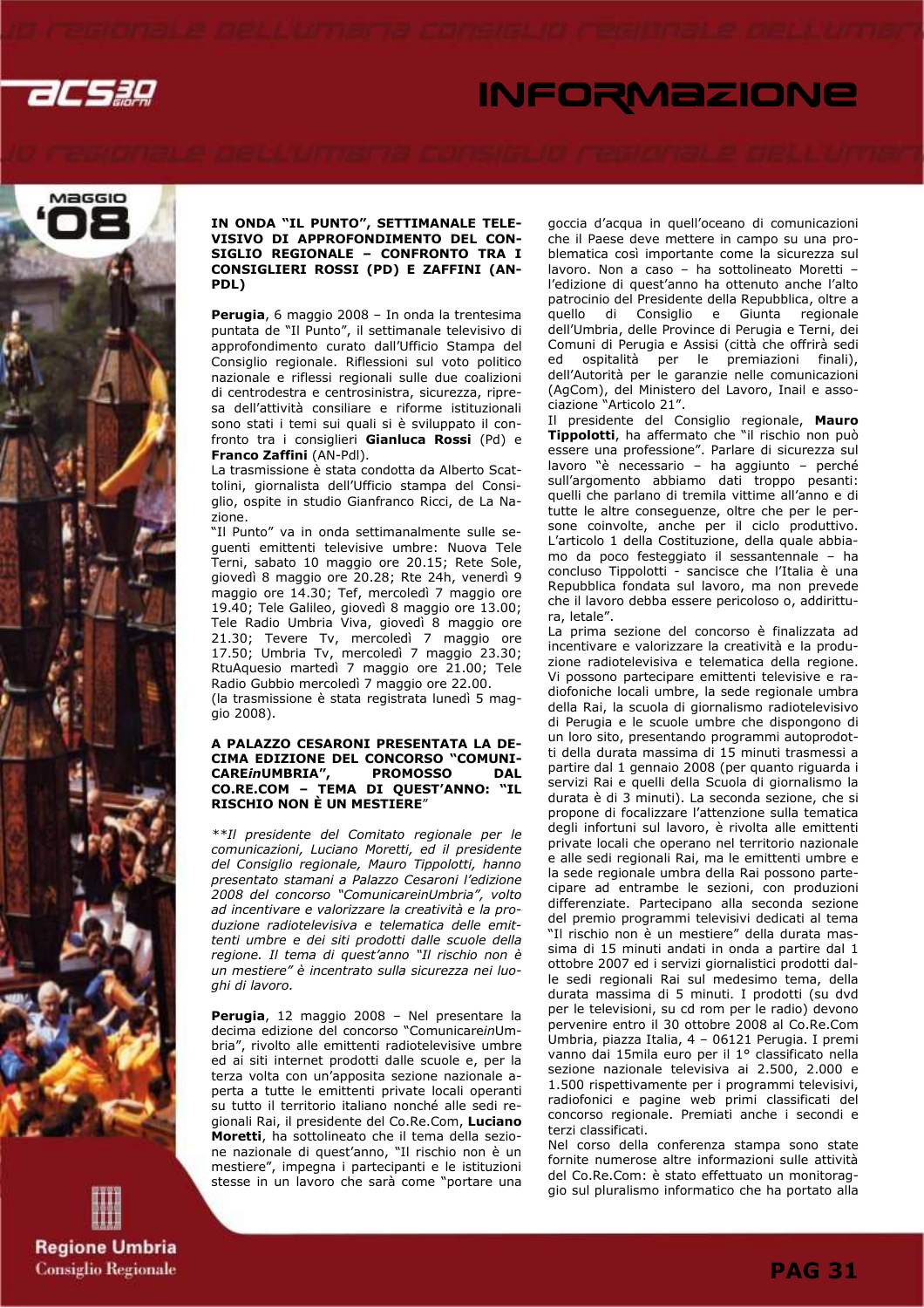

# **INFORMAZIONE**



conclusione che le emittenti radiotelevisive umbre, compreso il Tgr dell'Umbria ed anche la stampa quotidiana, hanno rispettato l'assoluta par condicio. Inoltre sono in arrivo (a fine mese) i dati relativi all'attività di monitoraggio sulle modalità di presentazione delle varie discipline sportive, vale a dire quali temi e quanto spazio sono stati loro dedicati in una rilevazione condotta per 112 giorni sulle testate regionali e per 742 ore sui programmi di dieci televisioni, comprese 537 edizioni del Tgr dell'Umbria. "Questa ed altre attività – ha ricordato Moretti – sono inerenti l'ottenimento di quel 'bollino di qualità' per il rispetto delle norme vigenti su tv e minori, media e sport, cartomanzia e magia, del quale potranno successivamente anche fregiarsi le televisioni monitorate". Infine è stata ribadita l'importanza dell'attività di conciliazione che il Co.Re.Com svolge fra utenti e società di telecomunicazione, riempiendo quel vuoto che si può constatare quando, in caso di reclami o controversie, il cittadino si rivolge ai vari gestori: spesso risponde un call center e le questioni non vengono appianate. Anziché rivolgersi ad un avvocato o al giudice, il Co.Re.Com effettua gratuitamente questo servizio ai cittadini che ne fanno richiesta.

#### IN ONDA "IL PUNTO", SETTIMANALE TELE-VISIVO DI APPROFONDIMENTO DEL CON-SIGLIO REGIONALE – CONFRONTO TRA I CONSIGLIERI LUPINI (PRC-SE) E DE SIO (AN-PDL)

Perugia, 14 maggio 2008 - In onda la trentunesima puntata de "Il Punto", il settimanale televisivo di approfondimento curato dall'Ufficio Stampa del Consiglio regionale. Sicurezza nei luoghi di lavoro, sicurezza dei cittadini, riforme regionali, infrastrutture viarie, sono stati i temi sui quali si è sviluppato il confronto tra i consiglieri Pavilio Lupini (Prc) e Alfredo De Sio (AN-Pdl).

La trasmissione è stata condotta da Alberto Scattolini, giornalista dell'Ufficio stampa del Consiglio. Ospite in studio è stata Monica Rosati dell'Agi (Agenzia giornalistica Italia)

 "Il Punto" va in onda settimanalmente sulle seguenti emittenti televisive umbre: Nuova Tele Terni, sabato 17 maggio ore 20.15, replica martedì 20 maggio ore 12.26; Rete Sole, giovedì 15 maggio ore 20.28, replica mercoledì 21 maggio ore 23.50; Rte 24h, venerdì 16 maggio ore 14.30, replica sabato 17 maggio ore 20.00; Tef, mercoledì 14 maggio ore 19.40, lunedì 19 maggio ore 19.45; Tele Galileo, giovedì 15 maggio ore 13.00, venerdì 16 maggio ore 17.30; Tele Radio Umbria Viva, giovedì 15 maggio ore 21.30, replica venerdì 16 maggio ore 16.30; Tevere Tv, mercoledì 14 maggio ore 17.50, replica venerdì 16 maggio ore 16.30; Umbria Tv, mercoledì 14 maggio 23.30, replica lunedì 19 maggio ore 12.00; Tele Radio Gubbio mercoledì 14 maggio ore 22.00, giovedì 15 maggio ore 15.30; RtuAquesio, mercoledì 17 maggio ore 17,30.

(La trasmissione è stata registrata lunedì 12

maggio 2008).

#### IN ONDA "IL PUNTO", SETTIMANALE TELE-VISIVO DI APPROFONDIMENTO DEL CON-SIGLIO REGIONALE – CONFRONTO TRA I CONSIGLIERI TOMASSONI (PD) E NEVI (FI-PDL)

Perugia, 19 maggio 2008 - In onda la trentaduesima puntata de "Il Punto", il settimanale televisivo di approfondimento curato dall'Ufficio Stampa del Consiglio regionale. Sicurezza dei cittadini, programmazione e pianificazione regionale, nuova legge elettorale, rapporto tra maggioranza e opposizione in tema di riforme sono stati i temi sui quali si è sviluppato il confronto tra i consiglieri Franco Tomassoni (PD) e Raffaele Nevi (FI-Pdl).

La trasmissione è stata condotta da Alberto Scattolini, giornalista dell'Ufficio stampa del Consiglio. Ospite in studio Giuseppe Castellini, direttore del Giornale dell'Umbria.

"Il Punto" va in onda settimanalmente sulle seguenti emittenti televisive umbre: Nuova Tele Terni, sabato 24 maggio ore 20.15, replica martedì 27 maggio ore 12.26; Rete Sole, giovedì 22 maggio ore 20.28, replica mercoledì 28 maggio ore 23.50; Rte 24h, venerdì 23 maggio ore 14.30, replica sabato 24 maggio ore 20.00; Tef, mercoledì 21 maggio ore 19.40, lunedì 26 maggio ore 19.45; Tele Galileo, giovedì 22 maggio ore 13.00, venerdì 23 maggio ore 17.30; Tele Radio Umbria Viva, giovedì 22 maggio ore 21.30, replica venerdì 23 maggio ore 16.30; Tevere Tv, mercoledì 21 maggio ore 17.50, replica venerdì 23 maggio ore 16.30; Umbria Tv, mercoledì 21 maggio 23.30, replica lunedì 26 maggio ore 12.00; Tele Radio Gubbio mercoledì 21 maggio ore 22.00, giovedì 22 maggio ore 15.30; RtuAquesio, martedì 20 alle 21.00, mercoledì 21 maggio ore 17,30.

(La trasmissione è stata registrata lunedì 19 maggio 2008).

#### IN RETE IL NUMERO 121 DI "TELECRU", IL NOTIZIARIO TELEVISIVO DEL CONSIGLIO REGIONALE DELL'UMBRIA – UN NUOVO FORMAT CON APPROFONDIMENTI E INTER-**VISTE**

Perugia, 19 maggio 2008 - Un nuovo format con approfondimenti e interviste per il numero 122 di TeleCRU, notiziario settimanale del Consiglio regionale, in rete sul sito www.telecru.it, e in onda sulle televisioni locali. Gli argomenti di questo numero: cantieri più sicuri, le nuove disposizioni sul Durc; Riforma delle Comunità montane; X edizione del concorso "Comunicare in Umbria"; 60° della Costituzione italiana.

TeleCRU, la web tv del Consiglio regionale, è un notiziario settimanale curato dall'Ufficio stampa. Viene messo in onda dalle emittenti televisive locali con i seguenti orari: UmbriaTv, lunedì 19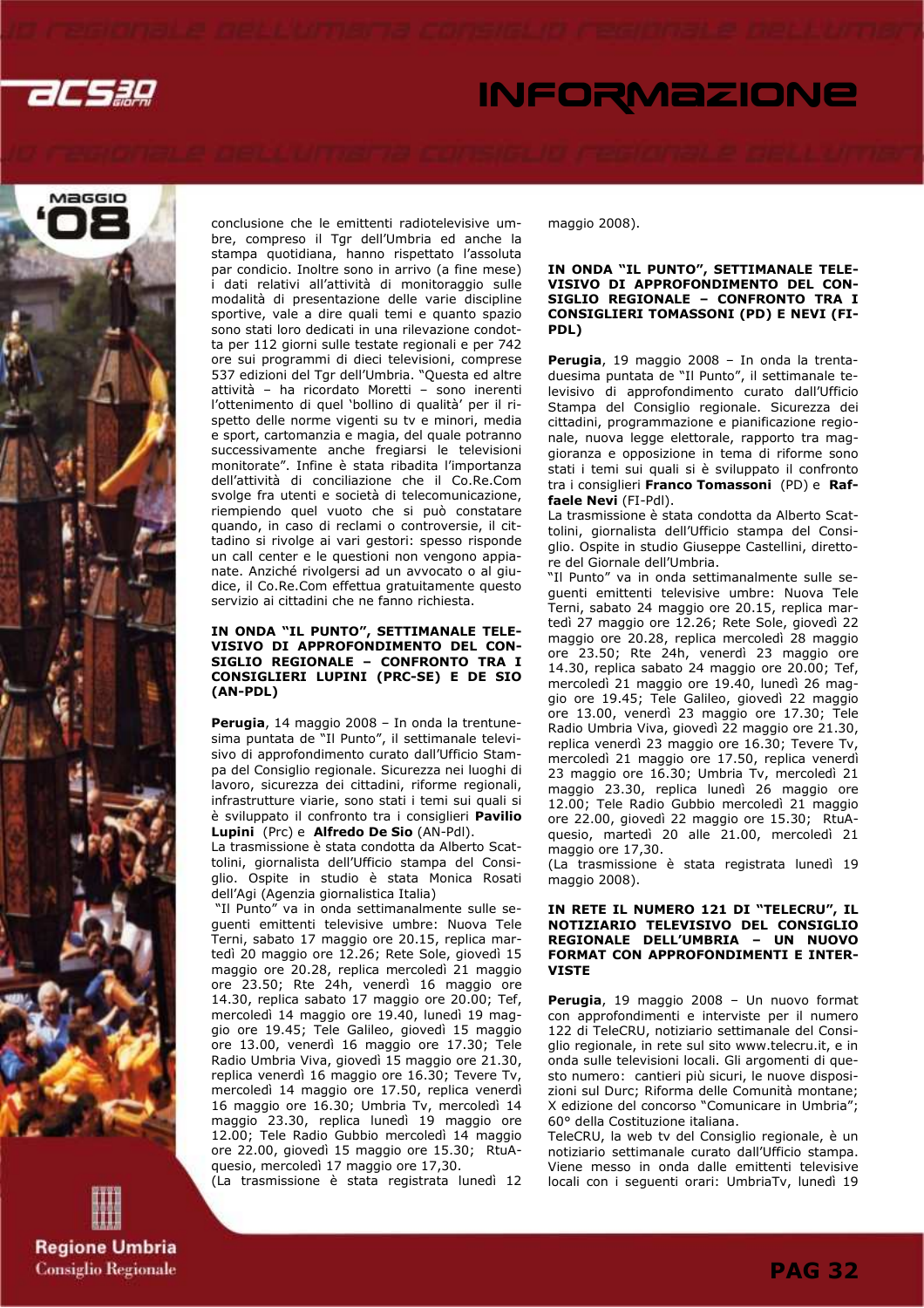

# **INFORMAZIONE**



maggio alle 00.30; TevereTv, martedì 20 maggio alle 16.30 e venerdì 23 maggio alle 17; Trg, giovedì 22 maggio alle 16.30 e venerdì 23 maggio alle 13; Rete Sole, giovedì 22 maggio 23.50; Teleradio Umbria viva, martedì 20 maggio alle 19.50 e mercoledì 21 maggio alle 13.50; Tele Galileo, martedì 20 maggio alle 13 e mercoledì 21 maggio alle 17.20; Rte, lunedì 19 maggio alle 19.30 e mercoledì 21 maggio alle 14.30; Nuova TeleTerni, mercoledì 21 maggio alle 12.15 e venerdì 23 maggio alle 12,15.

#### IN RETE IL NUMERO 123 DI "TELECRU", IL NOTIZIARIO TELEVISIVO DEL CONSIGLIO REGIONALE DELL'UMBRIA – UN NUOVO FORMAT CON APPROFONDIMENTI E INTER-**VISTE**

Perugia, 23 maggio 2008 - Un nuovo format con approfondimenti e interviste per il numero 123 di TeleCRU, notiziario settimanale del Consiglio regionale, in rete sul sito www.telecru.it, e in onda sulle televisioni locali. Gli argomenti di questo numero: Legge elettorale: via al confronto nella Commissione per lo Statuto, intervista ai capigruppo consiliari; Riforma delle Agenzie regionali; Fondo per la non autosufficienza; Comitato di vigilanza e controllo; II commissione consiliare.

TeleCRU, la web tv del Consiglio regionale, è un notiziario settimanale curato dall'Ufficio stampa. Viene messo in onda dalle emittenti televisive locali con i seguenti orari: RtuAquesio, venerdì 23 maggio ore 20 e sabato 24 maggio alle 21; UmbriaTv, sabato 24 maggio alle 20,30 e lunedì 26 maggio alle 00.30; TevereTv, martedì 27 maggio alle 16.30 e venerdì 30 maggio alle 17; Trg, giovedì 29 maggio alle 16.30 e venerdì 30 maggio alle 13; Rete Sole, domenica 25 maggio ore 19,15 e giovedì 29 maggio ore 23.50; Teleradio Umbria viva, martedì 27 maggio alle 19.50 e mercoledì 28 maggio alle 13.50; Tele Galileo, martedì 27 maggio alle 13 e mercoledì 28 maggio alle 17.20; Rte, lunedì 26 maggio alle 19.30 e mercoledì 27 maggio alle 14.30; Nuova Tele-Terni, mercoledì 28 maggio alle 12.15 e venerdì 30 maggio alle 12,15. (La versione online del notiziario è in rete in formato ridotto).

#### IN ONDA "IL PUNTO", SETTIMANALE TELE-VISIVO DI APPROFONDIMENTO DEL CON-SIGLIO REGIONALE – CONFRONTO TRA I CONSIGLIERI DOTTORINI (VERDI E CIVI-CI) E TRACCHEGIANI (LA DESTRA)

Perugia, 26 maggio 2008 - In onda la trentatreesima puntata de "Il Punto", il settimanale televisivo di approfondimento curato dall'Ufficio Stampa del Consiglio regionale. Riforme regionali, nuova legge elettorale, sicurezza dei cittadini, caccia sono stati i temi sui quali si è sviluppato il confronto tra I consiglieri Oliviero Dottorini (Verdi E Civici) e Aldo Tracchegiani (La Destra).

La trasmissione è stata condotta da Alberto Scattolini, giornalista dell'Ufficio stampa del Consiglio. Ospite in studio Cristina Belvedere, giornalista de La Nazione

"Il Punto" va in onda settimanalmente sulle seguenti emittenti televisive umbre: RtuAquesio martedì 27 maggio ore 21, replica mercoledì 28 maggio ore 17,30; Nuova Tele Terni, sabato 31 maggio ore 20.15, replica martedì 3 giugno ore 12.26; Rete Sole, giovedì 29 maggio ore 20.28, replica mercoledì 4 giugno 23,50; Rte 24h, venerdì 30 maggio ore 14.30, replica sabato 31 maggio ore 20.; Tef, mercoledì 28 maggio ore 19.40, lunedì 2 giugno ore 19.45; Tele Galileo, giovedì 29 maggio ore 13.00, venerdì 30 maggio ore 17.30; Tele Radio Umbria Viva, giovedì 29 maggio ore 21.30, replica venerdì 30 maggio ore 16.30; Tevere Tv, mercoledì 28 maggio ore 17.50, replica venerdì 30 maggio ore 16.30; Umbria Tv, mercoledì 28 maggio 23.30, replica lunedì 2 giugno ore 12.00; Tele Radio Gubbio mercoledì 28 maggio ore 22.00, giovedì 29 maggio ore 15.30.

(La trasmissione è stata registrata lunedì 26 maggio 2008).

#### IN RETE IL NUMERO 124 DI "TELECRU", IL NOTIZIARIO TELEVISIVO DEL CONSIGLIO REGIONALE DELL'UMBRIA

Perugia, 30 maggio 2008 - Un nuovo format con approfondimenti e interviste per il numero 124 di TeleCRU, notiziario settimanale del Consiglio regionale, in rete sul sito www.telecru.it, e in onda sulle televisioni locali. Gli argomenti di questo numero: Fondo per la non autosufficienza; Riordino territoriale regionale; proposta di legge su Centri benessere e discipline naturali; Commissione sanità, sociale e cultura.

TeleCRU, la web tv del Consiglio regionale, è un notiziario settimanale curato dall'Ufficio stampa. Viene messo in onda dalle emittenti televisive locali con i seguenti orari: RtuAquesio, venerdì 30 maggio ore 20 e sabato 31 maggio alle 21; UmbriaTv, sabato 31 maggio alle 20,30 e lunedì 2 giugno alle 00.30; TevereTv, martedì 3 giugno alle 16.30 e venerdì 6 giugno alle 17; Trg, giovedì 5 giugno alle 16.30 e venerdì 6 giugno alle 13; Rete Sole, domenica 1 giugno ore 19,15 e giovedì 5 giugno ore 23.50; Teleradio Umbria viva, martedì 3 giugno alle 19.50 e mercoledì 4 giugno alle 13.50; Tele Galileo, martedì 3 giugno alle 13 e mercoledì 4 giugno alle 17.20; Rte, lunedì 2 giugno alle 19.30 e mercoledì 4 giugno alle 14.30; Nuova TeleTerni, mercoledì 4 giugno alle 12.15 e venerdì 6 giugno alle 12,15. (La versione online del notiziario è in rete in formato ridotto).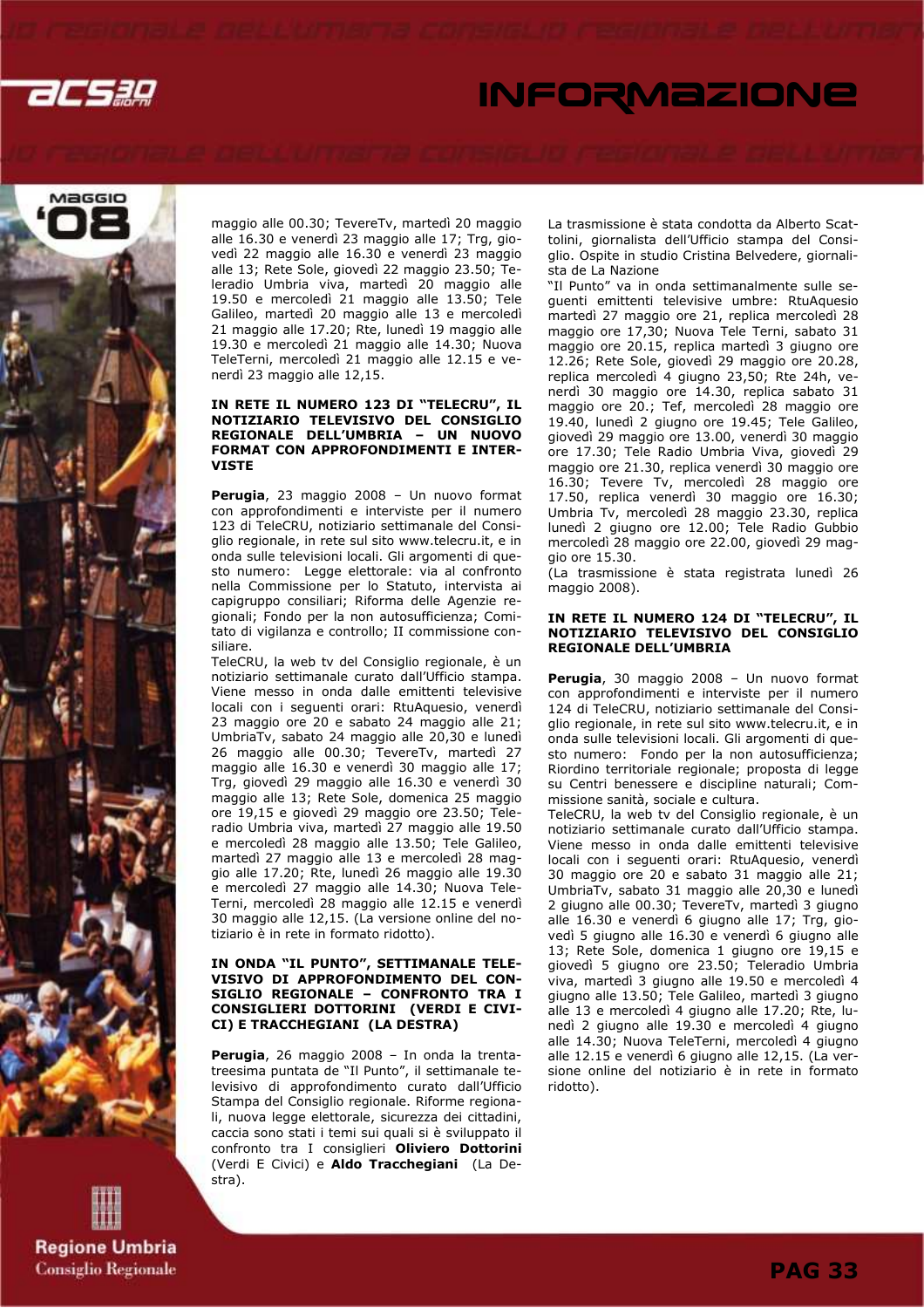

# **INFRASTRUTTURE**



#### "E/45: SEMBRA DI ESSERE IN CECENIA" – MELASECCHE (UDC) CHIEDE "QUALI CON-TROLLI SONO STATI EFFETTUATI SUI LA-VORI DI SISTEMAZIONE DI APPENA UN ANNO FA"

\*\*"Percorrendo la E/45 sembra di essere in Cecenia": il consigliere dell'Udc Enrico Melasecche denuncia, in una nota, lo stato critico e la pericolosità della "principale arteria stradale dell'Umbria e una delle più importanti del Paese". Per l'esponente dell'Udc "non è possibile che ad appena un anno dai lavori di sistemazione del manto le bitumazioni si siano deteriorate in questo modo". Per questo chiede alla Regione di "imporre all'Anas l'immediata messa in sicurezza del tracciato".

Perugia, 5 maggio 2008 - "Ad appena un anno dai lavori di sistemazione del manto, ci risiamo: percorrendo la E/45 sembra di essere in Cecenia". Così il consigliere dell'Udc, Enrico Melasecche che si chiede come sia possibile che "le bitumazioni si deteriorino così presto, con costi doppi e tripli, esorbitanti, a carico delle pubbliche casse" e "quale tipo di controlli effettua l'ANAS sui lavori effettuati e sulla qualità dei materiali impiegati".

Per l'esponente dell'Udc "non è possibile che la E/45, via di comunicazione riconosciuta a livello europeo, sia ridotta in questo modo. È la principale arteria stradale dell'Umbria – osserva ed una delle più importanti del Paese, per questo è necessario che il nuovo Governo valorizzi il collegamento, così come era stato stabilito nel 2005, trasformandola in autostrada a pedaggiamento leggero". Melasecche, nel frattempo, chiede alla Regione di "imporre all'Anas l'immediata messa in sicurezza del tracciato, chiudendo i muretti spartitraffico ancora aperti (ben 50 negli 80 km che separano Terni da Perugia), installando le reti contro l'invasione di animali e realizzando un manto finalmente durevole sui cui relativi lavori – conclude - le imprese esecutrici dovranno fornire da subito adeguate garanzie".

#### "SÌ ALLA MESSA IN SICUREZZA E ALL'AMMODERNAMENTO DELLA E/45, NO ALL'AUTOSTRADA" – PER DOTTORINI (VERDI E CIVICI) "RIMANE UN'IPOTESI SCIAGURATA"

\*\*Il capogruppo dei Verdi e Civici, Oliviero Dottorini, ribadisce in una nota la sua contrarietà alla trasformazione in autostrada della E/45. L'esponente del Sole che ride, dopo il suo voto contrario in Aula all'ipotesi "autostrada", compresa in due distinte mozioni della maggioranza e dell'opposizione, spiega come "rifugiarsi sulla retorica delle grandi opere è un errore che l'Umbria potrebbe pagare caro, con una perdita della presa sui processi di cambiamento già in corso. Per Dottorini "la trasformazione in autostrada della E45 resta un'ipotesi sciagurata, priva di copertura economica e dannosa per il paesaggio, l'ambiente e l'economia locale".

Perugia, 6 maggio 2008 - "Non l'abbiamo votata allora e non la voteremo di certo adesso. Nonostante la nostra posizione rimanga minoritaria, almeno all'interno dei palazzi della politica, il progetto di trasformazione in autostrada della E45 resta per noi un'ipotesi sciagurata, priva di copertura economica e dannosa per il paesaggio, l'ambiente e l'economia locale". Così il capogruppo dei Verdi e Civici Oliviero Dottorini spiega il voto contrario alle mozioni che prevedevano la trasformazione in autostrada della E45, discusse e votate stamani in Consiglio regionale.

Il capogruppo del Sole che ride, per la E/45 chiede invece "un piano di manutenzione, sia attraverso modalità ordinarie che straordinarie, per garantire il decoro alla nostra regione e la più completa sicurezza ai cittadini. Questa arteria è ridotta ormai a una colabrodo".

 "La retorica delle grandi opere – spiega - ha già fatto abbastanza danni al nostro paese e alla nostra regione, basti guardare le condizioni pietose in cui versa la E45 e lo stato delle troppe incompiute dell'Umbria, dalla E78 alla Perugia-Ancona. Governi si sono succeduti con promesse roboanti, - aggiunge - ma la verità è che, a oggi, nessuno ha messo in cantiere una vera opera di manutenzione e adeguamento, cosa possibile senza scomodare Bonsignore e Caltagirone. Per noi – dice - restano valide le parole della presidente Lorenzetti che, pur non avendo mai messo in discussione gli accordi di programma con il governo, nella relazione annuale sull'attuazione del programma, ha parlato di riqualificazione e messa in sicurezza della E45, come prioritari per intervenire su questa arteria".

"L'Umbria – sottolinea Dottorini - non ha bisogno di una camionabile che devasterebbe il territorio senza vantaggi per le prospettive di rilancio economico. Un'opera che, è bene ricordarlo, costerebbe 12 miliardi di euro, raddoppiando il traffico leggero e pesante sulla nostra regione, creando cave e cantieri, e portando la larghezza media dell'arteria dagli attuali 13 a 25 metri".

"I Verdi e Civici sostengono da sempre che l'Umbria deve puntare su uno sviluppo duraturo, sostenibile, non imitabile – aggiunge Dottorini -. È inevitabile, allora, salvaguardare l'unica vera materia prima che abbiamo a disposizione: quella che ormai i documenti regionali e tutte le forze di centrosinistra individuano come 'risorsa Umbria', un insieme di cultura, innovazione, storia, paesaggio, turismo, produzioni di qualità in grado di collocare su basi solide e non ipotetiche la ripresa economica".

Per Dottorini "la verità è che il rifugiarsi sulla retorica delle grandi opere è un errore che l'Umbria potrebbe pagare caro, con una perdita della presa sui processi di cambiamento già in corso. L'idea che cemento, catrame e traffico possano costituire il volano per lo sviluppo – conclude - risponde a uno schema vecchio e superato".

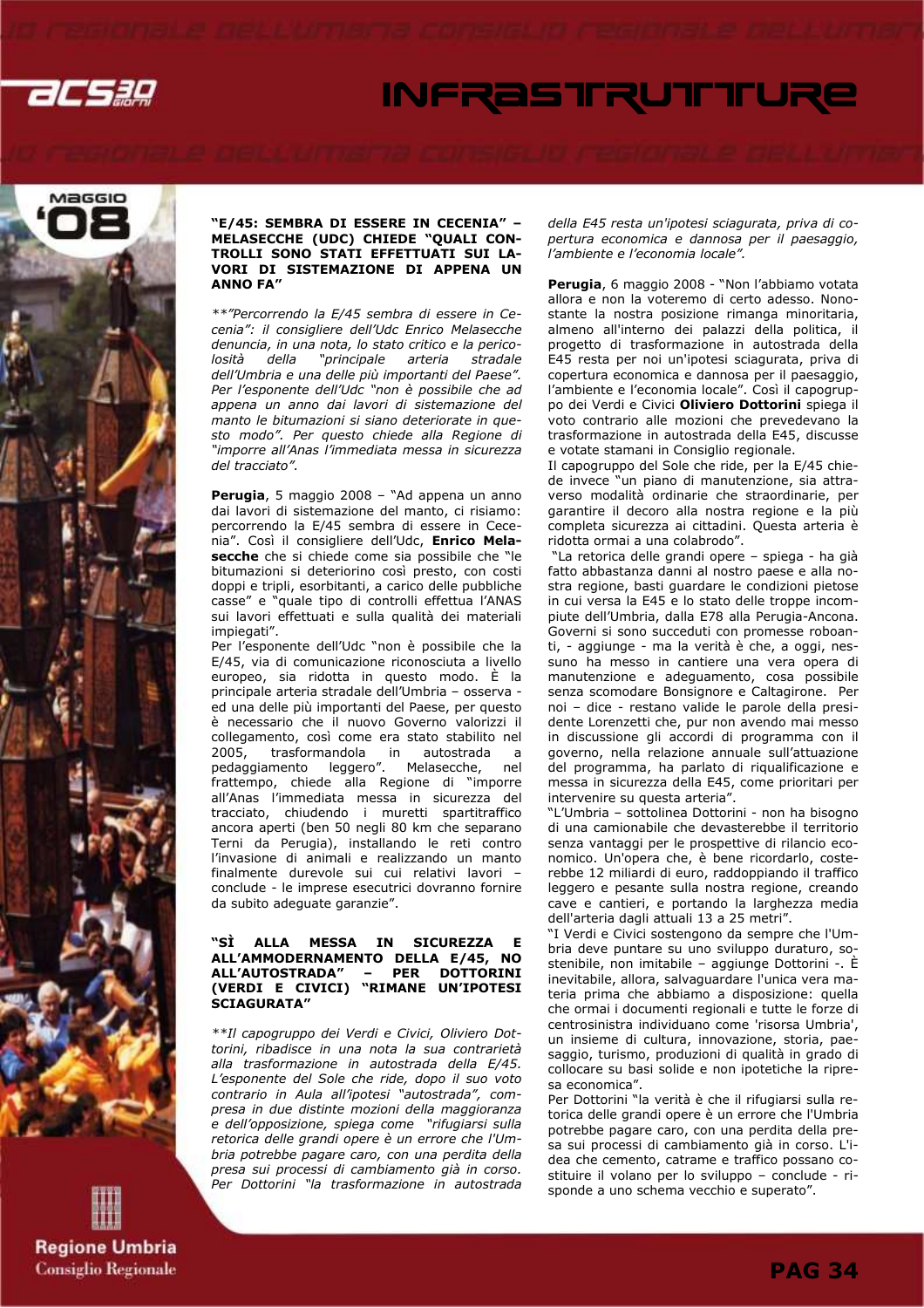

# **INFRASTRUTTURE**



**Regione Umbria Consiglio Regionale** 

#### L'ASSEMBLEA DI PALAZZO CESARONI AP-PROVA LA MOZIONE DEL CENTROSINISTRA SU E 45 E FLAMINIA – RESPINTO IL DOCU-MENTO DEL CENTRODESTRA

\*\*Il Consiglio regionale ha approvato a maggioranza (17 sì e 6 no) la mozione del centrosinistra (Pd, Pdci, Sdi e Prc)sulla E 45 e sulla SS Flaminia. Il documento del centrodestra(FI-Pdl) è stato bocciato con 17 no e 6 sì. Il consigliere dei Verdi e Civici ha dichiarato il proprio voto contrario alle mozioni, precisando però di condividere la parte del documento del centrosinistra che sollecita la messa in sicurezza delle due arterie. Entrambe le mozioni, con formulazioni diverse, chiedevano l'impegno del Governo sia per la messa in sicurezza, sia per la trasformazione della E 45 in autostrada. Negli interventi dei consiglieri dei due schieramenti e dell'assessore alle infrastrutture è emersa, con diverse accentuazioni, la necessità di qualificare e potenziare il sistema viario regionale e statale dell'Umbria.

Perugia, 6 maggio 2008 – Il Consiglio regionale ha approvato a maggioranza (17 sì e 6 no) la mozione del centrosinistra sulla E 45 e sulla SS Flaminia. Il documento del centrodestra è stato bocciato con 17 no e 6 sì. Il consigliere Oliviero Dottorini (Verdi e Civici) ha dichiarato il proprio voto contrario alle mozioni, precisando però di condividere la parte del documento del centrosinistra che sollecita la messa in sicurezza delle due arterie. Entrambe le mozioni, con formulazioni diverse, chiedevano l'impegno del Governo sia per la messa in sicurezza, sia per la trasformazione della E 45 in autostrada.

La mozione dei consiglieri Cintioli (Pd), Lupini (Prc), Carpinelli (PdCi) e Girolamini (Sdi) è stata presentata in Aula dal primo firmatario Giancarlo Cintioli (PD), che ha ricordato come l'atto vuole impegnare la Giunta regionale ad attivarsi presso il Governo nazionale affinché vengano aumentati gli stanziamenti per le manutenzioni stradali al fine di assicurare la sicurezza delle strade statali, con particolare riferimento alla E 45 e alla Flaminia, visto che l'Anas ha assegnato all'Umbria la somma di 23 milioni di euro, non sufficiente a tamponare la situazione poiché le stime del Governo regionale indicano che sono necessari dagli 80 ai 90 milioni di euro solamente per far fronte all'emergenza.

Inoltre la mozione chiede di sollecitare il Governo nazionale ad una verifica immediata delle risorse disponibili e della praticabilità della realizzazione degli interventi già definiti con l'intesa istituzionale del 1999 e gli accordi di programma quadro del 2002 e del 2004, ivi compreso la soluzione definitiva della E 45 attraverso un pieno coinvolgimento delle regioni interessate, anche alla luce di quanto dichiarato a più riprese dall'assessore regionale ai trasporti, Giuseppe Mascio, in merito alla trasformazione in autostrada della E 45, vale a dire che "tale progetto non è stato abbandonato, ma può essere ripresentato dall'Anas nell'immediato futuro". Inoltre si chiede alla

Giunta di riferire al Consiglio regionale l'esito dei colloqui che si avranno in merito con il Governo. La mozione del consigliere Raffaele Nevi (FI-Pdl) è stata illustrata, causa indisposizione dello stesso, nell'intervento del capogruppo Fiammetta Modena, la quale ha evidenziato che "si discute in Aula di questo argomento così importante con due anni di ritardo, durante i quali, praticamente, nulla è stato fatto per migliorare le condizioni della principale arteria stradale umbra, nonostante gli impegni presi dal ministro Di Pietro nel corso delle sue visite in Umbria. La nostra mozione – ha ricordato Modena – punta sulla trasformazione in autostrada, mentre negli intendimenti della maggioranza questo argomento non è mai stato considerato essenziale, solo che con queste prerogative il risultato è che la questione è stata presa alla leggera. Pertanto – ha concluso Modena – noi saremo i primi a sollecitare il nuovo Governo ad intervenire non solo per mettere in sicurezza la E 45, ma per portare a compimento un progetto di cui si discute da molti anni. Vogliamo ribadire che negli ultimi due, quelli del Governo Prodi, abbiamo visto solo l'aumento delle buche sulla The **DEBATTITO** 

ROBERTO CARPINELLI (PDCI): "SVILUPPO AS-SENTE SENZA RETE INFRASTRUTTURALE – L'economia umbra è legata fortemente sul turismo e senza una ottimale rete stradale, ferroviaria e aeroportuale non potrà avere sviluppo. Sembra quasi che la nostra regione abbia un conto aperto con i governi del Paese, tant'è che fin dal 1964, grazie a Fanfani, venne deciso che l'Autostrada del Sole passasse in Toscana escludendo il territorio umbro. Anche allora si parlò di penalizzazione del territorio, proprio come oggi. La E/45, attualmente, ha il carico e il volume di traffico di un'autostrada, senza però garantire la sicurezza propria un'autostrada. Oggi la E/45 non è nulla. Per questo urgono soluzioni serie e risposte certe. La Giunta regionale è chiamata a colloqui approfonditi con il nuovo Governo al fine di capire se ci sono le condizioni per la messa in sicurezza di questa arteria. Per quanto riguarda poi la trasformazione della stessa in autostrada, come ha più volte ribadito l'assessore Mascio, non è detta l'ultima parola e cioè che l'Anas possa ripresentare nuovamente il progetto".

OLIVIERO DOTTORINI (VERDI E CIVICI): **"SÌ<br>ALLA MESSA IN SICUREZZA E** ALLA MESSA IN SICUREZZA E ALL'AMMODERNAMENTO, NO ALLA TRA-SFORMAZIONE IN AUTOSTRADA DELLA E/45 – Dopo il risultato delle ultime elezioni politiche, le forze ambientaliste e del buon senso hanno meno possibilità di dare impulso alle proprie ragioni e alle proprie idee. Certo è, comunque, che per chi si differenzia da noi, da oggi non ci sono più alibi: la responsabilità è sulle spalle di chi governa e noi attendiamo risposte su l perché la E/78, dopo venti anni, non è stata ancora conclusa, come pure per la Perugia-Ancona e la stessa E/45. Nel precedente Governo Berlusconi sono stati avviati 250 cantieri, ma soltanto 60 sono stati avviati, 30 finanziati. Nei due anni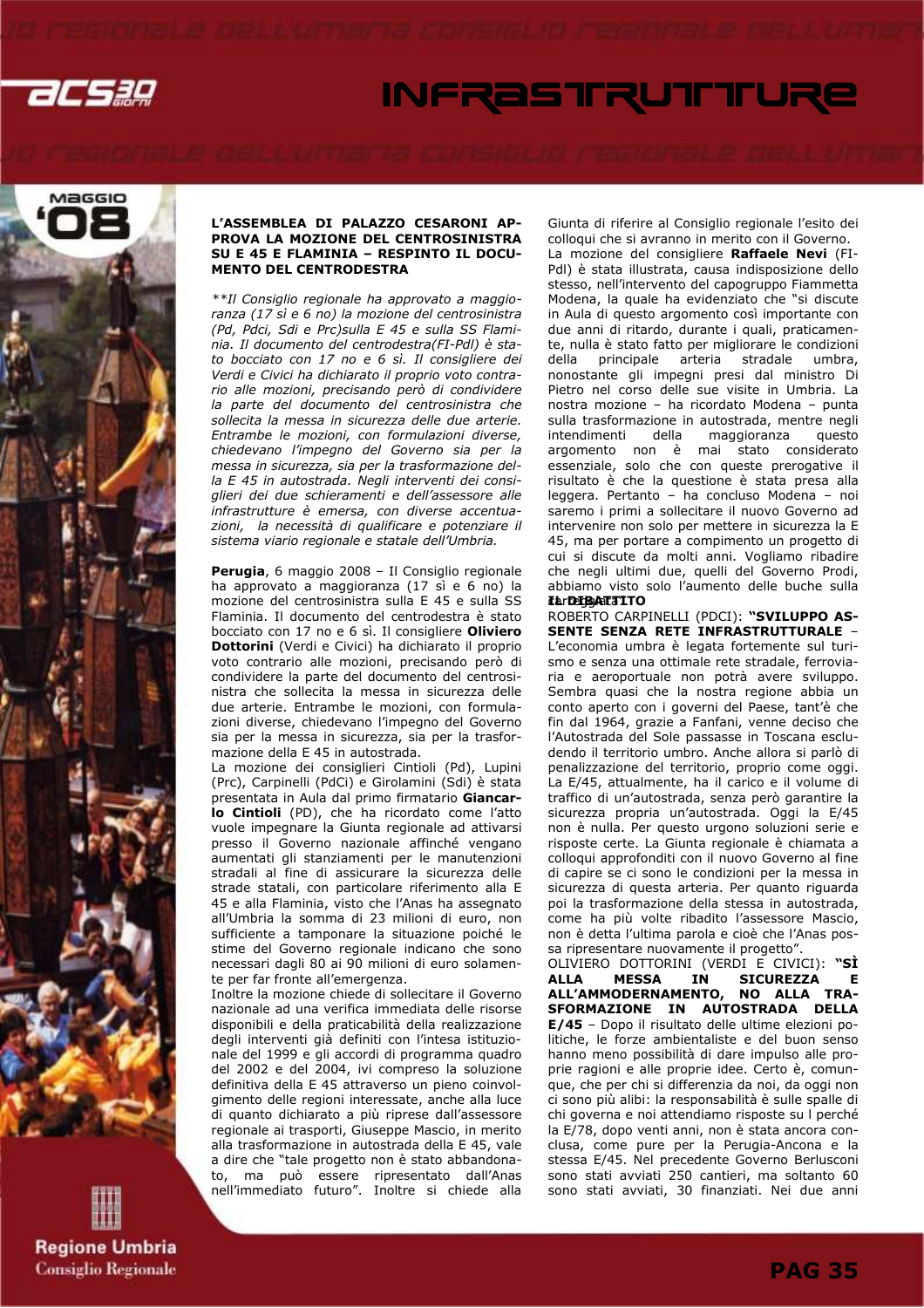

# **INFRASTRUTTURE**



**Regione Umbria Consiglio Regionale**  successivi, con il ministro Di Pietro, non si sono registrati cambiamenti. Noi siamo per uno sviluppo duraturo. La ripresa economica dell'Umbria ha bisogno di basi solide. Bisogna puntare di più sui collegamenti ferroviari. Per la E/45 abbiamo sempre sostenuto un piano strategico basato sulla sua messa in sicurezza e sulla possibilità di prevedere un pedaggiamento, che può essere applicato anche se non autostrada, salvaguardando, chiaramente, il traffico locale e applicandolo su quello pesante. È falso dire che l'autostrada faciliterebbe la crescita dell'economia. Le merci che partono dall'Umbria, in larga parte, sono indirizzate all'interno della stessa regione o in quelle limitrofe. Anche la presidente Lorenzetti ha evidenziato in passato la non essenzialità della trasformazione in autostrada della E/45, ma la sua messa in sicurezza, andando oltre lavori di pura manutenzione. Quindi sì al questo tipo di interventi e all'ammodernamento della E/45, no alla sua trasformazione in autostrada. C'è la possibilità di trovare lo spazio a posizioni articolate, pragmatiche e non preconcette".

ALDO TRACCHEGIANI (LA DESTRA): "LO SVI-LUPPO E LA COMPETITIVITÀ DELLE IMPRE-SE PASSA ATTRAVERSO LA VELOCITÀ DI VIAGGIO DELLE MERCI" – "Il problema infrastrutturale dell'Umbria esiste da lungo tempo. I due anni del Governo Prodi sono stati deleteri per le opere viarie del nostro territorio. Esiste una fortissima relazione tra la velocità dello spostamento delle merci e lo sviluppo e competitività delle aziende. L'augurio è che il nuovo ministro alle Infrastrutture, che probabilmente sarà Matteoli, possa far ripartire e portare a compimento il 'progetto autostrada' per la E/45. Sarebbe un atto importante e fondamentale per le peculiarità dell'Umbria. Questo Consiglio regionale è chiamato a fare uno sforzo comune programmando un ordine del giorno che possa stimolare il nuovo Governo. È poi necessario guardare a tutto il territorio umbro apportando, a livello infrastrutturale, un riequilibrio tra il nord e sud della regione. È necessaria un'attenzione particolare ai collegamenti del territorio ternano e di quello spoletino-folignate. Basta con gli scontri ideologici, questo è quanto ci hanno detto i cittadini entrando nelle urne elettorali, siamo tutti chiamati a risolvere i loro problemi. Il mandato di tutti noi è quello di rispettare le esigenze dei territori".

PAVILIO LUPINI (PRC) – "È FINITA LA STA-GIONE DELLE GRANDI OPERE SENZA CO-PERTURA FINANZIARIA – La stagione delle grandi opere è partita senza fare i conti con i bilanci dello Stato: dopo 5 anni di Governo Berlusconi gran parte di quelle opere sono ancora a livello preliminare. L'Anas si è trovata a dover dichiarare l'assoluta carenza di finanziamenti anche per la semplice manutenzione ordinaria delle opere pubbliche esistenti. Non c'è nessuna avversione verso l'intervento dei privati, tanto che in molte amministrazioni dell'Umbria già da anni viene praticato il project financing. La trasformazione della E45 in autostrada costerebbe addirittura 12 miliardi di euro. All'Umbria serve la messa in sicurezza della E45, se le risorse pubbliche sono sufficienti. Se invece si entra nell'ottica di una rete viaria nazionale e internazionale allora bisogna capire quali saranno i costi e le ricadute sui nostri territori. Un'autostrada con pochi caselli di accesso non servirebbe alla viabilità regionale che invece trarrebbe giovamento da un superstrada sicura e scorrevole.

ADA GIROLAMINI (SDI) – "INDISPENSABILE IL COINVOLGIMENTO DEI PRIVATI PER LA COSTRUZIONE DI INTERESSI RECIPROCI" - Premettendo che quello delle infrastrutture è un argomento trattato più volte e sul quale si dovrà vigilare per quanto concerne il rispetto dei tempi, il consigliere Ada Girolamini (Sdi) ha sintetizzato in tre questioni fondamentali la propria posizione: "Per prima cosa bisogna capire quanto stanno andando avanti gli interventi sulle infrastrutture annunciati nel 2006 come 'urgenti' dal ministro Di Pietro, perché – ha detto – dobbiamo dare risposte ai cittadini che chiedono interventi 'immediati'. Inoltre è necessario il completamento delle arterie essenziali, fra cui la Perugia-Ancona che, nella parte di Pianello, propone questioni delicate dal punto di vista ambientale. Ma non accetto – ha affermato – che la tutela dell'ambiente sia solo dire di no, quanto piuttosto trovare tecnologie idonee a rispettare sia l'ambiente che lo sviluppo, pur se richiedono costi più elevati. Infine, dato che le risorse sono un patrimonio sempre più limitato, il coinvolgimento dei privati è indispensabile – ha sostenuto Girolamini – anche se hanno i loro interessi, per cui servirà utilizzare lo strumento del project financing che garantisce la costruzione di interessi reciproci". Girolamini ha poi posto l'accento sul trasporto merci, per il quale "è necessario sviluppare il trasporto su ferro – ha concluso – per cui servono investimenti e integrazione delle modalità di trasporto".

MASSIMO MANTOVANI (FI-Pdl) – "PRIORITA-RIO IL TRATTO UMBRO DI QUELLA CHE SA-RÀ L'AUTOSTRADA MESTRE-CIVITAVECCHIA" - Il consigliere di FI-Pdl Massimo Mantovani ha voluto evidenziare che la mozione sulla E 45 dei consiglieri di maggioranza è giunta in questi ultimi giorni, subito dopo le elezioni, mentre quella proposta dal consigliere Nevi (FI-Pdl) risale allo scorso gennaio: "Si ha l'impressione – ha affermato – che per la Regione Umbria la trasformazione in autostrada sia importante solo quando c'è il Governo Berlusconi, mentre con il Governo precedente i soldi per il nodo di Perugia sono finiti in Molise". Per Mantovani "il discorso sulle infrastrutture non può essere portato avanti 'a singhiozzo' – ha detto – pur comprendendo le difficoltà politiche di questa maggioranza, dove ci sono le nette prese di posizione di Dottorini che può avere ragione sulla E 77, che riguarderebbe una superstrada sopra Colfiorito, mentre per quanto riguarda la E 45 il percorso di una vera autostrada sostanzialmente c'è già. Mi sembra – ha rilevato Mantovani – che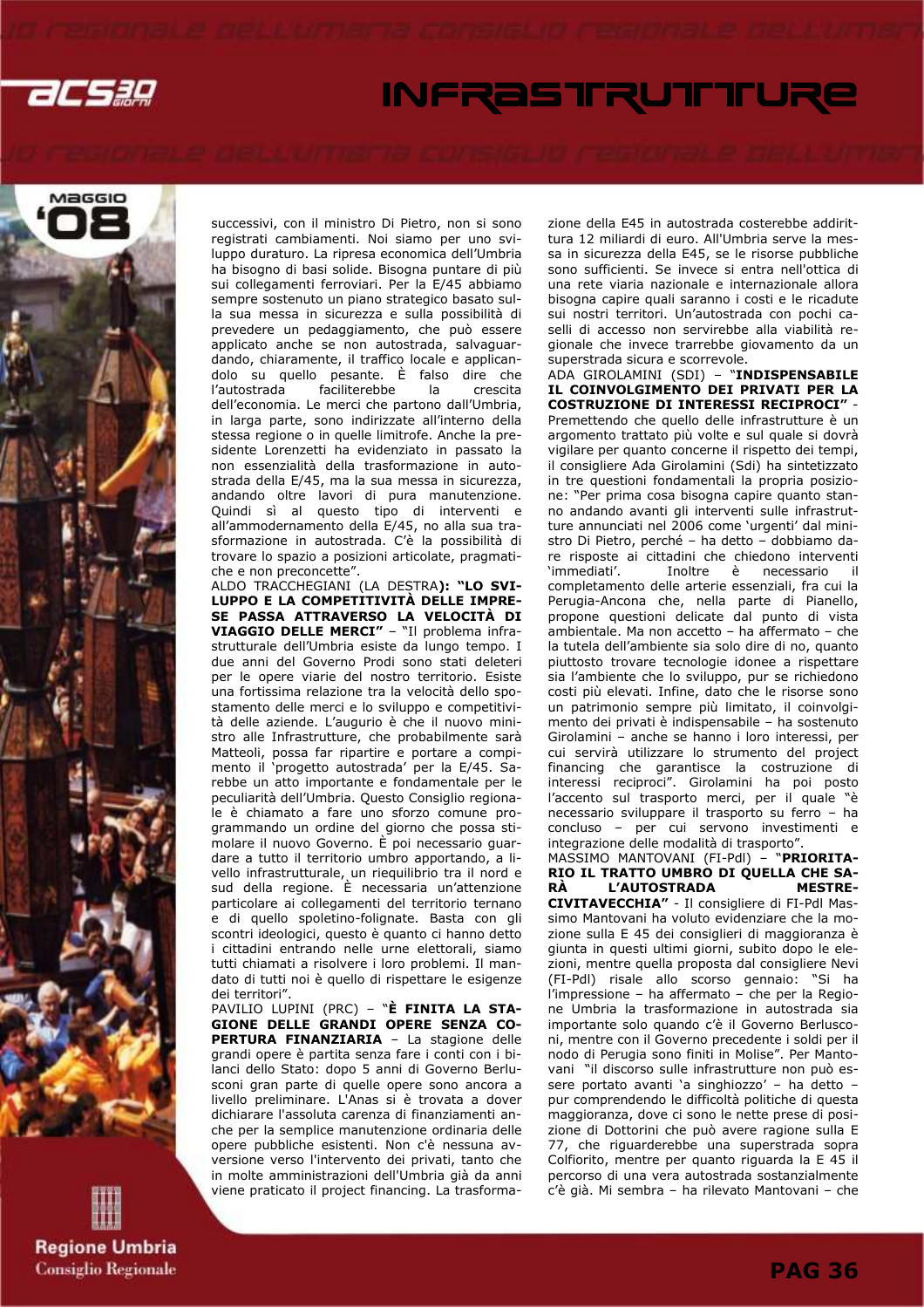

# INFRASTRUTTURE



il problema della E 45 sia affrontato in maniera riduttiva, provinciale, perché si tratta non solo di un'arteria umbra, ma dell'autostrada Mestre-Civitavecchia, che coincide con ben altri interessi".

GIUSEPPE MASCIO (ASSESSORE ALLE INFRA-STRUTTURE) – "LA GIUNTA REGIONALE HA SEMPRE LAVORATO CON IMPEGNO, INDI-PENDENTEMENTE DAL GOVERNO NAZIONA-LE" - Concludendo la discussione, l'assessore Mascio ha ribadito che la Giunta regionale ha sempre lavorato con impegno allo sviluppo delle infrastrutture, indipendentemente dal Governo nazionale, come stanno a dimostrare le molte cose realizzate: la viabilità dell'aeroporto di S. Egidio; il tracciato unico e definitivo relativo alla E 78, che sarà completato compatibilmente con il ritardo inevitabile dovuto al cambio di Governo; i progressi sulla Flaminia e su parte della Nocera-Fossato; le risorse per proseguire i lavori che interessano la Quadrilatero (Perugia-Ancona e Foligno-Civitanova Marche); il nodo di Valfabbrica. Per quanto riguarda la E 45, l'assessore ha rimarcato come si tratti di una longitudinaletrasversale di enorme importanza e dal costo stimato nei prezzari Anas 2007 di 12 miliardi di euro. "L'Anas – ha ricordato Mascio – aveva ritirato il primo progetto sulla trasformazione in autostrada dicendo che ne avrebbe presentato un altro sulla base di quanto concordato insieme dalle Regioni interessate, fra le quali figurano adesso anche le Marche, interessate per un tratto". L'assessore ha raccolto anche l'indicazione del consigliere Girolamini sull'importanza dello sviluppo delle linee ferroviarie, ricordando che la progettazione del raddoppio del tratto Spoleto-Terni è ormai in corso di ultimazione.

### "UN MILIONE DI EURO PER LA PIETRALUN-GA - UMBERTIDE, LA REGIONE SI IMPEGNA CON 400 MILA" - L'ASSESSORE MASCIO RI-SPONDE AD GIROLAMINI (SDI) SU SICU-REZZA E SVILUPPO DELL'AREA

Perugia, 6 maggio 2008 - Per mettere in sicurezza la strada provinciale che collega Pietralunga ad Umbertide è ipotizzabile una spesa complessiva di un milione di euro e la Regione è intenzionata, fin dalla prossima Giunta, ad impegnarsi con 400 mila, sulla base del progetto preliminare predisposto dall'ente proprietario della strada che prevede unl cofinanziamento degli enti interessati.

Lo ha detto in Consiglio regionale l'assessore umbro ai trasporti Giuseppe Mascio chiamato a rispondere ad una interrogazione di questiontime presentata da Ada Girolamini (Sdi) con la quale si evidenzia la necessità di una manutenzione straordinaria del fondo stradale che si caratterizza per i suoi caratteri di vetustà.

Alla interrogante che ha posto il problema della sicurezza degli automobilisti, ma anche la necessità di uno sviluppo produttivo e turistico dell'area, caratterizzatasi negli anni per la ricchezza del territorio e per l'evidente vocazione artigianale e commerciale, Mascio ha ricordato che il tema sicurezza è particolarmente evidente in Umbria, "una realtà che conta ogni anno 7.000 morti per incidenti stradali, una cifra ben superiore a quella dei morti sul lavoro".

Soddisfatta della risposta data dall'assessore si è dichiarata l'interrogante Ada Girolamini che ha comunque sollecitato Giuseppe Mascio a vigilare sul rispetto dei tempi progettuali e di cofinanziamento dell'intervento.

**Regione Umbria Consiglio Regionale**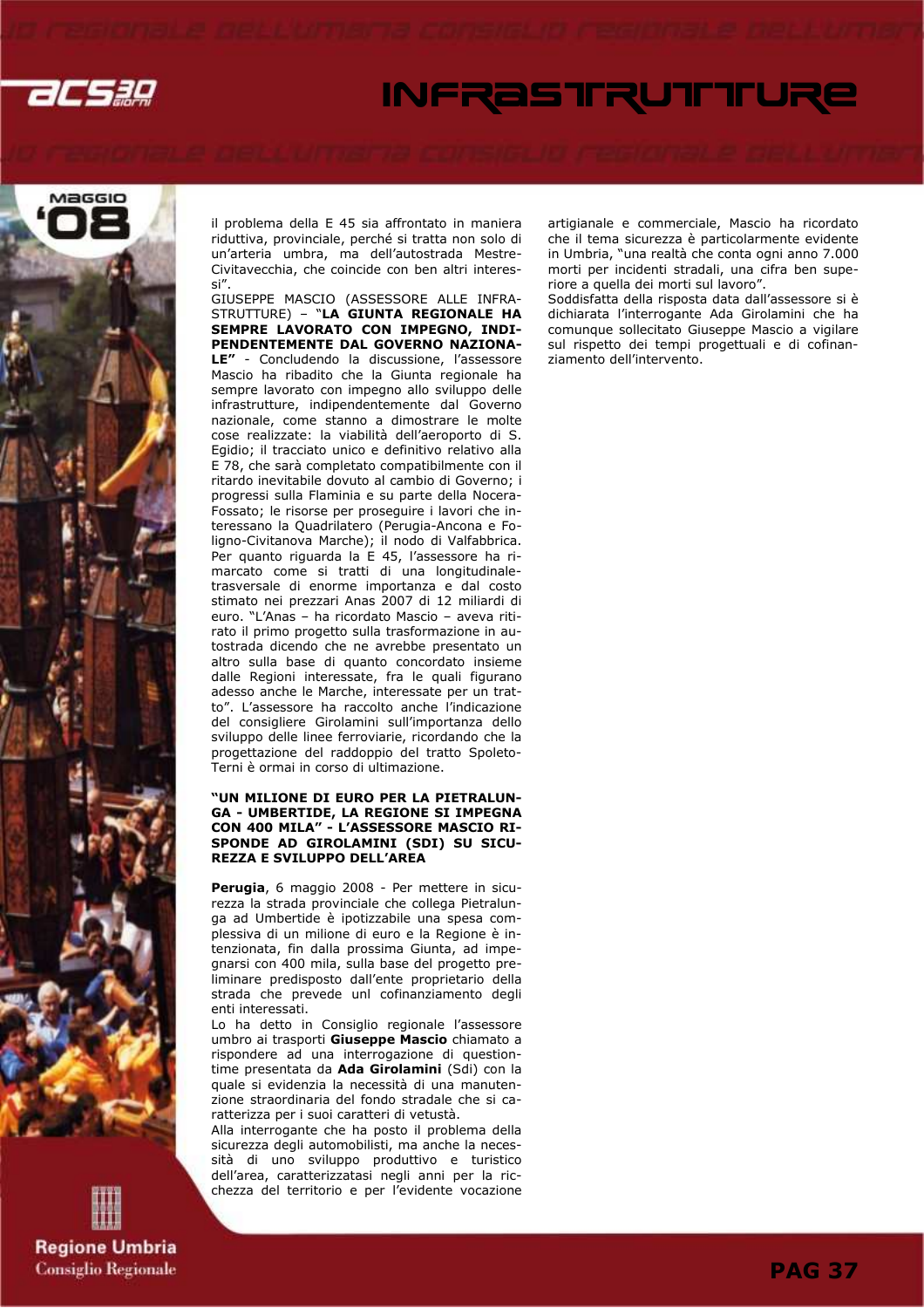





### "LA GIUNTA INTERVENGA SULLA QUESTIO-NE DEI PRESUNTI ESUBERI DEL PERSONALE NON DOCENTE NELLE SCUOLE UMBRE" – INTERROGAZIONE DEI CONSIGLIERI ROSSI E GILIONI (PD)

\*\*I consiglieri Gianluca Rossi e Mara Gilioni (PD) chiedono alla Giunta regionale di attivarsi sulla questione dei "presunti esuberi" del personale ausiliario, tecnico e amministrativo delle scuole umbre che, secondo Ufficio scolastico regionale, ammonterebbero a 48 unità, 21 nella provincia di Perugia e 27 in quella di Terni.

Perugia, 28 maggio 2008 - I consiglieri Gianluca Rossi e Mara Gilioni (PD), in una interrogazione, chiedono alla Giunta regionale "se intenda intervenire sulla delicata questione riguardante i presunti esuberi del personale Ata (ausiliario, tecnico e amministrativo) nelle scuole umbre che, da contatti avuti con i diretti interessati e dall'audizione svolta dal Consiglio provinciale di Terni lunedì 26 maggio scorso, ammonterebbero a 48 unità di cui 21 per la provincia di Perugia e 27 per quella di Terni".

I due esponenti del centrosinistra, nell'esprimere preoccupazione per la "repentina comunicazione del dirigente scolastico regionale e dei Centri servizi amministrativi (Csa) provinciali circa la necessità di operare consistenti tagli del personale tecnico delle scuole", sollecitano la Giunta a richiedere una sospensiva del provvedimento che, spiegano, "difetta di chiarezza nei criteri, peraltro scarsamente concertati con le organizzazioni sindacali" .

Rossi e Gilioni chiedono quindi di sapere "su quali basi sono stati individuati questi consistenti tagli, e a fronte di quale analisi previsionale della domanda di istruzione vengono ripartiti gli esuberi a livello territoriale. Il personale Ata – spiegano forse il meno visibile nel mondo della scuola, svolge una funzione insostituibile nello svolgimento delle attività didattiche e nel garantirne la qualità coerentemente all'evoluzione delle discipline di insegnamento tecnico".

### PRIMA INFANZIA: "IL PIANO TRIENNALE ARRIVERÀ IN AULA CON RICHIESTE DI CORREZIONE A LEGGE 20 E REGOLAMENTO" LA III COMMISSIONE A VOTI UNANIMI HA RINVIATO IL VOTO SUL DOCUMENTO PROGRAMMATICO

\*\*La terza commissione consiliare, presieduta da Enzo Ronca, ha deciso alla unanimità di rinviare alla prossima settimana il voto sul Piano triennale 2008-2010 per la prima infanzia, facendo propria la richiesta della minoranza di preparare un documento che indichi modifiche da apportare alla legge del 2005 ed al regolamento.

Alla decisione si è arrivati dopo aver ascoltato l'assessore Prodi e dopo aver preso atto di alcune richieste emerse nel corso della audizione tenuta dalla Commissione in data 17 aprile.

Perugia, 8 maggio 2008 – Rinviato di qualche giorno, a venerdì 16 maggio, il parere sul Piano triennale 2008-2010 per la prima infanzia. Lo ha deciso la Terza Commissione, presieduta da Enzo Ronca, anticipando l'intenzione di portare in aula l'atto unitamente ad un documento con il quale il Consiglio potrà suggerire alla Giunta la modifica di alcune parti la Legge 30 del 2005 sugli asili in Umbria e del suo Regolamento di attuazione.

La decisione, condivisa da tutti i consiglieri, è maturata dopo aver ascoltato l'assessore alla pubblica istruzione Maria Prodi che ha illustrato le correzioni apportate al documento e, soprattutto, dopo che Massimo Mantovani (Fi-Pdl), a nome della minoranza, ha chiesto di poter approfondire l'atto programmatico, anche in relazione alle rimostranze di alcuni titolari di asili privati che, lo scorso 17 aprile in sede di partecipazione sull'atto, avevano criticato alcuni parametri troppo rigidi della legge (in particolare su metri quadri a disposizione di ogni bambino, servizi igienici obbligatori per disabili e presenza del coordinatore pedagogico), "tali - a giudizio degli stessi titolari - da comportare il rischio di chiusura delle proprie attività".

.<br>D'accordo con Massimo Mantovani che ha posto il problema di "fare tutti gli sforzi per privilegiare la crescita degli asili privati: gli unici capaci di praticare costi ridotti e dare orari flessibili", si è dichiarato anche Franco Zaffini, capogruppo di An-Pdl, sottolineando la priorità di realizzare asili anche privati, "soprattutto al servizio delle donne e delle madri che lavorano, anche per incrementare la natalità che in Umbria è fra le più basse e di conseguenza fa crescere il livello di invecchiamento della popolazione".

Favorevole al rinvio, ma con altre motivazioni, il capogruppo del Pd Gianluca Rossi, che ha invitato i colleghi a riflettere su tre aspetti del problema, il "rischio di una logica imprenditoriale" che farebbe perdere di vista la centralità dell'educazione dei bambini da 0 a 3 anni; il ritardo del Piano triennale rispetto alla legge approvata nel 2005 e la necessità conseguente, per il Consiglio, di "non essere messo nella condizione di eccessiva fretta" nell'esaminare gli atti che arrivano dalla Giunta.

Ad inizio seduta l'assessore Maria Prodi ha illustrato le correzioni apportate al piano dopo il confronto in Commissione, "anche con piccole limature rispetto alle pressioni per una offerta più flessibile", venute dalla seduta di partecipazione, nel corso della quale - ha evidenziato l'assessore - "sono stati posti problemi come quello dei servizi sanitari sia negli asili pubblici che in quelli privati che attengono a criteri delle Asl e non sono di pertinenza della legge sugli asili". Questo non esclude, ha aggiunto, che dopo l'approvazione del Piano triennale, si possa arrivare a correttivi anche sulla base dei dati e dei parametri utilizzati da altre Regioni.

I dati elaborati negli ultimi due mesi, ha aggiunto Prodi, "ci dicono che è in atto in Umbria una crescita dell'offerta di servizi all'infanzia che con un 27 per cento complessivo si avvicina a quel 33

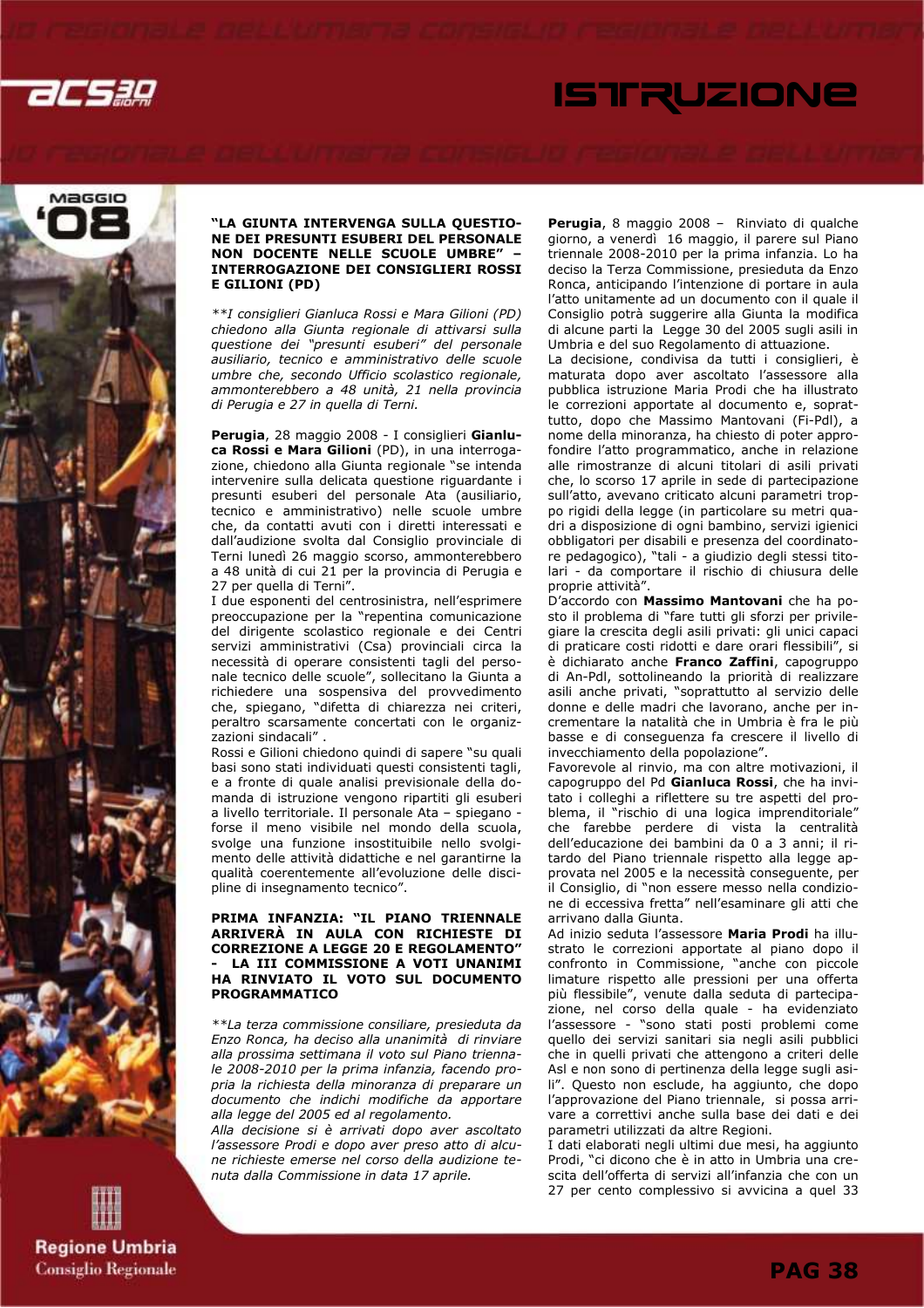acsag





**Regione Umbria Consiglio Regionale**  per cento che è l'obiettivo da raggiungere nei prossimi tre anni. Fra le novità dell'ultima ora, motivate anche con la necessità di diversificare il reperimento di ulteriori risorse, l'assessore ha annunciato l'incentivazione alla realizzazione di "micro nidi" privati da collocare nelle fattorie didattiche presenti in Umbria sfruttando i fondi per lo sviluppo rurale, "proprio per incentivare la realizzazione di servizi in aree a bassa residenza che è tipica dei piccoli comuni. Sull'obbligo del coordinatore pedagogico nei nidi privati, anch'esso oggetto di rilievi critici, l'assessore ha chiarito che questa figura, necessaria, può essere condivisa da più strutture.

### PRIMA INFANZIA: "LA LEGGE SUGLI ASILI NIDO È IN RITARDO. SERVONO PROVVEDI-MENTI URGENTI DELLA GIUNTA PER AM-PLIARE L'OFFERTA DEL SERVIZIO ALLE FA-MIGLIE" - INTERROGAZIONE DI SEBASTIA-NI (UDC)

\*\*Con una interrogazione alla Giunta regionale, il capogruppo dell'Udc a Palazzo Cesaroni, Enrico Sebastiani, chiede misure urgenti per consentire ai comuni di aumentare il numero dei posti disponibili negli asili nido, pubblici e privati, dell'Umbria.

È eccessivo per Sebastiani il ritardo accumulato nella attuazione della legge regionale del 2005 e nel varo del previsto Piano triennale.

Perugia, 10 maggio 2008 - Servono provvedimenti urgenti della Giunta regionale per consentire ai comuni umbri di ampliare, fin dal prossimo primo settembre, l'offerta di posti negli asili nido pubblici e privati che in Umbria copre solo 4.073 utenti a fronte dei 22.396 aventi diritto.

A chiederlo è il consigliere Enrico Sebastiani, capogruppo dell'Udc che, con una interrogazione all'esecutivo umbro, denuncia la "vera emergenza per le famiglie umbre" interessate a collocare i bambini da zero a tre anni, dovuta "all'ingiustificato ritardo nella applicazione della legge 30 del 2005, in particolare nel varo del previsto Piano triennale arrivato in terza Commissione lo scorso 27 febbraio".

Sebastiani ritiene che la legge approvata tre anni fa, "non sia stata attuata in nessuna delle sue parti, e questo impedisce ai comuni umbri di redigere i propri piani e di coordinare il sistema dei servizi per l'infanzia".

Dopo aver sottolineato che la domanda di asili nido è molto alta in Umbria, anche perché "ci sono comuni di notevoli dimensioni che non hanno mai realizzato asili con finalità autenticamente pubbliche", il capogruppo Udc richiama la Giunta sulla necessità di definire nuovi criteri generali e nuovi parametri su superfici e impianti igienico sanitari negli asili da autorizzare. Questi servizi all'infanzia, rammenta il consigliere, "possono essere gestiti da enti pubblici e privati, ed integrati con appositi centri che hanno il compito di ampliare l'offerta educativa alla prima infanzia e di garantire le attività ludiche e di aggregazione sociale".

 Nel merito dei costi a carico delle famiglie, praticate oggi negli asili esistenti, Sebastiani osserva che "le rette variano da struttura a struttura, ma in generale sono molto alti, fino a rappresentare uno sforzo economico gravoso, per servizi che dovrebbero essere accessibili a tutti, sia in termini di costi che di disponibilità".

### PRIMA INFANZIA: "È UN DOVERE AUMEN-TARE I FINANZIAMENTI PUBBLICI PER I SERVIZI ALLA PRIMA INFANZIA" - TRAC-CHEGIANI (LA DESTRA) SUL PIANO AP-PROVATO DALLA III COMMISSIONE DEL CONSIGLIO REGIONALE

\*\*Il consigliere regionale Aldo Tracchegiani commenta l'approvazione, da parte della Terza Commissione di Palazzo Cesaroni, del Piano triennale dei servizi socio educativi per la prima infanzia. Per l'esponente de La Destra la legge umbra in materia – pur avendo un impianto condivisibile - non è stata completamente attuata e neppure adeguatamente finanziata.

Perugia, 16 maggio 2008 - "Il Piano triennale 2008/2010 del sistema integrato dei servizi per la prima infanzia è particolarmente importante in ragione dei mutamenti profondi che stanno avvenendo nella società, dove negli ultimi due decenni si è registrato un aumento consistente dell'occupazione femminile a cui però non corrisponde un trattamento paritario, né in termini di retribuzione né per ciò che riguarda la carriera professionale, e poi ci sono nuovi modelli economici di attività professionali, della produzione e del consumo. Ciò ha modificato il precedente assetto sociale e la sua complessiva organizzazione, investendo, inevitabilmente, anche il nucleo primario della famiglia". Lo afferma il consigliere regionale de La Destra Aldo Tracchegiani che sottolinea inoltre come "il progressivo invecchiamento della popolazione si incrocia con la diminuzione costante dell'indice di natalità e con il fenomeno dell'immigrazione, aprendo una grande questione che dal campo demografico si allarga a quello della qualità dello sviluppo della vita".

"Proprio tenendo conto di questa situazione, più di due anni fa, abbiamo cercato di apportare dei miglioramenti alla legge sul sistema integrato dei servizi socio-educativi per la prima infanzia. Osservando – continua Tracchegiani - quanto avvenuto nei Paesi del Nord Europa, non si può non riconoscere l'importanza di una buona organizzazione di certi servizi. Si pensi che grazie all'istituzione degli asili nido aziendali, nei paesi scandinavi si è registrato un forte aumento dell'occupazione femminile, che oggi va ben oltre il 75 percento e si registra anche un consistente aumento del tasso di natalità, superando quel conflitto ignobile che sono costrette a vivere le nostre donne nel momento in cui si trovano a dover scegliere tra il lavoro e la maternità, non per carrierismo, ma per la sussistenza propria e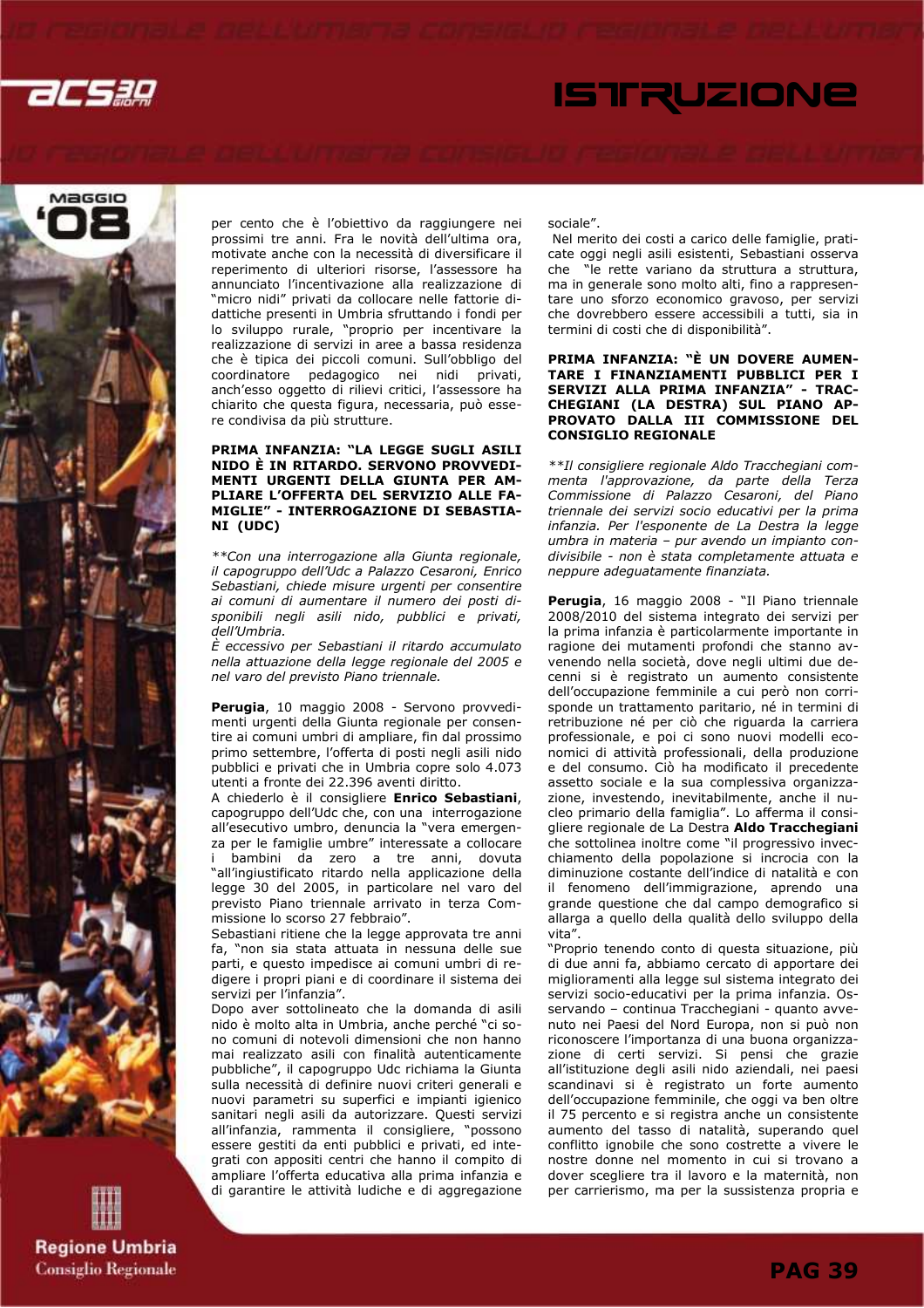

# ISTRUZIONE



dei figli. Con la legge regionale 30 del 2005 abbiamo certamente ampliato l'offerta, inserendo nuovi servizi come gli asili aziendali, aumentando l'apporto degli asili privati, migliorando la qualità richiesta per le strutture e per gli operatori e, quindi, aumentando i livelli di sicurezza. Il limite di quella legge, come denunciai all'epoca e continuo a denunciare oggi, è l'insufficienza del finanziamento previsto. Durante la redazione della legge – aggiunge il consigliere regionale - ho ribadito più volte la necessità di assegnare un aumento delle risorse per soddisfare un 30 per cento in più della domanda, come richiesto dal protocollo di Lisbona, ma la mia richiesta non è stata soddisfatta né allora né in seguito. Di conseguenza non si è di fatto né ampliata né migliorata l'offerta dei servizi che soffrono ancora il problema delle liste d'attesa e dei costi elevati delle rette. La legge 30 era una legge attesa da anni che vedrà, purtroppo, attuazione in data da destinarsi viste le scarse risorse messe a disposizione dalla Regione. L'impianto normativo è certamente condivisibile perché si basa sulla pluralità di offerta per la prima infanzia. Si tratta però – conclude - di una normativa che, se fosse stata più coraggiosa, avrebbe potuto risolvere la crisi derivante da un'offerta fortemente carente di servizi per l'infanzia su tutto il territorio. C'è nella politica italiana aria di cambiamento, si parla di tagli agli sprechi e di razionalizzazione della spesa pubblica. Mi auguro che quest'aria si possa respirare presto anche in Umbria".

**Regione Umbria Consiglio Regionale** 

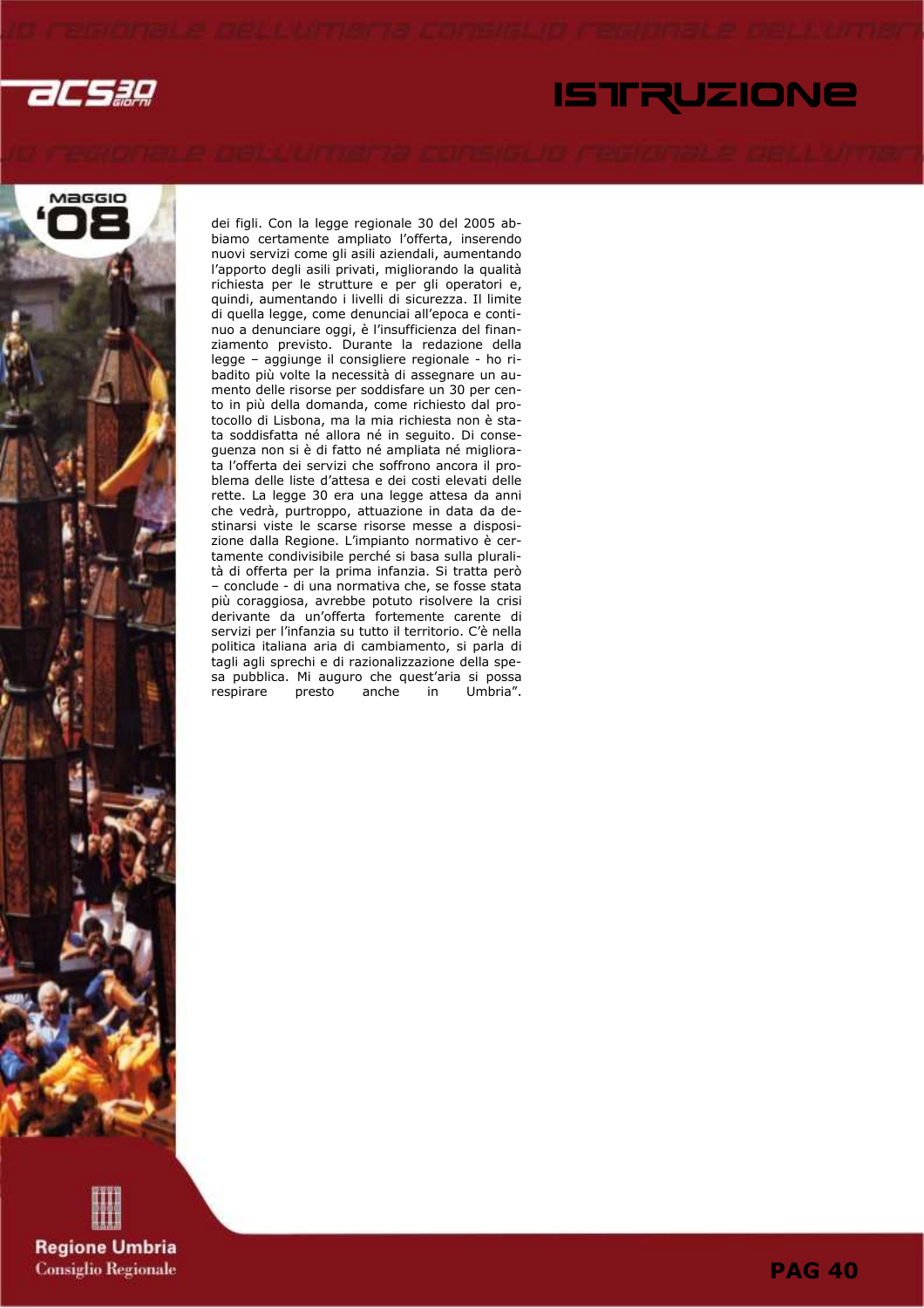

# PARI OPPORTUNITÀ



### DIRITTI DELLE DONNE: DEFINITI I COMPI-TI DEL CENTRO PER LE PARI OPPORTUNITÀ - LA COMMISSIONE SPECIALE HA LICEN-ZIATO ALL'UNANIMITÀ IL DISEGNO DI LEGGE CHE ISTITUISCE IL NUOVO ORGA-NISMO STATUTARIO

\*\*La proposta di legge per istituire in Umbria il Centro per le pari opportunità, previsto dallo Statuto è stata definitivamente licenziata a voti unanimi dalla Commissione speciale per la riforma statutaria. Compito principale del nuovo organismo, che avrà personalità giuridica e ed autonomia gestionale, è il superamento di ogni forma di discriminazione diretta e indiretta ancora esistente nei confronti delle donne.

Perugia, 15 maggio 2008 - La Commissione speciale per le riforme statutarie della Regione, presieduta da Ada Girolamini, ha licenziato a voti unanimi la proposta di legge destinata ad istituire il "Centro per le pari opportunità", previsto dallo Statuto regionale, all'articolo 62,

Il nuovo organismo, che presto arriverà in Consiglio, si propone il superamento di ogni forma di discriminazione diretta e indiretta ancora esistente nei confronti delle donne, e "l'incremento della loro partecipazione alla vita politica, economica, sociale, culturale e civile". Il Centro avrà personalità giuridica ed autonomia gestionale; potrà promuovere indagini e ricerche sulla condizione della donna, predisporre progetti e vigilare sulla applicazione delle leggi di parità esistenti. La legge fa obbligo alla Regione di adottare il "bilancio di genere", con il compito evidente di monitorare e valutare l'impatto che producono le politiche regionali sulla componente femminile e la loro diversa ricaduta su donne ed uomini. Organi del Centro che dura in carica cinque anni, saranno l'assemblea, un presidente, un collegio dei revisori dei conti. Il dirigente del Centro dovrà essere "scelto tra il personale regionale che abbia maturato significative esperienze sulla condizione femminile".

Si tratta di uno strumento agile, sottolinea la presidente Ada Girolamini (Sdi), soddisfatta per il voto unanime in Commissione, "che dovrà rafforzare in Umbria le politiche di genere, promuovendo in particolare la condivisione delle responsabilità familiari, la presenza e l'avanzamento professionale delle donne, sia nell'abito pubblico che privato; la creazione di maggiori opportunità formative, anche in accordo con le due Università di Perugia e il sostegno all'imprenditorialità femminile".

Favorevole al disegno di legge anche Enrico Sebastiani (Udc) vice presidente della Commissione: "È una legge moderna, a costi quasi zero per la comunità, che abbiamo contribuito a modificare rispetto alla prima stesura. Mi rammarico soltanto che non è passata la mia proposta di cambiare la locuzione 'politiche di genere' in 'politiche riferibili alle differenze', più confacente rispetto al raggiungimento dell' uguaglianza".

### "NECESSARIO UN CAMBIAMENTO CULTU-RALE PER UNA REALE DEMOCRAZIA PARI-TARIA" – INTERVENTO DEL PRESIDENTE TIPPOLOTTI AL CONVEGNO SULLE PARI **OPPORTUNITÀ**

\*\* Intervenendo al convegno "Democrazia paritaria–Verso le nuove leggi elettorali regionali", che si è tenuto a Palazzo Cesaroni, il presidente del Consiglio regionale dell'Umbria, Mauro Tippolotti, ha affermato che "la pari opportunità di rappresentanza di donne e uomini in tutti i luoghi di decisione, e in particolare nella politica, rappresenta un fondamento della democrazia. I modelli normativi e tecnici – secondo Tippolotti – possono essere diversi, ma dobbiamo raggiungere questo risultato".

Perugia, 17 maggio 2008 - Il presidente del Consiglio regionale dell'Umbria, Mauro Tippolotti, ha aperto i lavori del convegno promosso dal Centro per le pari opportunità dell'Umbria affermando che "la pari opportunità di rappresentanza di donne e uomini in tutti i luoghi di decisione e in particolare nella politica rappresenta un fondamento della democrazia. I modelli normativi e tecnici – secondo Tippolotti – possono essere diversi, ma dobbiamo raggiungere questo risultato. La sottorappresentanza delle donne nei governi, nei vertici dei partiti, nelle istituzioni e nei processi decisionali rivela una grave carenza partecipativa. La discussione al riguardo, che torna ciclicamente in occasione degli appuntamenti elettorali o a ridosso di scadenze amministrative – ha detto – dimostra che il cammino non è facile. E quando la presenza femminile nelle posizioni di comando è solo frutto della cooptazione maschile, finisce per condizionarne l'azione, divenendo una 'gentile concessione' o peggio, producendo modelli culturali e di comportamento tipicamente maschilisti. In questa logica rientra – ha detto Tippolotti – il meccanismo delle liste bloccate che, essendo costruite a tavolino, rendono difficile l'affermazione di una politica al femminile. Dobbiamo superare i vecchi stereotipi di confronto, che sono solo politicamente consolatori".

Il presidente del Consiglio regionale ha poi ricordato come lo Statuto licenziato dalla Regione Umbria preveda la presenza equilibrata di uomini e donne (articolo 67, comma 4).

"Naturalmente non si può ridurre la tematica della democrazia paritaria alla scarsa presenza delle donne nella politica o ai soli meccanismi delle candidature – ha continuato – visto quanto c'è da fare per tutelare i loro diritti a partire dal contrasto agli episodi di violenza e di persecuzioni, oggi indicate dal termine 'stalking', che esse subiscono, ed anche considerando quanto siano penalizzate nell'accesso al mondo del lavoro: sono di oggi le notizie sulla questione dei nullafacenti nel pubblico impiego, dove emerge che sono le donne. Stiamo attraversando una profonda crisi di civiltà e della politica che produce dinamiche di esclusione – ha concluso – e le donne

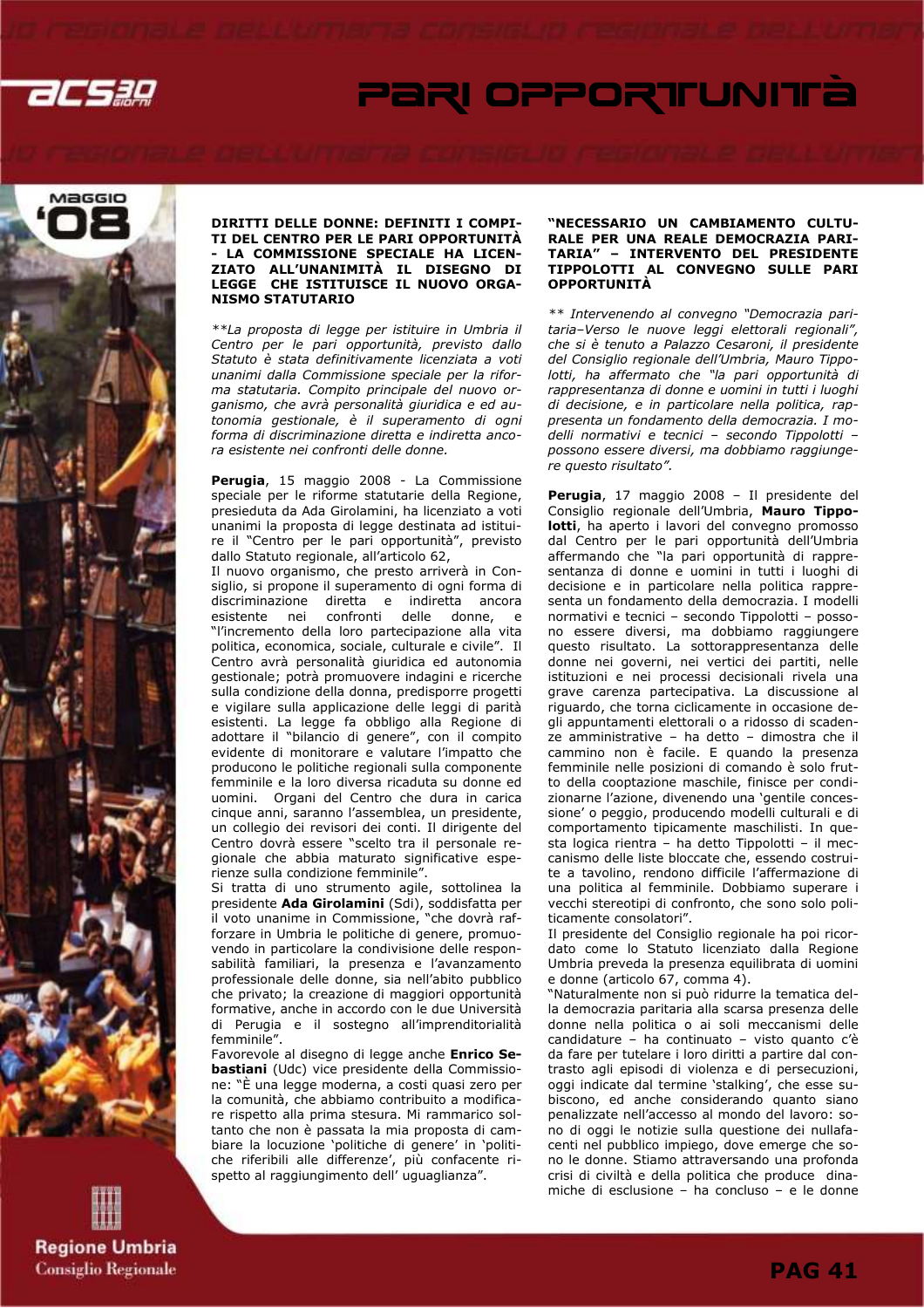

# PARI OPPORTUNITÀ



**Regione Umbria Consiglio Regionale**  pagano. Pertanto è necessario un cambiamento culturale per affermare una reale democrazia paritaria".

"OPPORTUNA E TEMPESTIVA L'INIZIATIVA DEL CENTRO PER LE PARI OPPORTUNITÀ SULLE NUOVE LEGGI ELETTORALI" – PER GIROLAMINI (SDI) È "FONDAMENTALE" PER LA DEMOCRAZIA GARANTIRE LA PARI RAPPRESENTANZA

\*\* "La pari rappresentanza è un principio fondamentale per una democrazia moderna, e come tale deve essere assunto dalla cultura e dalla prassi della politica": Il consigliere Ada Girolamini (Sdi), presidente della Commissione speciale per le riforme, interviene nel merito del convegno "Democrazia paritaria: verso le nuove leggi elettorali regionali" promosso dal Centro per le pari opportunità dell'Umbria, giudicando l'iniziativa "opportuna e tempestiva". Secondo Girolamini "una reale ed efficace pari rappresentanza deve avere come elemento fondamentale, sia per gli uomini che per le donne, il merito e le reali capacità, perché i cittadini chiedono con sempre maggiore forza alte capacità di governo e concretezza ai propri rappresentanti istituzionali"

Perugia, 17 maggio 2008 - "L'iniziativa del Centro per le pari opportunità (Cpo) della Regione umbra è opportuna e tempestiva perché focalizza l'attenzione su una questione centrale per lo sviluppo della vita democratica del nostro paese che, da qui a poco, affronterà importanti appuntamenti elettorali. E questo è un tema che sta impegnando, proprio in questi giorni, anche la Commissione speciale per le riforme del Consiglio regionale". Il consigliere Ada Girolamini (Sdi), presidente della Commissione speciale per le riforme, interviene nel merito del convegno "Democrazia paritaria: verso le nuove leggi elettorali regionali", organizzato dal Cpo dell'Umbria, in corso di svolgimento oggi a Palazzo Cesaroni. Girolamini ricorda che mercoledì scorso (14 maggio) la Commissione da lei presieduta ha licenziato il testo della proposta di legge che istituisce il "nuovo" Centro per le pari opportunità, in attuazione di quanto previsto dallo Statuto regionale. "Obiettivo centrale della nuova legge – spiega - è favorire l'incremento della partecipazione delle donne alla vita politica, economica, sociale, culturale e civile della regione. Per realizzare tutto ciò occorrono in primo luogo nuove leggi elettorali che diano all'universo femminile concrete possibilità di espressione e impegno, perché la pari rappresentanza è un principio fondamentale per una democrazia moderna, e come tale deve essere assunto dalla cultura e dalla prassi della politica".

La presidente della Commissione speciale per le riforme sottolinea poi che "se è pur vero che la rappresentanza femminile si sta ampliando nel mondo delle imprese e delle professioni pubbliche e private, è altrettanto indubitabile che a livello politico-istituzionale si riscontrano ancora forti problemi. Pensiamo – conclude Girolamini – ad una reale ed efficace pari rappresentanza che abbia come elemento fondamentale, sia per gli uomini che per le donne, il merito e le reali capacità, perché i cittadini chiedono con sempre maggiore forza ai propri rappresentanti istituzionali alte capacità di governo e concretezza".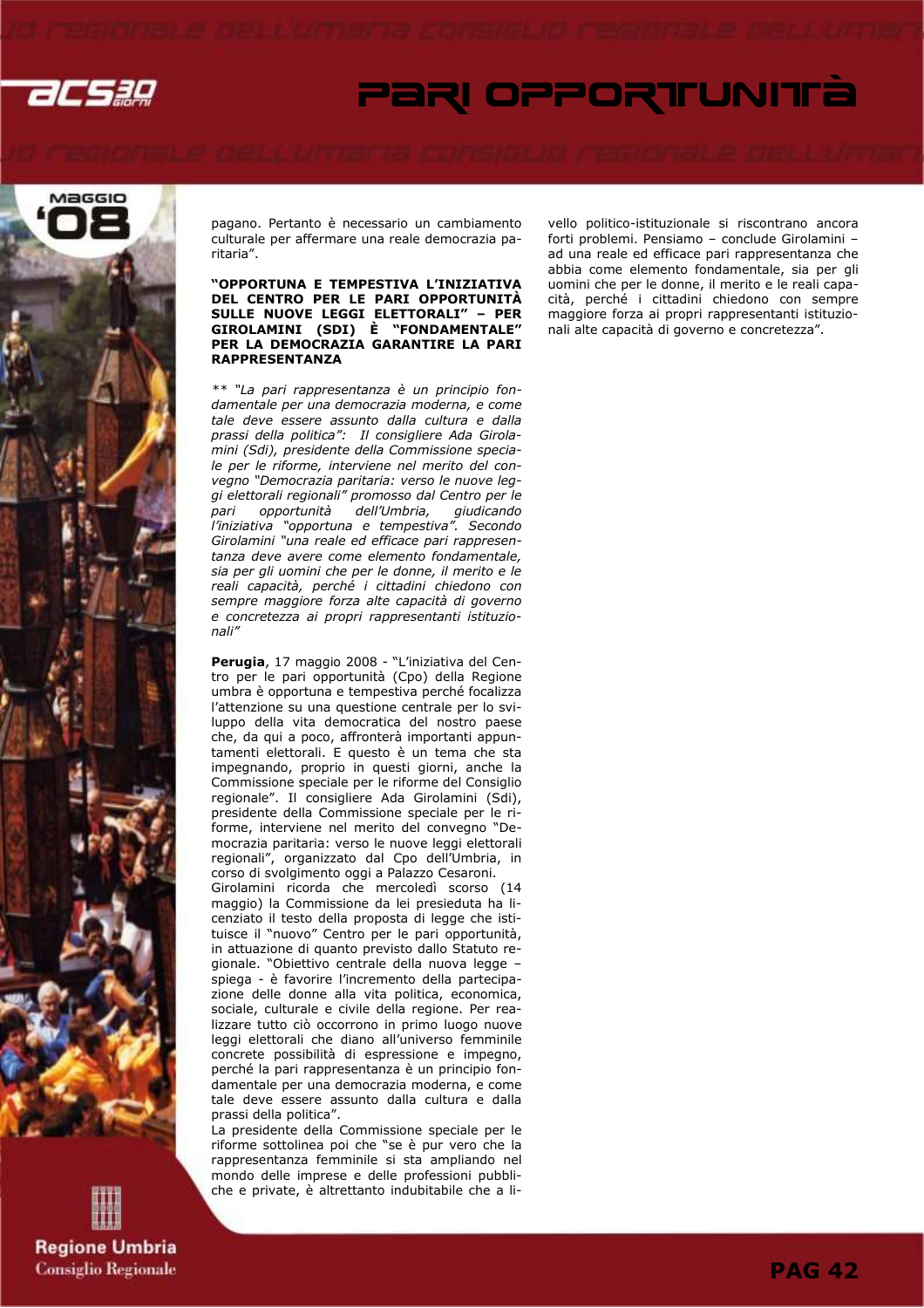

# POLITICa/attualità



### ELEZIONI: "L'ELEZIONE DI GIANFRANCO FINI A PRESIDENTE DELLA CAMERA È UNA NUOVA, STRAORDINARIA TAPPA PER LA DESTRA POLITICA" – COMUNICATO STAM-PA DI LAFFRANCO (CDL-PER L'UMBRIA)

\*\* Il consigliere regionale Pietro Laffranco, neo eletto alla Camera dei deputati, esprime la propria soddisfazione per l'elezione di Gianfranco Fini a presidente della Camera dei deputati e afferma: "Il percorso politico della destra non finisce qui, perché oggi è tutto rivolto verso l'Italia e gli Italiani, da sempre nostro unico interesse".

Perugia, 2 maggio 2008 - Dopo l'elezione di Gianfranco Fini alla presidenza della Camera dei deputati, il consigliere regionale Pietro Laffranco, neo eletto deputato, esprime la sua personale soddisfazione: "Ho avuto il privilegio di vivere una giornata parlamentare storica, quella dell'elezione di Gianfranco Fini alla presidenza della Camera dei deputati (mercoledì scorso, 30 aprile, ndr). Se non mi sono emozionato al mio primo ingresso nell'aula di Montecitorio – continua Laffranco - per questa occasione ho invece provato una sensazione bellissima, straordinaria, per il raggiungimento di un nuovo fondamentale traguardo per la destra politica italiana. Fini è stato il mio segretario nel Fronte della Gioventù, poi il mio presidente in Alleanza nazionale ed oggi è il Presidente della Camera di cui mi onoro di far parte. Il percorso politico della destra – conclude Laffranco - non finisce qui, perché oggi è tutto rivolto verso l'Italia e gli Italiani, da sempre nostro unico interesse".

### "CI FANNO BEN SPERARE LE PAROLE DI TREMONTI SUI SACRIFICI DA CHIEDERE A BANCHE E PETROLIERI PIUTTOSTO CHE AI CITTADINI" - TRACCHEGIANI (LA DESTRA) RICORDA I LIMITI DEL PRECEDENTE GO-VERNO

Per il consigliere regionale Aldo Tracchegiani, (La Destra) le intenzioni anticipate dal ministro dell'economia Giulio Tremonti di voler chiedere sacrifici a banche e petrolieri sono da condividere. A suo giudizio devono essere risparmiati i cittadini italiani già tartassati dal precedente Governo. Si dovrebbe invece "gettare uno sguardo sulle compagnie di assicurazione".

Perugia, 12 maggio 2008 - È giusto che a stringere la cinghia, non siano più i cittadini, già spremuti nella scorsa legislatura; ma finalmente le banche e chi incassa la rendita petrolifera.

Aldo Tracchegiani, consigliere regionale della Destra, plaude alle anticipazioni fatte in un' intervista dal neoministro dell'economia Giulio Tremonti, ed augurandosi che le sue parole non siano solo uno strascico di campagna elettorale, aggiunge, "io consiglierei anche di gettare uno sguardo sulle compagnie di assicurazioni".

La Destra, ricorda Tracchegiani, "aveva inserito il provvedimento su banche e petrolieri nel programma elettorale, prevedendo la redistribuzione delle entrate così ottenute a favore delle fasce più deboli, dei giovani per la prima casa e per riequilibrare lo stipendio delle donne. Gli italiani negli ultimi anni hanno sofferto in particolare le vessazioni di due soggetti forti: lo Stato, con un violento prelievo fiscale e le Banche che hanno applicato dei tassi e dei trattamenti che rasentano l'usura. È necessario ridare respiro ai cittadini che vedono i loro stipendi completamente assorbiti da tasse ed interessi".

Le premesse ci fanno ben sperare, ma se il nuovo Governo vuole veramente 'rialzare l'Italia' precisa ancora Tracchegiani - "deve far rialzare gli italiani, messi in ginocchio dal'esecutivo Prodi che ha ignorato, per due anni, cosa stava succedendo nel mondo. Tutti ricordiamo che nel 2006 la situazione del Paese era in netto miglioramento, tanto che il centro sinistra, appena vinte le elezioni, se ne assunse impropriamente i meriti, salvo poi sperperare tutto seguendo il principio, più entrate ci sono più spese si fanno".

### "NON CALI IL SILENZIO SULLA RIFORMA ELETTORALE" – TRACCHEGIANI (LA DE-STRA) ANNUNCIA CHE IL SUO PARTITO CONTINUERÀ LA RACCOLTA DI FIRME PER RIPRISTINARE IL VOTO DI PREFERENZA

\*\*Il consigliere regionale Aldo Tracchegiani chiede di riaprire il dibattito politico sulla riforma elettorale ed in particolare sulla questione delle preferenze, un tema che – a suo giudizio – sta passando in secondo piano e sul quale La Destra continuerà a raccogliere firme in Umbria per tutta l'estate.

Perugia, 15 maggio 2008 - Il consigliere regionale Aldo Tracchegiani (La Destra), torna sul tema della riforma elettorale, che vede il suo partito impegnato in una raccolta di firme per chiedere il ripristino del voto di preferenza.

"Si tornerà mai al voto di preferenza? – chiede Tracchegiani – Il Governo è formato, a breve inizieranno i lavori e le promesse di riformare la legge elettorale non mancano. A questo punto mi chiedo a quale legge elettorale si riferisse il programma del Pdl. Gira la notizia – afferma Tracchegiani - che nella coalizione di Governo si discuta sull'opportunità di modificare la legge che disciplina le elezioni Europee, per cui si propone il modello delle nostre politiche, il contestatissimo 'Porcellum'. Se la proposta fosse vera – dice Tracchegiani - rappresenterebbe un altro schiaffo alla democrazia e al principio di rappresentatività. Ma c'è di più: il solo fatto che una proposta simile sia stata presentata, fa riflettere sulla reale volontà del nuovo esecutivo di modificare la legge che regola le nostre elezioni politiche. Se il 'Porcellum' è, per l'appunto, una porcata, come l'ha definita il suo stesso creatore, perché pensare di proporla per l'Europarlamento? L'idea di presentare delle liste bloccate, con i candidati scelti autoritariamente dal partito, senza valutazione del merito o delle competenze, è quanto di

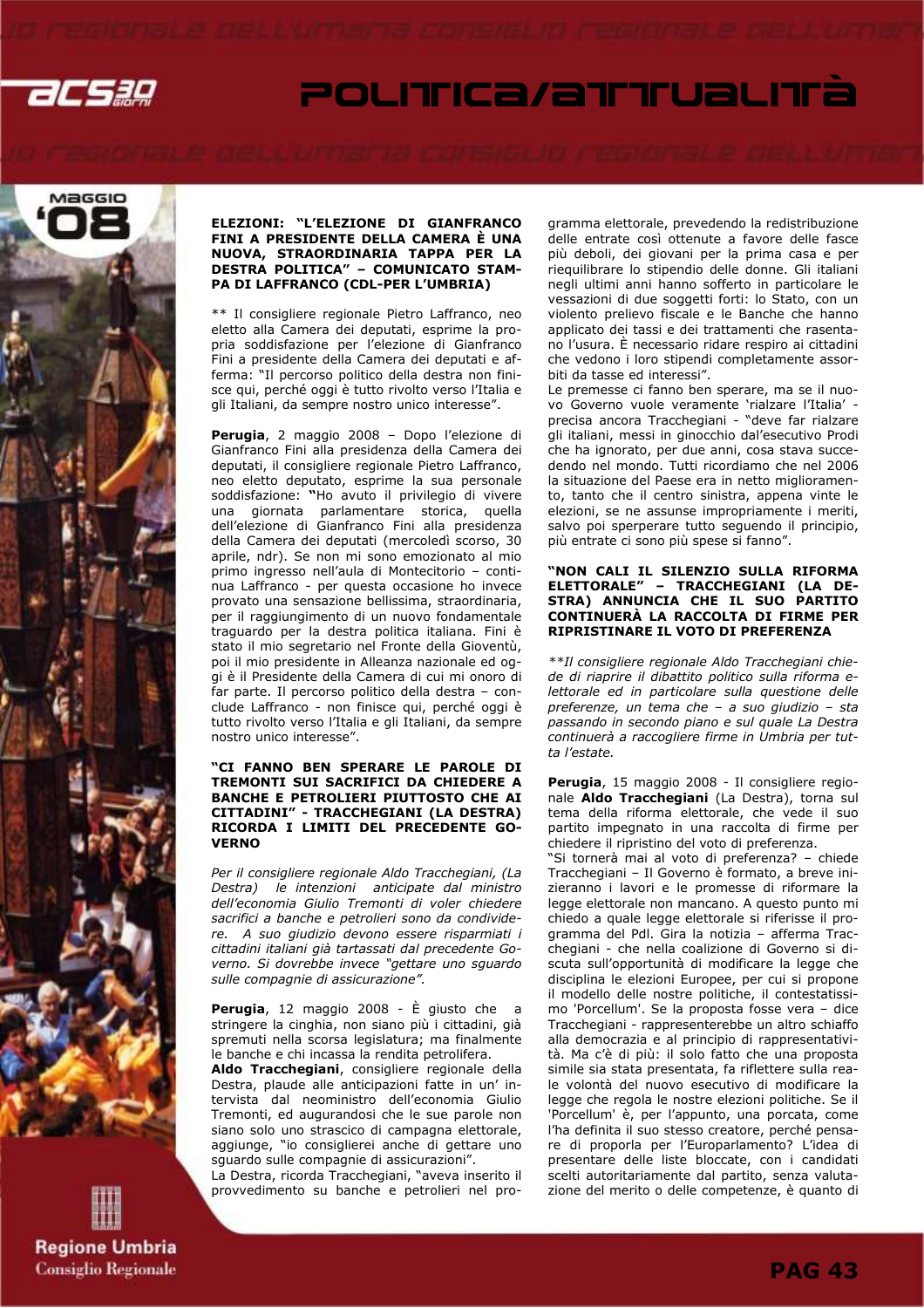

# POLITICa/attualità



**Regione Umbria Consiglio Regionale**  più lontano ci sia dalla democrazia e dal ruolo dei parlamentari quali rappresentanti scelti dal popolo sovrano. All'inizio dell'anno – continua Tracchegiani - La Destra ha raccolto in Umbria migliaia di firme per la reintroduzione del voto di preferenza e continueremo a farlo per tutta l'estate".

"I cittadini – afferma Tracchegiani - vogliono e devono poter scegliere le persone da cui essere rappresentate, quelle a cui decidono di demandare la gestione del Paese e del proprio status di cittadini. È un diritto che ci è stato indegnamente tolto – continua - e che va restituito. Se la proposta per le Europee è reale, mi viene il sacrosanto dubbio che non ci siano le reali intenzioni di reintrodurre un sistema elettorale democratico e rappresentativo nel nostro Paese. Sarebbe un grave errore da parte del Pdl che inizia adesso la propria avventura e spero – conclude Tracchegiani - che non ci costringano ad un futuro fatto di parlamentari amici e di veline e valletti. Se così fosse, caro Berlusconi, ha fatto bene nel suo discorso ad affidarsi a Dio!".

### VERSO LA NUOVA LEGGE ELETTORALE RE-GIONALE – LE OPINIONI DEI CAPIGRUPPO DI PALAZZO CESARONI

Questa settimana la Commissione speciale per le riforme statutarie e regolamentari inizierà ad affrontare la questione della riforma della legge elettorale regionale. I capigruppo dei partiti rappresentati nell'Assemblea di Palazzo Cesaroni hanno delineato le priorità verso cui indirizzare il dibattito: governabilità, rappresentanza politica, numero dei consiglieri regionali, tutela del ruolo del Consiglio, peso delle due province, premio di maggioranza.

Perugia, 20 maggio 2008 – Garantire la governabilità assicurata dall'elezione diretta del presidente della Regione senza intaccare la pluralità della rappresentanza politica garantita dal sistema proporzionale. Non aumentare il numero dei consiglieri regionali rispetto ai 30 attuali, tutela del ruolo del Consiglio, riequilibrio del peso delle due province e ripensare il meccanismo del "listino" e del premio di maggioranza.

Sono queste alcune delle priorità individuate dai capigruppo dei partiti rappresentati nell'Assemblea di Palazzo Cesaroni in vista della riunione della Commissione speciale per le riforme statutarie e regolamentari che, questa settimana, inizierà ad affrontare la questione della riforma della legge elettorale regionale.

Gianluca Rossi (Pd): "La priorità per il Partito democratico è una seria riflessione su una eventuale modifica statutaria che riguardi il numero dei consiglieri regionali: noi siamo favorevoli ad un ritorno al numero di 30, ma in questo caso va rivisto anche l'assetto numerico dell'Esecutivo ed anche il sistema delle incompatibilità, per garantire il bilanciamento dei rapporti tra Governo e Assemblea legislativa regionale.

Per quanto riguarda la legge elettorale, siamo

per mantenere l'elezione diretta del presidente della Giunta, con eventuali correttivi che non vadano a stravolgere la norma vigente. Modifiche statutarie e nuova legge elettorale devono procedere e devono essere affrontati insieme.

Stefano Vinti (Prc): "Le legge elettorale attualmente in vigore è una buona legge che rappresenta bene sia il livello provinciale che, attraverso il listino, le classi dirigenti regionali. Eventuali aggiustamenti andranno fatti tenendo presente che il nostro è un sistema politico molto articolato e plurale e quindi andrà bandita ogni idea di bipartitismo. Va mantenuta la proporzionalità all'interno del sistema presidenziale, perché questo serve a dare una rappresentanza reale della pluralità della società regionale, pur garantendo la governabilità".

Roberto Carpinelli (Pdci): " L'attuale legge elettorale è una ottima legge: assicura la rappresentanza (con l'80 per cento degli eletto con il sistema proporzionale) e la governabilità (il restante 20 per cento eletto con il maggioritario). Una legge che il Pdci ha proposto di utilizzare anche per le elezioni nazionali.

I punti focali della riforma dovranno essere: la modifica del sistema del "listino", che in caso di ampia vittoria attribuisce di fatto 3 consiglieri in più all'opposizione, creando una sorta di "premio di minoranza"; la separazione dei resti delle due province, per evitare una rappresentanza sproporzionata dei territori; la riconsiderazione del sistema delle preferenze, valutando se incrementarne il numero o eliminarle".

Oliviero Dottorini (Verdi e civici): "Una buona legge elettorale deve garantire bipolarismo, governabilità e massima rappresentanza delle istanze che provengono dalla società. Occorre assicurare il rispetto della volontà degli elettori e conferire loro un'autentica capacità decisionale, per esempio attraverso la possibilità di esprimere preferenze. Sono caratteristiche che l'attuale legge elettorale regionale, al contrario del cosiddetto Porcellum sperimentato a livello nazionale, già garantisce in modo soddisfacente. La legge attuale infatti ha consentito in questi anni governi stabili e coalizioni ben delineate, garantendo un buon livello di rappresentanza. Si dovranno pertanto apportare solo piccole modifiche, facendo attenzione a che non si torni indietro, magari pensando di introdurre elementi di esclusione o di privare i cittadini della possibilità di scelta".

**Ada Girolamini** (Sdi): "Dagli elettori è venuto un messaggio chiaro: va garantita la stabilità (attraverso l'elezione diretta del presidente della Giunta) e va garantita la rappresentanza politica attraverso il sistema proporzionale, cercando però di operare una semplificazione. Sarà inoltre necessario agire per il riequilibrio territoriale tra Perugia e Terni; garantire una presenza più significative delle donne nell'Assemblea di Palazzo Cesaroni; mantenere fermo a 30 il numero dei consiglieri regionali; ridiscutere la questione delle incompatibilità tra assessori e consiglieri; introdurre la possibilità di dare due preferenze (invece di una soltanto) e infine modificare il sistema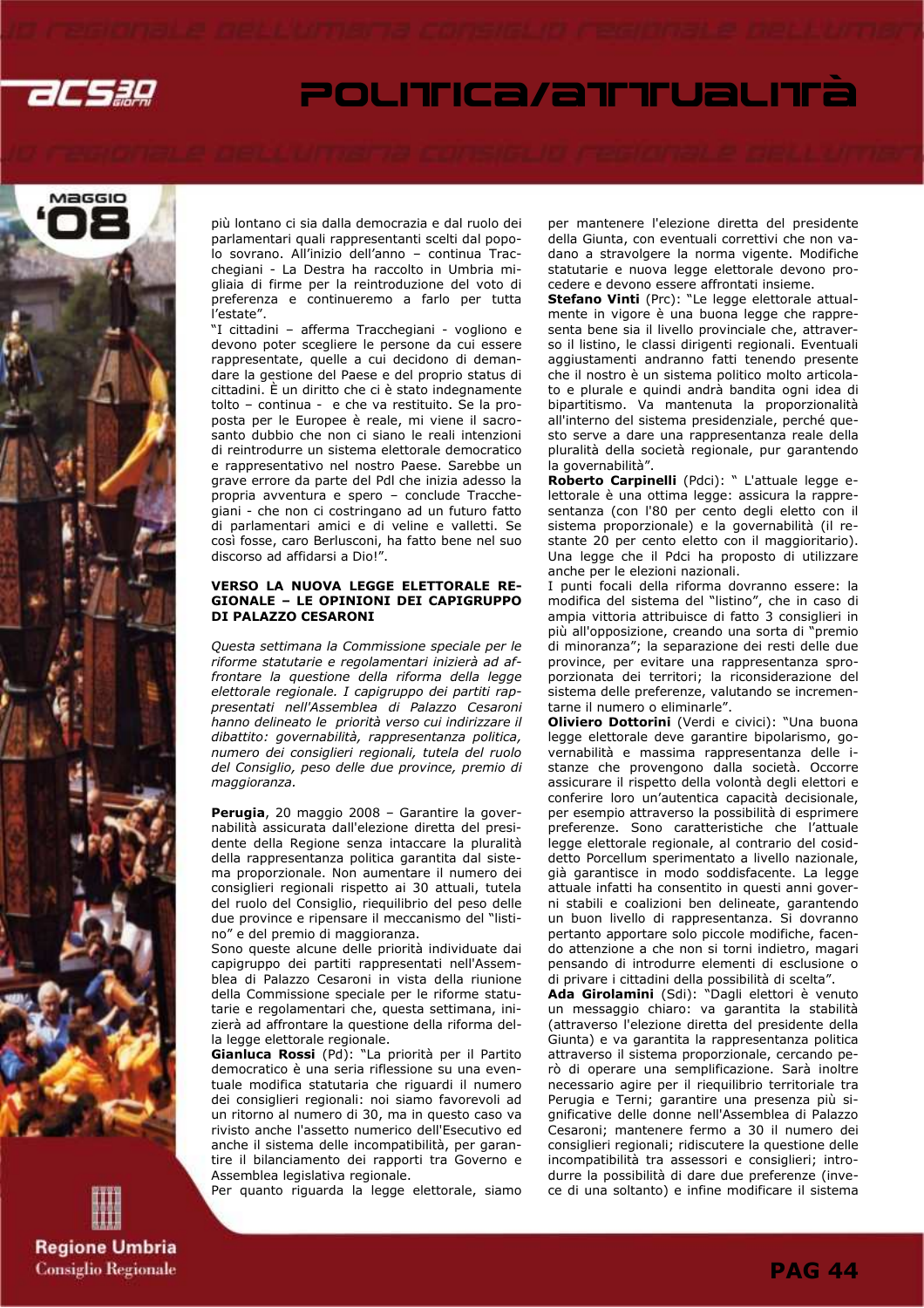

# POLITICA/ATTUALITÀ



**Regione Umbria Consiglio Regionale**  del 'listino', dando la certezza del premio di maggioranza alla coalizione che vince, con qualsiasi percentuale questo avvenga".

Fiammetta Modena (FI-Pdl): "Premetto che, a fronte dei gravi problemi che ci sono in Umbria, il dibattito attorno alla riforma della legge elettorale regionale non costituisce una priorità, quantomeno non può diventare lo strumento con cui si mascherano le gravi inadempienze della Regione.

Ovviamente abbiamo la nostra posizione in merito: a nostro avviso è necessario individuare dei meccanismi che vadano nella direzione che le ultime elezioni politiche hanno chiaramente indicato, ovvero verso la massima semplificazione e lo sviluppo di un sistema assolutamente bipolare, attraverso l'aggregazione in due grandi forze politiche che si confrontano".

Enrico Sebastiani (Udc): "Bisogna dare la possibilità ai cittadini di scegliere le persone che dovranno rappresentarli, quindi dico no alle liste bloccate. Inoltre, anche se il presidente della Regione viene scelto attraverso un'elezione diretta, non bisogna permettere che nomini pure gli assessori, per non ritrovarsi ad averne sei su otto esterni, come nella Giunta attuale. Occorre quindi trovare le modalità per rispettare il voto degli elettori, magari prevedendo una incompatibilità fra il ruolo di assessore e quello di consigliere, per cui ad un incarico per un assessorato facciano seguito le dimissioni di chi va a ricoprire quel incarico e il subentro in Consiglio dei primi non eletti".

Andrea Lignani Marchesani (Per l'Umbria): "La prossima legge elettorale deve essere rappresentativa, perciò occorre mantenere il voto di preferenza, unica, secondo il dettato stabilito dal referendum popolare, perché è così che la volontà dei cittadini viene rispettata. Quindi: proporzionale con premio di maggioranza e senza listini bloccati. Inoltre gli assessori devono essere determinati all'interno del Consiglio regionale, per salvaguardare il diritto di rappresentanza, con un massimo di tre esterni. E sulle pari opportunità va detto che non possono esistere riserve indiane per un sesso o per l'altro. Donne che valgono non hanno certo bisogno di posti riservati".

Aldo Tracchegiani (La Destra): "La legge elettorale deve rimanere con le preferenze ed il sistema proporzionale, che garantisce la rappresentatività di tutti i partiti e quindi di tutte le espressioni popolari. C'è invece una tendenza a far sparire i piccoli partiti, e quindi le differenze, ma se dovessimo seguire questa strada credo che non andremmo lontano. Dobbiamo salvaguardare la pluralità e permettere che i cittadini scelgano da chi essere rappresentati, altrimenti daremmo via libera a quella che si configura come una strisciante oligarchia, molto vicina al dispotismo".

Franco Zaffini (An): "Quello che è accaduto a livello nazionale deve essere da esempio per la realtà regionale, quindi: massima semplificazione e bipolarismo. Altra emergenza è quella di tutelare il ruolo del Consiglio regionale, perché con l'elezione diretta del presidente si verifica un eccesso di 'cesarismo' e una marginalizzazione delle assemblee elettive. Punto fermo è anche il mantenimento della preferenza, ma è inutile entrare nei dettagli in una fase in cui il dibattito è appena all'inizio, per cui chi vi si addentra lo fa a rischio di essere smentito a stretto giro di posta".

### IL RICORDO DI GIORGIO ALMIRANTE A VENTI ANNI DALLA MORTE – INTERVENTO DEL PRESIDENTE DEL GRUPPO LA DESTRA, **TRACCHEGIANI**

Aldo Tracchegiani, capogruppo regionale de La Destra, ricorda con un suo intervento il fondatore del Movimento sociale italiano, Giorgio Almirante, venti anni dopo la sua morte: "E' stato amato non solo dai militanti dell'Msi, ma anche dai suoi tanti avversari politici per le sue grandi doti umane, per quelle di oratore e per il suo intenso carisma di trascinatore. Mi auguro che la politica torni ad essere un 'mestiere' per gente come Giorgio Almirante".

Perugia, 22 maggio 2008 - Aldo Tracchegiani (La Destra) ricorda il fondatore del Movimento sociale italiano a venti anni dalla sua morte: "Con lui è andato via un pezzo della storia della destra italiana. La più bella. Almirante è stato amato non solo dai militanti dell'MSI, ma anche dai suoi tanti avversari politici per le sue grandi doti umane, per quelle di oratore e per il suo intenso carisma di trascinatore. Erano tempi duri per la destra in Italia. Almirante – afferma Tracchegiani - ha saputo guidare la destra negli anni più bui della politica italiana, quei famosi anni di piombo dove troppi giovani hanno perso la vita perché non sopportavano più l'idea di essere continuamente bollati, insultati, isolati e ingiustamente non ascoltati. Purtroppo allora, e parlo di storia recente, qualcuno ha pensato che il modo più facile di farsi sentire non era quello del dialogo ma degli scontri armati. Almirante non condivideva, ma aveva compreso sin dall'inizio qual era la via giusta per portare fra la gente, e per la gente, le proprie idee e i propri principi. Ha svecchiato il partito, gli ha dato un interpretazione nuova, dando vita ad una nuova destra che con nuovi linguaggi si è continuamente battuta con tutte le forze per affermare la sua esistenza e i propri valori. Tuttavia – continua il presidente del gruppo La Destra - oggi stiamo assistendo a scenari pietosi di continue svendite dei propri ideali e delle proprie origini in cambio di facili poltrone. In un discorso egli sosteneva: 'le loro son battaglie di poltrone vincenti, le nostre son battaglie di popolo, che non vuole, non può perdere né la propria identità né l'insieme dei valori in nome dei quali siamo gente civile'. Una formazione politica – secondo Tracchegiani deve avere dei punti di riferimento che affondano le proprie radici nella storia, altrimenti è condannata a sfumare in breve tempo senza lasciare nulla a coloro che hanno creduto in essa. Io mi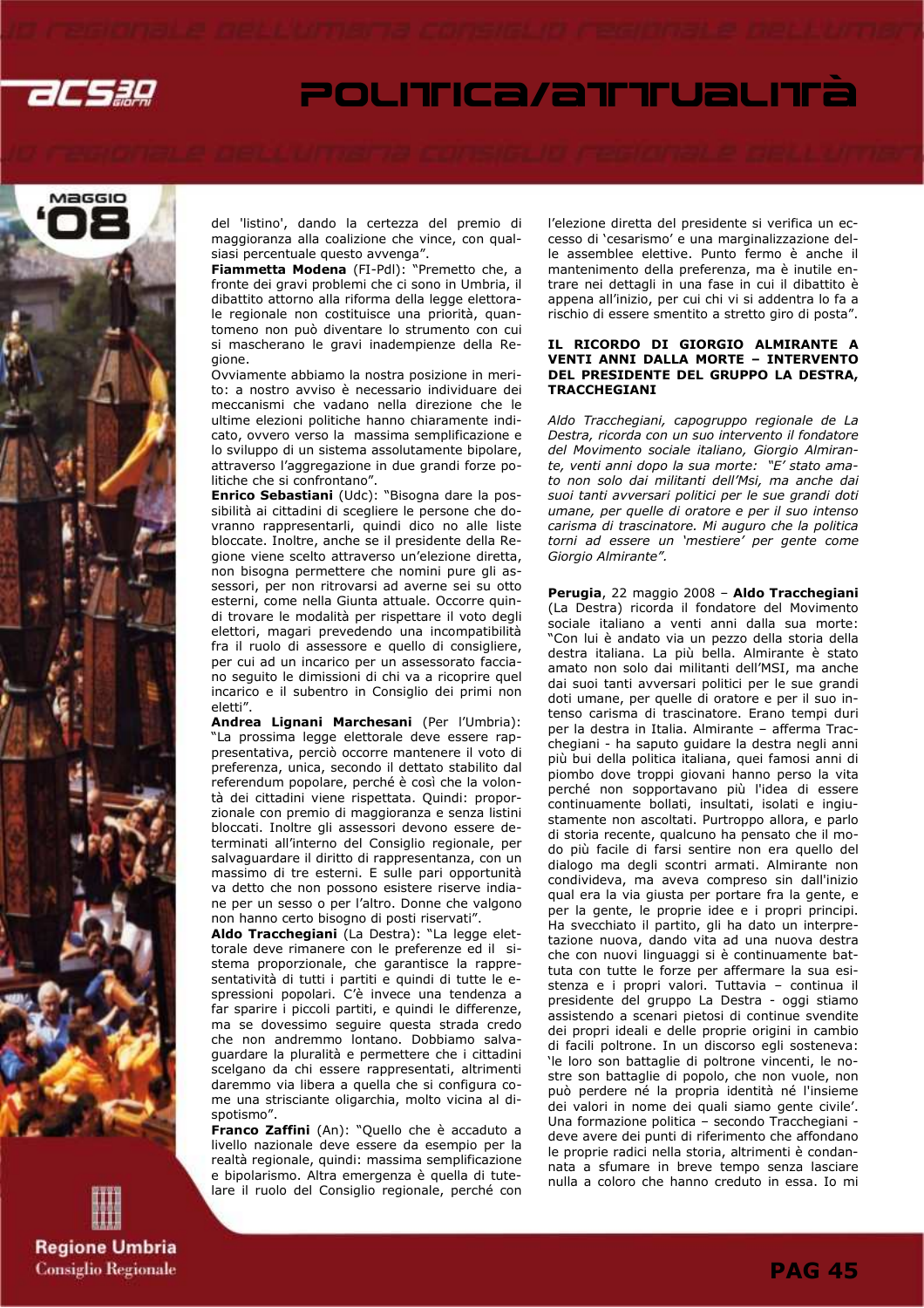

# Maggio

auguro – conclude Tracchegiani - che un giorno, il più vicino possibile, la politica torni ad essere un 'mestiere' per gente come Giorgio Almirante, personaggio come pochi altri della storia post bellica italiana".

### "IL QUADRO POLITICO E' CAMBIATO. IL BI-POLARISMO E' ORMAI UNA REALTÀ" – NO-TA DEL CONSIGLIERE SEBASTIANI DOPO LA SUA ADESIONE ODIERNA AL GRUPPO CON-SILIARE DI FORZA ITALIA – PDL

\*\*Dopo la conferenza stampa di questa mattina, in cui ha ufficializzato il suo passaggio dall'Udc al gruppo consiliare di Forza Italia, Enrico Sebastiani, in una nota, sottolinea come la sua scelta sia stata dettata "da motivazioni esclusivamente politiche e non personali". Evidenziando che "il bipolarismo è ormai una realtà", Sebastiani spiega che "il centrodestra deve lottare per diventare maggioranza perché l'Umbria ha bisogno di una vera svolta. La spinta che mi ha portato nel Pdl – dice - è quella di poter partecipare nella costruzione di un progetto alternativo alla sinistra".

Perugia, 26 maggio 2008 – "Gli elettori vogliono solo scelte chiare; il quadro politico è cambiato ed il bipolarismo è ormai una realtà". Così l'ex consigliere dell'Udc, Enrico Sebastiani, che nella mattinata di oggi, attraverso una conferenza stampa, ha ufficializzato la sua adesione al gruppo consiliare di Forza Italia "in attesa della costituzione del nuovo Partito della libertà che verrà alla luce anche in Umbria nei prossimi mesi".

Sottolineando, in una nota, che la sua scelta "è dettata non da motivi personali, ma solo politici", Sebastiani spiega che "tutto sta nel risultato delle ultime elezioni politiche dove i piccoli partiti sono stati emarginati e sarà così anche dopo le eventuali riforme elettorali. Solo i ciechi non possono vedere che è cambiato tutto".

Riferendosi, poi, all'Umbria, per il neo consigliere forzista" chi governa, anziché ricercare il bene collettivo, è intento a mantenere in tutti i livelli ed a tutti i costi il proprio potere.

Difficilmente – aggiunge - anche i 58 mila voti persi nelle ultime elezioni dalla sinistra più radicale e gli oltre 100 mila voti persi da tutte le forze del centro sinistra in questi ultimi 10 anni permetteranno un cambio di politica".

Sebastiani sostiene, quindi, che "il centrodestra deve lottare per diventare maggioranza. L'Umbria – osserva - ha bisogno di una vera svolta; di una politica dove non prevalgano i personalismi; di una politica che non sia sempre quella dei 'no', ma piuttosto quella dei 'per'. La nostra Regione – aggiunge - ha bisogno di una politica dove la libertà e l'uguaglianza siano estese tra tutti i cittadini e non diffuse tra pochi; di una politica contro le ingiustizie e dove i conflitti posizionali e pretestuosi non impediscano di fare scelte nell'interesse generale".

Sebastiani racconta la sua scelta del passaggio dall'Udc a Forza Italia come "sofferta, ma altrettanto libera e convinta perché mi permette – dice - di restare fedele al volere degli elettori che mi hanno eletto in una coalizione di centrodestra".

POLITICA/ATTUALITÀ

Nel precisare che lascia la "significativa" carica di capogruppo, assicura di "non pretendere niente", e ribadisce che "la spinta che mi ha portato nel Pdl è quella di poter partecipare nella costruzione di un progetto alternativo alla sinistra con la consapevolezza che nel Pdl non ci sono ostacoli per ispirarsi in modo autentico a valori e principi 'non negoziabili' che – conclude - sono e dovrebbero restare patrimonio di tutti".

### "BASTA POLEMICHE E LAZZI NEL CENTRO-DESTRA. LA GENTE È STANCA DEL TEATRI-NO" – MELASECCHE (UDC) "SUBENTRI L'INTELLIGENZA POLITICA"

\*\*Il consigliere dell'Udc, Enrico Melasecche, critica, in una nota, alcune affermazioni "di due autorevoli esponenti umbri di Forza Italia" pubblicate oggi da un quotidiano. Secondo l'esponente dell'Udc "fino a quando continueremo a predicare bene e razzolare male, gli umbri giudicheranno questo centro destra immaturo di succedere agli attuali inquilini dei palazzi regionali, provinciali e comunali. E' necessario – dice - appianare i contrasti in seno alla nostra coalizione rafforzando l'unità. Siamo ancora in tempo per cambiare, nel 2009, i destini di molte città e della stessa Regione nel 2010".

Perugia, 27 maggio 2008 - "In Umbria accadono fenomeni strani. C'è chi sale in cattedra e impartisce lezioni di politica pur non avendo, in sei lunghi anni di permanenza in Consiglio regionale, fatto quasi mai un intervento; altri ancora, giovani professionisti della politica (Cavaliere permettendo), emettono giudizi e lanciano lazzi inopportuni in un momento in cui chi ha più intelligenza dovrebbe dimostrarla". Così Enrico Melasecche Udc) commentando, in una nota, alcune dichiarazioni rilasciate "da due autorevoli esponenti di Forza Italia" e pubblicate oggi da un quotidiano nelle pagine regionali.

Per l'esponente dell'Udc "prospettare all'elettorato di centrodestra un'alternativa alle giunte comunali, provinciali e regionale, semplicemente alimentando battute da 'bettola' nei confronti di chi cerca di astenersi dall'alimentare assurde polemiche, sembra una sorta di suicidio politico che non porterà del bene agli esiti elettorali di certi 'campioni', che vivono di rendita politica da sempre".

"Fino a quando continueremo a predicare bene e razzolare male – spiega - gli umbri giudicheranno questo centro destra immaturo di succedere agli attuali inquilini dei palazzi regionali, provinciali e comunali".

Secondo Melasecche "occorre procedere uniti per vincere in una regione storicamente rossa come l'Umbria: Todi docet. Ma guardiamo anche cosa è accaduto in Friuli Venezia Giulia, in Sicilia e nel Veneto. Viceversa – osserva - lo smembramento,

**Regione Umbria Consiglio Regionale** 

**PAG 46**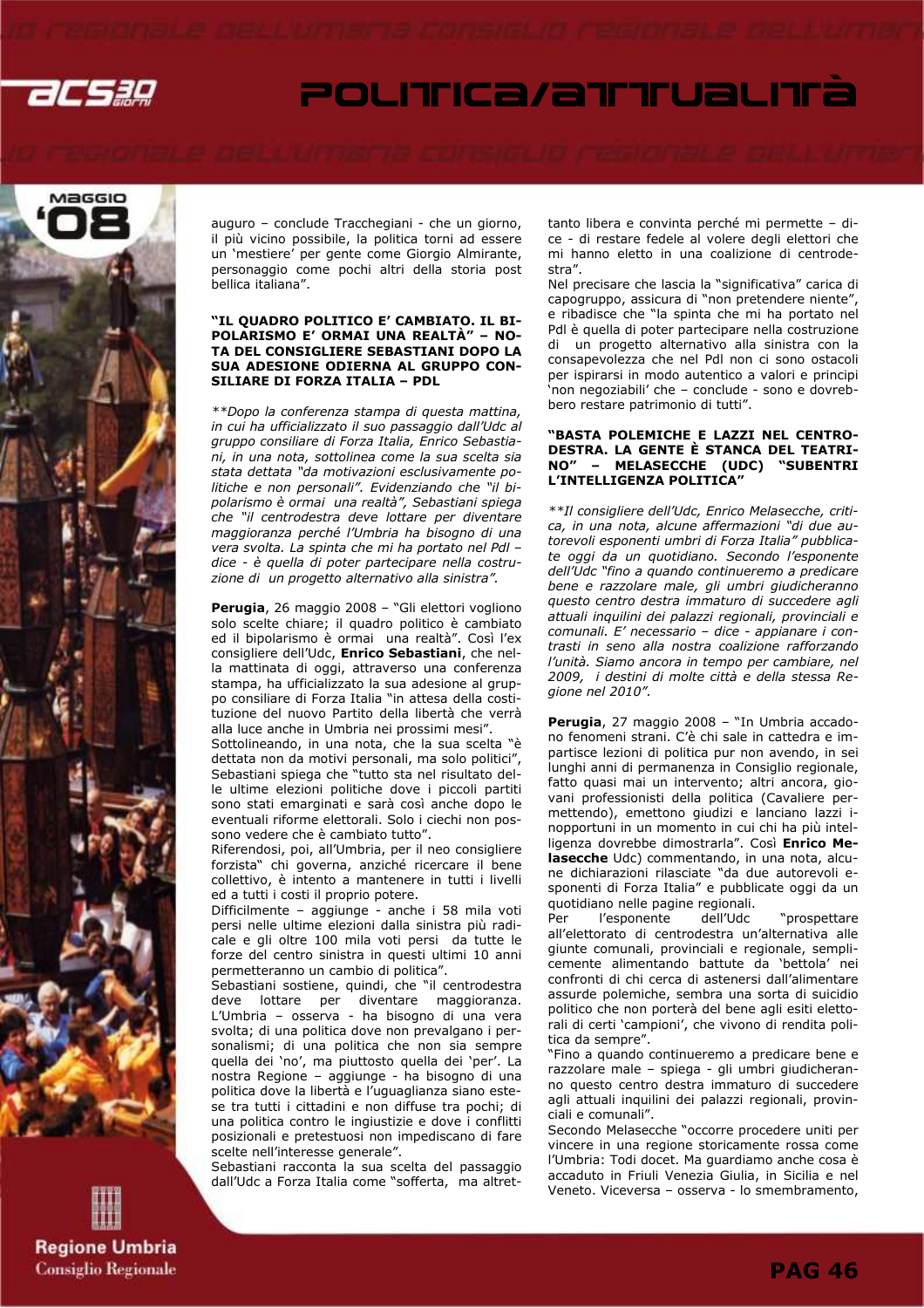

# POLITICA/aTTTUaLITÀ



anche in Umbria, delle componenti storiche del centrodestra potrà, forse, agevolare qualche giovanotto in carriera, ma il prezzo da pagare sarà altissimo, congelando gli equilibri politici della Regione per altri dieci anni".

"Se davvero si vuole vincere e dimostrare, sia all'elettorato, che ai vertici nazionali dei partiti del centrodestra, qualcosa di più delle belle parole, - commenta l'esponente dell'Udc - occorre operare tutti insieme con intelligenza, ma anche con intransigenza contro una sinistra assolutamente inadeguata. E' necessario – aggiunge appianare i contrasti in seno alla nostra coalizione rafforzando l'unità, senza frammentare ulteriormente una compagine che, alle ultime regionali, ha incassato un misero 34 per cento e che, anche alle Politiche 2008, non è andata oltre il 40 per cento".

Per Melasecche, in conclusione "siamo ancora in tempo per cambiare, nel 2009, i destini di molte città e della stessa Regione nel 2010, a condizione, però, che le polemiche tra alleati, da entrambe le parti, cessino e subentrino, se questa è la volontà, intelligenza e rispetto".

**Regione Umbria Consiglio Regionale**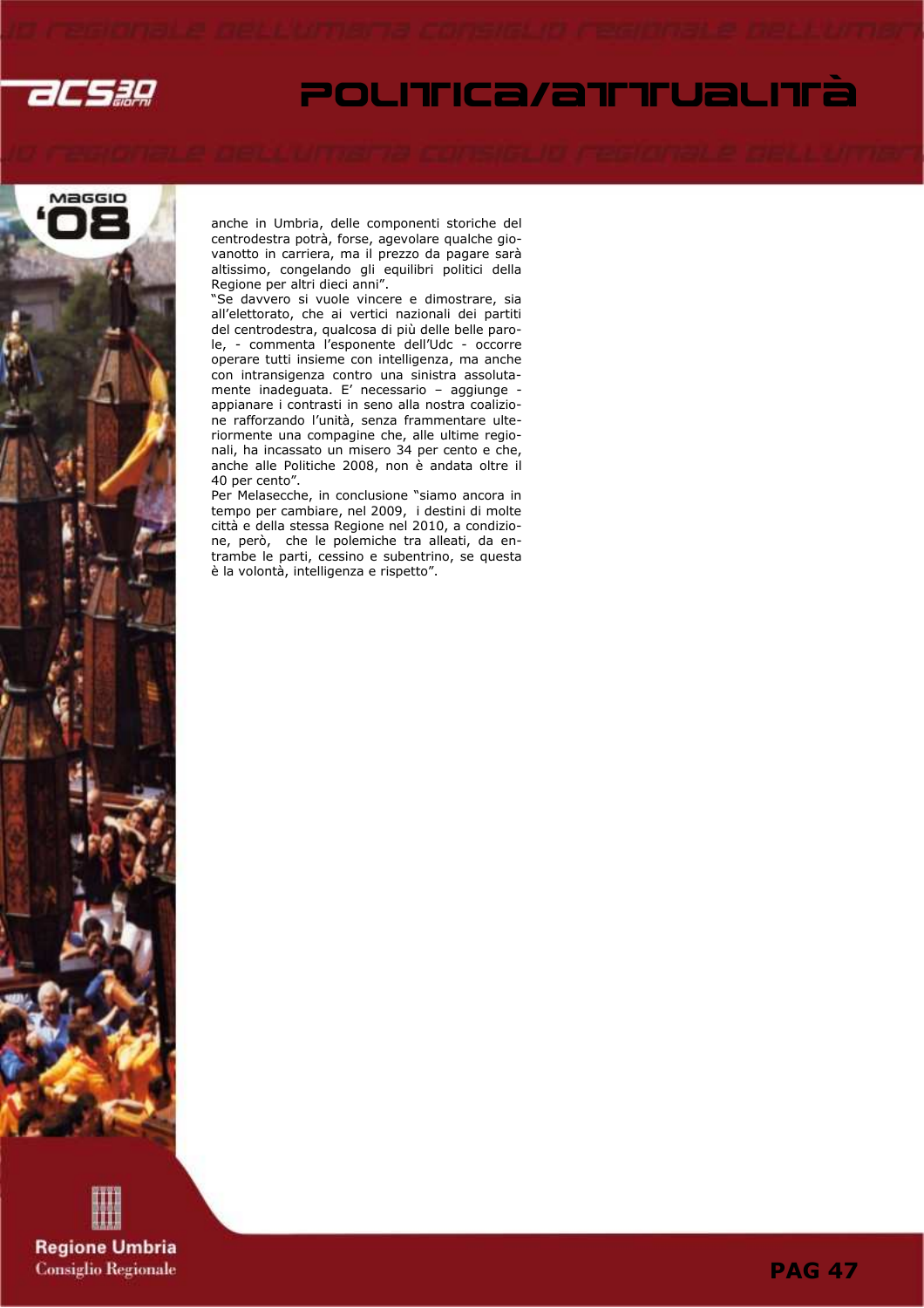

# RICOSTRUZIONE



### "SE VUOLE DAVVERO RIDURRE LE TASSE, BERLUSCONI NON CHIEDA AGLI UMBRI LA RESTITUZIONE DELLA BUSTA PESANTE" – UNA NOTA DI VINTI (PRC-SE)

Perugia, 16 maggio 2008 - In vista del 27 maggio, quando il nuovo Parlamento dovrà varare oppure prorogare il decreto legge che prevede la restituzione della busta pesante per i cittadini umbri che hanno subito il terremo del 1997, il capogruppo regionale di Rifondazione comunista avanza una proposta: "Il Governo Berlusconi sostiene Stefano Vinti - ha fatto tutta la campagna elettorale sulla diminuzione di tassi e balzelli a danno delle famiglie e delle regioni più in difficoltà. Ora, per quanto riguarda la busta pesante per Umbria e Marche, ha l'opportunità di mettere in pratica questa sua filosofia non richiedendo agli umbri e i marchigiani i soldi della tasse non riscossi. Soldi che sono stati utilizzati dalla famiglie per integrare il fondo nazionale, non sempre sufficiente, per ricostruire la casa. Chiederò a tutti i consiglieri regionali e alla Giunta di sottoscrivere questa proposta e mandarla al Governo prima della discussione del 26 maggio".

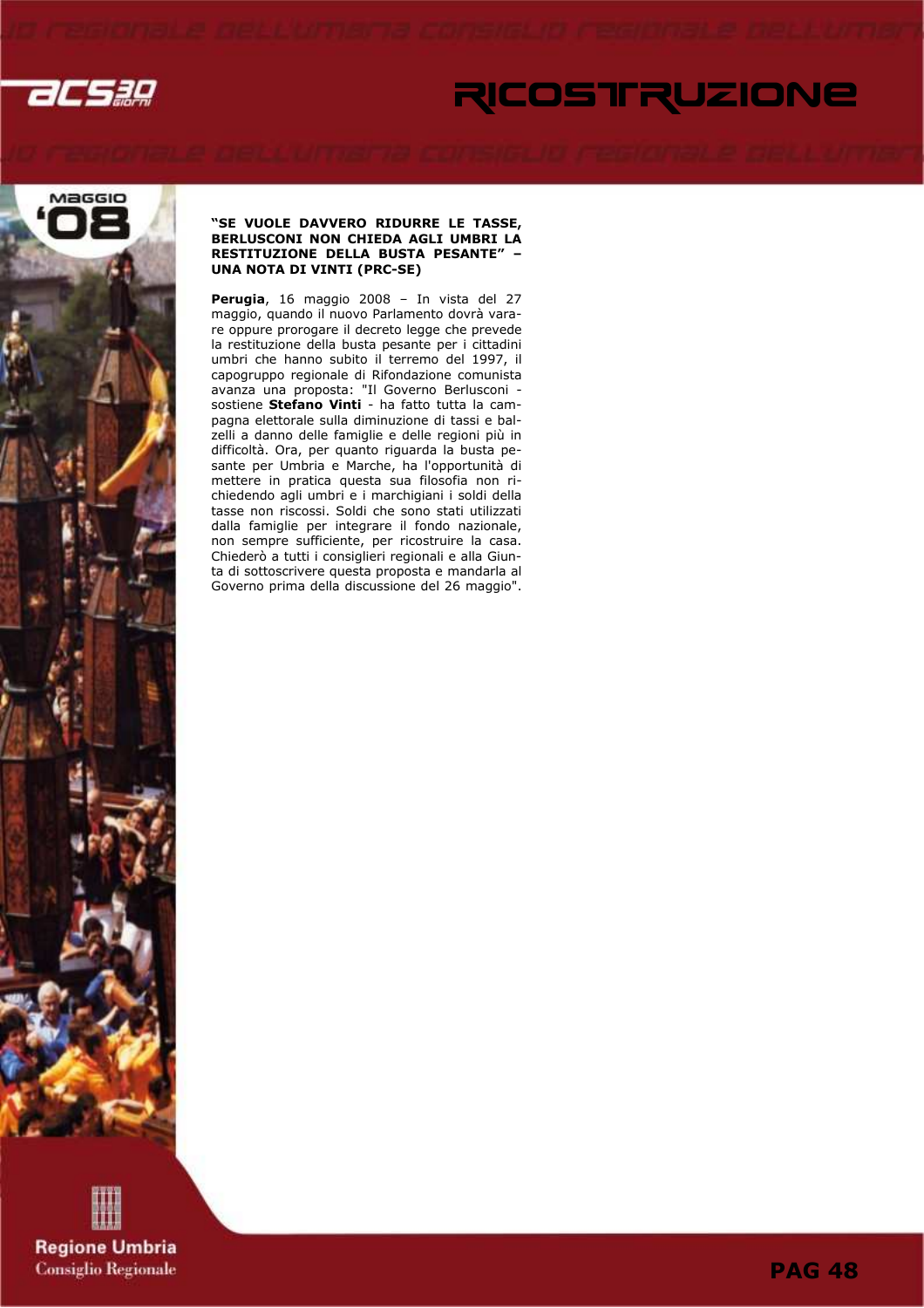



### "SI PROPONE UNA RIFORMA-BIS PER QUELLA, NON ANCORA ATTUATA, DELLE COMUNITÀ MONTANE" - MODENA (FI-PDL) INTERVIENE SUI LAVORI DELLA I COMMIS-<br>SIONE" E GIUDICA "ESILARANTE" "ESILARANTE" L'INIZIATIVA DELLA GIUNTA

Perugia, 14 maggio 2008 - "La I Commissione, impegnata nella discussione sulle proposte di legge relative alla sicurezza, oggi ha fatto un break con la doppia presenza degli assessori Liviantoni e Riommi. Motivo? Discutere la riforma 'bis' delle Comunità montane umbre che a causa della finanziaria 2008 rischiano la riduzione del numero da nove a due, e la sinistra è evidentemente troppo spaventata da questa eventualità". Il consigliere regionale Fiammetta Modena (FI-Pdl) interviene nel merito dei lavori della I commissione, riunita oggi pomeriggio per discutere il pacchetto di proposte di legge relative alla sicurezza dei cittadini e i disegni dei legge della Giunta regionale sulla riforma delle Agenzie e sulle Comunità montane.

Spiega Modena: "La finanziaria 2008 (del governo Prodi) dispone che se le Regioni, entro il 30 giugno, non provvedono a ridurre il numero delle Comunità Montane si applicano i criteri dettati dalla normativa che prevedono per l'Umbria la riduzione da 9 a 2. E allora cosa fa il centrosinistra in Umbria? Propone una pseudo riforma prima che ciò accada. Abbiamo quindi un problema: la riduzione si deve fare lo stesso o no? Per evitare ogni rischio ecco qui la leggina di riferimento. Quella che si è determinata – dice Modena – è una situazione esilarante, perché in questa Regione la riforma si è fatta lo scorso anno, ma è rimasta sulla carta ed è pure a rischio! Da rilevare infine che, con questa scusa, oltre alla discussione sul 'pacchetto sicurezza' si è rinviata anche quella sulla riforma delle Agenzie regionali".

APPROVATE IN PRIMA COMMISSIONE LE LINEE DI INDIRIZZO PER LA RIFORMA DEL-LE COMUNITÀ MONTANE – IL PROVVEDIMEN-TO PRESENTATO DAGLI ASSESSORI CARLO LI-VIANTONI E VINCENZO RIOMMI

Due documenti che si inseriscono nell'iter della riforma delle Comunità Montane hanno ricevuto oggi l'assenso della Prima Commissione consiliare. Si tratta di un atto amministrativo che esplicita le linee di indirizzo per la formazione del programma di riordino territoriale e di un disegno di legge che ribadisce le razionalizzazioni e i tagli effettuati con la legge di riforma, per evitare contestazioni sul rispetto dei parametri contenuti nella Finanziaria 2008, che fissa il termine del 30 giugno 2008.

Perugia, 14 maggio 2008 – La Commissione Affari istituzionali e Comunitari del Consiglio regionale ha approvato oggi due atti che fanno parte dell'iter per l'applicazione della riforma delle Comunità montane avviata con le leggi regionali numero 24 del 2007 e 5 del 2008, con le quali, in sintonia di quanto previsto dalla Finanziaria 2008, è stata prevista la riduzione: del numero complessivo delle Comunità montane da nove a cinque; del numero dei componenti gli organi rappresentativi delle Comunità montane e delle indennità a loro spettanti.

Si tratta di due documenti che sono stati illustrati dagli assessori regionali Carlo Liviantoni e Vincenzo Riommi.

Un disegno di legge che, ribadendo i contenuti delle leggi regionali 27/2007 e 5/2008 (approvate prima della legge Finanziaria nazionale) sancisce l'avvenuto recepimento da parte della Regione delle indicazioni di contenimento della spesa in materia di Comunità Montane, anticipando al tempo stesso l'entrata a regime della riforma complessiva i cui tempi andrebbero oltre il 30 giugno, termine stabilito dalla Finanziaria.

Un atto amministrativo che contiene le quattro linee di indirizzo per la formazione del programma di riordino territoriale che dovrà: effettuare la ricognizione delle fusioni, delle unioni di Comuni, delle Comunità montane, delle associazioni intercomunali (evitando sovrapposizioni tra Comunità montane ed altre forme associative aventi personalità giuridica); definire gli ambiti territoriali ottimali per l'esercizio associato delle funzioni; individuare le cinque zone omogenee delle Comunità montane (di cui faranno parte i Comuni montani e parzialmente montani con popolazione inferiore a 25 mila abitanti); specificare i criteri per la concessione dei contributi annuali e straordinari a sostegno delle fusioni, delle unioni di Comuni, delle Comunità montane e delle associazioni intercomunali (preesistenti esperienze di aggregazione, riduzione del numero delle Comunità montane sulla base di indicatori come la dimensione territoriale e demografica; l'indice di vecchiaia; il reddito medio pro-capite; la pendenza dei terreni; l'altimetria del territorio comunale; il livello dei servizi; la distanza dal capoluogo di provincia; le attività produttive extraagricole). L'atto amministrativo era all'ordine del giorno dei lavori della Prima Commissione ed è stato approvato con 5 voti a favore e 2 contrari da parte dei consiglieri Modena (Pdl) e Sebastiani (Udc). Il disegno di legge, che è stato approvato con le stesse modalità (5 sì e 2 no), è stato inserito tra gli argomenti in discussione su richiesta dell'assessore e con il consenso unanime dei componenti della Commissione stessa.

### IN PRIMA COMMISSIONE LE LINEE GUIDA DELLA RIFORMA E DEL RIASSETTO DEL SI-STEMA DELLE AGENZIE REGIONALI E DELLE SOCIETÀ PARTECIPATE – AUDIZIONE DEL-L'ASSESSORE RIOMMI A PALAZZO CESARONI

\*\*Con l'audizione dell'assessore regionale agli Affari istituzionali, Vincenzo Riommi, ha preso il via in I Commissione la discussione sulle linee guida, proposte dalla Giunta, relative alla riforma ed al riassetto del sistema delle Agenzie regionali e delle Società partecipate. L'obiettivo è quello di

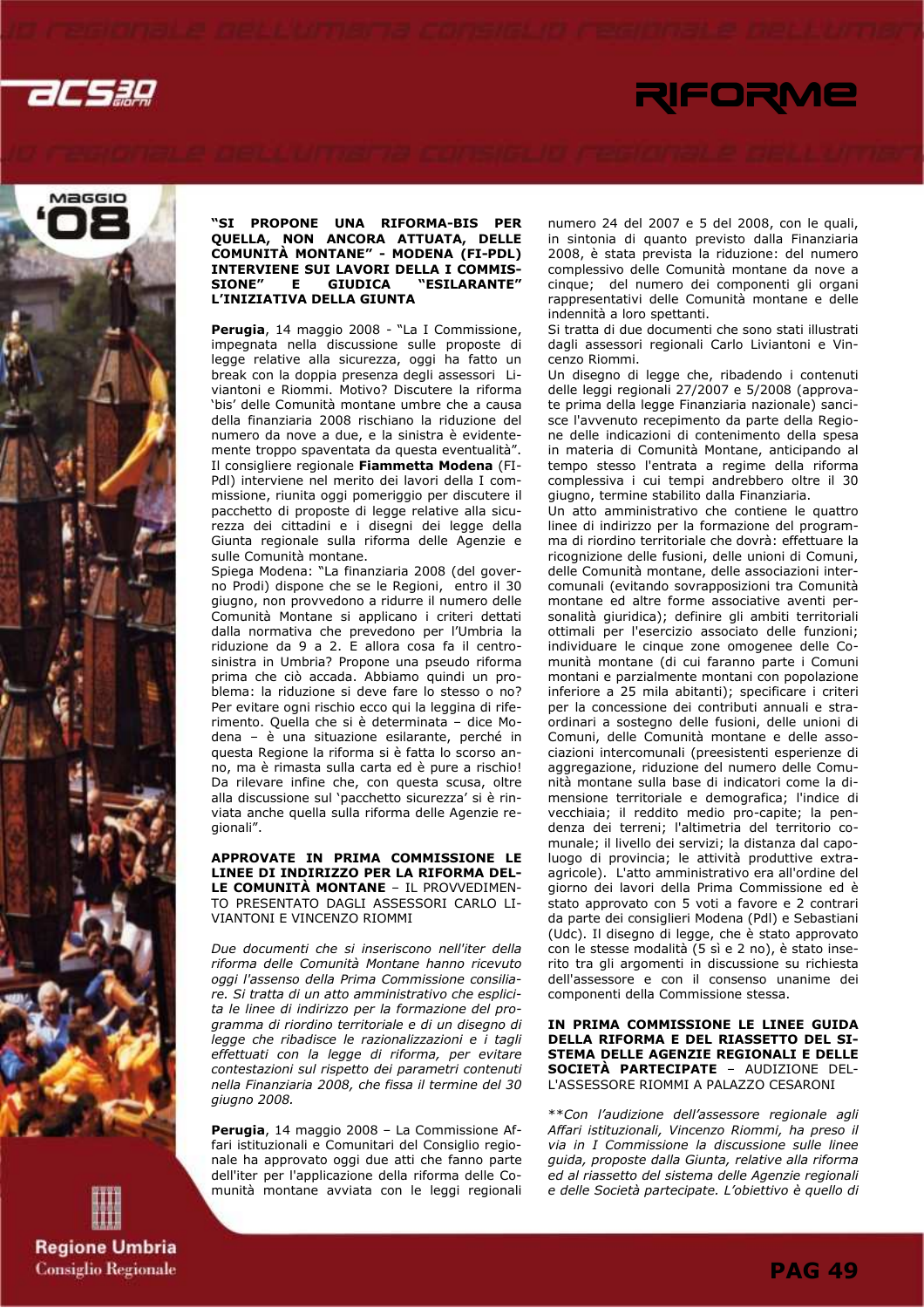acsag

# RIFORME



una razionalizzazione e ricollocazione degli strumenti agenziali al fine di evitare sovrapposizioni, garantire l'efficacia delle loro attività adeguando le funzioni a quanto previsto dalle leggi nazionali e comunitarie.

Perugia, 21 maggio 2008 - Interventi di razionalizzazione, integrazione e rimodulazione del sistema delle agenzie regionali, con particolare riferimento all'ambito dello sviluppo economico e dell'innovazione, rivolti ad evitare sovrapposizioni, a garantire l'efficacia delle loro attività e ad adeguarne le funzioni a quanto previsto dalle leggi nazionali e comunitarie. Sono questi i contenuti delle "Linee guida relative alla riforma ed al riassetto del sistema delle Agenzie regionali e delle Società partecipate" presentate oggi dall'assessore Vincenzo Riommi ai componenti della Prima Commissione del Consiglio regionale presieduta da Oliviero Dottorinizie interessate dalla riforma, in quanto enti strumentali di supporto al governo dell'Esecutivo regionale, sono Sviluppumbria spa, Gepafin spa, Umbria Innovazione, Parco tecnologico agroalimentare (Pta) 3 A, Centro Agroalimentare e Arusia.

Si tratta di strutture costituite per esternalizzare alcune funzioni e conseguire quindi i relativi vantaggi in termini di snellezza operativa, flessibilità e conduzione manageriale delle relative attività la cui autonomia trova precisi limiti negli orientamenti ed indirizzi programmatici e operativi espressi negli atti emanati dalla Regione.

SCHEDA. A SVILUPPUMBRIA spetteranno tutte le attività connesse alla promozione dello sviluppo economico, comprese le funzioni di valorizzazione del patrimonio immobiliare attualmente svolte da RES Spa. La funzione di promozione dello sviluppo fa riferimento ad una serie di compiti di supporto alla Regione e verrà quindi finanziata direttamente dall'Ente per l'erogazione esclusiva ad essa di determinati servizi. Sviluppumbria si occuperà di: supporto alla elaborazione ed attuazione di programmi e misure di sostegno e promozione dello sviluppo nell'ambito della programmazione regionale, con particolare riferimento alla programmazione integrata ed alle attività di attrazione di investimenti; supporto all'elaborazione e attuazione di progetti di sviluppo locale in particolare nell'ambito dei Tavoli territoriali previsti dal Patto per lo Sviluppo; animazione economica a supporto dell'attuazione di misure di politiche regionali di sviluppo; gestione delle attività connesse alle politiche di cooperazione internazionale della Regione; attività connesse alle politiche preventive per evitare crisi settoriali e aziendali. È prevista la costituzione, entro il 4 luglio 2008, di una nuova società dedicata alla partecipazione di sostegno alle società finalizzate alla realizzazione di infrastrutture di rilevante interesse economico, come aeroporti, piattaforme logistiche e viabilità.

Per perseguire una valorizzazione coordinata del potenziale regionale di competenze e conoscenze nell'ottica di un sistema regionale dell'INNOVA-

ZIONE, è prevista la creazione di un consorzio nel quale far riconfluire nuove attività oltre a quelle già svolte da Umbria Innovazione e Pta 3A, che veda insieme alla Regione i soggetti istituzionalmente impegnati nella produzione di conoscenza come l'Università e gli istituti pubblici di ricerca quali il Cnr e l'Enea. Tutto ciò per promuovere e facilitare la collaborazione tra i centri produttori di conoscenze tecnico-scientifiche e il sistema delle imprese che ha vantaggi nell'applicare tali conoscenze, indirizzando questa collaborazione verso programmi di ricerca multidisciplinari e di medio periodo, focalizzati in settori strategici suscettibili di maggior prospettiva di avanzamento della conoscenza e di più incisive ricadute sotto il profilo tecnologico ed industriale. Il nuovo consorzio dovrà: promuovere la collaborazione tra ricerca e impresa per progettare e dare vita a nuove attività imprenditoriali; sostenere la creazione e lo sviluppo di attività innovative ad alta tecnologia; valorizzare le risorse umane per sviluppare le competenze necessarie ad affrontare il mercato della conoscenza; svolgere esercizi di valutazione e previsione tecnologica, per identificare le frontiere della scienza su cui impresa e ricerca possono lavorare insieme; promuovere il networking tra imprese, anche a scala nazionale e internazionale, per offrire agli operatori la possibilità di nuovi spazi, nuovi partner e mercati.

GEPAFIN è una società finanziaria la cui funzione principale è quella di supportare le piccole e medie imprese nel reperimento di risorse finanziarie sotto forma di capitale di debito (tramite prestiti bancari a medio-lungo termine) e sotto forma di mezzi propri (tramite capitale di rischio). Essa opera sostanzialmente con risorse provenienti da fondi della Regione di provenienza comunitaria e quindi è soggetta alle norme comunitarie di tutela della concorrenza e di regolamento dei mercati.

È prevista la variazione dell'assetto societario con la partecipazione diretta della Regione, la trasformazione di Gepafin in "intermediario finanziario vigilato da Banca d'Italia" (necessaria per gli intermediari con un volume d'affari superiori a 75 milioni di euro), la fusione per incorporazione di Gepafin spa con la partecipata Capitale e Sviluppo spa nonché l'acquisizione delle funzioni e risorse pubbliche attualmente collocate in NuovaFin spa (Bps, Spoleto credito e servizi). Un elemento qualificante dell'attività di Gepafin dovrà essere una localizzazione sui fabbisogni finanziari connessi ai processi di innovazione ed agli spin-off accademici e d'impresa, con particolare attenzione al ruolo cruciale che gli apporti di capitale di rischio rivestono per l'avvio e lo sviluppo di attività innovative, caratterizzate da un più alto grado di rischiosità.

Il CENTRO AGROALIMENTARE verrà messo in liquidazione, le sue funzioni di interesse pubblico ed in particolare quelle inerenti la promozione dei prodotti agroalimentari, e i marchi passano direttamente alla Regione.

Gli obiettivi dell'Agenzia regionale per lo sviluppo e l'innovazione in agricoltura (ARUSIA) dovran-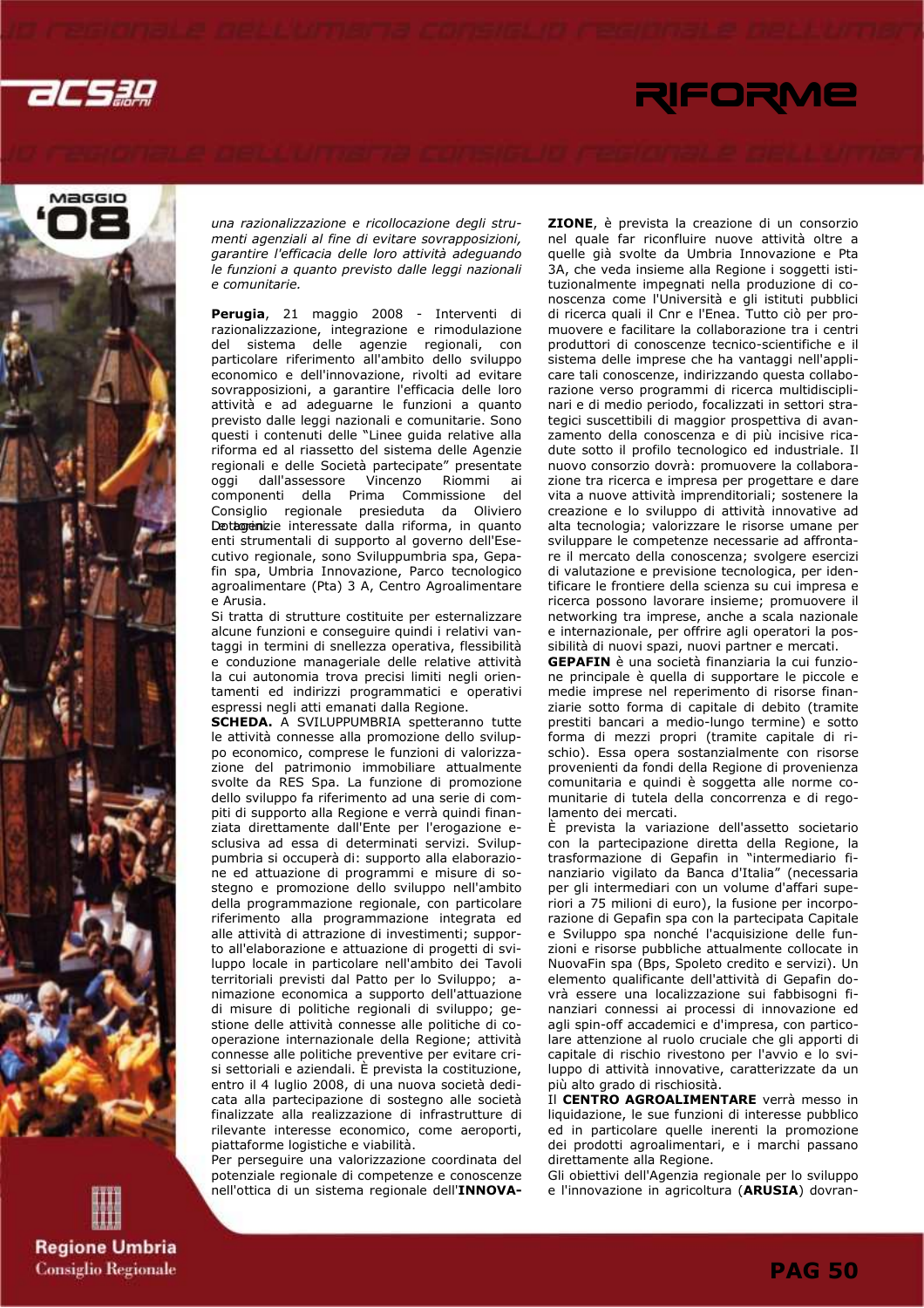



**Regione Umbria Consiglio Regionale**  no essere modificati: avrà piena autonomia gestionale e organizzativa e si configurerà come soggetto attuatore di attività tecnicoamministrative di sostegno al sistema produttivo agricolo e agroforestale. All'Agenzia spetteranno poi la partecipazione alla realizzazione di progetti a carattere interregionale sulla base di specifici indirizzi da parte della Giunta regionale e la cura del servizio fitosanitario.

Nascerà una struttura altamente qualificata dedicata alle politiche per l'INTERNAZIONALIZZA-ZIONE del sistema produttivo dell'Umbria che verrà costituita presso le Camere di Commercio, le quali, congiuntamente ne assumono la governance. Avrà compiti di animazione, promozione, accompagnamento e di eventuale realizzazione di interventi specifici. Ad essa saranno aggregati l'osservatorio regionale sulla internazionalizzazione e lo sportello per l'internazionalizzazione (che cura l'integrazione dei servizi centrali - nazionali e regionali per le imprese e svolge funzioni di informazione, sollecitazione del tessuto produttivo); avrà inoltre il compito di attuare i programmi di promozione specifici e costruzione delle proposte relative tramite una attività di interlocuzione con le imprese.

Altri interventi nei settori sanità, turismo, cultura, formazione e ricerca, politiche del lavoro, informatizzazione e digitalizzazione sono stati realizzati con specifici provvedimenti regionali. La legge 18 del 2006 ha ridefinito compiti e funzioni dell'Agenzia di promozione turistica (APT). La legge 10 del 2007 ha soppresso l'Agenzia Umbria lavoro (AUL). La legge 16 del 2007 ha istituito l'Agenzia Umbria sanità (AUS) per coordinare competenze e funzioni del servizio sanitario, acquisendo le funzioni del soppresso SEDES. L'Agenzia Umbria ricerche (AUR) diverrà un un centro di riferimento regionale unitario per la ricerca, la raccolta delle informazioni e l'espletamento delle attività degli osservatori regionali. Una società apposita riunirà la Scuola di Amministrazione Pubblica Villa Umbra (che si occupa di formazione per il personale degli enti soci) e il Servizio Europa (SEU, una associazione

che ha lo scopo di contribuire ad elevare il livello della partecipazione alle azioni di integrazione economica e di cooperazione intergovernativa intraprese dalle Comunità Europee e dalle altre Istituzioni di cooperazione europea). In prospettiva è prevista l'adesione al progetto delle associazioni degli enti locali, Anci, Uncem e Upi. La Fondazione Umbria spettacolo (FUS) è stata soppressa con un provvedimento che è stato già approvato dalla Prima Commissione del Consiglio regionale. UMBRAFLOR srl, come previsto dalla legge 8 del 2007, avrà la possibilità di agire e operare sul mercato come soggetto privato.

La Risorse per lo sviluppo spa (RES), dopo l'acquisizione delle quote detenute da Sovingest, è ora divisa al 50 per cento tra Regione e Sviluppumbria. Con un decreto del novembre 2007 è stato previsto il passaggio dal consiglio di amministrazione all'amministratore unico.

I servizi gestiti dalla Ferrovia centrale umbra

(FCU) saranno riqualificati secondo quanto previsto dal Documento annuale di programmazione 2007/2009 per ottenere miglioramenti in termini di velocità commerciale e di qualità del servizio offerto.

Per quanto riguarda INFORMATICA E TELEMA-TICA, il percorso di riorganizzazione delle società regionali WEB RED e CENTRALCOM si inquadra in un discorso più generale di gestione dei servizi sul territorio umbro che coinvolge la Regione e gli altri enti locali. Si prevedono tre società di gestione dei servizi nell'ambito delle quali andranno a confluire anche società oggi gestite dagli enti locali (PERUGIA RETE; parte del CENTRO MULTIMEDIALE), una società per reti e infrastrutture (CENTRALCOM), una società per sistemi informatici (WEBRED), una società per la gestione front-office e servizi (parte del CENTRO MULTIMEDIALE e WEB RED SERVIZI).

La Società CentralCom spa opera iper la diffusione della banda larga sul territorio della Regione Umbria, anche attraverso il coinvolgimento diretto degli enti locali. Il progetto generale della rete di cablaggio regionale (che sarà definito nel Piano Telematico) prevede: la realizzazione iniziale di una dorsale in fibra ottica (che sfrutta il tracciato ferroviario della Fcu per contenere al massimo i costi di cablaggio) per l'interconnessione nord/sud del territorio; la realizzazione progressiva di tre anelli in fibra ottica lungo i tracciati stradali al fine di interconnettere i centri non posizionati sulla dorsale, di servire i centri minori e di realizzare la magliatura della rete a salvaguardia della sicurezza e dell'affidabilità; la realizzazione di reti di distribuzione ed accesso cittadine integrate (fibra ottica + sistemi wireless) nei 5 principali centri urbani (Perugia, Terni, Foligno, Città di Castello, Orvieto); la progressiva realizzazione di reti di distribuzione ed accesso wireless nei restanti centri e sull'intero territorio regionale. Dal luglio 2007 Centralcom ha un amministratore unico. Le attività di Webred sono state divise tra due società (entrambe partecipate da Webred spa): HiWeb srl e Webred servizi srl.

### APPROVATO L'ATTO CHE DEFINISCE LA FORMAZIONE DEL PROGRAMMA DI RIOR-DINO TERRITORIALE – 17 VOTI A FAVORE, 6 CONTRARI

\*\*Il Consiglio regionale ha approvato oggi a maggioranza (17 si, 6 no) l'atto amministrativo che stabilisce gli indirizzi di carattere generale per la definizione degli ambiti ottimali, per la definizione delle zone omogenee delle Comunità montane e per la concessione dei contributi annuali e straordinari a sostegno delle fusioni delle unioni di Comuni, Comunità montane e Associazioni intercomunali, rendendo più coeso possibile il sistema per favorire processi di associazione della gestione dei servizi da parte delle autonomie locali. La Regione individua inoltre un massimo di cinque zone omogenee; fanno parte delle zone omogenee delle Comunità montane i Co-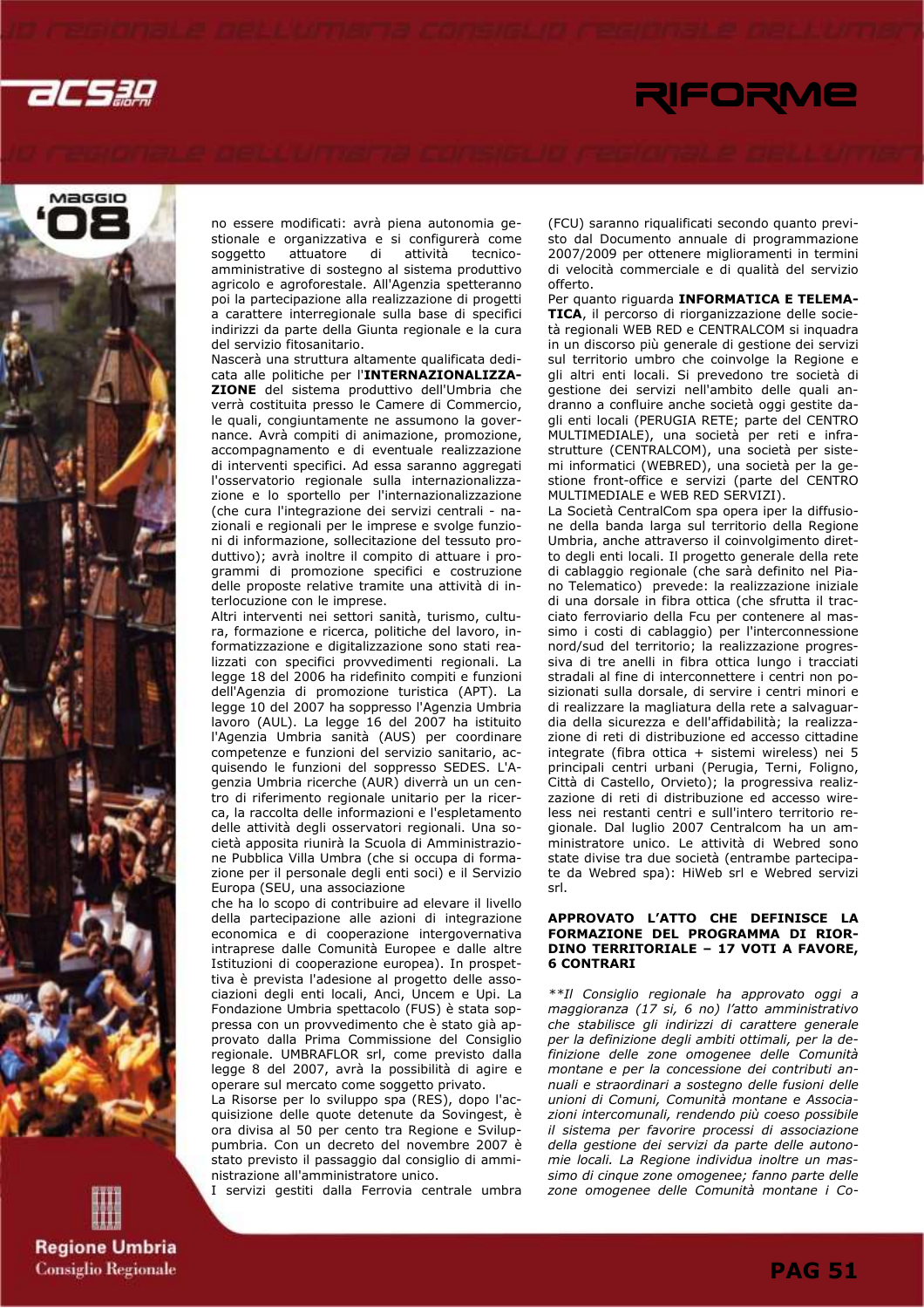



**Regione Umbria Consiglio Regionale**  muni montani e parzialmente montani con popolazione inferiore a 25mila abitanti, ma possono chiedere di farne parte anche i Comuni con popolazione superiore a 25mila abitanti che siano parte integrante del sistema geografico e socioeconomico della Comunità medesima.

Perugia, 27 maggio 2008 - Il Consiglio regionale dell'Umbria ha approvato, con 17 voti a favore e 6 contrari, l'atto amministrativo che definisce gli indirizzi generali per la formazione del Programma di riordino territoriale di cui all'articolo 3 della legge regionale 18/2003.

La relazione di maggioranza è stata illustrata da Gianluca Rossi, capogruppo Pd, il quale ha affermato che i due atti sottoposti oggi all'esame del Consiglio, ovvero le Misure di razionalizzazione in materia di Comunità montane e gli Indirizzi generali per la formazione del Programma di riordino territoriale "sono strettamente connessi", pertanto sono stati compresi entrambi nella relazione stessa. Con l'atto numero 1234, si definisce il Programma come lo strumento con cui si effettua, ai sensi della legge regionale 18/2003, la ricognizione delle fusioni, delle unioni dei Comuni delle Comunità montane, delle Associazioni intercomunali, con cui si definiscono gli ambiti ottimali per l'esercizio associato delle funzioni previste dalla legge, e con cui si definiscono le zone omogenee delle Comunità montane, specificando i criteri per la concessione dei contributi. Si vuole quindi evitare la sovrapposizione tra Comunità montane ed altre forme associative, nonché delineare come ambito ottimale i Comuni con popolazione superiore ai 25mila abitanti e almeno di 15mila abitanti come soglia minima. Vengono altresì individuate nel numero di cinque al massimo le zone omogenee delle Comunità montane, i cui criteri di riferimento si basano su preesistenti esperienze di aggregazione e riduzione delle Comunità montane stesse sulla base della dimensione territoriale, geografica, indice di vecchiaia, reddito pro-capite, altimetria del territorio, livello dei servizi e altro.

Per quanto riguarda i contributi, essi sono definiti con legge di bilancio e rivolti a servizi svolti in forma associata da almeno il 50 per cento dei Comuni ricompresi nella Comunità montana e nell'unione dei Comuni, con priorità (previa intesa con il Cal, il Consiglio per le autonomie locali) per i servizi educativi scolastici, quelli attinenti alla polizia locale e quelli attinenti al catasto dei Comuni.

E' stato quindi ricordato al proposito che il Patto di stabilità fiscale e tariffario prevede risorse pari a 1.100.000 euro l'anno per lo sviluppo e la qualificazione dei servizi degli enti locali, sempre finalizzata all'esercizio associato delle funzioni. Infine le risorse per i contributi straordinari vengono ripartiti dalla Giunta regionale previa intesa con il Cal.

La relazione di minoranza è stata illustrata da Fiammetta Modena, capogruppo FI-Pdl, la quale ha premesso che non si possono unificare – come la maggioranza ha fatto – un atto amministrativo quale è quello del riordino territoriale, con un disegno di legge, quello che attiene alla riforma delle Comunità montane, per il quale bisogna anche attendere il parere del Cal (Consiglio delle autonomie locali).

"Siamo di fronte alla più mastodontica 'mascherata demagogica' mai fatta. Invece della riduzione effettiva delle Comunità montane siamo ancora allo stesso punto di due, tre anni fa.

Questa legge non viene portata avanti – secondo Modena – perché si vuole arrivare alla riforma vera con il prossimo appuntamento elettorale, infatti non stiamo discutendo l'applicazione complessiva della riforma ma ancora gli indirizzi. Lo vediamo in questi ben nove punti che toccano di tutto, il territorio, la dimensione demografica, l'indice di vecchiaia, che finiscono per rendere tutto 'fumoso'. Questo perché non c'è la forza politica di governare dei veri processi di riforma. E' una legge – secondo Modena – che non avrà applicazione. Stiamo discutendo di indirizzi di fronte a una riforma bloccata, che ha bisogno del parere del Cal, quindi solo di indirizzi generici col rischio di non vedere la riforma applicata, se non quando si dovrà votare per le amministrative. Siamo di fronte ad un fatto grave – ha detto Modena – da ricondursi all'andamento complessivo della legislatura: se non si riesce a concretizzare vuol dire che il blocco del sistema politico è serio, siamo fermi. E' un problema che va oltre la polemica politica, quello di un sistema ingessato che non riesce a risolvere alcun tipo di situazione. E intanto siamo già in campagna elettorale e dopo arriverà quella per le regionali.

Di fatto, per la riforma delle Comunità montane – conclude - siamo alle stesse considerazioni già fatte un anno fa".

### DIBATTITO

ANDREA LIGNANI MARCHESANI (Cdl per<br>l'Umbria): "DA TEMPO ATTENDIAMO IL "DA TEMPO ATTENDIAMO IL COMMISSARIAMENTO DELLE COMUNITA' MONTANE PER IL VIA ALLA RIFORMA" – "Sul mettere ordine, semplificare e risparmiare vorrei citare le dichiarazioni grottesche del sindaco di Gualdo Tadino che, nel corso dell'inaugurazione della caserma della Forestale ha detto di fare della sua città la capitale delle Comunità montane. A distanza di 5 anni non abbiamo una certezza evidente di una visione di Regione che può avere enti ben definiti. Si cerca di confondere le acque con leggi a latere. Non basta disciplinare soltanto le indennità degli amministratori delle Comunità montane anche se ciò è condivisibile perché non è possibile che amministratori, alcuni dei quali senza responsabilità, percepiscano indennità pari a quelle degli amministratori comunali di grandi città. Non si sta creando, comunque, semplificazione, ma sovrapposizioni. Da tempo stiamo attendendo il decreto della presidente della Regione per commissariare le Comunità montane e dare il via alla riforma. Non c'è certezza di determinazione territoriale; della tempistica; non esiste contezza del concreto risparmio e della semplificazione. Stiamo andando verso meno democrazia e più burocrazia. Non c'è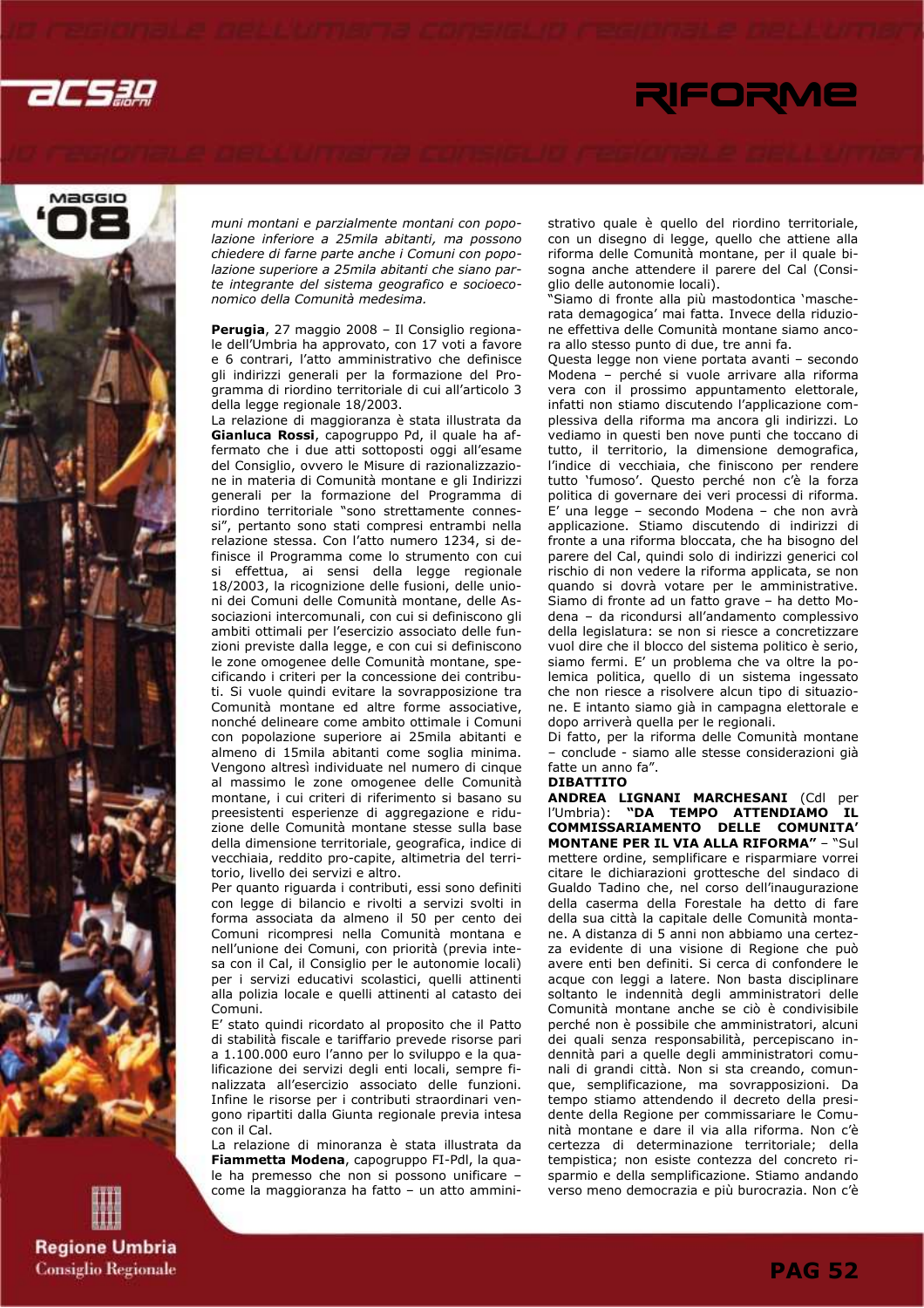



### risparmio".

VINCENZO RIOMMI (assessore Affari istituzionali): "L'UMBRIA È L'UNICA REGIONE CON-FORME ALLE PRESCRIZIONI DELLA FINAN-ZIARIA" – "Al momento, l'Umbria, è l'unica Regione con un quadro normativo di riforme, conforme alla prescrizioni della legge Finanziaria. La nostra legge, approvata nello scorso mese di luglio 2007, è conforme al dettato della Finanziaria e agli obiettivi di contenimento. La Finanziaria indica la riduzione delle spese istituzionali delle Comunità montane pari al 33 per cento in meno rispetto ai trasferimenti previsti per la montagna. Già in passato, le Comunità montane umbre spendevano meno, per spese istituzionali, rispetto all'obiettivo fissato dalla Finanziaria. L'indirizzo vincolante è il numero massimo delle Comunità montane stabilito per legge. In questi organismo non ci sarà comunque minore rappresentanza politica poiché, come anche in Emilia Romagna, gli organi esecutivi coincidono con quelli dei Comuni. La riforma delle Comunità montane e degli Ati hanno lo stesso percorso che prevede una approfondita concertazione. I quattro Ati sostituiranno ben 27 strutture intermedie, mentre le Comunità montane da nove passeranno a cinque. Si tratta di un risultato di grande rilievo e di grande valore. Abbiamo ridotto al minimo il costo del funzionamento istituzionale. Gli Ati saranno gestiti dall'assemblea dei sindaci e non più da Consigli di amministrazione. Per le Comunità montane, insieme alle organizzazioni sindacali sono state concertate e fissate norme di principio per l'adeguatezza degli organici (incentivi e mobilità tra amministrazioni). Non si dica che, su questo versante, le riforme non vanno avanti".

Carlo Liviantoni (assessore all'agricoltura) "QUESTO ATTO SI INSERISCE NEL PROCES-SO DI ATTUAZIONE DELLA RIFORMA DELLE COMUNITA' MONTANE - Penso sia opportuno chiarire ulteriormente l'oggetto di questa nostra discussione che riguarda l'applicazione della legge di riforma delle Comunità montane che questo Consiglio ha approvato lo scorso anno, non si può far finta che questo non sia accaduto e ragionare, mi riferisco all'opposizione, come se il processo di riforma iniziasse adesso. La legge finanziaria del 2008 ha introdotto poi degli elementi di cui tener conto nel processo di attuazione di questa legge che rendono necessari i criteri e gli indirizzi che sono proposti nell'atto in discussione. Da qui a trenta giorni ritorneremo poi in Consiglio con la proposta definita sulla base della partecipazione con gli enti locali. I principi e i criteri di riferimento sono certamente elastici, di ampio respiro, ma costituiranno una base sulla quale elaboreremo le scelte che proporremo nella discussione in Aula.

### Replica relatore di minoranza:

Fiammetta Modena (FI-Pdl) "LE ARGOMEN-TAZIONI DELLA GIUNTA NON SONO CON-VINCENTI - non ci fidiamo, perché c'è il rischio effettivo di non riuscire a raggiungere gli obiettivi posti nei trenta giorni indicati dall'Esecutivo per avere in Aula il disegno di legge sulle Comunità montane. Ne discuteremo quindi quando avremo a disposizione questo documento, corredato del parere del Consiglio delle autonomie locali.

### RIORDINO TERRITORIALE: "IL DOCUMENTO APPROVATO DALLA MAGGIORANZA È SOLO UNO SPOT" – PER FIAMMETTA MODENA (PDL) IL SISTEMA POLITICO E' 'BLOCCATO' E NON RIESCE A FARE LE RIFORME

\*\*La capogruppo FI-Pdl Fiammetta Modena critica il documento sul riordino territoriale approvato dal Consiglio: "un atto 'fumoso' e pieno di indirizzi all'acqua di rose, che serve solo a mascherare il blocco di un sistema politico che non ha più la forza di governare dei veri processi di riforma. Questa legge non avrà applicazione – afferma Modena – perché l'intento è quello di arrivare alla riforma vera in coincidenza con il prossimo appuntamento elettorale, e intanto restiamo fermi".

Perugia, 28 maggio 2008 - A seguito dell'approvazione dell'atto amministrativo che stabilisce gli indirizzi di carattere generale per il riordino territoriale, definendo ambiti ottimali per le associazioni intercomunali e zone omogenee delle comunità montane, la capogruppo FI-Pdl Fiammetta Modena critica l'operato della Giunta regionale, che "già nel luglio 2007 aveva annunciato la riduzione delle Comunità montane ad un massimo di cinque, mentre nella realtà – afferma – nulla è cambiato, perché ce ne sono ancora nove e della riforma vera e propria non se ne parla, al punto che il Consiglio ha licenziato un atto 'fumoso' e pieno di indirizzi all'acqua di rose, dove si parla di tutto, dall'altimetria dei Comuni all'indice di vecchiaia o a quello demografico, tranne che della effettiva ed annunciata razionalizzazione. Il documento approvato è solo uno 'spot' – secondo Modena – che serve a mascherare il blocco di un sistema politico che non ha più la forza di governare dei veri processi di riforma. Questa legge non avrà applicazione – afferma la capogruppo Pdl – perché l'intento è quello di arrivare alla riforma vera in coincidenza con il prossimo appuntamento elettorale, e intanto restiamo fermi. Abbiamo un problema che va oltre la polemica politica, quello di un sistema ingessato che non riesce a risolvere alcun tipo di situazione. E' un fatto grave, che riguarda l'andamento complessivo della legislatura".

### RIORDINO TERRITORIALE: RIFONDAZIONE<br>COMUNISTA ESPRIME SODDISFAZIONE COMUNISTA ESPRIME PER L'ATTO APPROVATO IN CONSIGLIO – VINTI: "CONSISTENTE RIDUZIONE DELLA SPESA PUBBLICA"

\*\*"Soddisfazione per l'approvazione in Consiglio regionale dell'atto di riordino territoriale che definisce gli ambiti ottimali, le zone omogenee delle Comunità montane ed i criteri di finanziamento di tutte le altre forme di associazione degli enti locali, oltre alla riduzione consistente della spesa

**Regione Umbria Consiglio Regionale**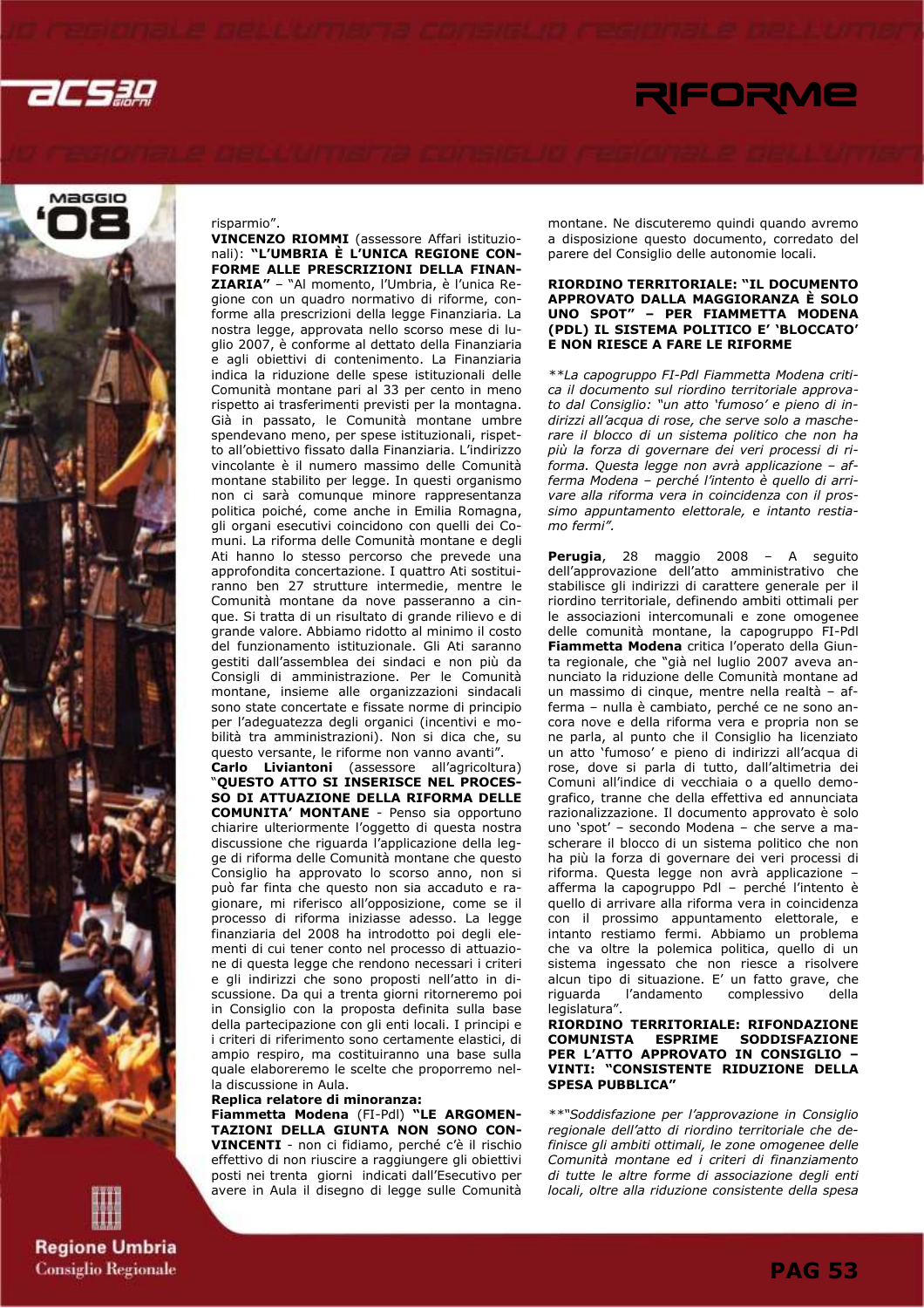



pubblica"; questo il giudizio del capogruppo di Rifondazione comunista Stefano Vinti, che aggiunge: "ora però occorre il massimo impegno affinché la Regione si doti di tutti gli strumenti affinché il progetto di riordino venga quanto prima attuato".

Perugia, 28 maggio 2008 - Rifondazione Comunista dell'Umbria esprime attraverso una nota del capogruppo regionale Stefano Vinti "soddisfazione per l'approvazione in Consiglio regionale dell'atto di riordino territoriale che definisce gli ambiti ottimali, le zone omogenee delle Comunità Montane ed i criteri di finanziamento di tutte le altre forme di associazione degli enti locali, oltre alla riduzione consistente della spesa pubblica. Dopo un iter lungo e travagliato – si legge nella nota - il Consiglio adotta un provvedimento che va in direzione di una adeguata razionalizzazione del sistema regionale prestando attenzione alle peculiarità ed alle esigenze dei diversi territori. Ora però occorre – aggiunge Vinti - il massimo impegno affinché la Regione si doti di tutti gli strumenti affinché il progetto di riordino venga quanto prima attuato, per giungere al più presto ad una concreta razionalizzazione e riduzione di risorse pubbliche, anche attraverso la gestione associata dei servizi da parte degli enti locali".

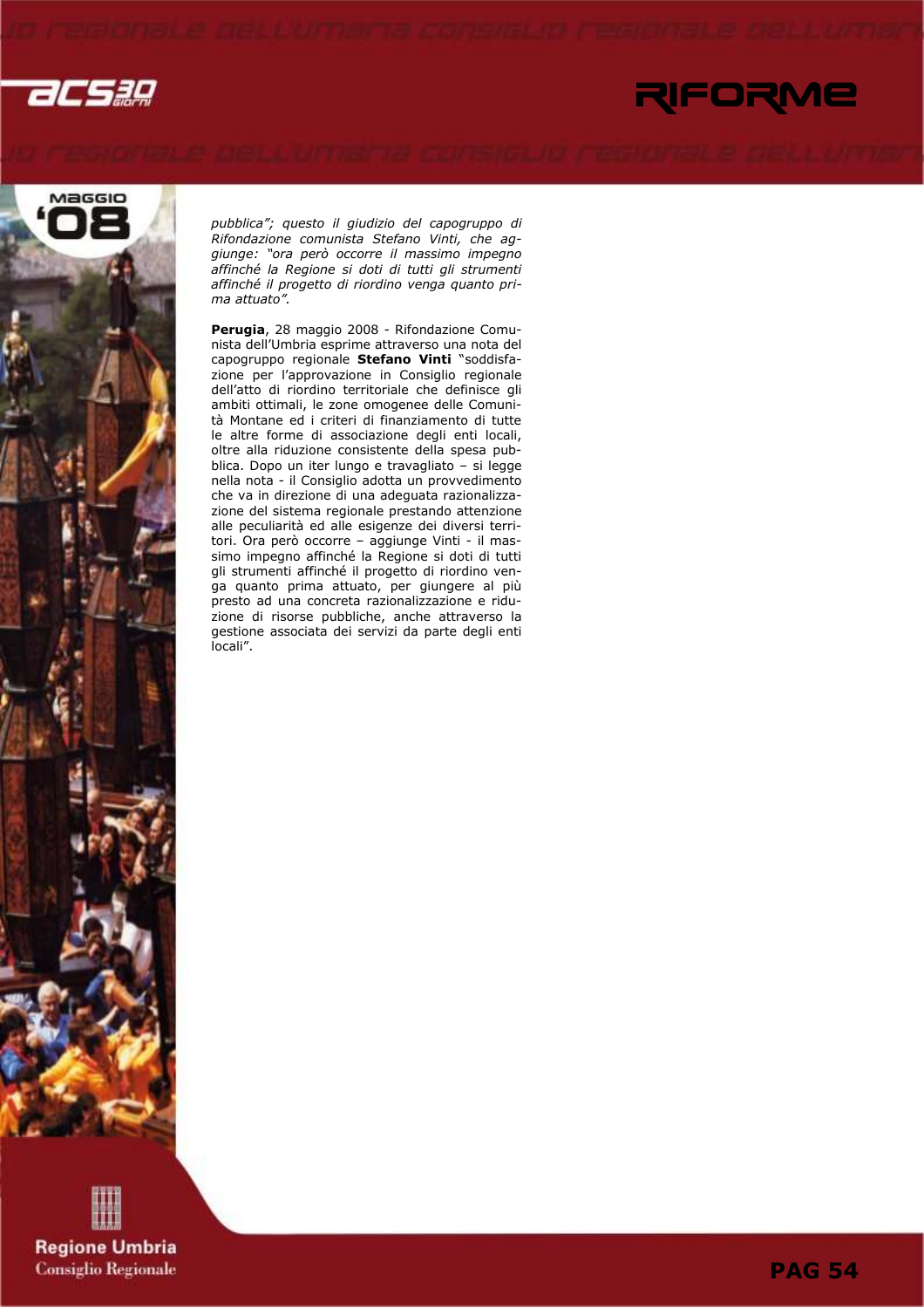



### "GRAVI CARENZE DEL SISTEMA SANITARIO UMBRO E LISTE D'ATTESA ALL'OSPEDALE DI PERUGIA" – SEBASTIANI (UDC) INTERRO-GA LA GIUNTA PER CONOSCERE QUALI INI-ZIATIVE URGENTI INTENDE ADOTTARE

\*\*Preoccupato "per le liste di attesa anche all'ospedale Santa Maria della Misericordia di Perugia e per le gravi carenze del sistema sanitario umbro", il capogruppo dell'Udc Enrico Sebastiani, attraverso un'interrogazione, chiede alla Giunta regionale "quali iniziative urgenti intende adottare in attesa della definizione del nuovo Piano sanitario". Nel sottolineare "l'aggravamento" del problema delle liste di attesa, l'esponente dell'Udc fa sapere che, presso il nosocomio perugino, "si passa da un minimo di 3 a 130 giorni di attesa per le visite specialistiche, ed anche oltre per gli interventi chirurgici programmati".

Perugia, 9 maggio 2008 – "Quali sono le prossime iniziative della Giunta regionale, in attesa della definizione del nuovo Piano sanitario, per dare risposta ad ogni esigenza urgente e risolvere il problema delle liste d'attesa ed interventi che pregiudicano i più elementari diritti del citta-<br>dino". È quanto chiede. attraverso dino". È quanto chiede, attraverso un'interrogazione, il capogruppo dell'Udc Enrico Sebastiani, preoccupato per le liste d'attesa "presenti anche all'ospedale Santa Maria della Misericordia di Perugia" e per "le gravi carenze del sistema sanitario umbro".

"I cittadini dell'Umbria – evidenzia Sebastiani – pur avendo disposizione strutture ospedaliere moderne quali l'ospedale "Santa Maria della Misericordia" di Perugia, il nuovo presidio ospedaliero di Gubbio - Branca, i presidi ospedalieri di Foligno e Città di Castello, pur garantendo maggiori comfort, nuove attrezzature e sale operatorie a disposizione dei pazienti, non dispongono di nuovi posti letto e posti di rianimazione. Nel contempo – fa sapere - non viene data attuazione a nuovi modelli organizzativi al fine di utilizzare al meglio le risorse professionali, umane e le attrezzature scientifiche necessarie a garantire un'alta qualità Belle prestazion'irisantita aiggravato il problema delle liste d'attesa un po' ovunque, ma soprattutto presso l'ospedale Santa Maria della Misericordia, dove addirittura si passa da un minimo di 3 a 130 giorni di attesa per le visite specialistiche, ed anche oltre per gli interventi chirurgici programmati.

Addirittura – aggiunge - quello di Perugia è in qualche modo diventato un ospedale gestito da Enti pubblici con modalità da azienda privata, in quanto le prestazioni possono essere anticipate solo ed esclusivamente dietro il pagamento di un corrispettivo previsto da apposito tariffario aziendale".

"Il problema delle liste d'attesa – spiega il capogruppo dell'Udc - è complesso. Esso – sottolinea - deriva innanzitutto dal non pieno utilizzo delle attrezzature e del materiale scientifico a disposizione; dalla carenza di personale medico, infermieristico e paramedico dovuto ai numerosi rapporti di lavoro precario e a tempo determinato; dalla mancanza – conclude - di integrazione, organizzazione, informatizzazione e coordinamento tra strutture ospedaliere, dipartimenti, reparti e operatori".

SANITÀ

### "PREOCCUPANTE LA CARENZA DI FONDI E PERSONALE NEI SERVIZI PSICHIATRICI REGIONALI" – INTERROGAZIONE DI DOT-TORINI (VERDI E CIVICI)

\*\*Il presidente dei Verdi e Civici, Oliviero Dottorini, interroga la Giunta regionale per sapere "come si si intende far fronte ad una situazione che obbliga a lasciare a casa pazienti con disturbi mentali". Per Dottorini è "preoccupante la carenza di risorse umane sia nei centri che nella rete territoriale dei servizi"

Perugia, 13 maggio 2008 - "Le istituzioni diano una risposta. Il grido di allarme che giunge dagli operatori della psichiatria regionale deve farci riflettere e farci assumere adeguate misure di risposta". Per il presidente dei Verdi e Civici, Oliviero Dottorini, "l'Umbria ha rappresentato per molti anni un modello di funzionamento dei servizi psichiatrici che ha fatto scuola in Italia e in Europa anticipando gli stessi principi innovatori della legge Basaglia. Sarebbe paradossale – afferma - dover celebrare il trentennale della legge che porta il suo nome, approvata proprio il 13 maggio del 1978, raccogliendo le macerie di un sistema che non regge più".

Dottorini annuncia di aver presentato un'interrogazione all'assessore alla Sanità, Maurizio Rosi, riguardo alle carenze di fondi e di organico nei servizi psichiatrici regionali. Proprio oggi, tra l'altro, si celebra il trentennale della storica approvazione della legge Basaglia.

"Sono sicuro - aggiunge il presidente dei Verdi che dall'assessore giungeranno risposte in tempi brevi. Molti soggetti competenti, quali il Forum sulla salute mentale, nonché importanti e stimati professionisti del settore, denunciano che i centri di salute mentale e i servizi psichiatrici di diagnosi e cura presso gli ospedali generali della regione lavorano al di sotto degli standard di legge e con un numero di posti letto che è il più basso in Italia in rapporto alla popolazione. Viene segnalata – continua Dottorini - una preoccupante carenza di risorse umane sia nei centri che nella rete territoriale dei servizi, che rappresenta il reale baricentro del sistema di salute mentale. Addirittura pare non venga garantito il turn-over del personale infermieristico e medico. Solo per portare un esempio, il Servizio psichiatrico diagnosi e cura di Perugia, meglio noto come "repartino", dispone di appena 24 posti, effettua circa 500 ricoveri l'anno e circa 100 in day hospital: oggi può contare su un numero di medici, infermieri e operatori socio-sanitari, pari alla metà di quanto offerto dal servizio medio nazionale. È una situazione che non può reggere a lungo e che rischia di avere ripercussioni sulla tenuta del

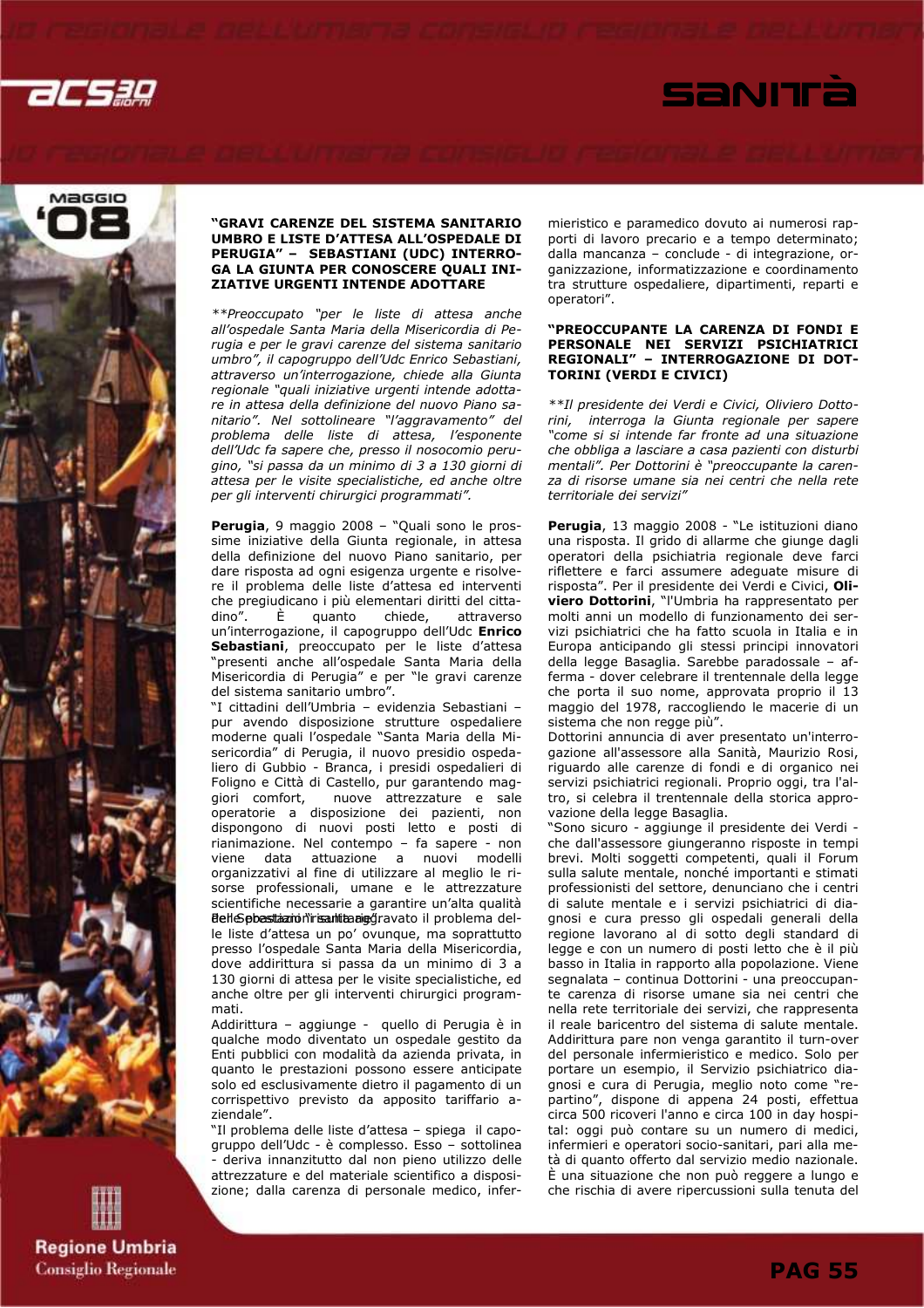





sistema, soprattutto tenendo conto del forte aumento dei disturbi psichici e dell'affievolirsi delle risposte dei servizi territoriali".

"Pertanto - conclude Dottorini – chiediamo all'assessore competente di conoscere le strategie e gli interventi che la Giunta intende attuare al fine di porre rimedio alla situazione di carenza di risorse economiche e umane in forza nelle strutture operanti nella regione e di garantire servizi psichiatrici adeguati in grado di rispondere alle sempre crescenti esigenze dei pazienti che hanno disturbi mentali. Occorre dare continuità organizzativa e garantire un raccordo tra tutti i servizi così da salvaguardare quel modello dipartimentale che è stato il fiore all'occhiello della psichiatria umbra per tanti anni".

### "AI CITTADINI INTERESSA LA QUALITÀ DEI SERVIZI E NON LE DIATRIBE POLITICHE INTERNE ALLA SINISTRA" - LIGNANI MAR-CHESANI (CDL PER L'UMBRIA) SULLA PO-LEMICA TRA CECCHINI E PANELLA

\*\*Riferendosi a quanto avvenuto ieri a Città di Castello nell'ambito della riunione di una commissione consiliare del Comune, il consigliere regionale Andrea Lignani Marchesani interviene sulla polemica tra il sindaco Fernanda Cecchini, e il direttore della Asl 1, Vincenzo Panella. Secondo l'esponente della Cdl per l'Umbria si tratta di vicende molto lontane dalle esigenze dei cittadini che invece si aspettano impegni concreti per garantire la qualità dei servizi.

Perugia, 16 maggio 2008 - "Che il dottor Panella non avesse un carattere facile il sindaco Cecchini avrebbe dovuto saperlo già nel 2003 e nel 2006, quando come sindaco del maggior Comune della Asl 1 prima e come presidente della Conferenza dei sindaci poi, aveva sicuramente espresso un parere favorevole al momento della nomina dello stesso da parte della Regione. Che poi la 'mission' di Vincenzo Panella sia quella di privilegiare a tutti i costi le esigenze di bilancio, rispetto a quelle dei servizi, è cosa assolutamente evidente, considerato le varie criticità e la sempre più drammatica mancanza di personale a tutti i livelli". Lo afferma il consigliere regionale Andrea Lignani Marchesani (Cdl per l'Umbria) evidenziando che "il clima aziendale non è certo dei migliori ed è evidente frutto della necessità di adempiere ai propri ruoli, in un contesto in cui mancano ruoli apicali e personale tecnico ed infermieristico".

"Queste problematiche – continua Lignani - dovranno essere ben presenti nella stesura del prossimo Piano sanitario regionale, con l'obiettivo di riequilibrare e privilegiare la rete dei servizi territoriali. Altrimenti si correrà il rischio concreto che cospicui fondi sulla 'non autosufficienza', destinati alle Asl e che penalizzeranno i Comuni capofila di Ambito, tra cui Città di Castello, vengano destinati a tappare altri buchi. Ruolo della politica, però, è quello di ottimizzare le risorse disponibili e non quello di fare polemica

### spicciola".

Per il consigliere dell'opposizione "se il problema fosse stato realmente una 'giornata storta' del dottor Panella, non ci sarebbe stato alcun bisogno di rendere pubblica la lettera di protesta del sindaco. Oltretutto da parte del primo cittadino è stato assai scorretto fare una pre-riunione con il direttore generale, insieme ad alcuni Commissari di maggioranza, al fine di preorganizzare i lavori senza brutte sorprese. Nessuno, neanche il sindaco, può invocare l'assoluto rispetto delle Istituzioni, se poi è la prima a calpestarle. Probabilmente c'è la necessità da un lato di riconsiderare l'azionista di riferimento in vista della scadenza dell'anno prossimo, dall'altro quello di rimarcare una presunta leadership, fortemente messa in discussione sia dalla sconfitta veltroniana che dalle esigenze della vicina Umbertide".

"Il tutto - conclude Lignani - in un contesto in cui si doveva cercare di far dare meno risonanza<br>possibile - alla - figuraccia - del - sindaco possibile alla figuraccia del sindaco nell'assemblea per il centro storico. Cosa c'era di meglio dal punto di vista mediatico che un attacco al direttore generale della Asl a difesa delle istituzioni rappresentative? Il problema è che tutto questo è terribilmente lontano dalle concrete esigenze dei cittadini, che si sentono sempre meno sicuri nella qualità dei servizi e a cui non interessano né le lotte di potere, né le passerelle esibizionistiche, né i personali destini politici. Evidentemente la lezione elettorale non è servita. L'auspicio è che non paghi la comunità".

### CONCLUSI I LAVORI DELLA COMMISSIONE DI INCHIESTA SULL'ASSENTEISMO NELLE STRUTTURE SANITARIE – LA RELAZIONE FINALE APPROVATA A MAGGIORANZA CON IL VOTO CONTRARIO DEL PDL

\*\*La Commissione di inchiesta del Consiglio regionale sull'assenteismo nelle strutture sanitarie della Regione Umbria si è conclusa oggi con l'approvazione della relazione che verrà portata in Aula e che contiene le risposte agli 8 quesiti contenuti nella delibera approvata dall'Assemblea il 25 settembre 2007. Voto contrario del rappresentante dell'opposizione, Massimo Mantovani (Pdl), che presenterà una relazione di minoranza.

Perugia, 16 maggio 2008 - "I fatti che hanno portato all'arresto di personale sanitario sono stati accertati a seguito dell'indagine della Magistratura che ha installato telecamere e organizzato pedinamenti, mezzi e procedure diversamente inammissibili sotto il profilo contrattuale e normativo. L'eclatanza degli eventi (pur avendo riguardato un numero esiguo di operatori) ha prodotto in termini di immagine una ricaduta negativa e ingiustificata su tutto il personale sanitario e, per la risonanza mediatica verificatasi a livello nazionale, sulla stessa immagine della Regione Umbria. Le Direzioni generali, insieme ai sindacati, hanno definito nei propri regolamenti sistemi di verifica e controllo molto più incisivi,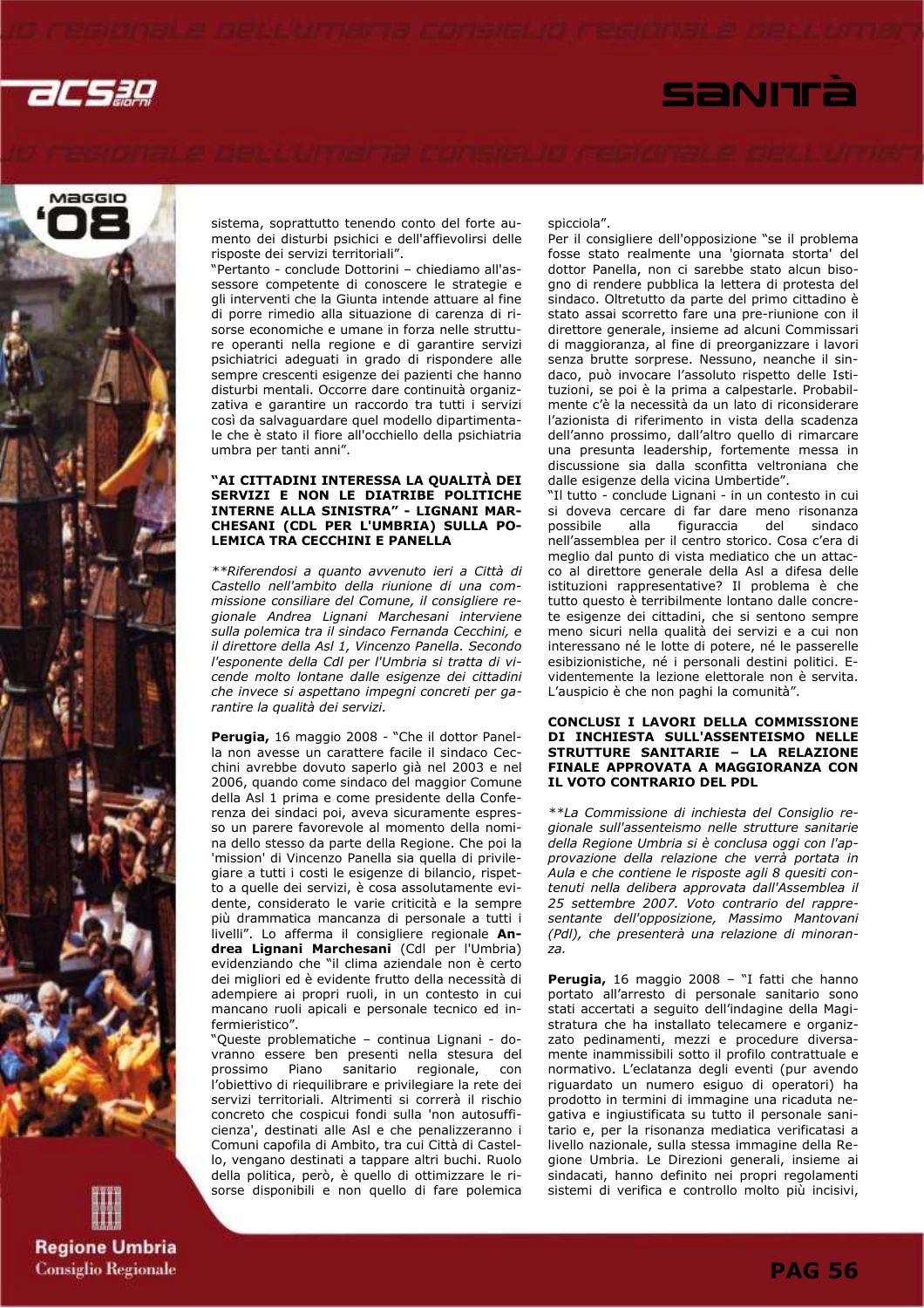





con l'obiettivo di colpire eventuali comportamenti dolosi e di tutelare la stragrande maggioranza dei lavoratori onesti del servizio sanitario".

Sono queste le considerazioni conclusive della relazione della Commissione di inchiesta del Consiglio regionale sull'assenteismo strutture sanitarie della Regione Umbria (presieduta da Paolo Baiardini), che ha terminato i suoi lavori approvando a maggioranza un documento che verrà portato in Aula per il voto finale. Il consigliere Massimo Mantovani, (Pdl) ha annunciato che "pur condividendo in larga parte l'analisi contenuta nella relazione" presenterà una relazione di minoranza che "si differenzierà sulle conclusioni rispetto all'interpretazione di quanto è emerso dai lavori della Commissione", i cui compiti sono stati definiti da una delibera dell'Assemblea di Palazzo Cesaroni approvata, su richiesta del centrodestra, il 25 settembre 2007, dopo gli arresti tra i dipendenti all'ospedale S.Maria della Mestericola di Perugia che "non sono state elaborate linee di indirizzo generali per lo studio e la prevenzione del fenomeno dell'assenteismo all'interno delle strutture sanitarie della regione Umbria da parte dell'Assessorato, ma piuttosto linee di indirizzo relative al controllo interno (negli ultimi due anni), talvolta giudicate addirittura invasive dell'autonomia e della responsabilità gestionale che è in capo alle Aziende sanitarie. Le Aziende sanitarie, infatti, sono dotate di autonomi Regolamenti di organizzazione sulla base delle normative contrattuali e nel rispetto delle disposizioni dell'Autorità garante della privacy; (l'utilizzo di telecamere o la possibilità di verifiche attraverso dati biometrici, quale l'impronta digitale, sono negati dalle normative esistenti in materia di tutela della privacy ed ammessi soltanto in specifici casi e per ragioni di particolare gravità)".

Sull'incidenza dell'assenteismo sulla qualità del servizio, sui tempi di erogazione e sui costi a carico dell'azienda "piuttosto che di uno studio organico, si è in possesso di dati di carattere generale che attestano come e quali siano le tipologie delle assenze: non si evince se c'è un'analisi dei costi relativi all'assenteismo, ma soltanto che esiste un controllo del fenomeno, in quanto si conoscono tipologie, percentuali di assenza per ogni struttura e si fanno paragoni con il dato nazionale del settore. Se poi il dato si traduca in termini di efficienza o inefficienza non emerge dalla documentazione acquisita.

Dalle risultanze della Commissione tecnica di inchiesta istituita dalla Giunta regionale nel luglio 2007 – si legge – sono emerse tre linee di carattere strategico che si reputa necessario attivare: azione di prevenzione, di controllo e sanzionatoria, interventi del tutto condivisibili da parte della Commissione. Dalle audizioni effettuate con la Direzione generale dell'Azienda ospedaliera di Perugia si evince che non sarebbe stato possibile rilevare il fenomeno se non fosse intervenuta l'indagine della Magistratura, che ha posto in essere sistemi di rilevazione (telecamere, pedinamenti) altrimenti non utilizzabili".

"La Commissione – spiega il documento - prende atto che gli eventi si sono verificati nella fase di trasferimento dell'ospedale da Monteluce al Silvestrini e che per tali circostanze risulta difficile accertare eventuali responsabilità o carenze di controllo. Fa notare che l'indagine della Magistratura è partita dalla rilevazione della consistenza dei magazzini nei diversi reparti ospedalieri che metteva in luce discordanze tra scorte e ordini di materiale sanitario".

Viene poi sottolineato che, per quanto riguarda l'eventuale incidenza dei fatti sul livello complessivo dei servizi, "la vicenda riguarda prevalentemente soggetti non impegnati nell'assistenza diretta ai malati, con la conseguenza che il fenomeno non ha prodotto ricadute negative nelle prestazioni assistenziali. Mentre per quanto riguarda i danni economici provocati dalla vicenda "c'è un'indagine in corso e che pertanto il dato potrà essere eventualmente quantificato sulla base di quanto verrà accertato".

"Valutazioni sullo stato dell'organizzazione del servizio sanitario regionale – conclude la relazione - e sulla sua qualità, che sono comunque emerse nel corso delle audizioni (dai problemi relativi all'organizzazione dipartimentale, agli aspetti di carattere strutturale quali la carenza di posti letto e di personale infermieristico, fino alla necessità di legare il premio di risultato dei manager sanitari anche alla riduzione del fenomeno dell'assenteismo attraverso una politica di gestione del personale che lo motivi e lo valorizzi) attengono ad una discussione più generale propria del Consiglio regionale, piuttosto che al lavoro di indagine della Commissione".

### NON AUTOSUFFICIENZA: "LEGGE TROPPO IMPORTANTE, SERVE UNA CLAUSOLA VALU-TATIVA SULLA GESTIONE DEL FONDO" - RI-CHESTA DEL COMITATO LEGISLATIVO ALLA COMMISSIONE AFFARI SOCIALI

\*\*La legge regionale che istituisce in Umbria il Fondo regionale per la non autosufficienza dovrà prevedere una clausola valutativa per consentire al Consiglio di verificare nel tempo i risultati effettivi conseguiti dalla gestione del Fondo. Lo ha chiesto, a voti unanimi, il Comitato legislativo di Palazzo Cesaroni inviando una formale proposta di integrazione alla Commissione affari sociali che da giovedì prossimo inizierà l'esame degli articoli del disegno di legge.

Perugia, 20 maggio 2008 - Il Comitato per la legislazione, riunitosi a Palazzo Cesaroni per esaminare il disegno di legge sulla istituzione del "Fondo regionale per la non autosufficienza e modalità di accesso alle prestazioni", a voti unanimi, ha proposto di inserire nella nuova normativa una clausola valutativa che obblighi la Giunta a rendere conto al Consiglio regionale della gestione della stessa legge, entro il 30 giungo di ogni anno per capire lo stato di attuazione del provvedimento, sia al termine di ogni triennio

**Regione Umbria Consiglio Regionale**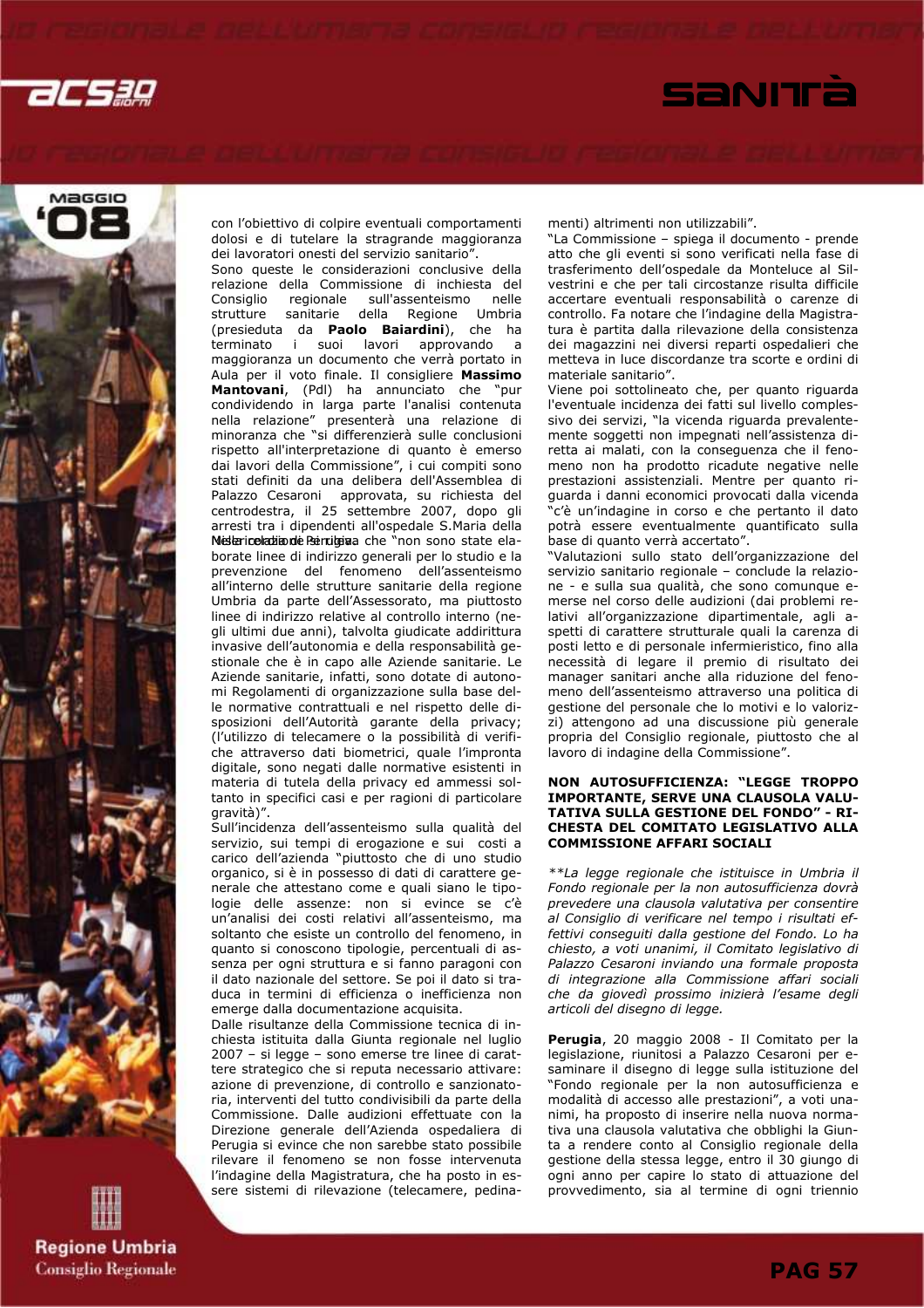





per valutare se con le risorse impiegate si è riusciti a ridurre i ricoveri e ad incrementare il sistema umbro di protezione sociale per i non autosufficienti.

Lo ha reso noto il Presidente del Comitato Giancarlo Cintioli al termine della riunione evidenziando come l'importanza della normativa e l'attesa per il provvedimento che nei prossimi anni dovrà affrontare uno dei problemi sociali più rilevanti dell'Umbria: la non autosufficienza di un elevato numero di cittadini, in progressivo aumento a causa dell'invecchiamento della popolazione, ha detto: "Abbiamo ritenuto giusto proporre il nuovo strumento statutario della clausola valutativa, per consentire alla Assemblea regionale di esercitare meglio i suoi poteri di controllo politico, per capire se la legge produrrà i risultati attesi, o se, invece, si renderà necessario apportare correttivi". Sarà ora la Commissione affari sociali, che da giovedì prossimo inizierà l'esame sugli articoli del disegno di legge della Giunta, a decidere se accettare la proposta del Comitato per la legislazione che motiva la propria richiesta di riferire in Consiglio anche in ragione dei tanti soggetti (Asl, distretti sanitari, Comuni umbri) che la gestione del Fondo finisce coinvolgere.

Favorevole alla clausola valutativa, uno dei nuovi strumenti di controllo del Consiglio che lo Statuto prevede all'articolo 61, anche Fiammetta Modena (FI-Pdl), membro di minoranza del Comitato legislativo che però precisa: "Siamo d'accordo; ma è ormai necessario che l'amministrazione regionale si doti, autonomamente e per tutti i provvedimenti di spesa, di efficaci strumenti di controllo sui risultati conseguiti".

La legge che istituisce il Fondo regionale per la non autosufficienza, dotandolo per il solo 2008 di 31 milioni e 750mila euro, prevede al primo articolo di assistere e mantenere a domicilio il maggior numero di soggetti non autosufficienti, evitando il maggior numero di ricoveri in strutture residenziali ed afferma il principio in base al quale l'accesso al fondo è riconosciuto a tutti coloro che hanno diritto all'assistenza sanitaria.

### NON AUTOSUFFICIENZA: "TEMPI RAPIDI PER IL FONDO REGIONALE, DISEGNO DI LEGGE IN AULA IL 3 GIUGNO" - LA TERZA COMMISSIONE, A MAGGIORANZA, HA LI-CENZIATO IL TESTO. NOVITÀ, GIUDIZI E **CONTENUTI**

\*\*La Commissione affari sociali di Palazzo Cesaroni, presieduta da Enzo Ronca, ha licenziato a maggioranza il testo di legge relativo alla istituzione di un Fondo regionale per la non autosufficienza ed ha nominato i due relatori Mara Gilioni e Franco Zaffini che illustreranno in consiglio i contenuti della proposta nella seduta di martedì 3 giugno. La Commissione ha recepito quasi per intero il testo rielaborato da una sottocommissione nominata ad hoc.

Perugia, 22 maggio 2008 - Con una decisa acce-

lerazione dei propri lavori, la Commissione affari sociali di Palazzo Cesaroni, presieduta da Enzo Ronca, ha licenziato il testo definitivo del disegno di legge che dovrà istituire il Fondo regionale per la non autosufficienza, recependo in larga parte il testo elaborato dall'apposita sottocommissione, composta dallo stesso presidente Enzo Ronca, dal vice presidente Franco Zaffini, e da Gianluca Rossi.

Il disegno di legge approvato a maggioranza con l'astensione dei tre membri dell'opposizione, arriverà all'esame dell'aula martedì 3 giugno e sarà presentato da due relazioni, per la maggioranza da Mara Gilioni e per le opposizioni da Franco Zaffini.

Fra le novità dell'ultima ora, oltre all'inserimento della clausola valutativa che fa obbligo alla Giunta di riferire in Consiglio regionale sulla gestione annuale e sui risultati conseguiti ogni triennio, figurano una decisa riduzione dei tempi, massimo 30 giorni, relativi ai primi adempimenti come: il Regolamento di attuazione; l'unità valutativa per l'individuazione dei soggetti non autosufficienti; la definizione dei rapporti con gli enti coinvolti, (Comuni, distretti sanitari ed Ambiti territoriali).

"Abbiamo voluto dare una forte accelerazione su un provvedimento molto atteso, ha detto a fine lavori il presidente Enzo Ronca esprimendo soddisfazione, sia per aver completato l'esame dell'articolato in una sola seduta, quella odierna, sia per l'esito della votazione che ha registrato il consenso convinto di tutti i consiglieri di maggioranza presenti e l'astensione di quelli dell'opposizione".

Giudizio finale ancora aperto quello di Franco Zaffini, capogruppo di An e relatore designato che a nome della intera coalizione del cfentrodestra annuncia, la "presentazione di una risoluzione da votare in aula contestualmente al Fondo per la non autosufficienza e che a giorni verrà illustrata in una apposita conferenza stampa". Per Zaffini in pratica, se la legge è condivisibile nei principi generali, "troppi e continui però sono i riferimenti alla programmazione, il cosiddetto Prina (Piano integrato per la non autosufficienza) che rappresenta lo strumento operativo con il quale la Giunta farà le vere scelte. Con la nostra risoluzione vorremmo preventivamente definire alcuni paletti e i principi essenziali dai quali non derogare in sede di attuazione".

Soddisfazione duplice per Gianluca Rossi, capogruppo del Pd: " E' una buona sintesi fra la proposta di legge che presentammo un anno fa come partito e il testo della Giunta; il Fondo avrà risorse certe e cospicue su un settore delicatissimo come quello dell'assistenza dei soggetti più deboli". Per Rossi è importante anche la rapidità con cui la Commissione ha esaminato l'atto e il voto stesso delle minoranze, "favorevoli in alcune parti ed astenute nel complesso di una legge". Ora ci auguriamo che il Fondo diventi operativa al più presto".

La finalità del Fondo è di assistere a domicilio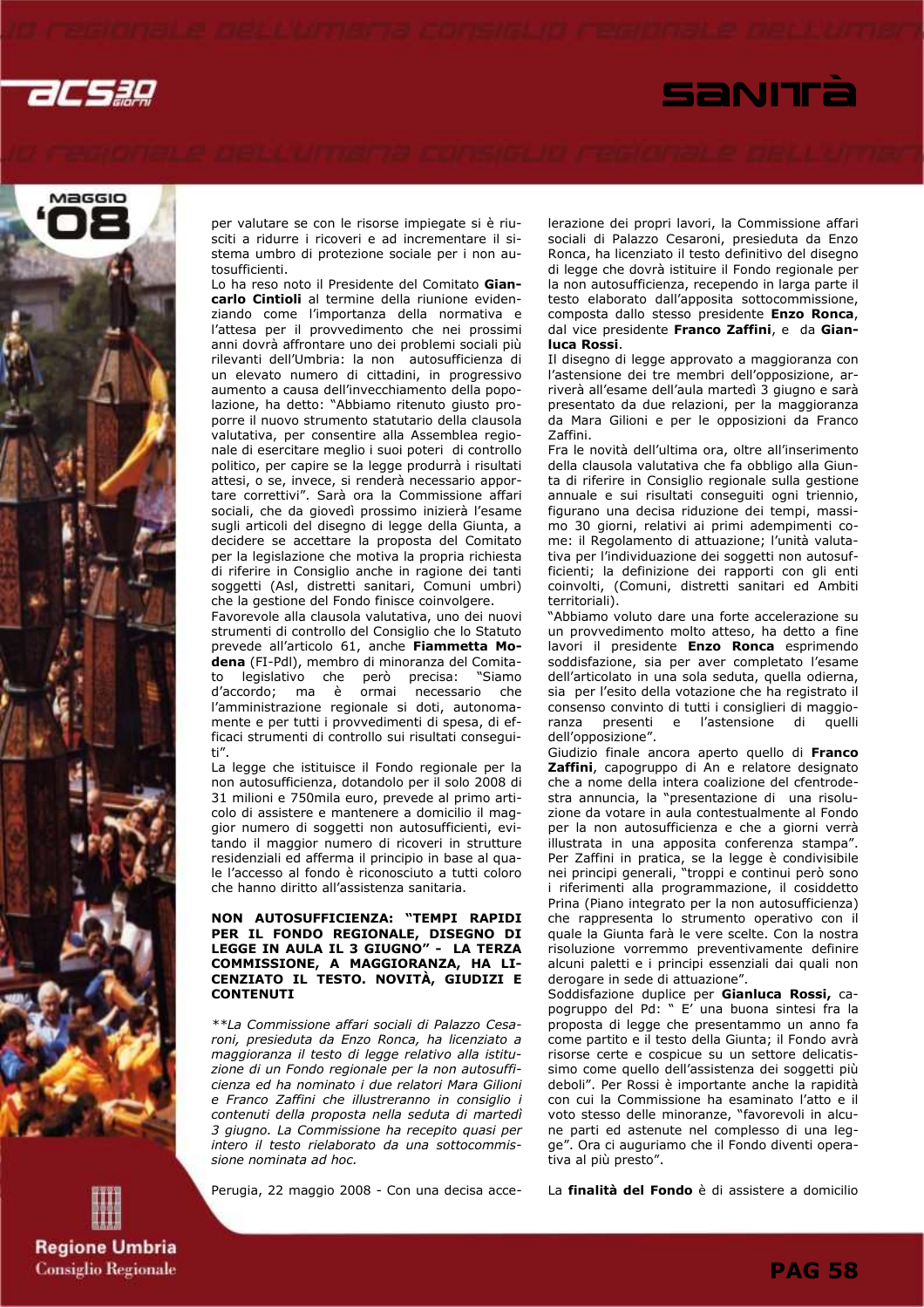





le persone non autosufficienti, (anziani, disabili adulti, disabili minori) evitando per quanto possibile il ricovero in strutture residenziali, anche perché il numero dei soggetti da assistere è destinato anche per dell'allungamento della vita media e del gran numero di anziani presenti in Umbria .

L'accesso alle prestazioni finanziate dal Fondo viene garantito dalla rete territoriale dei servizi socio sanitari attraverso una molteplicità di sportelli che comprendono i centri di salute dei distretti socio sanitari, gli uffici della cittadinanza dei Comuni. Il distretto competente per territorio provvede alla presa in carico del soggetto non autosufficiente ed alla attivazione dell'unità multidisciplinare di valutazione che predispone un progetto individuale all'interno del quale viene formulato il Programma di assistenza personalizzato (Pap), formulato sulla base della valutazione delle condizioni di bisogno, previo accertamento della condizione di non autosufficienza. Nel Pap viene indicato il responsabile del Programma di assistenza, una figura professionale individuata sulla base del criterio della prevalenza delle tipologie di prestazioni previste; a seconda dei casi una figura dell'area sanitaria o dell'area sociale. Per assicurare la piena applicazione del Pap è prevista la stipula del "Patto per la cura e il benessere" tra il soggetto non autosufficiente e i suoi familiari o conviventi ed il responsabile del Pap. Un Regolamento regionale disciplinerà i criteri e le modalità per l'accesso alle prestazioni. La Giunta regionale adotta il Piano regionale integrato per la non autosufficienza (Prina), ovvero il programma attuativo della legge attraverso il quale si definisce il modello organizzativo, l'offerta dei servizi, gli strumenti della programmazione.

Il Fondo avrà uno stanziamento complessivo, per il 2008, di 31 milioni e 750mila euro di cui: 4 milioni dal Bilancio regionale, 7 milioni quale quota dal Fondo Nazionale per la non autosufficienza e 20 milioni 750mila euro dal Servizio sanitario regionale. GC/gc

### "APPREZZAMENTO E CONDIVISIONE PER LE PAROLE DEL PAPA CONTRO L'ABORTO E PER LA MODIFICA DELLA LEGGE" – PER ADA URBANI (FI-PDL) "SONO LE DONNE I PRIMI SOGGETTI A SUBIRE L'ABORTO"

Perugia, 22 maggio 2008 - "Apprezzamento e condivisione per il recente intervento del Papa contro l'aborto e per modificare l'attuazione che si sta dando alla legge 194/'78". Così Ada Urbani (FI-Pdl) che, in una nota, sottolinea come "la legge, ormai trentennale, non ha affatto chiuso, purtroppo, l'epoca degli aborti clandestini, come molti politici strumentalmente affermano. Costoro, infatti, - spiega - non considerano che altri mezzi, come l'aborto farmacologico, cui troppe donne da sole fanno ricorso, rappresentano un ritorno a questa pratica che è contro la famiglia e la vita".

Per Urbani, "sono le donne, spesso da sole, o so-

lo in alcuni casi insieme alla famiglia, che assumono la sofferta e dolorosa decisione dell'interruzione della gravidanza".

"Sono le donne – evidenzia - i primi soggetti a subire l'aborto perché, vista la gestione delle strutture previste nella legge 194 a tutela della maternità, non viene offerta loro una concreta alternativa, al di fuori di una scelta meramente etica, per la vita".

"Occorre dunque operare – suggerisce l'esponente del centrodestra – perché questa legge, che compie 30 anni, in un contesto sociale, culturale e soprattutto scientifico radicalmente mutato, venga attuata, così come promulgata, a favore di una maternità consapevole e a difesa e promozione della vita".

In conclusione, per Ada Urbani, "è necessario approfondire, anche alla luce delle nuove opportunità scientifiche, le problematiche collegate alla difesa della vita, per portare nel Parlamento proposte di modifica in senso positivo e condiviso della legge. Su questo tema è indispensabile il supporto di tutte le organizzazioni familiari".

### NON AUTOSUFFICIENZA: ULTIMATO IL DI-BATTITO, I LAVORI RIPRENDONO ALLE 15 - LE RELAZIONI DI GILIONI E ZAFFINI, GLI INTERVENTI DI MODENA, LIGNANI MAR-CHESANI, MASCI, STUFARA , ROSI - I CON-TENUTI DEL PROVVEDIMENTO

Perugia, 27 maggio 2008 - In Consiglio regionale è iniziato l'esame della legge che istituisce il Fondo regionale per la non autosufficienza. Dopo le due relazioni iniziali c'è stato il dibattito e la replica dei due assessori Damiano Stufara e Maurizio Rosi.

I lavori riprenderanno nel pomeriggio, alle ore 15, con il voto sull'articolato.

Presentando il disegno di legge la relatrice di maggioranza Mara Gilioni ha detto: Il problema della non autosufficienza è particolarmente sentito in Umbria per l'alto tasso di invecchiamento della popolazione: un dato negativo per gli effetti che comporta sul lato assistenziale, ma anche un motivo di vanto per il quale in cima al desiderio degli italiani c'è quello di poter vivere nel nostro territorio perché è migliore la qualità della vita, si vive bene ed a lungo. In questa logica il Fondo nasce con la precisa scelta di facilitare la permanenza e la cura dei soggetti non autosufficienti nell'ambito della propria famiglia: il luogo più idoneo a favorire la crescita e lo sviluppo delle persone disabili e non autosufficienti. Il Fondo intende aumentare il sistema di protezione sociale sulla base dei principi della presa in carico, della universalità ed equità di accesso alle cure e della integrazione sociale.

Nel 2010 la popolazione anziana crescerà fino a livelli record di 16.723 unità ed è alto anche in numero dei disabili da 6 a 64 anni. Questo ci impone di riorganizzare e riqualificare i servizi potenziandoli anche sul versante della massima integrazione fra i settori sociale e sanitario. Fino ad oggi si è risposto ai problemi della non auto-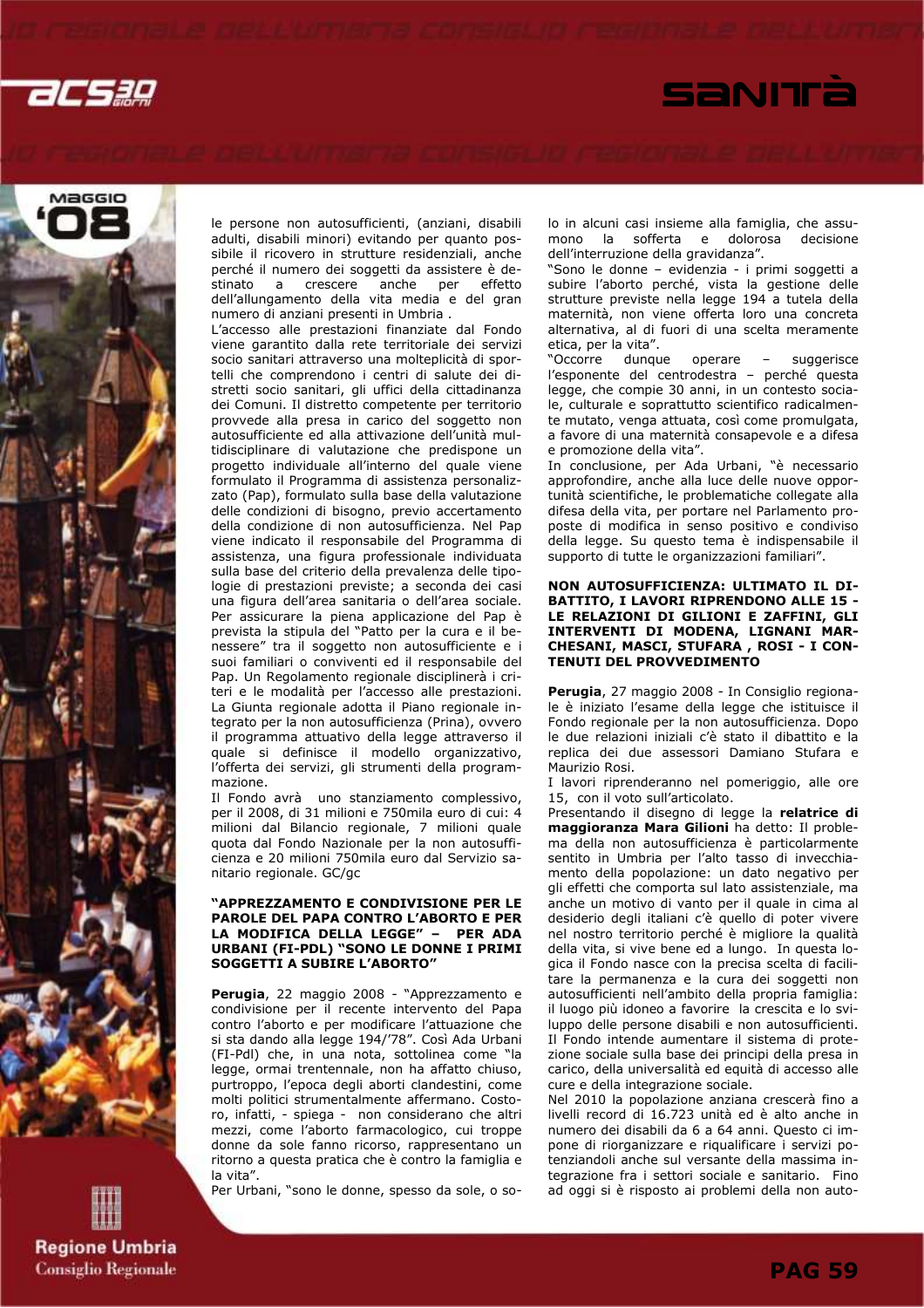





sufficienza ricoverando i soggetti in istituti o erogando assegni di cura. Con il Fondo intendiamo recuperare l'assistenza familiare per i suoi vantaggi che comprendono anche quello economico. La legge non nasce isolata ma fa tesoro dei provvedimenti che negli ultimi tempi hanno sperimentato in Umbria forme integrate di assistenza. Adesso occorre valorizzare le buone pratiche emerse da quelle esperienze dimostrando di essere capaci di operare con grande flessibilità nell'organizzazione dei servizi e veloci nel dare risposte pertinenti e adeguate ai bisogni. Il provvedimento è stato licenziato in tempi record dalla Commissione che non ha rinunciato ad un ruolo propositivo, ad esempio con l'introduzione della clausola valutativa necessaria a monitorare gli effetti e i risultati della legge dopo il primo anno ed ogni triennio.

A proposito del Fondo il relatore di minoranza Franco Zaffini (An- Cdl) "Siamo soddisfatti per il lavoro fatto in terza Commissione che ha consentito di migliorare di molto la legge, prima nel gruppo di lavoro e poi nelle sedute. Restano però ancora margini di miglioramento, per questo avremmo voluto una settimana in più di tempo. Non è infatti accettabile che dopo due anni di ritardo, dovuti alla Giunta, si decida di punto in bianco di accelerare un iter che si è rivelato molto utile e produttivo in Commissione. Si è scelto di fare una legge descrittiva e poco prescrittiva. Troppe sono le scelte importanti che restano in sospeso per essere rinviate al cosiddetto Prina di competenza della Giunta. Chiediamo dunque di affinare il testo in aula e saremo disponibili a votare a favore se troveremo una maggioranza aperta e pronta ad accogliere i punti qualificanti di una risoluzione che porremo ai voti dell'Aula. Rivendichiamo il merito di avere inserito nel testo tempi certi per tutti gli adempimenti, non più di 30 giorni, per far decollare il Fondo sul quale c'è il rischio concreto di non diventare subito operativo e di non spendere risorse pur importanti per il 2008. Nel merito della certezza delle risorse future chiediamo di fissare nella legge il principio che obbliga la Giunta ad aumentarle anche di poco ma tutti gli anni. Occorre anche render contestuale l'approvazione di tre documenti che si intersecano, il Piano sociale scaduto nel 2002, quello sanitario nel 2005 e il Prina che avvierà il Fondo. Va subito estesa l'esenzione dall'Irap che, guarda caso, vale solo per le cooperative sociali, ma non per il volontariato Onlus che copre l'80 per certo dei ricoveri in residenza. E' una questione di giustizia, al pari dell'aggiornamento delle rette fatto per le stesse cooperative nel 2007 ma rimaste ferme al 2002 per il volontariato. Oggi tutte le residenze protette sono con l'acqua alla gola. E' giusto mantenere i pazienti in famiglia; ma non si può essere ideologici: ci sono casi limite, malati gravi di Alzheimer che le famiglie chiedono di ricoverare, scontrandosi con liste di attesa di ben 400 posti mancanti e le stesse Asl tardano mesi a ricoprire i posti dei pazienti deceduti.

Ha chiuso il dibattito l'assessore regionale ai ser-

vizi sociali Damiano Stufara, che ha detto: "La legge si propone di offrire risposte efficaci e per certi versi inesplorate in un contesto che vede repentinamente allungare la vita media della nostra popolazione e che oggi coinvolge il 7 per cento della popolazione con circa 8 mila disabili adulti e minori.

Se sta crescendo l'aspettativa di vita è anche frutto e conseguenza del sistema di protezione sociale messo in atto in questa regione. Ora c'è da affrontare in modo nuovo questo grande tema sul qual si sono mobilitati tutti a partire dalle organizzazioni sindacali. Ricordo che fra le dieci priorità fissate nel Patto per lo sviluppo c'è anche il tema della non autosufficienza. Bene hanno fatto tutti coloro che hanno voluto sollecitare l'approvazione della legge e che oggi sono qui con questo intento. A loro voglio però dire che l'Umbria farà da battistrada. Nessun'altra Regione ha leggi simili a questa e così complesse non esistono nemmeno a livello nazionale. L'Umbria sarà dunque oggetto di osservazione, di interesse in tutto il Paese.

Voglio precisare che i quasi 32 milioni di euro del Fondo sono tutti aggiuntivi rispetto alle spese di questo settore. Solo 7 milioni di euro provengono dal Fondo nazionale dalla Finanziaria del 2008. Speriamo ora che nel 2009 la quota del fondo nazionale sia superiore.

Anche le risorse provenienti del Fondo sanitario sono da considerare aggiuntive in quanto frutto della razionalizzazione e dei risparmi conseguiti. Ricordo che si era parlato di tasse di scopo che non ci sono state. E' stato incrementato il prelievo Irap e solo sulle imprese che hanno avuto maggiori utili. Sulla legge c'è stato un livello di partecipazione non usuale. Molti lo hanno fatto anche con passione partecipando al confronto. Anche la Commissione ha fatto un buon lavoro ed ha prodotto migliorie. La legge pone due o tre elementi di innovazione forte: fa sì che l'intero modello sia ispirato dalla costante ricerca della integrazione e per la prima volta stiamo costruendo Piano sanitario e sociale entro autunno che affronteranno le tematiche della non autosufficienza in modo integrato. La persona è al centro della attenzione della legge. Non possiamo snaturare il contesto familiare e domiciliare delle persone. Positivo è il lavoro della Commissione e delle stesse minoranze. In tutti è prevalso l'elemento di priorità del problema. A Zaffini che poneva il problema dei tempi e di un dialogo fra le parti voglio assicurare che ci sarà il coinvolgimento più largo. Per questo lo invito a votare a favore. Alcuni emendamenti vanno nella direzione da lui auspicata.

Breve replica anche da parte dell'assessore alla sanità Maurizio Rosi. A suo giudizio, "la Giunta ha fatto una proposta mirata e completa nella direzione di integrare servizi sociali e sanitari. In Umbria non siano in ritardo. In tanti hanno partecipato alla stesura della proposta. In Umbria gli uomini hanno la più alta speranza di vita d'Italia e le donne, perché fumano troppo, sono al quinto posto. Sulla salute mentale come sulla sicu-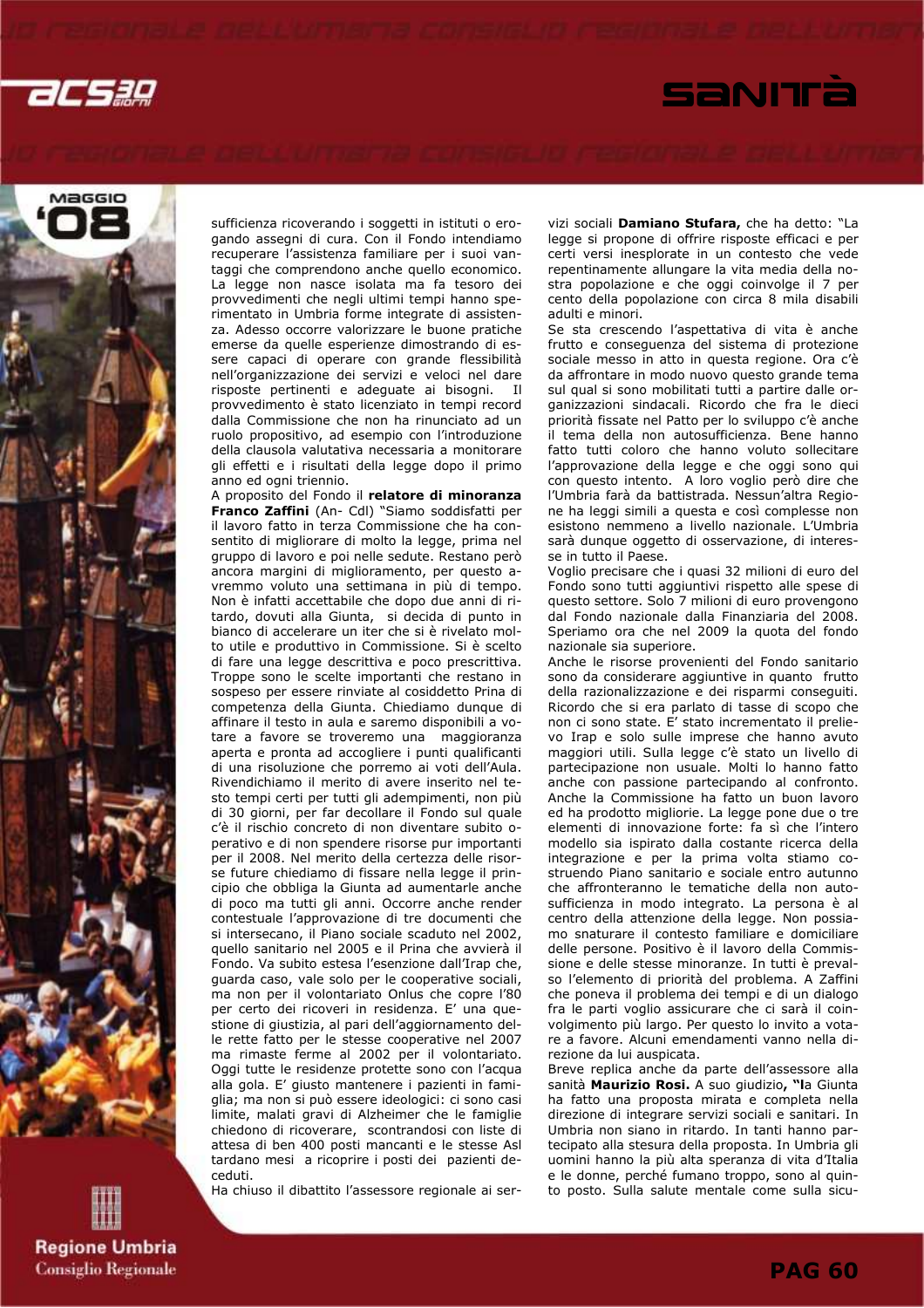





rezza nel lavoro non abbiamo lesinato risorse ed iniziative. Abbiamo agito senza gravare con nuove tasse o ticket come invece hanno fatto 16 regioni su venti. E' ingeneroso dire che abbiamo impiegato un anno nel fare la legge. Anticipo che sul Piano sanitario che sarà disponibile a settembre ci sarà ancor più evidente la integrazione e le residenze incrementate fino a 1.900 diventeranno 2.200. Sono favorevole all'immediato subentro di pazienti dopo i decesso dei pazienti, da rendere obbligatorio per le Asl anche nell'ambito delle 24 - 48 ore, anche perché non si avrebbe un aumento dei costi. Per il prossimo anno dobbiamo sperare che le risorse aggiuntive garantite dal Governo Prodi siano confermate. Vedremo fra quattro mesi se questo avverrà. Ricordo che l'Umbria con solo un'altra Regione in Italia è riuscita a non aumentare le tasse regionali. A proposito delle rette siamo disponibili ad aumentarle: più di una volta sono state adeguate quelle del Serafico di Assisi e di Fratta Todina".

Replicando dopo gli interventi della Giunta, come relatore di minoranza, Franco Zaffini: "Ho sentito l'assessore Stufara affermare che i 31 milioni di euro sono tutti aggiuntivi. Ne prendiamo atto, ma i 4 milioni che vengono dalla riconversione degli assegni di cura non possono considerarsi aggiuntivi ma riconvertiti perché compresi nei 31. Non lo dice solo l'opposizione ma anche i sindacati. Se sono razionalizzazioni non sono risorse aggiuntive, dovete spiegarne la provenienza.

Riguardo la disponibilità che abbiamo espresso in commissione, riconosco che il testo da una parte è stato migliorato. Osservo che nel quadro finanziario che ci viene sottoposto è scritto che nel 2008 è 31.750.000 euro, nel 2009 è 23.750.000 e nel 2010 è 23.750.000. La differenza è di 8 milioni ma, a beneficio del verbale, prendiamo per buono che le quote di competenza regionale saranno sempre crescenti".

### IL DIBATTITO

FIAMMETTA MODENA (Capogruppo FI-Pdl): "PER LA TROPPA LENTEZZA E MEDIAZIONI POLI-TICHE DELLA MAGGIORANZA LA LEGGE ARRIVA CON GRAVE RITARDO – La non autosufficienza è una grave emergenza anche nella nostra regione. In Commissione, dove i rappresentanti del centrodestra hanno lavorato molto bene, non abbiamo fatto ostruzione e non è certamente nostra la colpa se la creazione del Fondo arriva all'approvazione dopo metà legislatura. La maggioranza ha dimostrato ancora una volta la lentezza ed il modo farraginoso con il quale affronta le cose. Ci sono state troppe mediazioni politiche. Il centrosinistra, nelle sedi concertative prende precisi impegni, ma poi i vari passaggi politici rallentano fortemente l'iter dell'approvazione di una legge. La responsabilità del ritardo è della Giunta regionale. Il nostro preciso impegno sarà quello di vigilare attentamente sulla parte attuativa della legge e sui tempi con i quali verranno elargiti i contributi ai soggetti interessati. Andranno anche verificati con attenzione i benefici della legge. La normativa deve essere inquadrata nella programmazione sanitaria e sociale poiché, comportando un grande impegno di carattere economico, se non viene ricompresa in un discorso generale, rischia di non trovare una buona applicazione. Importantissima diventa la clausola valutativa inserita nella legge, perché consentirà di verificare se, effettivamente, vengono prodotti gli effetti desiderati".

ANDREA LIGNANI MARCHESANI (capogruppo Cdl per l'Umbria): "SERVIVA UNA LEGGE PRE-SCRITTIVA E NON DESCRITTIVA – Senza dubbio, questa legge, rappresenta un importante passo in avanti. La preoccupazione riguarda la prevaricazione della 'Sanità' rispetto al 'Sociale'. Vanno assolutamente distinte le competenze tra l'assessorato alla Sanità e quello del Sociale. Questa legge, nonostante un piano gerarchico, mantiene sovrastrutture che penalizzeranno i tempi di prima applicazione. Importantissimo è stato l'inserimento della clausola valutativa, ma non ci lascia comunque tranquilli la burocrazia che caratterizza la legge. Regione, Usl e Ati rappresentano un numero di soggetti troppo ampio per la programmazione. I 4 milioni di euro che giungono dal bilancio regionale sembrano essere di fatto, in parte, una partita di giro legata alle cooperative sociali. Sembra che le risorse destinate a questa particolare fascia sociale vengano sacrificate a conflitti di competenze. E' chiaro che la nostra vigilanza sarà attenta e costante".

LUIGI MASCI (vicecapogruppo Pd): "BISOGNI E RICHIESTE DI INTERVENTO AUMENTANO COSTANTEMENTE – La non autosufficienza è un emergenza sociale nazionale e regionale. Le richieste di intervento aumentano costantemente sia per ragioni anagrafiche, sia per le condizioni congiunturali economiche del momento che penalizzano pesantemente le persone più deboli e più indifese. Oggi compiamo un atto di grande sensibilità etica e sociale. E' una risposta sicuramente significativa, con il primato della tempestività, rispetto alle altre regioni.

Si tratta di un provvedimento che anticipa i nuovi piani sanitario e sociale, ma allo stesso tempo li sostanzia e li esalta in un regime di coerenza con il modello di innovazione del welfare in Umbria. La proposta è coerente con i principi sociali della costituzione e quindi con l'esigenza di garantire i diritti alle persone di ogni età e condizione, onora gli impegni assunti con la stipulazione del patto per la salute e il protocollo per il benessere delle persone anziane.

L'attuazione della legge va comunque velocizzata e sottoposta a verifica per essere portata a sistema nell'immediato futuro".

### FONDO NON AUTOSUFFICIENZA: I CONTE-**NUTI**

Il Fondo regionale per la non autosufficienza che per il 2008 stanzia 31 milioni e 750mila euro così ripartiti (20 milioni 750mila euro dal Servizio sanitario regionale, 7 dal Fondo nazionale e 4 direttamente dal Bilancio della Regione) si propone di assistere a domicilio il maggior numero di persone (anziani, disabili adulti, disabili minori) non in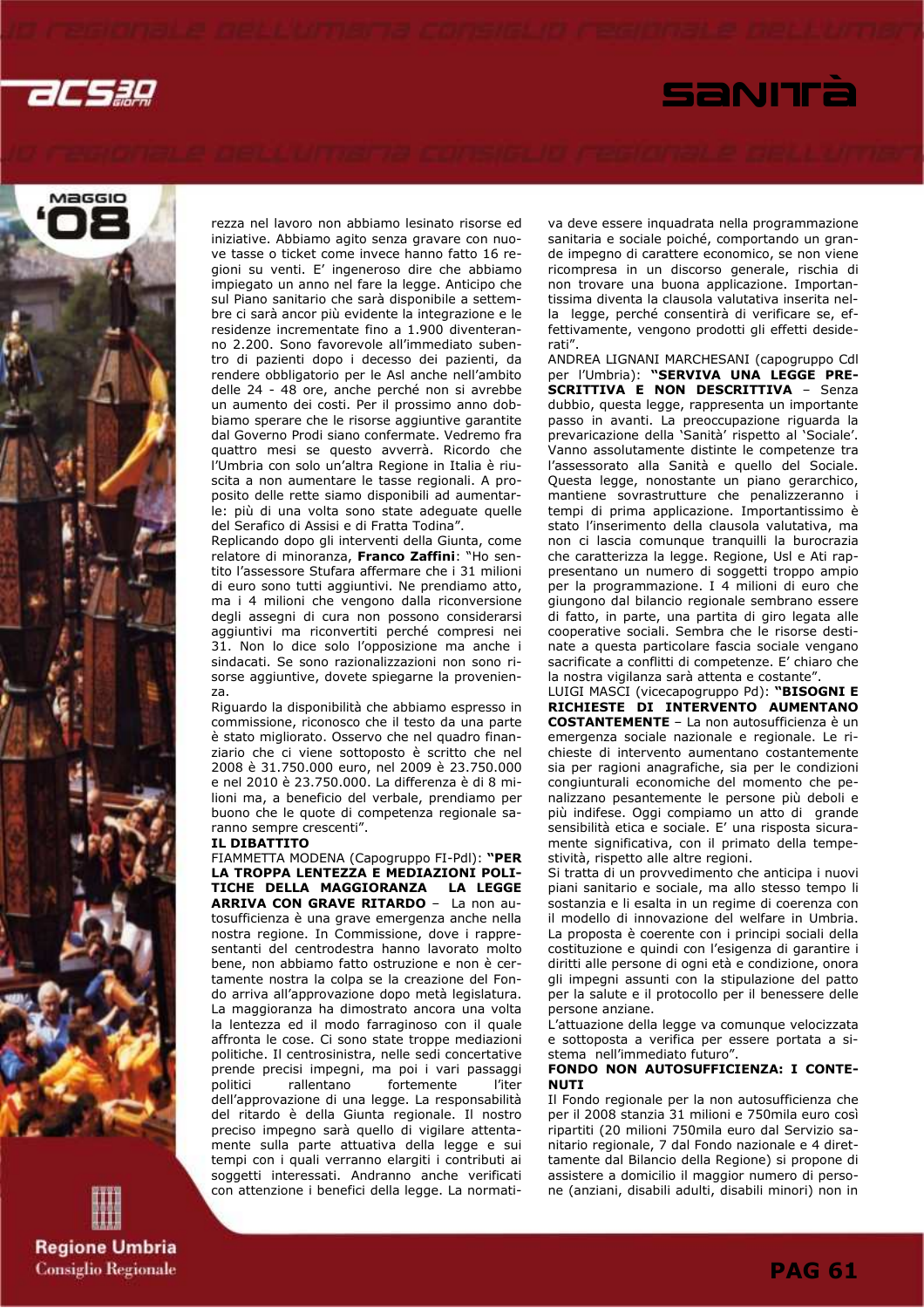





grado di compiere gli atti essenziali della vita quotidiana senza l'aiuto rilevante di altre persone; ma non esclude il ricovero in strutture residenziali o semiresidenziali nei casi più gravi.

L'accesso alle prestazioni del Fondo che intende dare una risposta nuova agli effetti più problematici prodotti del forte invecchiamento della popolazione umbra, ha come riferimento organizzativo e decisionale i Distretti sanitari di ogni Asl, che operano in accordo con gli ambiti sociali dei comuni. Spetta a loro provvedere alla "presa in carico del soggetto non autosufficiente" e costituire una "unità multidisciplinare di valutazione" per esaminare i singoli casi individuati tramite la rete territoriale dei servizi socio sanitari, i centri di salute e gli uffici della cittadinanza dei singoli Comuni.

Dopo aver accertato il diritto di accesso ai benefici i Distretti, con gli altri livelli territoriali, predisporranno un "programma assistenziale personalizzato (Pap) per ogni paziente da rafforzare con un "Patto per la cura e benessere" che impegna la famiglia, con formale sottoscrizione, su prestazioni specifiche, adatte a "favorire la permanenza dell'individuo nel proprio domicilio" ed "accrescere le opportunità di sviluppo psicosociale della persona disabile". Degli interventi concordati risponderà anche un responsabile del programma di cura.

Per rendere operativo il Fondo, la Giunta in tempi brevi (30 giorni) adotterà un Regolamento con criteri e modalità di accesso ai contributi e un "Piano regionale integrato della non autosufficienza" (Prina) valido tre anni, da sottoporre ai voti del Consiglio, con indicati: i criteri di riparti del Fondo, le aree prioritarie di intervento, gli indirizzi e l'organizzazione dei servizi territoriali a livello di singolo comune.

Una clausola valutativa (articolo 19), inserita in Commissione Affari sociali, prevede che, al 30 giugno di ogni anno, il governo regionale riferisca in Consiglio, sullo stato di attuazione della legge, sul numero delle persone "prese in carico" dai distretti, sul tempo medio di attesa fra la richiesta e la sottoscrizione del "Patto per la cura e benessere". Una seconda relazione, da fare ogni tre anni, informerà l'Assemblea di Palazzo Cesaroni sui risultati più generali conseguiti dalla legge, in particolare sul reale mantenimento in famiglia dei pazienti; sulla spesa sanitaria sostenuta; sui tempi di erogazione e sulle liste di attesa per gli accessi nelle strutture residenziali.

La legge abroga la vecchia normativa sugli assegni di cura garantendo comunque le erogazioni in atto, in attesa dei nuovi accertamenti previsti dalla legge sul Fondo per la non autosufficienza. Al momento in Umbria risultano non autosufficienti il 7,37 delle popolazione, pari a 14.727 individui su 199.780 anziani che nel 2010 dovrebbero diventare all'8,05, pari a 16.723 unità. I disabili, da 0 a 64 anni, risultano essere 7.880.

NON AUTOSUFFICIENZA: "LEGGE APPRO-VATA A MAGGIORANZA, PASSANO TRE E-MENDAMENTI DELLA GIUNTA E UNO

### DELL'OPPOSIZIONE" - RESPINTA LA RISO-LUZIONE DELLA MINORANZA

\*\*Approvato a maggioranza il Fondo regionale per la non autosufficienza che stanzia 31 milioni di euro favorendo la permanenza in ambito familiare dei pazienti da assistere. A favore hanno votato 17 consiglieri di centrosinistra. Sette gli astenuti del centrodestra che non hanno accettato di votare per parti separate una loro risoluzione che impegnava la giunta su alcuni punti. L'Aula ha approvato tre emendamenti delle Giunta ed uno della opposizione.

Perugia, 27 maggio 2008 - Il Fondo regionale per la non autosufficienza è diventato legge a maggioranza, con 17 voti favorevoli e con l' astensione dei 7 consiglieri delle minoranze presenti in aula. Non si è arrivati al voto unanime, auspicato da entrambi gli schieramenti perché l'Aula ha respinto, giudicandola troppo critica nella prima parte, la risoluzione presentata da Franco Zaffini e da lui stesso definita "accettabile per il centrosinistra e chiarificatrice dei contenuti di una legge troppo descrittiva".

Prima del voto finale, il Consiglio ha approvato tre emendamenti proposti dalla Giunta che in pratica: ammettono la possibilità di integrare il Fondo con risorse private; fissano l'obbligo di prevedere risorse sempre crescenti per il Fondo e vincolano al Fondo l'utilizzo di eventuali economie.

Approvato anche uno dei cinque emendamenti della minoranza che impegna la Giunta ad adottare, contestualmente il Piano sociale e sanitario e il Piano sulla gestione del Fondo appena costituito, il Prina.

Rispetto alla risoluzione Zaffini, respinta con 15 voti contrari e 9 a favore, che chiedeva in particolare: di presentare il nuovo Piano sanitario e il nuovo Piano sociale entro settembre 2008; di prevedere 1.000 nuovi posti letto, autorizzati e convenzionati, e un 20 per cento in più a pagamento; di obbligare le Asl a reintegrare gli ospiti nelle residenze protette, per ridurre le liste di attesa; di estendere l'esenzione Irap a tutte le associazioni Onlus del volontariato e di adeguare le rette dei centri riabilitativi per disabili, l'assessore alla sanità Maurizio Rosi, a nome della Giunta, ha parlato di "richieste intelligenti sostanzialmente accettabili, ma da distinguere nettamente rispetto alle critiche espresse in premessa, ed ha proposto "una votazione per parti separate del documento" che la minoranza non ha accettato.

Il disegno di legge della Giunta, giudicato positivamente dall''assessore alle politiche sociali Damiano Stufara, "perché assegna all'Umbria un ruolo di battistrada per una legge che non ha precedenti in Italia e che propone soluzioni inesplorate, in un contesto di forte allungamento della vita media"; criticato dalle opposizioni perché, ha riassunto Franco Zaffini, "troppe scelte importanti sono rinviate alla Giunta con il rischio concreto che il Fondo non diventi subito operati-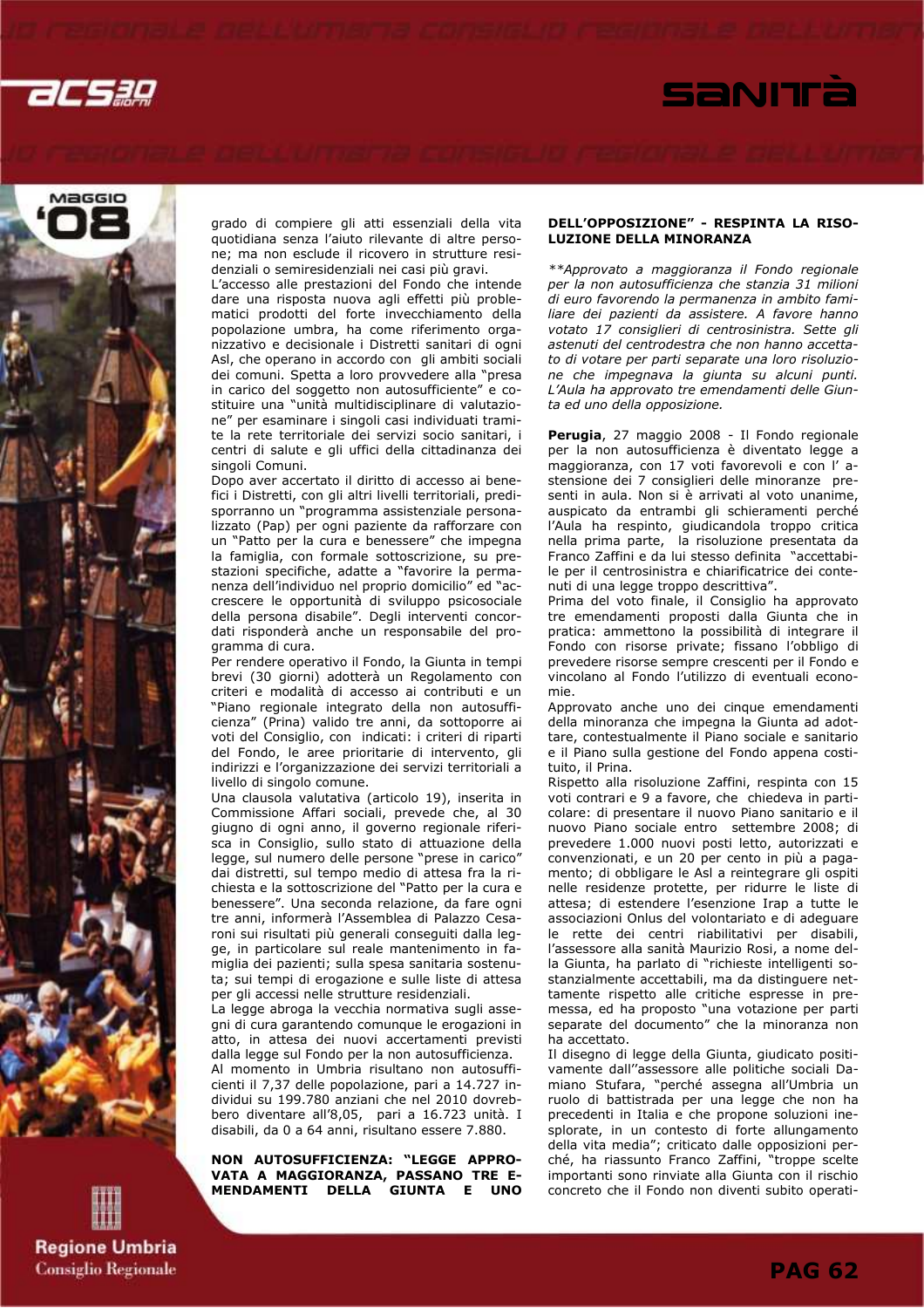





vo", trova il suo presupposto e l'inizio dell'iter legislativo in una proposta di legge, sottoscritta ad inizio 2006 dai consiglieri, allora Pds ed oggi Pd, Fabrizio Bracco, Gianluca Rossi, Giancarlo Cintioli e Mara Gilioni.

### "IL SOSTEGNO ALLE PERSONE NON AUTO-SUFFICIENTI È L'ESEMPIO DI UNA SINI-STRA DI GOVERNO" – LA SODDISFAZIONE DI VINTI (PRC-SE) PER LA LEGGE APPRO-VATA IERI IN CONSIGLIO

\*\*Dopo l'approvazione di ieri in Consiglio regionale della legge sul fondo per la non autosufficienza, il capogruppo di Rifondazione comunista, Stefano Vinti esprime, in una nota, la sua soddisfazione definendo questo atto "un altro passo importante verso le famiglie, ma soprattutto verso la dignità umana di numerosi individui non autosufficienti". Vinti ricorda anche l'importante ruolo svolto dal suo Partito sia per questa legge, che per quella, di qualche settimana fa, sull'assistenza odontoiatrica e protesica.

Perugia, 28 maggio 2008 - "La legge sulle non autosufficienze è un altro passo importante verso le famiglie, ma soprattutto verso la dignità umana di quegli individui che, ora, grazie al fondo speciale, possono restare nella propria abitazione per essere accuditi e amati". Così il capogruppo di Rifondazione comunista, Stefano Vinti dopo il voto di ieri in Consiglio regionale della legge per il sostegno alle persone non autosufficienti.

"Sommando questa legge all'altra sull'odontoiatria, presentata da Rifondazione comunista e approvata dall'Aula alcune settimane fa, - spiega Vinti – si ridà respiro alle famiglie, martoriate dalle tasse, dal caro carburante e dal caro alimentare".

Vinti, sottolinea quindi "il fondamentale ruolo avuto da Rifondazione comunista nel portare avanti queste iniziative sociali. Il nostro ruolo – conclude – è stato incentrato in un'attività istituzionale propositiva di soluzioni in grado di ridare più potere ai redditi medi e medio-bassi".

### CONSENSO AMPIO, MA RISCHIO INCOSTI-TUZIONALITÀ PER LA NORMA UMBRA SU CENTRI BENESSERE E DISCIPLINE BIONA-TURALI

\*\*Ogni decisione sull'iter del disegno di legge regionale, "Discipline del benessere e bionaturali" verrà presa giovedì 5 giugno. Lo ha deciso, a voti unanimi, la terza Commissione consiliare presieduta da Enzo Ronca, dopo aver preso atto che sulla proposta c'è un consenso ampio anche se esiste il concreto rischio che il Governo impugni la normativa davanti alla Corte costituzionale, perché non rientra nelle competenze delle Regioni disciplinare una materia nuova, ancora estranea alle leggi nazionali.

Perugia, 29 maggio 2008 - L'ipotesi di regolamentare in Umbria le discipline bionaturali, praticate nei centri benessere, di inquadrare professioni nuove come quella del naturopata, anche per evitare seri rischi alla salute dei cittadini, trova un consenso bipartisan e praticamente unanime in Consiglio regionale; ma anche la consapevolezza di varare una legge ad alto rischio di incostituzionalità.

E' quanto è emerso oggi nei lavori della terza Commissione affari sociali, presieduta da Enzo Ronca che ha dedicato l'intera seduta ad esaminare il disegno di legge "Discipline del benessere e bionaturali" decidendo, alla unanimità e su proposta dello stesso Ronca, di rinviare ogni scelta alla prossima settimana per capire meglio se sul testo, eventualmente approvato dal Consiglio, il Governo potrà sollevare problemi di incostituzionalità. Nonostante tre Regioni (Lombardia, Emilia Romagna e Toscana) siano riuscite ad evitare il veto sulle proprie leggi, molto simili a quella umbra, non sono sfuggiti al vaglio nazionale i testi similari approvati da altre Regioni. E una Sentenza, recentissima della Corte, relativa al Piemonte evidenzia la mancanza di competenza delle Regioni, in particolare a riconoscere professioni nuove, non ancora disciplinate da norme nazionali.

Tre le ipotesi emerse per sboccare l'empasse: votare il testo in Consiglio, accompagnandolo con una proposta da affidare all'iter parlamentare; impegnare la Giunta con un ordine del Consiglio da portare al tavolo della Conferenza Stato-Regioni; votare comunque il disegno di legge fidando sul fatto che il suo iter possa risultare indenne, così come già avvenuto per le tre Regioni che hanno una legge operativa.

In attesa di una decisione che verrà presa giovedì 5 giugno, i tre sottoscrittori delle proposte diventate in Commissione in un unico testo, non hanno mancato di ribadire la volontà di andare avanti aggirando eventuali ostacoli. Per Oliviero Dottorini (Verdi e civici), intervenuto al lavori della terza Commissione, "il rischio incostituzionalità pesa come un macigno, ma la necessità di far ordine nel settore delle discipline bionaturali resta urgente per distinguere le attività serie praticate in Umbria rispetto a quelle improvvisate". Per Pavilio Lupini (Prc), "è da sostenere la via del doppio binario: voto in aula confidando sul fatto che la legge è praticamente identica a quella toscana, proposta di iniziativa parlamentare per suggerire l'approvazione una legge nazionale che oggi manca". Per Aldo Tracchegiani (La Destra), "si tratta di una prima legge che non entra in conflitto con altre norme nazionali, nemmeno con la figura del naturopata che in Inghilterra ha addirittura il potere di certificare alcune malattie".

All'incontro è intervenuta anche l'assessore regionale alla istruzione, Maria Prodi che ha evidenziato rischi cui la normativa andrebbe incontro in assenza di un riferimento nazionale e che, se approvata, investirebbe la Regione nella formazione dei futuri operatori.

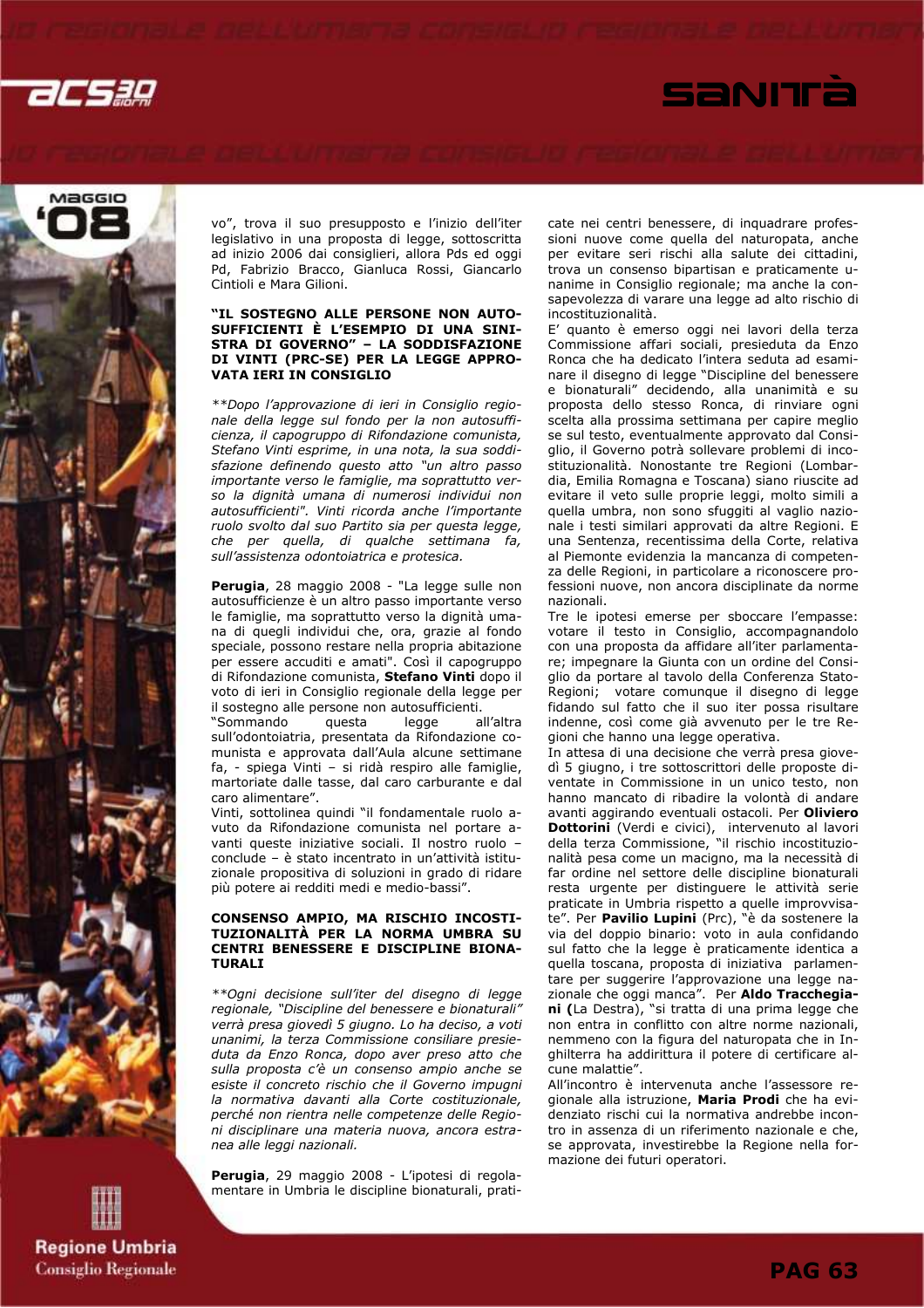



### GIUSTIZIA: "LA PROCURA E IL TRIBUNALE DI TERNI SONO SOTTO ORGANICO" - PER MELASECCHE (UDC) "ALCUNI PROCESSI SONO A RISCHIO, MENTRE IL SENSO DELLA LEGALITÀ È SEMPRE MENO DIFFUSO"

\*\*Il consigliere Enrico Melasecche chiede all'Esecutivo regionale di intervenire presso i ministeri competenti affinché venga affrontata e risolta la situazione di disagio della Procura e del Tribunale di Terni. Per l'esponente dell'Udc la città di Terni attende la conclusione di indagini importanti, il cui ritardo favorirebbe soltanto "coloro che sperano e lavorano per far cadere in prescrizione reati odiosi quali quelli in danno dell'ambiente e della salute".

Perugia, 7 maggio 2008 - "Le gravissime difficoltà della Procura di Terni, con le obiettive carenze di dotazione organica e di mezzi materiali, rappresentano un campanello d'allarme che non può essere trascurato da coloro che credono in uno Stato di diritto ed in una amministrazione pubblica seria e trasparente che non agisce per favorire interessi personali o di parte". Lo afferma il consigliere Enrico Melasecche (Udc) sottolineando che "è giusto pretendere dai magistrati una corretta efficienza, sentenze in tempi ragionevoli, ma è altrettanto doveroso dotare gli uffici di personale e di mezzi. Impegnare sostituti procuratori in più sedi contemporaneamente mentre la città attende la conclusione di indagini importanti, favorisce soltanto coloro che sperano e lavorano per far cadere in prescrizione reati odiosi quali quelli in danno dell'ambiente e della salute delle migliaia di famiglie che in questo territorio vivono".

"La società odierna – spiega il rappresentante dell'opposizione a Palazzo Cesaroni - è estremamente complessa e soltanto la celerità della procedura sia in sede penale che civile, consente a tutti di poter ancora credere nei valori a posti a fondamento della nostra Costituzione. Una Procura dimezzata o un Tribunale con vuoti in organico allunga i tempi, già alquanto dilatati, delle ordinarie procedure".

Melasecche sollecita quindi "nuovamente e a livello ufficiale, con una interrogazione, la presidente Lorenzetti affinché segnali a chi di dovere una situazione sempre più preoccupante. Appare come minimo singolare che, nella revisione degli organici, Terni non abbia avuto la minima considerazione da parte del Governo uscente. Forse il problema non era nelle priorità degli amministratori locali".

### QUALE POSTO OCCUPA IL TEMA DELL'ORDINE PUBBLICO NELL'AGENDA DEI PARTITI? – LE RISPOSTE DEI GRUPPI PO-LITICI IN CONSIGLIO REGIONALE

\*\*I gruppi politici presenti in Consiglio regionale assegnano un ruolo primario al tema della sicurezza, pur se con diverse accentuazioni, dopo che nell'audizione pubblica svoltasi a Palazzo Cesaroni è emersa la necessità di un maggiore coordinamento tra le forze di polizia e di piani di sicurezza integrata.

SICUREZZI

Perugia, 8 maggio 2007 – Dopo l'audizione pubblica convocata dalla Commissione Affari istituzionali alla quale hanno partecipato rappresentanti dei sindacati, della polizia municipale, del dipartimento penitenziario e delle comunità di accoglienza e del commercio, abbiamo chiesto alle forze politiche presenti in Consiglio regionale quale posto occupa il tema della sicurezza e quali strumenti attivare per quanto di competenza della regione Umbria. Tutti i gruppi politici assegnano un ruolo primario al tema della sicurezza, sia pure con diverse sfumature:

Fiammetta Modena (FI-Pdl) - "Il tema della sicurezza è per il centrodestra al primo posto accanto a quello della diminuzione della pressione fiscale. In Umbria la situazione è più grave che altrove a causa della tossicodipendenza, come dimostra il primato negativo delle morti per droga. Dobbiamo anche riflettere su ciò che abbiamo sentito nell'audizione pubblica: il tema della sicurezza è strettamente collegato alla qualità della vita. È tempo che si prendano provvedimenti come quelli di Alemanno su Roma: chiusura dei campi rom, stretto controllo sull'immigrazione clandestina e rispetto dei finanziamenti che servono alle forze dell'ordine. La Regione Umbria deve finanziare progetti che siano utili ai Comuni per la videosorveglianza e l'aumento dei vigili più che all'inclusione sociale". Franco Zaffini (An) – "Se il concetto di sicurezza, che può avere mille sfaccettature, lo intendiamo come controllo del territorio, regolazione della convivenza civile, diritti affiancati necessariamente da doveri, contrasto di ogni tipo di clandestinità, certezza della pena, rispetto e riconoscenza del ruolo e dell'operato delle forze dell'ordine, allora esso occupa il primo posto fra i temi politici di Alleanza nazionale. Includendovi, s'intende, ogni tipo di problematiche collegate, come il narcotraffico e la tossicodipendenza da droga e alcol. La Regione può e deve regolamentare, per quanto di propria competenza, riguardo il presidio della sicurezza, cosa che non è fra i primi intenti dell'attuale maggioranza, al punto che le nostre bellissime città stanno diventando ogni giorno più invivibili".

Aldo Tracchegiani (La Destra) – "La sicurezza è uno dei temi principali dell'azione politica de La Destra. Abbiamo presentato due distinte proposte di legge tendenti ad aumentare il controllo del territorio tramite il ricorso a personale di supporto alle forze dell'ordine, fermo restando che queste vanno dotate di più mezzi e attrezzature oltre che meglio pagate. Con le nostre proposte pensiamo sia alle ronde, fatte non dai cittadini ma da persone che svolgono compiti attinenti alla sicurezza, come le associazioni che fanno capo alla Protezione civile oppure, in un ambito extraurbano, all'istituzione delle 'sentinelle ambientali', che possono svolgere un ruolo di supporto notevolissimo al controllo che viene ef-

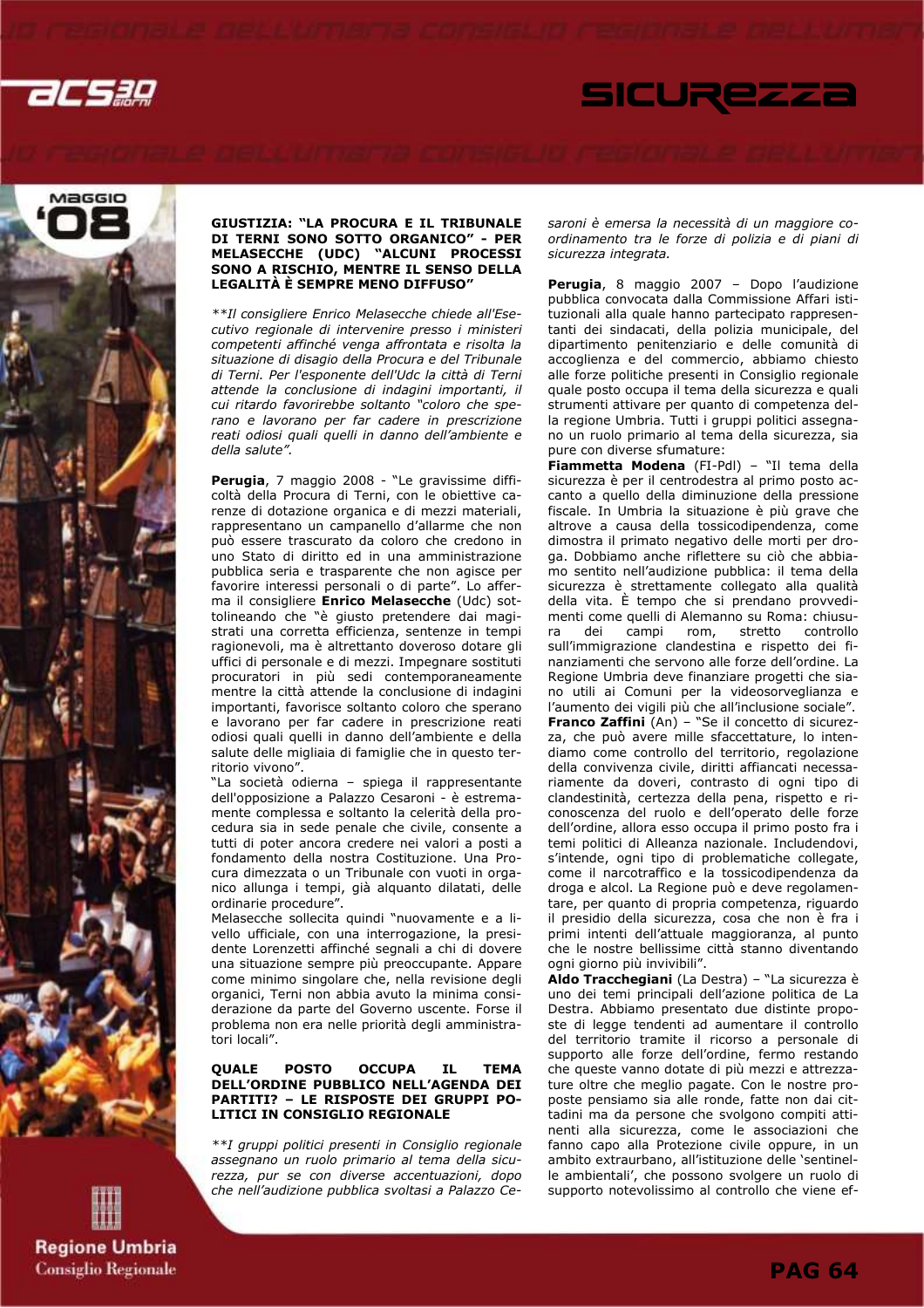





fettuato dalle forze dell'ordine, pattugliando territori più vasti nel rispetto non solo dell'ambiente ma anche della sicurezza".

Enrico Sebastiani (Udc) – "È necessario un coinvolgimento totale di tutti i soggetti: istituzioni, forze dell'ordine e magistratura, perché non sarebbe sufficiente nemmeno potenziare uomini e mezzi, senza una volontà comune di affrontare la situazione. Occorre fare sia prevenzione che controllo su un territorio come quello di Perugia dove – è il caso di via della Pescara – gli affittuari degli appartamenti non sono nemmeno residenti a Perugia e chi vi dimora smercia droghe. Inoltre nel capoluogo ci sono più di cento guardie che per lo più fanno le multe o stanno in ufficio, mentre ciò che occorre è la sorveglianza. L'impegno dei politici dovrà essere quello di produrre in commissione, con il contributo di Prefetto, Questore e Comandante dei carabinieri, dei provvedimenti armonici di controllo del territorio, quindi anche di appalti e affitti".

Andrea Lignani Marchesani (Cdl-Per l'Umbria) – "Oggi c'è una percezione di insicurezza molto diffusa fra la popolazione, soprattutto a causa della microcriminalità, che finisce per incidere molto nella quotidianità, fermo restando che quello della sicurezza è un tema vasto e di rilievo nazionale. Servono più risorse e organici, ma anche a livello locale è necessario intervenire, per esempio omogeneizzando le polizie municipali, dato che in alcuni Comuni gli agenti fanno solo le multe mentre in altri vengono armati senza supporti formativi adeguati. Quindi più corsi ad hoc e più sale di controllo. Per quanto riguarda la Regione Umbria, c'è una norma vigente che risale alla scorsa legislatura che può e deve essere ampliata. Non sono necessari solo gli stanziamenti ma bisogna anche delimitare i settori d'intervento, per evitare che i fondi finiscano nella cosiddetta inclusione sociale e ben pochi direttamente alle forze dell'ordine".

Gianluca Rossi (Pd): "La sicurezza è per il Partito democratico una priorità assoluta. Come gruppo abbiamo dato il via libera alla discussione delle proposte di legge presentate su questa materia. Si tratta di un tema da affrontare seriamente e in modo non strumentale. Stiamo valutando l'eventualità di proporre un nostro testo che raccolga i contributi di tutti i gruppi del Centrosinistra e che tenga naturalmente conto delle indicazioni emerse dall'audizione della Prima Commissione.

La Regione Umbria ha già una buona legge, la numero 12, vedremo se introdurre modifiche a questo testo o proporre una nuova legge quadro che si occupi in modo organico di questo settore".

Ada Girolamini (Sdi): "Si tratta di un argomento assolutamente prioritario per noi, tanto che abbiamo presentato una organica proposta di legge per affrontarlo. Esso rientra nelle esigenze del vivere civile, del controllo del territorio come garanzia per la tranquillità di tutti. Per intervenire concretamente ci sono molte azioni da mettere in campo, che riguardano la prevenzione, l'integrazione, le politiche del lavoro. La Regione può svolgere un ruolo di coordinamento e promozione oltre a sottoscrivere i patti per la sicurezza e a stanziare risorse finanziarie. Alla Regione spetta soprattutto il compito di spingere affinché si volti pagina e si sviluppino azioni concrete e percepite dai cittadini".

Roberto Carpinelli (Pdci): "Un argomento che occupa senz'altro un posto molto rilevante: accanto ai temi del lavoro noi mettiamo il tema della sicurezza. Non ci può essere un lavoro sicuro e una vita sicura senza affrontare questo tema. È una questione che purtroppo la sinistra ha lasciato alla destra, come le elezioni politiche hanno dimostrato chiaramente. Chi viene in questo paese deve avere gli stessi diritti e gli stessi doveri degli italiani. Nessuno deve sentirsi straniero, tutti devono sentirsi accolti ma deve essere ristabilita la certezza della legge e quella della pena.

La Regione partecipa alla conferenza sull'ordine pubblico di cui fanno parte le varie istituzioni regionali e l'Assemblea legislativa può solo dotarsi di una legge efficace per dare degli indirizzi all'Esecutivo. L'ordine pubblico del resto è una materia di competenza nazionale e spetterà quindi al Governo intervenire in questo campo".

Pavilio Lupini (Prc): "Abbiamo presentato una ipotesi di modifica della legge regionale per renderla più attuale e applicabile e questo dimostra la nostra attenzione al problema. È una delle circa 10 proposte di legge presentate nell'ultimo anno ed è una delle priorità nell'iniziativa politica del gruppo. Gli interventi della Regione devono guardare in modo complessivo ai diversi aspetti, dalla repressione alla prevenzione a quelli sociali e quindi devono essere curati anche la formazione e l'integrazione, come strumenti indispensabili per la sicurezza. Hanno un ruolo importante anche l'educazione alla legalità e le dotazioni infrastrutturali come i taxi notturni riservati alle persone in condizioni di debolezza (donne e anziani) o i punti di chiamata attraverso i quali chiedere soccorso in caso di necessità".

Oliviero Dottorini (Verdi e civici): "Affrontare questo tema, puntando solo su misure ad effetto o sulla repressione sarebbe un errore. Il vero problema è la disgregazione sociale che sta coinvolgendo tutte le città. Per questo non possiamo pensare di rispondere alle paure e alle incertezze diffuse tra i cittadini e amplificate dai mass media senza pensare a come ricucire un tessuto sociale sempre meno coeso e ricco di contraddizioni. Accanto a una seria lotta contro la criminalità occorre quindi pensare a politiche rivolte a migliorare il benessere sociale per colpire le dinamiche che creano il terreno fertile per l'insicurezza, quali quelle legate all'usura, al riciclaggio del denaro, alle infiltrazioni mafiose, alla speculazione edilizia e immobiliare. Gli investimenti per le politiche del welfare sono strettamente legati alla possibilità di rendere più sicure le nostre città e più ricca la nostra convivenza".

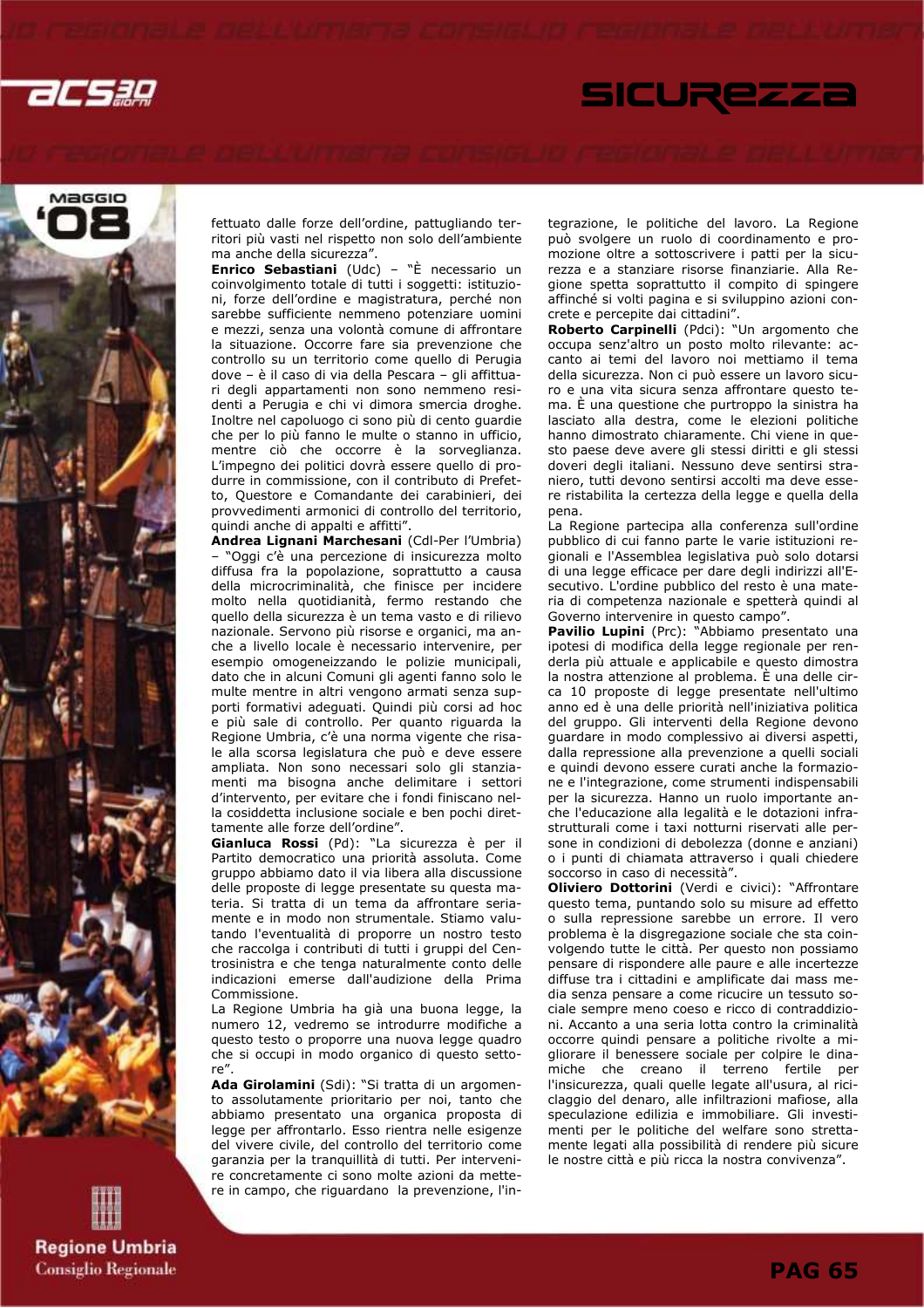



### "NO AI CAMPI ROM A PERUGIA. COMUNE AUTOLESIONISTA" – LA CRITICA DI ZAF-FINI (AN-PDL) SULLA "PROPOSTA DEL PD A PALAZZO DEI PRIORI DI ISTITUZIONALIZ-ZARE I CAMPI ROM"

\*\*Il capogruppo di Alleanza nazionale, Franco Zaffini definisce, "folle", in una nota, "la proposta azzardata dal Partito democratico del Comune di Perugia, di istituzionalizzare i campi rom. Secondo Zaffini "non è certo stabilizzando i rom a Pian di Massiano o a Ponte Felcino che si combatte tra gli zingari la condotta delittuosa che troppo spesso li contraddistingue".

"A meno di ventiquattro ore - aggiunge dall'audizione pubblica regionale sul tema della sicurezza, il Comune di Perugia si preoccupa di tutelare situazioni di abusivismo e degrado, in barba al disagio espresso dai residenti e dai commercianti".

Perugia, 9 maggio 2008 – "La folle proposta di istituzionalizzare i campi rom, azzardata dal Partito democratico a Palazzo dei Priori, dimostra come la sinistra sia ancora una volta sorda alla crescente richiesta di sicurezza che viene dai cittadini". Così il capogruppo di An-Pdl Franco Zaffini, per il quale, quello del Comune di Perugia "è un atteggiamento autolesionista. In questo modo – dice – continuano a farsi male".

Secondo Zaffini "la lezione di Roma (sconfitta del centrosinistra alle elezioni amministrative.ndr) non ha sortito alcuna riflessione tra le fila casalinghe del partito di Veltroni, disattendendo le aspettative di un elettorato stanco di tollerare il bivacco clandestino e la criminalità che lo accompagna. A meno di ventiquattro ore – aggiunge - dall'audizione pubblica regionale sul tema della sicurezza, il Comune di Perugia cade dalle nuvole e si preoccupa di tutelare situazioni di abusivismo e degrado, in barba al disagio espresso dai residenti e dai commercianti, che pienamente sostengo".

"Se la principale preoccupazione dell'amministrazione comunale- afferma Zaffini è quella di istituire degli accampamenti 'a cinque stelle' per comunità zingare quotidianamente protagoniste di violenze e furti, mi chiedo davvero a che posto vengano i perugini per l'attuale Giunta del capoluogo".

"Case popolari, realizzate con i nostri soldi, - denuncia l'esponente di Alleanza nazionale - assegnate per la stragrande maggioranza agli extracomunitari; un centro storico destinato alla desertificazione di giorno e a diventare bivacco per sbandati, di notte; stanze del buco e Ser.t. per i giovani che cadono nella straziante piaga della tossicodipendenza, sono, - spiega - solo alcuni tragici aspetti che allontanano i perugini dalle loro istituzioni, avvertite come distanti, svuotate del fondamentale ruolo di garanti".

"L'idea - continua Zaffini - di attrezzare delle aree destinate ai campi nomadi, di prevederle, addirittura, nel piano regolatore della città è quanto mai rovinosa e rischia di legittimare degli insediamenti rom, ricovero per delinquenti di ogni genere".

**SICUREZZI** 

"Ancora una volta - puntualizza – si tratta di una nociva politica del 'rattoppo' quella contemplata da una sinistra che, sebbene cambi forma, rimane legata ai contenuti di sempre. Non è certo stabilizzando i rom a Pian di Massiano o a Ponte Felcino che si combatte tra gli zingari la condotta delittuosa che troppo spesso li contraddistingue". "Mandare i bambini rom a scuola, - aggiunge Zaffini - come afferma Maria Pia Serlupini (delegata del sindaco di Perugia alle Pari opportunità. ndr), deve rientrare in una seria politica di prevenzione, più volte auspicata dal gruppo che rappresento, che però sembra non rientrare affatto nei piani di chi amministra la città".

"La differenza tra immigrazione utile, - conclude Zaffini - che auspichiamo, e dannosa, che condanniamo, la fa il lavoro e la fissa dimora. I rom o gli zingari non hanno né l'uno, né l'altra e si sostentano solo di attività illecite!".

### "ALLARME PER UNA POSSIBILE MIGRAZIO-NE DI MIGLIAIA DI ROM A PERUGIA" – ADA URBANI (FI-PDL) INVITA TUTTE LE FORZE POLITICHE "AD ATTREZZARSI PER FRON-TEGGIARE UNA VERA EMERGENZA SOCIA-LE"

\*\*Ada Urbani (FI-Pdl), esprime, in una nota, la sua preoccupazione per "una possibile migrazione di migliaia di nomadi verso l'Umbria". Sottolineando che "non bisogna criminalizzare un'intera etnia", per l'esponente del centrodestra "è però giusto che i singoli, con comportamenti da criminali, paghino le nefandezze che compiono".

"Tutte le forze politiche – osserva - si devono attrezzare per affrontare ciò che potrebbe diventare una vera emergenza sociale e dell'ordine pubblico. A Perugia non è stata costruita alcuna politica condivisa, sia per quanto riguarda la creazione di aree di sosta, sia per un controllo atto a salvaguardare il territorio da accampamenti abusivi".

Perugia, 21 maggio 2008 - "Mentre il Governo si sta impegnando in una politica della sicurezza severa, ma giusta, per restituire a tutti i cittadini onesti le proprie città e la tranquillità che consenta di vivere liberi e senza paura, in Umbria viene lanciato l'allarme per una possibile "migrazione" di migliaia di nomadi verso la nostra regione". Ada Urbani (FI-Pdl) affida la sua preoccupazione ad una nota, nella quale sottolinea che, "da Roma potrebbero arrivare 30 mila Rom". Urbani definisce le reazioni dei cittadini della capitale "verso i Rom, che stanno lasciando le loro aree, per disperdendosi nelle realtà vicine, comprensibili, perché esasperati da migliaia di piccoli e grandi crimini impuniti".

"Premesso che nessuno ha intenzione di criminalizzare un'intera etnia, - osserva – i singoli, però, che si comportano da criminali debbono pagare per le nefandezze che compiono. E' necessario,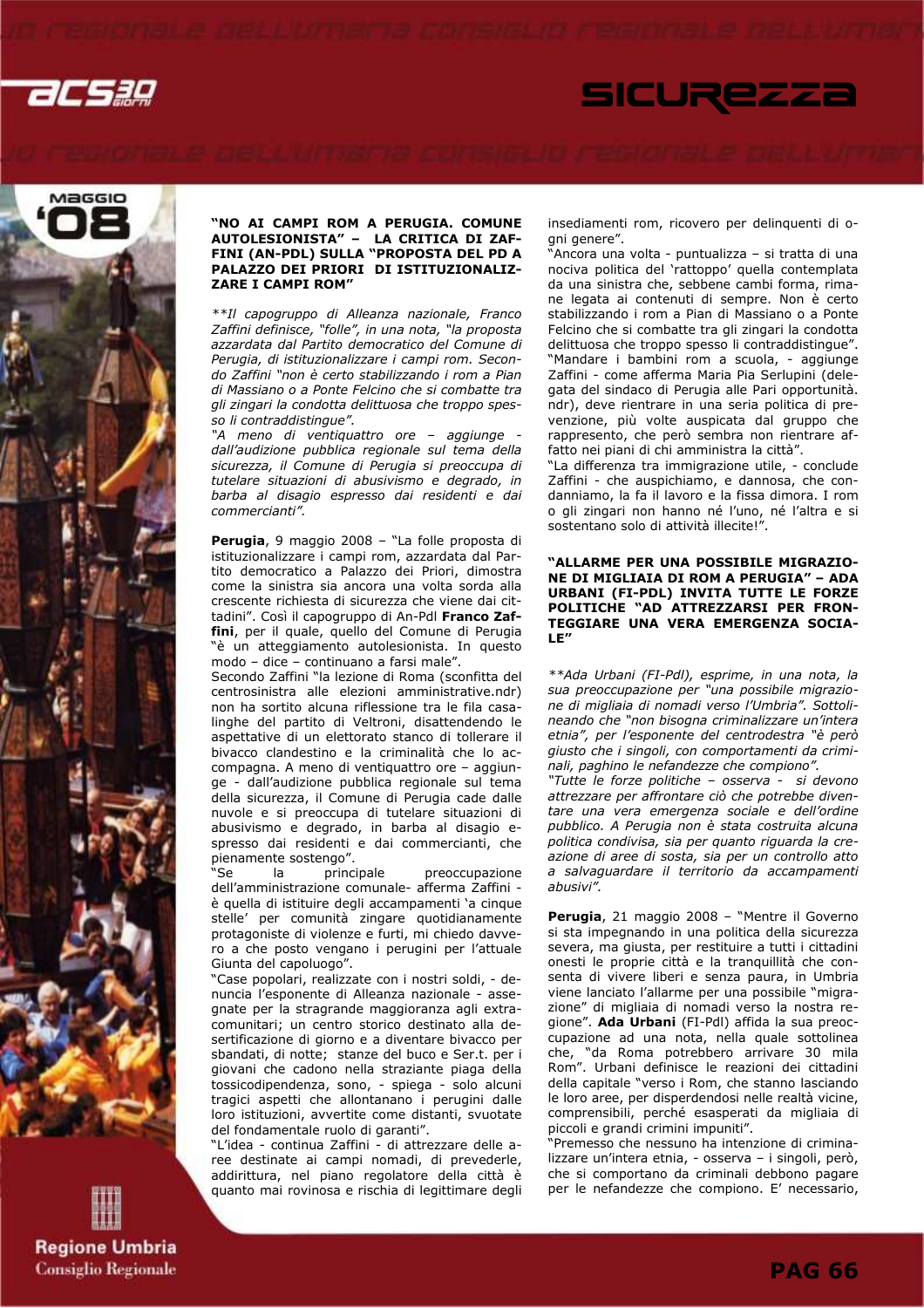acsag





per questo – sottolinea - che tutte le forze politiche si attrezzino per affrontare quella che potrebbe diventare una vera emergenza sociale e dell'ordine pubblico".

"A Perugia, – fa notare Ada Urbani - oggi che l'emergenza sta arrivando, è facile accorgersi che non è stata costruita alcuna politica condivisa, sia per quanto riguarda la creazione di aree di sosta, sia per un controllo atto a salvaguardare il territorio da accampamenti abusivi al fine di non mettere a rischio la nostra regione".

"A livello regionale – auspica Ada Urbani - va attuata una politica rigorosa affinché in ogni comune si vigili sugli arrivi. Sono necessarie azioni comuni con polizia e carabinieri per dare efficacia alle politiche di contrasto che il Governo sta attuando. Senza questa collaborazione, senza il rispetto delle nuove regole che il Governo sta emanando, - spiega - saremo tutti in difficoltà, a cominciare dai Rom onesti, che torneranno inevitabilmente a subire gli attentati criminali di gente esasperata, come già successo in varie parti del Paese. Questa sarebbe una situazione – conclude Ada Urbani - che nessuno vuol creare. E tutti dovremmo cercare di non fare accadere".

### "NEGLI ULTIMI GIORNI UNA NUOVA VITTIMA SUL LAVORO E UN NUOVO FURTO NEL CENTRO STORICO DI PERUGIA. DUE CASI SEPARATI, MA È NECESSARIA UN'EFFICACE PREVENZIONE" – NOTA DI VINTI (PRC-SE)

\*\*Due casi separati e distinti, quelli della morte sul lavoro, lo scorso lunedì, di Silvio Nicolini e il furto del giorno dopo in un negozio del centro storico di Perugia, ma per il capogruppo di Rifondazione comunista, Stefano Vinti "entrambi i casi mettono in evidenza il prepotente riaffacciarsi della questione 'sicurezza' nel capoluogo umbro". Per il capogruppo del Prc è fondamentale "il rispetto delle regole, della legalità, del presidio del territorio. Quello della sicurezza sui luoghi di lavoro – spiega - e quello della sicurezza urbana sono argomenti che non possono essere liquidati esclusivamente dando la colpa all'immigrato".

Perugia, 28 maggio 2008 - "Lunedì scorso, dopo una caduta di dieci metri ed un intervento disperato all'ospedale di Perugia, è morto Silvio Nicolini, la quattordicesima vittima sul lavoro dall'inizio dell'anno. Martedì notte in Corso Vannucci, in pieno centro storico, un nuovo furto con 'spaccata' in un negozio già preso di mira non più di due settimane fa". In queste considerazioni è racchiusa la preoccupazione del capogruppo di Rifondazione comunista, Stefano Vinti, che, pur "non mettendo sullo stesso piano i due accadimenti", osserva come "a Perugia, nelle ultime ore, si è riaffacciata con prepotenza la questione sicurezza". Vinti osserva come "nel primo caso, ancora una volta siamo costretti a registrare la perdita di una vita sul luogo di lavoro; dall'altro stupisce la sfacciataggine di

coloro che, per ben due volte, aggrediscono lo stesso esercizio commerciale, impunemente". "La gravità del primo non è comparabile con il secondo, ma entrambi i casi – commenta l'esponente del Prc - testimoniano come sia vivo ed attuale il problema della sicurezza a Perugia ed in quanti aspetti della vita sociale e civile entrino con prepotenza i temi del rispetto delle regole, della legalità, del presidio del territorio, della qualità della vita per i cittadini". Per Vinti, su queste due vicende, "sarebbe sbagliato un approccio strumentale da parte della politica e delle istituzioni, e un errore gravissimo sarebbe cercare capri espiatori da dare in pasto alla collettività in maniera demagogica e populistica. Intanto – aggiunge - si individuino responsabilità e responsabili comminando loro una giusta pena, ma, in egual misura, ci si doti di tutti gli strumenti per prevenire fatti di questa portata. Quello della sicurezza sui luoghi di lavoro – spiega - e quello della sicurezza urbana sono argomenti che non possono essere liquidati esclusivamente dando la colpa all'immigrato di turno o alla contingenza di eventi che ormai di eccezionale hanno ben poco. Non possiamo più parlare di semplice percezione a proposito della insicurezza, il problema c'è, è vissuto dai cittadini e mina le fondamenta del vivere civile di una comunità ormai esasperata". "Non è più prorogabile – sostiene Vinti - un piano di 'sicurezza democratica' per le nostre città, che parta dal rafforzamento del presidio del territorio ad opera delle forze dell'ordine, dei pubblici ufficiali, degli incaricati di pubblico servizio nelle diverse dislocazioni territoriali. Sono inutili le azioni ad effetto che, spenti riflettori della stampa, lasciano pressoché inalterata la situazione". Secondo il capogruppo di Rifondazione comunista "occorrono, invece, interventi efficaci, continui e costanti. La politica, sottolinea - faccia il suo dovere attraverso la predisposizione di regole chiare e certe, affinché non esistano più equivoci su chi sbaglia e su quali saranno le conseguenze di pratiche e condotte illecite e criminose. Serve un impegno prioritario per tutte le forze politiche – conclude Vinti - per garantire ai cittadini dell'Umbria la qualità della vita per cui la nostra regione si è sempre distinta".

### "INDECENTE, STRUMENTALE E FAZIOSA LA POLEMICA DELL'ANCI VERSO IL GOVERNO BERLUSCONI 'REO' DI AVER DATO PIÙ RE-SPONSABILITÀ AI COMUNI" – NOTA DI NE-VI (FI-PDL)

\*\*Il consigliere di Forza Italia e vice presidente della Commissione Attività economiche del Consiglio regionale, Raffaele Nevi, giudica "indecente, strumentale e faziosa la polemica dell'Anci verso il Governo Berlusconi, 'reo' di aver dato qualche responsabilità in più ai Comuni sul tema sicurezza". Per l'esponente forzista, "il presidente regionale dell'Anci e sindaco di Terni, Paolo Raf-

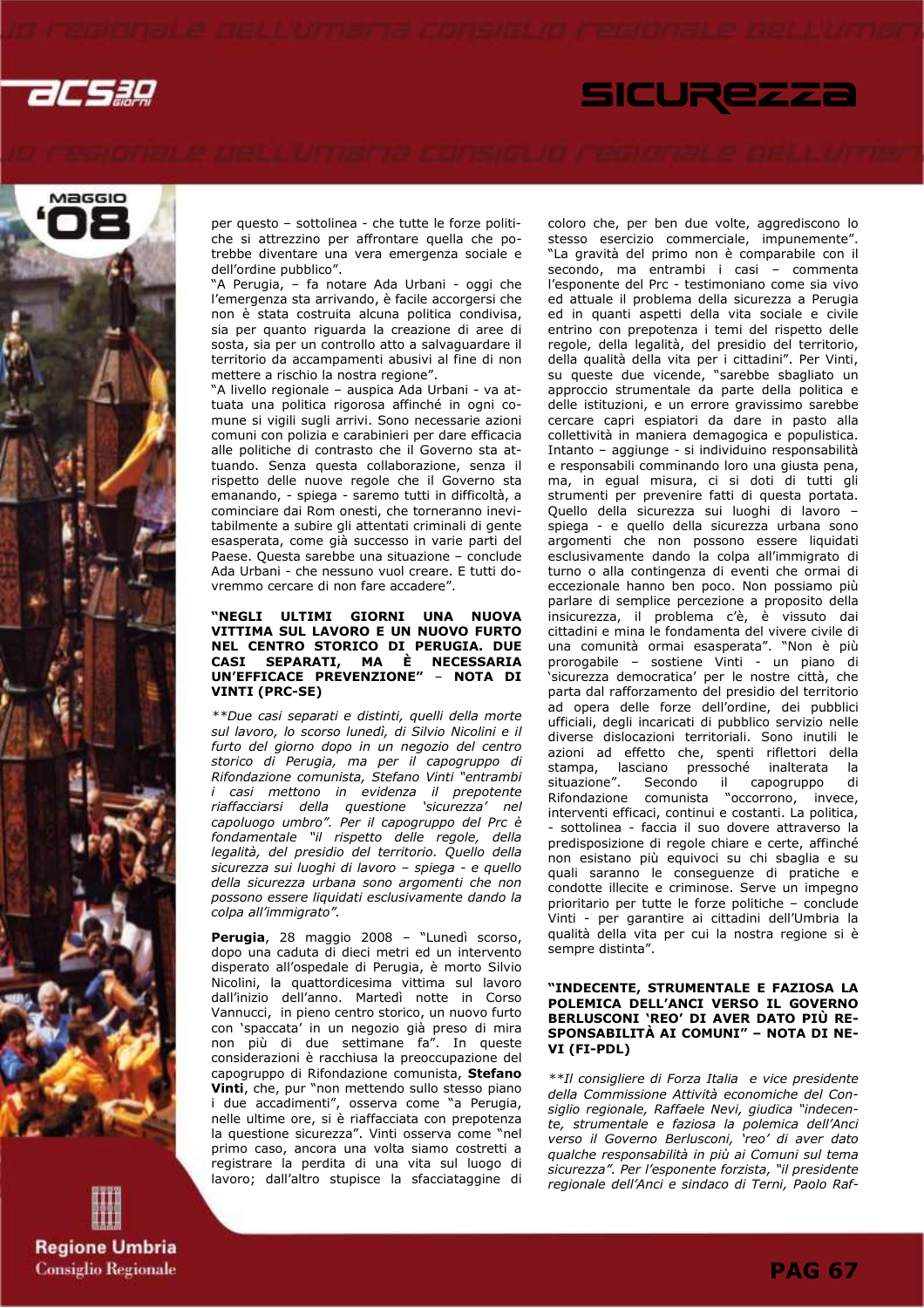





faelli, e 'soci' sono solo stati capaci di torchiare gli umbri con valanghe di tasse, tollerando anche accampamenti abusivi di rom che si sarebbero presto trasformati in ghetti".

Perugia, 28 maggio 2008 - "E' semplicemente indecente, strumentale e faziosa la polemica dell'Anci che parla di apertura di una vertenza nazionale contro il Governo Berlusconi 'reo' di aver dato qualche responsabilità in più ai Comuni sul tema sicurezza". E' quanto scrive, in una nota, **Raffaele Nevi** (FI-Pdl) secondo il quale "i Comuni avrebbero dovuto già farlo senza l'intervento coercitivo del Governo. Invece – spiega - in questi anni, il sindaco di Terni, Paolo Raffaelli (presidente regionale Anci) e 'soci', sono stati soltanto capaci, da una parte, di torchiare gli umbri con valanghe di tasse che hanno portato Terni e Perugia ai vertici nazionali per gli incrementi operati, aumentando la spesa pubblica per finanziare il consenso, dall'altra hanno tollerato accampamenti abusivi di rom tentando anche, come accaduto a Terni, di costruire campi che si sarebbero presto trasformati in ghetti". Per Nevi, i sindaci di Perugia e Terni "si dovreb-

bero solo vergognare e porre fine allo stillicidio con il quale stanno distruggendo l'economia dell'Umbria, mettendo in sempre maggiore difficoltà le famiglie meno abbienti, con gestioni fallimentari sotto tutti i punti di vista".

"Solo sanando la metà degli enormi sprechi di risorse di cui in questi anni si sono resi responsabili – spiega Nevi - si potrebbe finanziare tutto il taglio dell'Ici che, comunque, il Governo Berlusconi, a differenza di Prodi, restituirà attraverso trasferimenti ai Comuni. Ma oggi si grida, - conclude – mentre ieri si facevano 'piccole' sottolineature. Vergogna!".

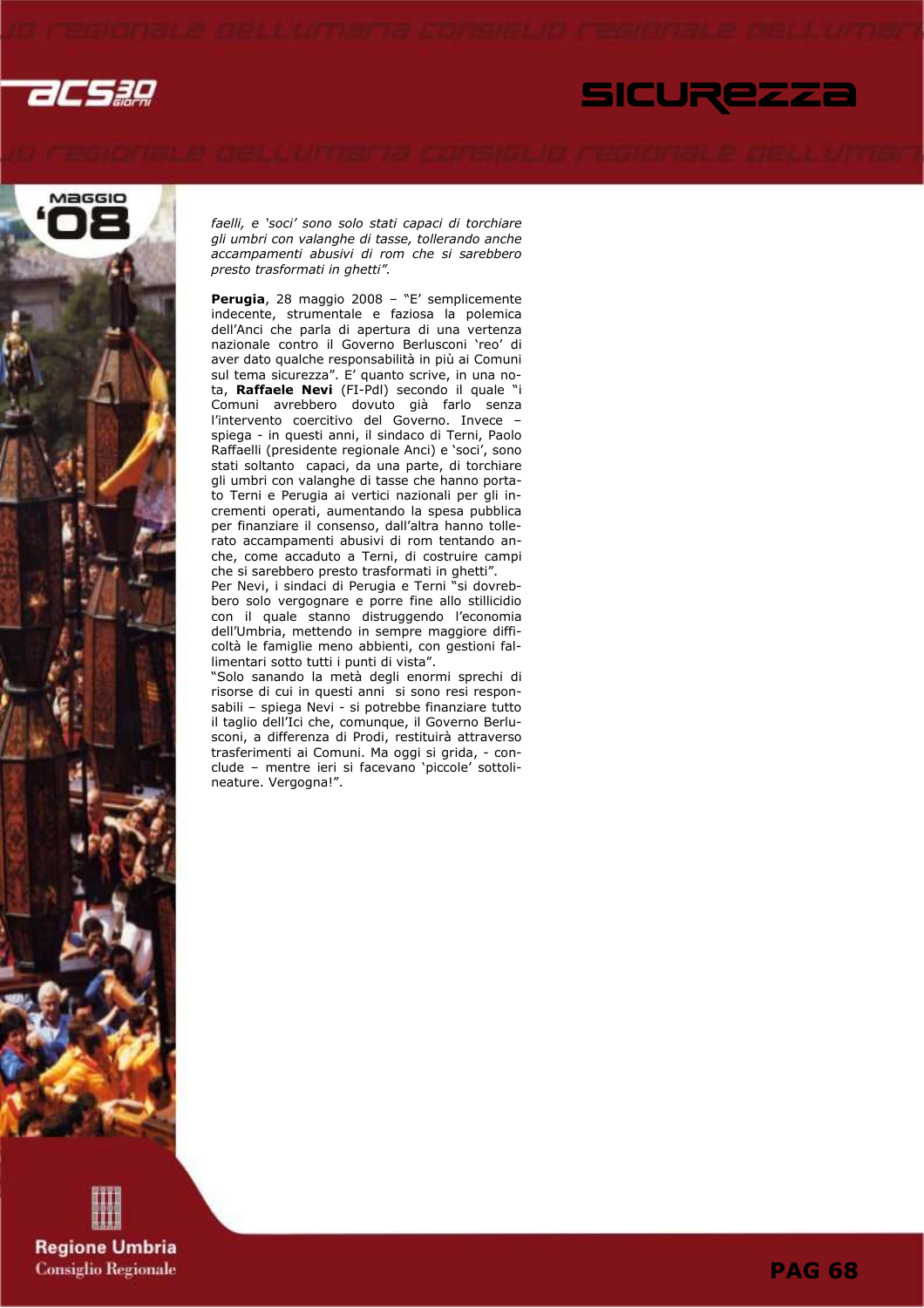

# Maggio

### MORTI SUL LAVORO: "L'IMPEGNO DI TUTTI PER CONTRASTARE QUESTE SCIAGURE" – IL COMMENTO DEL PRESIDENTE TIPPOLOTTI PER LA MORTE DELL'OPERAIO A GUBBIO

SICUREZZA SUL LAVORO

Perugia, 23 maggio 2008 - Il presidente del Consiglio regionale, Mauro Tippolotti, appresa la notizia dell'incidente mortale sul lavoro accaduto oggi pomeriggio a Gubbio, ha dichiarato: "La morte del giovane operaio di San Giustino per l'ennesimo incidente sul lavoro mi colpisce profondamente. Questa sciagurata catena di eventi si allunga ancora di più nella nostra regione, già così colpita. Nell'esprimere anche a nome del Consiglio regionale il profondo cordoglio alla famiglia della vittima, ribadisco la forte volontà della nostra istituzione di contrastare queste sciagure, attraverso un impegno che deve essere sempre più efficace e stringente, in stretto coordinamento con le altre istituzioni e strutture preposte al controllo della sicurezza sui luoghi di lavoro".

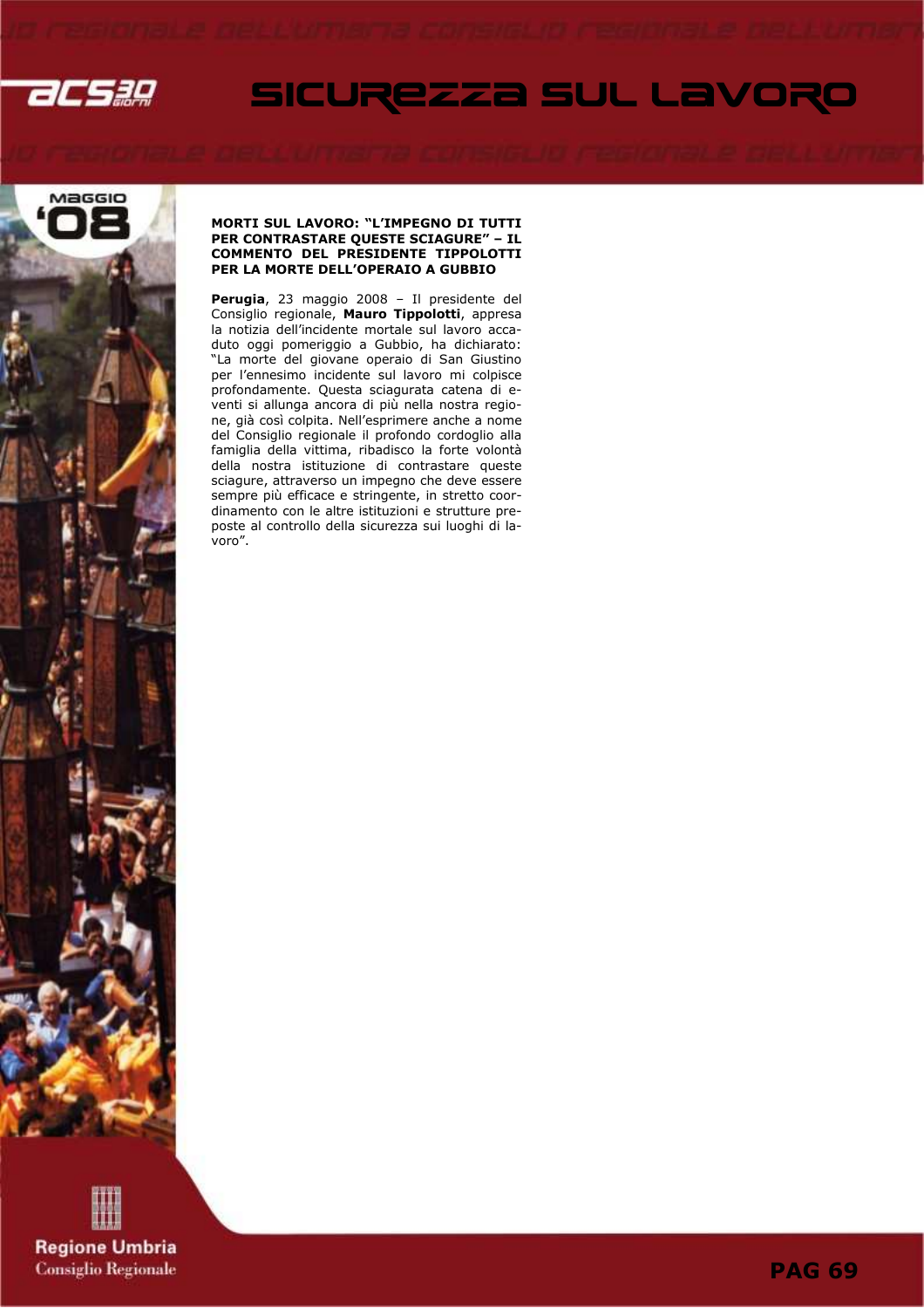



"LA REGIONE ASSEGNA ALLA FIGC UMBRA 300MILA EURO FUORI DAL PIANO DELL'IMPIANTISTICA 2007" – IL CONSI-GLIERE ZAFFINI (AN-PDL) INTERROGA LA GIUNTA

\*\*Il consigliere regionale Franco Zaffini (An-Pdl) punta il dito sulle procedure adottate dalla Giunta regionale nella gestione dei fondi per l'impiantistica sportiva e, in una interrogazione, rileva che al di fuori del Piano 2007 sono stati assegnati 300mila euro alla Federazione italiana gioco calcio umbra con un atto "palesemente illegittimo". Secondo l'esponente del centrodestra ci sarebbero inoltre anche altri vizi di illegittimità nel riparto della quota di 400mila euro del Piano 2007 che ha assegnato contributi "senza aver preliminarmente individuato i criteri, come previsto dalla normativa regionale". Per Zaffini la concessione del finanziamento alla Figc "non ha altra giustificazione se non quella di una sorta di 'buona uscita' per l'ex amministratore dell'Agenzia di promozione turistica che dirige il calcio umbro.

Perugia, 13 maggio 2008 - "La Giunta regionale, nel dicembre scorso, ha assegnato un contributo di 300mila euro alla Federazione italiana giuoco calcio (Figc) dell'Umbria al di fuori del Piano annuale 2007 per l'impiantistica sportiva, con una procedura illegittima che non sembrerebbe avere altra giustificazione se non quella di una sorta di 'buona uscita' per l'ex amministratore dell'Agenzia di promozione turistica che dirige il calcio umbro. E l'amara pillola della sostituzione al vertice dell'Apt è stata addolcita da una premurosa Lorenzetti, più volte sollecitata pubblicamente ad impegnarsi per reperire i fondi per l'ambizioso progetto". Il capogruppo di Alleanza Nazionale- Pdl, Franco Zaffini, punta il dito sugli atti dell'Esecutivo relativi ai finanziamenti annuali per le strutture sportive previsti dalla legge regionale "21/'97" e presenta un'articolata interrogazione con cui chiede di procedere alla revoca dell'atto con il quale si assegna il contributo "a fondo perduto" alla Figc per la realizzazione di un campo di calcio, in località Prepo di Perugia, ravvisandone "palesi vizi di illegittimità" e "forzature sul piano dell'opportunità".

Entrando nel merito della vicenda, il consigliere Zaffini ricorda che nel febbraio del 2007 la Giunta regionale aveva previsto una dotazione di 400mila euro nel capitolo per il finanziamento dell'impiantistica sportiva: "Tali fondi – spiega – andavano ripartiti secondo quanto stabilisce la normativa regionale in materia, sulla base cioè di precisi criteri da indicare annualmente. Successivamente, a ottobre del 2007, in sede di variazione di bilancio, venivano assegnati a quel capitolo ulteriori 300mila euro per interventi 'indifferibili e urgenti', arrivando così ad una dotazione complessiva di 700mila euro; da rilevare che la quota aggiuntiva era stata stornata dal capitolo regionale sulle infrastrutture. Il 10 dicembre, l'Esecutivo, senza aver prima definito i criteri,

approva il Piano di riparto destinando, però, solo 400mila euro al finanziamento di 13 dei 43 progetti (soprattutto di enti locali) presentati, e tra gli esclusi ci sono anche quelli destinati ad una specifica utenza di diversamente abili. Pochi giorni dopo, il 14 dicembre – prosegue Zaffini – arriva una lettera del presidente della Figc umbra che chiede un contributo per la riqualificazione del campo di calcio in località Prepo, contributo che viene concesso, come 'dono di Natale' tanto atteso, con una delibera di Giunta del 27 dicembre.

SPORT

Rispetto a questa situazione, Zaffini chiede alla Giunta regionale: di procedere alla revoca "per evidenti vizi di legittimità" dell'atto con cui si concede il contributo alla Figc; come viene giustificata la "concessione premeditata, e quindi tutt'altro che 'imprevedibile e urgente' del contributo la cui procedura viola la normativa regionale in materia; quali sono gli interventi sulle infrastrutture umbre che non saranno realizzate per la decurtazione dei 300mila euro; come saranno impiegati i fondi previsti per il Piano dell'impiantistica sportiva 2008; come, infine si giustifica l'assegnazione dei 400mila euro che hanno finanziato soltanto 13 dei 43 progetti presentati, alla luce della mancanza dei criteri prefissati.

"L'interrogazione del gruppo che rappresento – dice Zaffini - pretende che sia fatta luce sulla sbrigativa gestione di questa parte del denaro pubblico e intende sollevare il dubbio sul milione di euro in più, previsto nelle spese del 2008 per l'edilizia sportiva. Che sia la seconda tranche della buona uscita destinata all'ex amministratore dell'Apt?".

### "ANCORA NESSUNA TRACCIA DEL BAND<mark>O</mark><br>PER ASSEGNARE 100MILA EURO PER ASSEGNARE 100MILA EURO ALL'IMPIANTISTICA SPORTIVA" – ZAFFINI (AN-PDL) INTERROGA LA GIUNTA REGIO-NALE

\*\*Il capogruppo di Alleanza nazionale - Pdl, Franco Zaffini, chiede all'esecutivo regionale come mai non sia stato ancora predisposto alcun bando per la presentazione delle domande di contributo come prevede la convenzione stipulata a gennaio fra Regione, Coni e Istituto per il Credito sportivo. "La Giunta – afferma Zaffini non ha ancora provveduto ad emanare la delibera con cui si impegnano le somme necessarie a rendere operativa la convenzione e nemmeno a nominare la commissione tecnica deputata alla valutazione dei progetti".

Perugia, 30 maggio 2008 - Il consigliere regionale Franco Zaffini (An-Pdl) ha presentato un'interrogazione alla Giunta per conoscere i motivi per i quali non è ancora stato emesso alcun bando per l'assegnazione dei 100mila euro annui destinati a potenziare l'impiantistica sportiva, a un mese dalla scadenza del termine, il 30 giugno 2008, come prevede la convenzione stipulata fra Regione, Coni e Istituto per il Credito sportivo.

**PAG 70**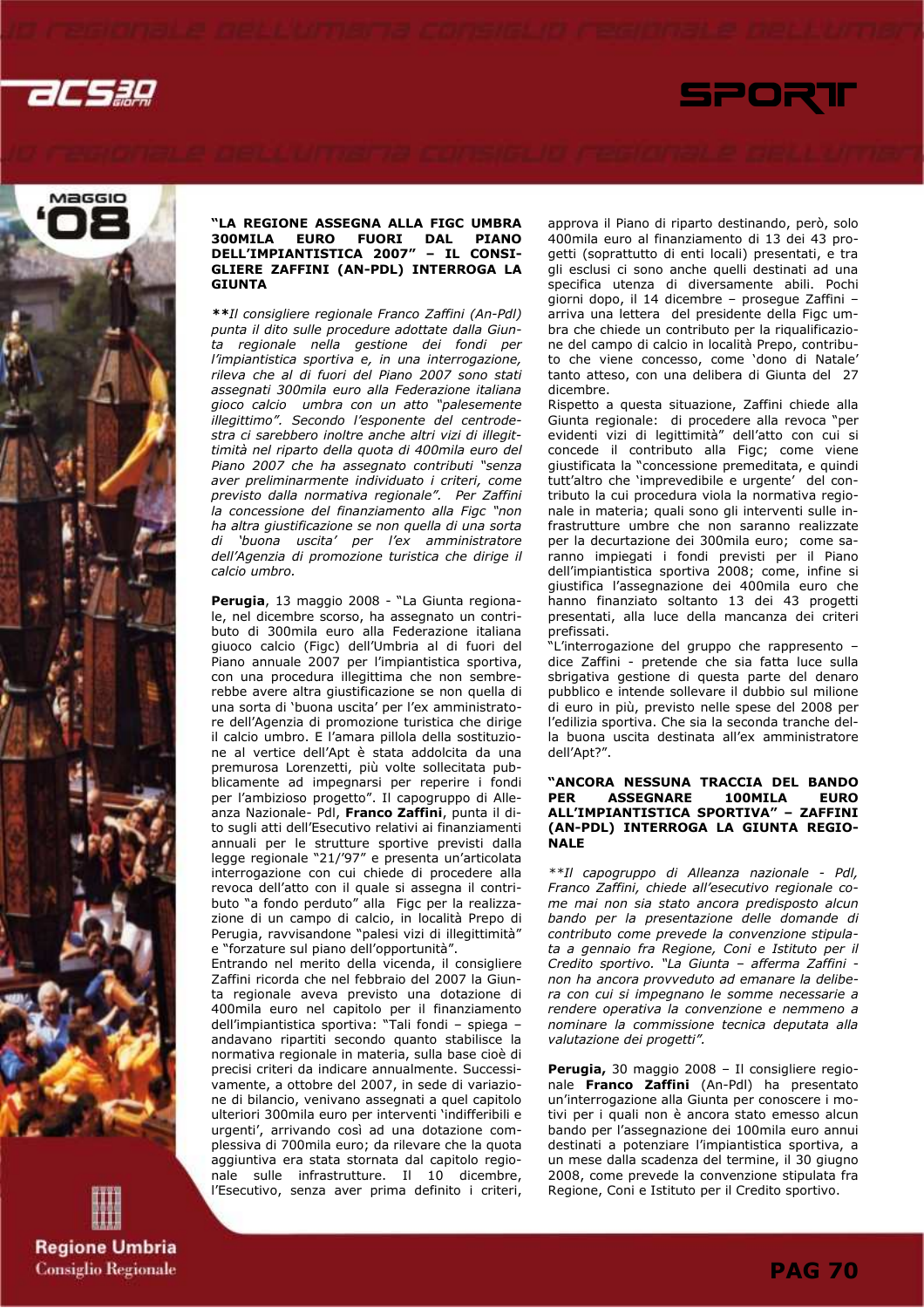acsæ





"Tutto tace, nonostante la stretta di mano e la foto istituzionale che – afferma Zaffini – rischiano di rimanere un cerimoniale a vuoto. La Giunta non ha ancora provveduto ad emanare la delibera con cui si impegnano le somme necessarie a rendere operativa la convenzione, nonostante il bilancio di previsione 2008 abbia accantonato per l'edilizia sportiva ben un milione e 400mila euro, che diventano quasi il doppio se cumulati con i residui dei precedenti esercizi, mai erogati. Non mi stupirei – aggiunge Zaffini – se i contributi per il 2008 non venissero assegnati o, peggio ancora, venissero distribuiti in mancanza di un legittimo regolamento".

Il capogruppo di An definisce l'accordo sottoscritto a gennaio tra Regione, Coni e Ics una "convenzione di facciata" e sottolinea che la Giunta "non ha ancora provveduto a stendere il Piano per l'impiantistica 2008 e tanto meno ha provveduto alla nomina della commissione tecnica deputata alla valutazione dei progetti, come prevede la convenzione. Eppure – rileva Zaffini – già l'ormai datato programma triennale per la promozione sportiva 2002-2004 stabiliva che 'la salvaguardia dell'impiantistica è la prima forma di promozione sportiva', pertanto mi chiedo e chiedo a chi amministra la nostra regione quali siano gli impedimenti a procedere nella stesura del Piano annuale e all'emissione dei relativi bandi, laddove la disponibilità economica non sembri creare alcun ostacolo".

"Lo sport – conclude il consigliere di An – è uno degli ultimi e più validi mezzi con cui fornire ai nostri giovani una risposta alternativa ai falsi valori millantati dalla società dell'apparenza e della superficialità, oltre che un rilevante fattore di aggregazione, perciò meritevole di grande attenzione da parte delle istituzioni. Attenzione che in questo caso, come accaduto troppe volte in passato, è venuta a mancare".

**Regione Umbria Consiglio Regionale**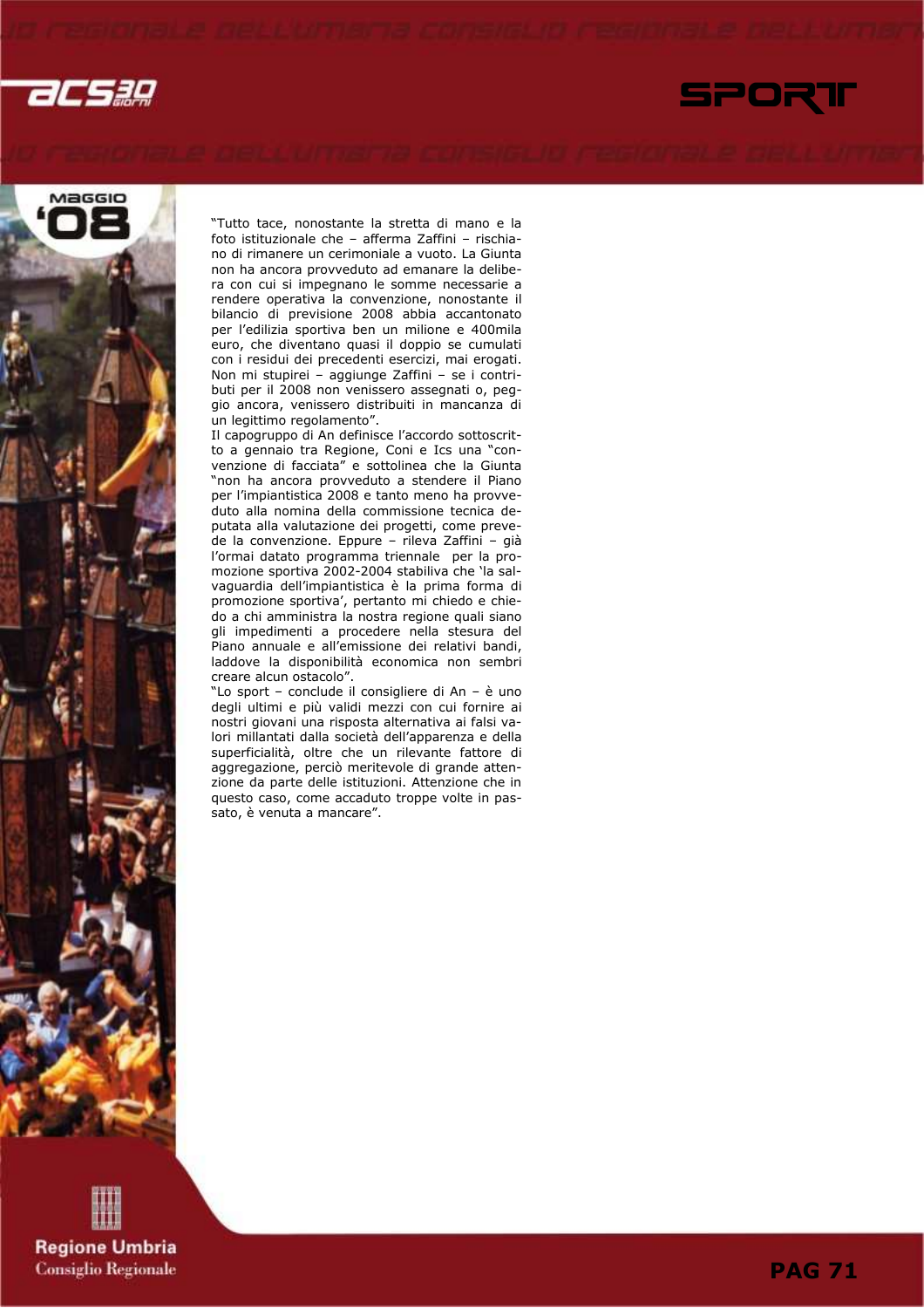





### "NUOVI MACCHINISTI ALLA FCU PERCHÉ PRESTO GUIDERANNO TRENI SULLA TERNI - RIETI - L'AQUILA" - MASCIO RISPONDE A LIGNANI MARCHESANI (PER L'UMBRIA) SUI RISCHI DI ESUBERO DEL PERSONALE

Perugia, 6 maggio 2008 - La Ferrovia centrale umbra ha assunto nuovi macchinisti in vista dei servizi che, dal prossimo giugno o più realisticamente da dicembre, le Ferrovie dello Stato ci affideranno sulla Terni - Rieti - L'Aquila, per oltre un milione di chilometri treno.

Lo ha detto in Consiglio regionale l'assessore ai trasporti dell'Umbria Giuseppe Mascio, in risposta ad una interrogazione del consigliere Andrea Lignani Marchesani (Per l'Umbria) che paventava il rischio di esuberi di personale dovuti alla assunzione preventiva di macchinisti e capotreni, "nonostante l'acquisizione delle nuove linee in Abruzzo non fosse ancora certa".

Per Mascio la scelta fatta è comunque positiva in quanto non si può parlare di eccesso di personale a carico della Fcu, "anche perché l'azienda srl che percorre ogni anno un milione e 350 mila chilometri, e che venti anni fa contava 600 dipendenti è scesa a circa 200 ed ha continuato a ridurre personale anche negli ultimi tre anni.

All'assessore che ha assicurato la elettrificazione di tutta la linea umbra della Fcu entro il 2008, "ad eccezione del tratto Ponte San Giovanni Sant'Anna di Perugia, che sarà completato nel 2.012", l'interrogante Lignani Marchesani ha risposto in sede di replica dichiarandosi parzialmente soddisfatto della risposta, confermando i dubbi sulla volontà delle Fs, circa l'imminente affidamento della gestione della linea abruzzese. Secondo lo stesso Lignani Marchesani, comunque, per la Fcu sarebbe molto più strategico puntare al potenziamento della tratta Nord - Sud, con la possibilità di collegare tutta l'Umbria con Roma, anche rispetto alla altra ipotesi di ulteriori treni Fcu da far viaggiare sulla linea Foligno - Terontola.

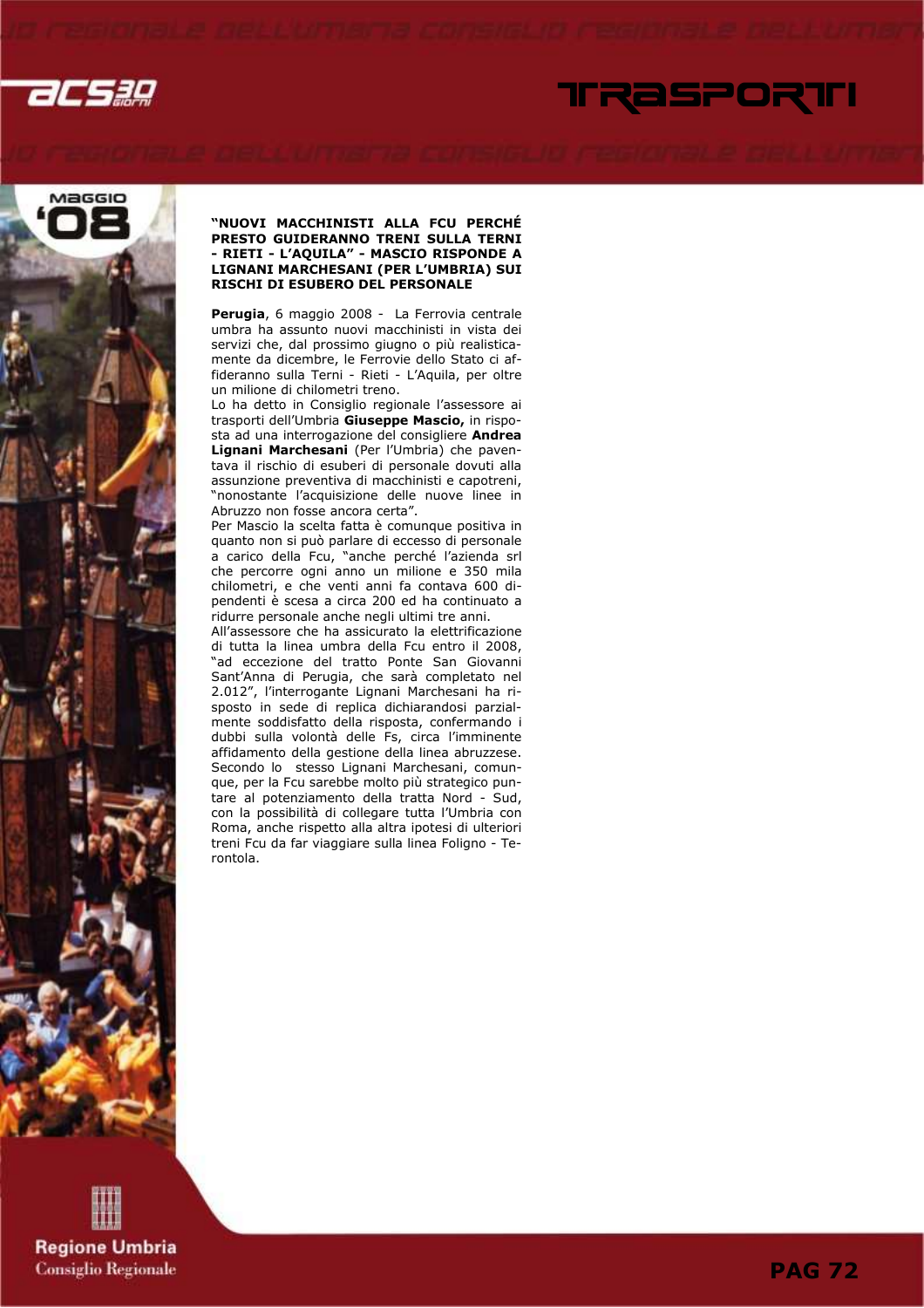



### "IL 'DURC' COME BASE DELLA NUOVA NOR-MATIVA PER LA SICUREZZA NEI CANTIERI" – LA II COMMISSIONE LICENZIA IL DISE-GNO DI LEGGE DELLA GIUNTA CHE ENTRO MAGGIO APPRODERÀ IN AULA

\*\*Sarà il Durc (documento unico di regolarità contributiva), già sperimentato nella fase della ricostruzione post sismica, lo strumento, attraverso il quale, la Regione, con modifiche ed integrazioni alla legge regionale 1/2004, interverrà sulla problematica della sicurezza nei cantieri. L'articolato del disegno di legge della Giunta è stato discusso ed approvato stamane a maggioranza (i commissari di opposizione si sono astenuti) dalla II Commissione consiliare. Alla riunione ha preso parte anche l'assessore Lamberto Bottini per il quale il testo definitivo della legge "è frutto di un lavoro sinergico tra assessorato e Commissione". Per De Sio (An-Pdl), "questa disciplina appare fortemente esposta a giudizio di incostituzionalità, intervenendo in norme che sono proprie del diritto civile".

Perugia, 5 maggio 2008 - Il Durc (documento unico di regolarità contributiva) quale avanzamento dell'impianto normativo rispetto alla tematica della sicurezza nei cantieri. È questo il passaggio principale del disegno di legge della Giunta regionale concernente "ulteriori disposizioni in materia di attività edilizia e ulteriori modificazioni ed integrazioni della legge 1/2004 (norme per l'attività edilizia)", approvato a maggioranza, con l'astensione del centrodestra, in II Commissione consiliare.

Dopo la positiva sperimentazione del Durc nella fase della ricostruzione post sismica, il Documento unico di regolarità contributiva diventa, così, strumento necessario e fondamentale per la concessione dell'abitabilità degli edifici di edilizia residenziale.

"In questo modo e con questa normativa – ha sottolineato a margine della riunione l'assessore regionale al Piano urbanistico, Lamberto Bottini – si cerca di dare una risposta concreta ai drammatici problemi legati alla sicurezza nei cantieri. Un tema – ha detto – già più volte affrontato in Consiglio regionale. Questa modifica legislativa condivisa, che segna un importante passo in avanti – ha osservato Bottini – era attesa da molteplici soggetti economici e sociali. Il testo definitivo della legge – ha concluso – è frutto di un lavoro sinergico tra assessorato e Commissione e provvedimento consiliare dell'istituzione del fondo per il sostegno alle famiglie delle vittime sul lavoro".

Il presidente della Commissione Franco Tomassoni (Pd), nell'assicurare che entro maggio l'atto approderà in Aula, ha evidenziato come "la sicurezza nei cantieri è un problema scottante nella quotidianità lavorativa. La Regione – ha aggiunto – per favorire la cultura della sicurezza sul lavoro ha considerato, come punto di riferimento, il 'Durc', uno strumento legislativo che, dopo aver dato ottime risposte nella fase della ricostruzione post sismica in Umbria, sta diventando sempre più uno strumento di riferimento anche per il legislatore nazionale".

Per Alfredo De Sio (An – Pdl), relatore di minoranza in Aula (relatore di maggioranza sarà Giancarlo Cintioli (Pd)) "le modifiche proposte, se da un lato tentano di aumentare il tasso di sicurezza nei luoghi di lavoro, dall'altro non tengono conto della realtà oggettiva dei cantieri edili, poiché creano facili, quanto improprie, assimilazioni tra grandi e piccoli cantieri e tra interventi pubblici e privati". Secondo De Sio, inoltre, "questa disciplina appare fortemente esposta a giudizio di incostituzionalità, intervenendo in norme che sono proprie del diritto civile. La sicurezza nei cantieri – ha concluso – è un obiettivo da perseguire con grande impegno attraverso una normativa severa, ma anche chiara al fine di evitarne la sua inapplicazione. Non bisogna aumentare la burocrazia, ma potenziare i controlli da parte delle autorità preposte".

### CENTRI STORICI: UNA CLAUSOLA VALUTA-TIVA SULL'ATTUAZIONE DELLA LEGGE RE-GIONALE E SUGLI EFFETTI DA ESSA PRO-DOTTI – È QUANTO CHIEDE IL COMITATO CONSILIARE PER LA LEGISLAZIONE

\*\*Il Comitato consiliare per la legislazione, nella riunione odierna, dopo aver esaminato in forma complessiva il disegno di legge della Giunta regionale sulle "norme per i centri e nuclei storici", ha chiesto, all'unanimità, alla II Commissione che da l prossimo lunedì inizierà la discussione sull'articolato della legge, di inserire in essa un apposito articolo concernente in una clausola valutativa per verificare periodicamente i risultati e gli effetti della nuova legge.

Perugia, 7 maggio 2008 - "All'interno dell'articolato del disegno di legge della Giunta regionale sulle 'norme per i centri e nuclei storici' va inserita una clausola valutativa per verificarne i risultati e gli effetti prodotti". È quanto chiede, con voto unanime, il Comitato consiliare per la legislazione presieduto dal consigliere Giancarlo Cintioli, riunitosi stamani a Palazzo Cesaroni. Il Comitato per la legislazione, di recentissima istituzione, chiede, quindi, alla II Commissione consiliare, che il prossimo lunedì inizierà la discussione sull'intero articolato della legge, l'inserimento di un ulteriore articolo concernente una relazione della Giunta regionale, in Aula, entro due anni dall'entrata in vigore della legge, sullo stato di attuazione della stessa rispetto al conseguimento degli obiettivi posti. Inoltre, il Comitato chiede che, ogni quattro anni, la Giunta trasmetta al Consiglio una relazione che evidenzi gli effetti prodotti dalla legge.

Nella composizione complessiva dell'articolato sono state acquisite diverse indicazioni emerse da audizioni con le associazioni, soggetti interessati e dai consiglieri dell'opposizione che hanno, a loro volta, presentato due analoghe proposte di legge legate agli incentivi per la tutela e lo svi-

**Regione Umbria Consiglio Regionale**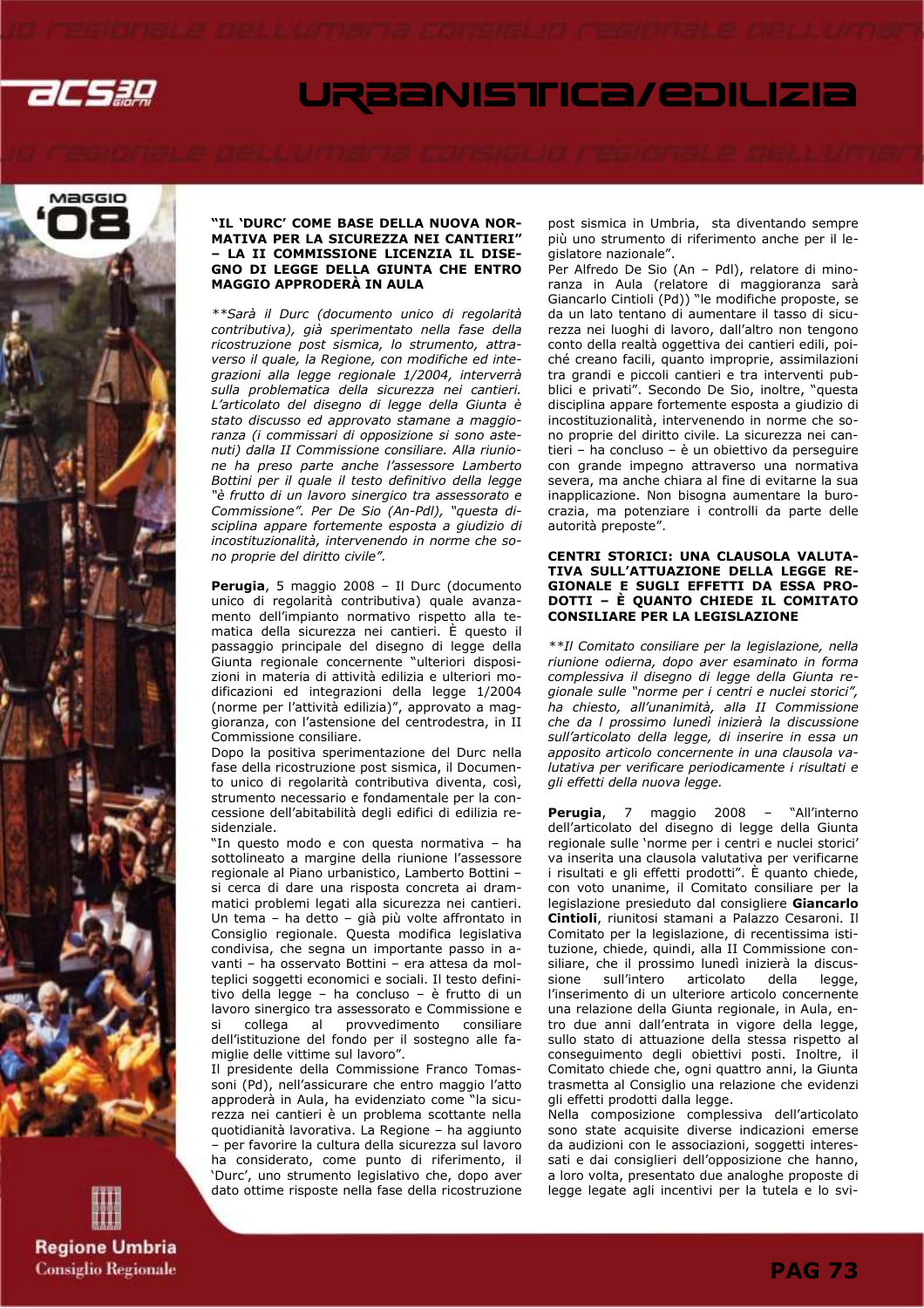



luppo dei centri storici e al riconoscimento, tutela

e valorizzazione dei centri commerciali naturali. L'obiettivo prioritario della legge, come è stato più volte sottolineato in riunioni propedeutiche della II Commissione, è, quindi, che i centri storici tornino ad essere luoghi di interesse culturale, artistico e commerciale, al fine di recuperare un'economia persa, indirizzata, negli ultimi anni, verso nuovi quartieri cittadini. Con questa legge verranno costruite nuove politiche urbane. L'auspicio della nuova legge regionale è quello di realizzare un Piano strategico integrato per i centri storici. Azioni organiche legate al recupero delle zone più critiche e di maggior degrado. Per i privati che interverranno in tal senso è prevista, nella legge, una importante premialità.

### DURC E CONGRUITÀ DELLA MANODOPERA PER PUBBLICO E PRIVATI SONO LEGGE - IL CONSIGLIO A MAGGIORANZA HA APPRO-VATO LE MODIFICHE ALLA LEGGE SULLA ATTIVITÀ EDILIZIA

\*\*Il Consiglio regionale ha approvato a maggioranza, con 16 voti favorevoli e 6 contrari, la nuova normativa sulla sicurezza nei cantieri che introduce l'obbligo del documento unico di regolarità contributiva già sperimentato con la ricostruzione e la novità del certificato di congruità della manodopera.

Per la maggioranza si tratta di un provvedimento importante per garantire maggior sicurezza nei cantieri. Per le opposizioni la legge, pur valida per contrastare il lavoro nero in edilizia, non risolverà i problemi della sicurezza e rischia di essere giudicata incostituzionale.

Perugia, 13 maggio 2008 - Passa in Consiglio la legge che sulla base della esperienza positiva della ricostruzione rende obbligatorio il certificato di regolarità contabile, il Durc, sia per il settore pubblico che per quello privato ed introduce un nuovo parametro, la "congruità della incidenza della manodopera", la cui certificazione per ogni cantiere ultimato è affidata ai tecnici della Cassa edile.

A favore dei nove articoli che di fatto integrano la normativa edilizia del 2004 (legge regionale numero 1) hanno votato 16 consiglieri della maggioranza presenti in aula, contro si sono espressi i 6 della minoranza.

La legge, considerata dall'assessore Lamberto Bottini "non risolutiva dei problemi, ma strumento aggiuntivo per conseguire quel segno di civiltà che deve rappresentare la sicurezza nei cantieri", è stata invece criticata dalle opposizioni per la sua presunta incostituzionalità. l'opposizione l'ha comunque giudicata, "utile a contrastare il lavoro nero, ma non a ridurre le morti sul lavoro".

Prima del voto finale l'aula ha approvato due emendamenti al testo presentati dalla Giunta che affidano temporaneamente all'esecutivo la certificazione degli congruità della manodopera in attesa di quella della Cassa edile ed istituiscono entro un mese il previsto "giornale dei lavori" che dovrà compilare il responsabile di ogni cantiere. L'aula ha respinto, a maggioranza, la richiesta di rinviare in II Commissione il provvedimento, "per ulteriori approfondimenti" fatta, per conto della minoranza, dal relatore Alfredo De Sio.

Illustrando i contenuti e l'iter del disegno di legge, il relatore di maggioranza Giancarlo Cintioli ne ha ricordato le origini, sia nel Protocollo di intesa sottoscritto nel febbraio 2007 tra Regione Umbria, Inps, Inail e Casse edili di Perugia e Terni, che valutava positivamente l'esperienza complessiva del Durc nella ricostruzione post sismica; sia nell'ordine del giorno sulle morti nei cantieri votato dal Consiglio regionale nel luglio 2006 che indicava proprio la necessità di modificare la legge sulla attività edilizia. Aspetti innovativi del provvedimento, per Cintioli, sono: l'estensione dell'obbligo del Durc ai cantieri privati e l'introduzione della certificazione della "congruità della incidenza della manodopera", non ancora previsto nella normativa nazionale. Un atto importante che dimostra come l'Umbria sia da sempre sensibile ai temi della sicurezza, un argomento decisivo per la stessa convivenza civile e che fa seguito alla recente istituzione in quest'aula del Fondo regionale per le vittime sul lavoro che questa legge, opportunamente, integra con ulteriori 10 mila euro".

Combattere il lavoro nero con controlli più pressanti sui cantieri e con sanzioni certe è un compito che deve integrare questo disegno di legge, ha aggiunto Cintioli, osservando che non mancano leggi importanti a livello nazionale per farlo, come la 626 o il nuovo testo unico sulla sicurezza nel lavoro, il Decreto 81, che entrerà in vigore fra due giorni e che, si è augurato il relatore, "il governo Berlusconi dovrà fa applicare rigorosamente se finalmente si vuol combattere nel Paese la drammatica piaga dei Cintibis una cantiedato in ultimo come, a favore della legge, si è espresso il Comitato legislativo e questo fa sì che si possa dichiarare la procedura di urgenza. Ha poi ricordato l'ampio consenso e l'attesa che si sono create intorno alle modifiche alla legge 1 del 2004 ed i pareri positivi espressi da molti soggetti, a cominciare dagli ordini professionali intervenuti nella audizione del 15 febbraio. Al momento del voto in II Commissione consiliare, ha concluso Cintioli, il testo finale è passato a maggioranza con l'astensione delle opposizioni.

Per il relatore di minoranza Alfredo De Sio (An-Pdl) "questa legge non riguarda essenzialmente la sicurezza nei cantieri quanto piuttosto l'evasione contributiva, quindi è una legge che attiene anche alle dinamiche sulla sicurezza, ma non a ciò che tragicamente avviene nei cantieri, che ha portato all'attuale emergenza. Vorremmo invece – ha continuato De Sio - una legge sulla sicurezza che abbia i requisiti di efficacia, applicabilità e comprensibilità. Non è efficace perché la finalità è quella di aumentare la sicurezza, ma le misure effettive sulla sicurezza sono da ricer-

**Regione Umbria Consiglio Regionale**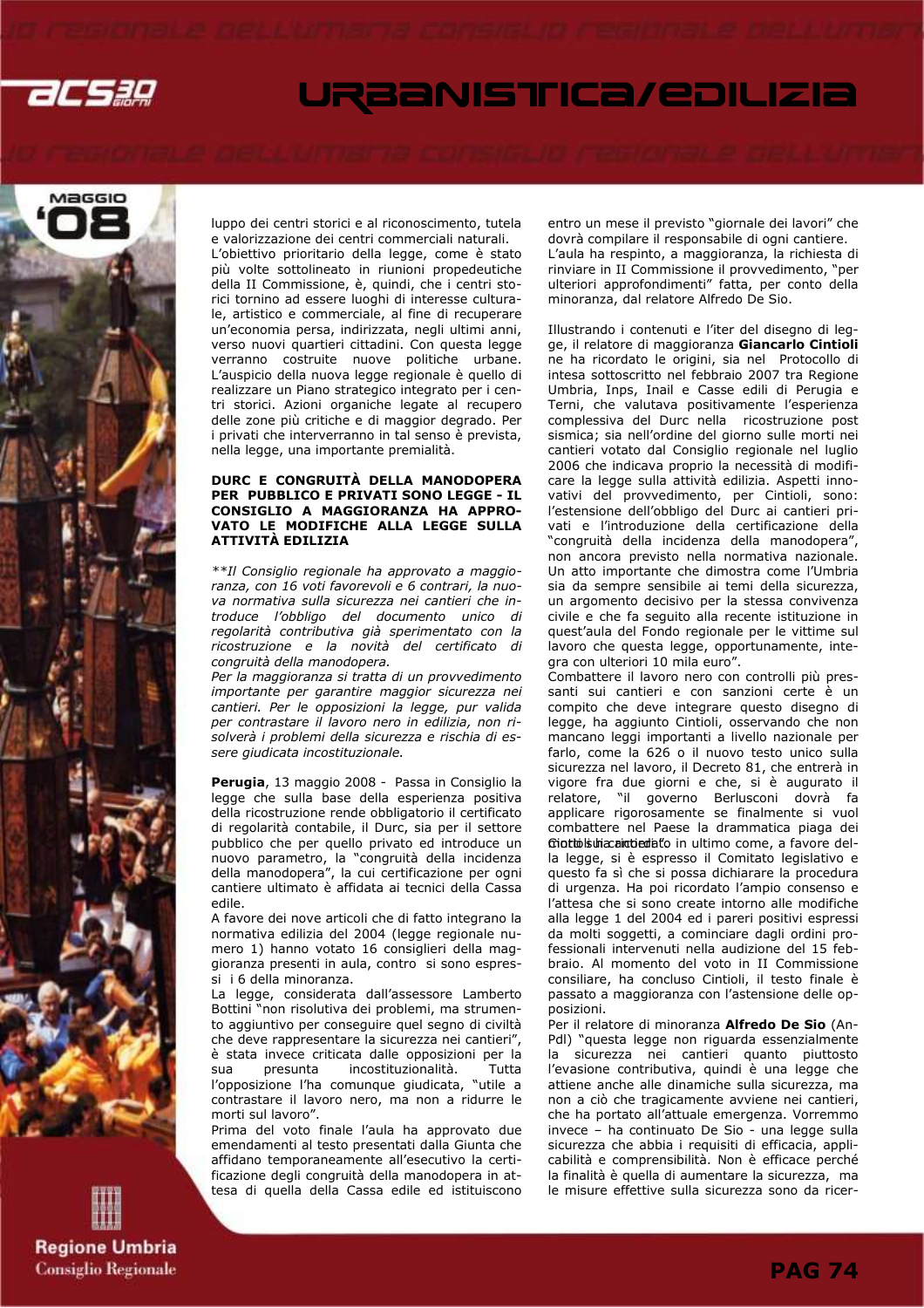



**Regione Umbria Consiglio Regionale**  carsi in una interpretazione di ciò che si dice riguardo alla correttezza. Quindi risponde alla missione sacrosanta di combattere il lavoro nero, ma non è risolutiva per evitare i tanti incidenti mortali. Ci sono anche perplessità riguardo l'applicabilità di questa legge – secondo De Sio perché potrebbe portare ad un aumento dei contenziosi, sia per l'assimilazione impropria tra grandi e piccoli cantieri, sia per la scarsa chiarezza sulla responsabilità in materia di controllo e vigilanza, che sono attribuibili alla figura del 'direttore dei lavori' il quale potrebbe non averne competenza rispetto, ad esempio, al titolare dell'impresa". Un altro problema rilevato dal relatore di minoranza è il seguente: "Se l'impresa consegna il lavoro fatto a regola d'arte ma non è in regola con i contributi, si può non pagare? Qualsiasi avvocato – ha detto De Sio - direbbe di no". Messo a fuoco anche il problema delle sanzioni per le imprese irregolari, ove si prevede l'esclusione dagli appalti per due anni: "Una piccola impresa, magari composta dal solo titolare, che non versasse i propri contributi per pagare gli stipendi agli operai, la vogliamo escludere? Così per campare due anni dovrà fare lavoro nero". Per De Sio, dunque, occorre una gradualità della pena. Ha poi ribadito che "la filosofia di questa legge è condivisibile, come è positiva la volontà di mandare un segnale dall'Umbria, di fare scuola in materia, ma presenta ampie lacune sulla compatibilità costituzionale, quindi rischia di essere una bandierina che sarà smontata e sulla quale dovremo rimettere le mani. L'impianto legislativo non sta in piedi – secondo De Sio - perché non prevede la rescissione del contratto, il committente non ha potestà coercitiva e nessuna tutela in caso di danni. Per questo, per recuperare almeno l'aspetto dei diritti, si è richiesto il rinvio in Commissione. Altrimenti il voto è contrario".

#### Interventi:

PAVILIO LUPINI (Prc) "RIVENDICO CON OR-GOGLIO UNA SCELTA CHE A SUO TEMPO VENNE DEFINITA STRUMENTALE E DIFFICILMENTE AP-PLICABILE" - È bene ricordare che la legge riguarda anche la emersione dal lavoro sommerso. Rivendico con orgoglio una scelta che a suo tempo venne definita strumentale e di difficile applicazione. Oggi anche la minoranza sembra aver cambiato toni. Già altre regioni come la Toscana prevede la responsabilizzazione del committente. Nel caso nostro sono molti i soggetti coinvolti. Dobbiamo ricordarci della drammaticità del problema morti sul lavoro nell'attuale contesto di globalizzazione dei mercati nel quale il lavoro è considerato solo un costo. È dunque necessario ripartire dalla dignità del lavoro; tenendo conto anche della scarsa formazione professionale, spesso causata dal cambiamento repentino del lavoro, effetto di contratti precari. Ricordiamoci che tanti incidenti avvengono per stanchezza nelle ore di straordinario, e non basta certo detassarlo. Il mondo degli stranieri subisce più di altri questi problemi. È importante aver disciplinato in primo luogo i cantieri di lavoro, dove maggiori sono gli incidenti ed aver dato un ruolo decisivo al direttore dei cantieri. Non è condivisibile concepire, come propone De Sio, di disciplinare in modo meno calzante la piccola impresa.

FRANCO TOMASSONI (Pd) "RESPONSABILIZ-ZATI I SOGGETTI DELLA FILIERA: COMMITTEN-TE, DIRETTORE DEI LAVORI, IMPRESA, ISTITU-ZIONI" - Finalmente si alza lo spessore della politica e si esce dal dibattito salottiero e dalla semplice emozione per le morti sul lavoro. La legge gode di un consenso ampio che va dalle imprese, al sindacato, alle istituzioni. Curare la sicurezza ed eliminare il lavoro nero qualifica e sprovincializza anche le nostre aziende e ne innalza il livello rendendole più competitive. La legge ha anche il merito di mettere sullo stesso livello le diverse aziende, evitando competizioni ingiuste che hanno visto nascere negli ultimi anni tante piccole imprese solo per aggiudicarsi subappalti, a costi ridottissimi ed tutto svantaggio della sicurezza. Ogni impresa deve guardare sì alla massimizzazione del profitto; ma lo deve fare nel rispetto di principi etici che si rifanno alla sicurezza ed alla qualità della vita. È un provvedimento innovativo che responsabilizza tutti i soggetti della filiera edilizia, il committente, il direttore dei lavori, l'impresa, le istituzioni. Se da un lato la legge si intromette nella trattativa civilistica, dall'altro garantisce in pieno il committente perché si riferisce al suo cantiere.

FRANCO ZAFFINI, capogruppo (An-Pdl) - "UNA PROPOSTA CHE NON HA NIENTE A CHE VEDERE CON LA SICUREZZA SUL LAVORO" - "Questa discussione mi lascia interdetto, perché il suo oggetto è una proposta che non ha niente a che vedere con la sicurezza sul lavoro ed il contrasto al vero dramma di questa regione. Nella migliore delle ipotesi questa è una legge che combatte il lavoro nero, ma – ha affermato Zaffini – non c'è stata una sola vittima che non fosse stata in regola con i contributi, quindi quanto si sta facendo oggi è una mistificazione ed è grave, perché il problema per l'Umbria è drammatico, e noi ci stiamo 'gingillando' con provvedimenti che non hanno niente a che fare con il problema vero. Avremmo potuto astenerci – ha concluso – ma voteremo contro perché è un mistificazione rispetto al problema".

PAOLO BAIARDINI (Pd) "QUANDO NON SI RISPETTANO I CONTRATTI, È FACILE CHE NON SI RISPETTINO NEMMENO LE NORME PER LA SI-CUREZZA" - Alle parole del capogruppo di An ha replicato: "Sappiamo tutti che nel settore edilizio i rapporti venivano regolarizzati il giorno stesso in cui avvenivano incidenti sul lavoro. Per questo – ha detto Baiardini – il Ministero è intervenuto chiedendo che la regolarizzazione fosse avvenuta almeno il giorno prima. Quando non si rispettano i contratti, è facile che non si rispettino nemmeno le norme per la sicurezza, quindi il contrasto al lavoro nero è un presupposto fondamentale. Inoltre – ha aggiunto – il rispetto delle norme e delle leggi può anche favorire una concorrenza leale fra le imprese, un'esigenza molto sentita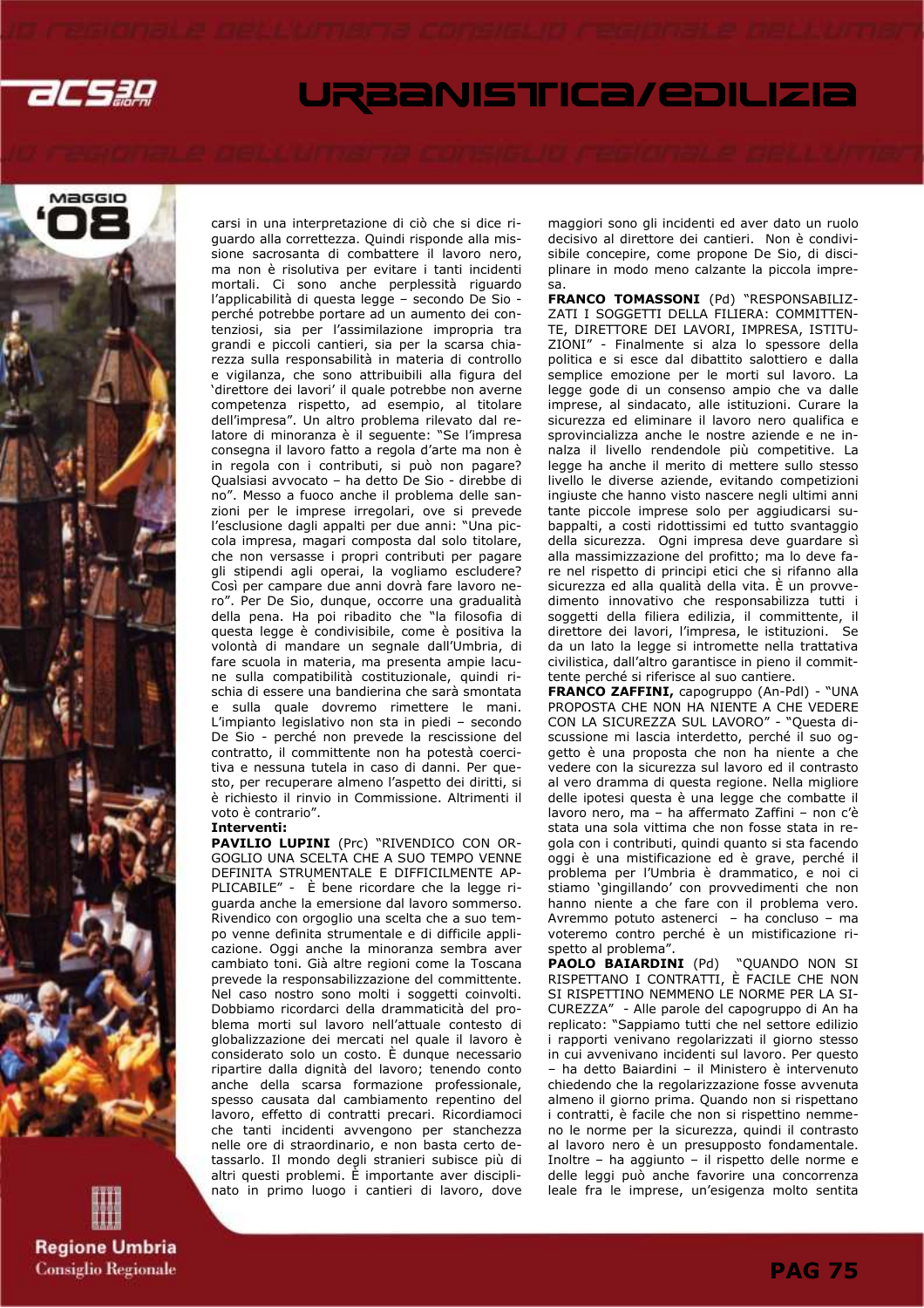



**Regione Umbria** 

**Consiglio Regionale** 

### nel campo edilizio".

LAMBERTO BOTTINI (Assessore regionale) "U-NO STRUMENTO IN PIÙ, CAPACE DI GETTARE NUOVE BASI E VALORI PER RIDURRE LA PERI-COLOSITÀ NEI NOSTRI CANTIERI" - Concludendo il dibattito ha detto: La legge non ha né la velleità né la pretesa di risolvere i problemi della sicurezza. Si propone come uno strumento in più, capace di gettare nuove basi e valori per ridurre la pericolosità nei nostri cantieri: per noi è un segno di civiltà e di solidarietà che non deve abdicare a nessun altro interesse. È ovvio a tutti che le radici del problema affondano nel lavoro nero e nella frammentazione dei cantieri. E non credo che possano esserci problemi di competenza fra Stato e Regioni fino alla incostituzionalità del provvedimento. Ricordo che la riflessione si è sviluppata a più livelli, ha coinvolto tanti soggetti, e tante richieste sono arrivate affinché non fosse dispersa l'esperienza maturata con il Durc nella ricostruzione post terremoto. Considero il provvedimento propedeutico alla imminente normativa sugli appalti. Lì si potranno dare risposte più organiche e si potrà meglio definire il concetto di regolarità che la società tutta rivendica. Ricordo che in occasione della tragedia provocata dall'incendio di Trevi emerse con chiarezza, anche da colloqui con il ministro, che le esperienze maturate in Umbria si intrecciano con le riflessioni in atto a livello nazionale, e da quel livello dovranno arrivare provvedimenti più organici. Fra i merito di questa legge che ha avuto un lungo e meditato iter c'è il nuovo protagonismo di tanti soggetti a cominciare dal committente che da oggi ha un ruolo più attivo nei confronti della impresa.

### I CONTENUTI DELLA LEGGE

ti.

La nuova legge prevede il rilascio di due tipologie di Documento unico di regolarità contributiva (Durc). La prima attesta la regolarità dei versamenti dei contributi a Inps, Inail e Cassa edile; la seconda certifica la "congruità dell'incidenza della manodopera" nel singolo cantiere, in pratica il rapporto tra l'entità del manufatto realizzato e la quantità di ore necessarie a realizzarlo. Il calcolo di questo parametro è affidato alla Cassa edile. L'obbligo per la duplice certificazione scatta per i cantieri pubblici e privati che avranno realizzato lavori superiori a 50.000 euro e comunque superfici utili coperte di almeno i 100 metri quadra-

Nuovi compiti sono previsti per il direttore dei lavori. Dovrà annotare, sul giornale dei lavori, le visite fatte in cantiere comunicando tempestivamente le eventuali irregolarità a: committente, enti previdenziali, assicurativi ed infortunistici, alla Cassa edile e al coordinatore per la sicurezza. Spetta invece, ai singoli privati e alla Pubblica amministrazione, nella veste di committenti dei cantieri, acquisire il Durc dall'impresa esecutrice dei lavori, prima di procedere al pagamento finale, provvedendo loro stessi a regolarizzare direttamente, su segnalazione della Cassa edile, gli enti previdenziali rimasti creditori con l'impresa, pena il mancato rilascio del certificato di agibilità

### sull'immobile realizzato.

Per aumentare la sicurezza nei cantieri la legge prevede azioni di prevenzione e tutela della salute con specifiche campagne di informazione e comunicazione rivolte a tecnici, imprese e maestranze.

In caso di irregolarità contributiva accertata, l'Amministrazione regionale applicherà all'impresa inadempiente una sanzione amministrativa e pecuniaria da 2 mila a 10 mila euro. Le imprese non in regola con il Durc, alle quali verrà comunque concesso un periodo per la regolarizzazione, verranno inserite, dalla stessa Regione, in un apposito elenco regionale pubblicato ogni sei mesi sul Bollettino ufficiale, decretandone così la esclusione, per due anni, da appalti e subappalti per l'affidamento di lavori pubblici e privati e la esclusione da agevolazioni e finanziamenti pubblici.

La legge, per il 2008, viene finanziata con 40 mila, da assegnare alle Casse edili di Perugia e Terni per consentirgli l'avvio delle verifiche di congruità dell'incidenza della manodopera.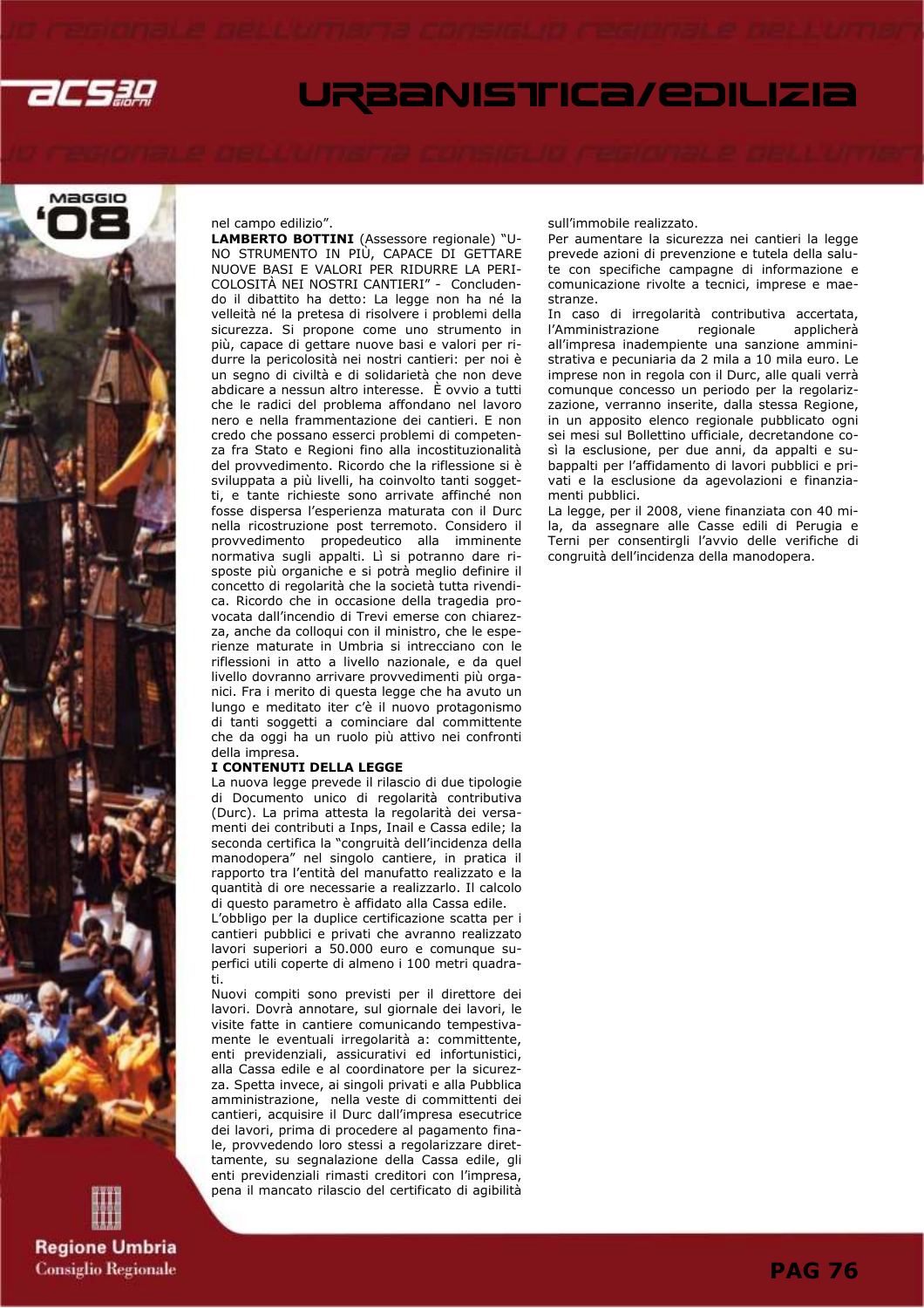

# VIABILITÀ



### **Regione Umbria Consiglio Regionale**

### "LA SENTENZA DEL GIUDICE DI PACE CON-FERMA L'INADEGUATEZZA DEL T-RED" – PER VINTI (PRC-SE) "OCCORRE INTER-ROMPERE SUBITO IL SERVIZIO"

\*\*Stefano Vinti (Prc-Se) chiede, in una nota, "l'immediata interruzione" del servizio T-red a Perugia. L'intervento del capogruppo di Rifondazione comunista fa seguito alla sentenza del Giudice di Pace secondo la quale il Comune non può notificare atti a mezzo di soggetto privato anche con nomina a messo comunale speciale. Secondo Vinti, tutto ciò "conferma i dubbi e le perplessità su certe politiche e pratiche del Comune di Perugia". "Il T-red – dice – è sempre più percepito dalla collettività cittadina come uno stratagemma per fare cassa".

Perugia, 8 maggio 2008 - "La sentenza del Giudice di Pace di Perugia contro la privatizzazione del servizio di notifica delle contravvenzioni conferma i dubbi e le perplessità su certe politiche e pratiche del Comune di Perugia". Così il capogruppo di Rifondazione comunista Stefano Vinti per il quale "l'installazione del T–red presso i semafori del capoluogo e le modalità di gestione del servizio, fanno acqua da tutte le parti. Prima la durata dell'arancione, – ricorda - che ha interessato anche le televisioni nazionali, ora l'inesistenza delle notifiche tramite un 'messo speciale'. Senza contare i costi che i cittadini hanno dovuto sorbirsi per pagamenti non dovuti alla luce della recente sentenza".

Vinti ritiene, quindi, "quanto mai opportuno interrompere il servizio del T–red, sempre più percepito dalla collettività cittadina come uno stratagemma per fare cassa più che un incentivo al rispetto del codice della strada. Siamo per il principio di legalità, - conclude - ma le politiche della sicurezza, a tutti i livelli, debbono avere come obiettivo principale la qualità della vita urbana e l'esclusivo interesse dei cittadini".

### "IL CENTRO STORICO BLINDATO È UNA SCELTA DANNOSA PER TUTTA LA CITTADI-NANZA" - ZAFFINI (AN – PDL) COMMENTA IL NUOVO REGOLAMENTO ZTL DELLA CITTÀ DI PERUGIA

\*\*Il capogruppo regionale di Alleanza nazionale critica la decisione del Comune di Perugia di modificare il regolamento per l'accesso alla zona a traffico limitato del centro storico. Per Franco Zaffini si tratta di un provvedimento che mira a costringere i cittadini ad utilizzare il Minimetrò e che danneggerà l'economia dell'acropoli portandola alla desertificazione.

Perugia, 9 maggio 2008 - Le ultime modifiche apportare dall'Amministrazione comunale al regolamento di accesso alla zona a traffico limitato del centro storico del capoluogo regionale sono "un provvedimento demenziale di chiusura blindata del centro storico di Perugia". Lo afferma Franco Zaffini, capogruppo regionale di An, che

"difende con determinazione il diritto dei perugini di vivere il centro storico, bocciando la decisione di palazzo dei Priori che blinda l'acropoli 24 ore su 24. Come se non bastassero - continua il consigliere - le esperienze disastrose che già in altri Comuni rossi dell'Umbria hanno portato il cuore pulsante della città alla desertificazione: con le stesse amministrazioni subissate di sacrosante invettive e costrette a tornare sui propri passi".

"Perugia – afferma Zaffini - non è una città metropolitana, in cui ogni quartiere ha il proprio centro nevralgico fatto di servizi e luoghi di aggregazione, ma una città pur di dimensioni medio - piccole dove il centro storico rimane ancora il nucleo di principale attività ed aggregazione sociale". Per il capogruppo, il provvedimento sarebbe aggravato da una mobilità verso il centro tuttora problematica. "Avrebbe dovuto essere il Minimetrò - dice ancora Zaffini - a fare il miracolo ma dai dati di traffico e dalle affermazioni degli operatori del centro pare che le cose non siano certo migliorate: il centro storico di Perugia è tuttora oggetto di un progressivo quanto evidente spopolamento. Inoltre un'utenza per la monorotaia molto al di sotto delle stime ha costretto la società di gestione a rallentare le corse: un grave problema che l'amministrazione si ostina a non voler ammettere ma che tenta di tamponare, con provvedimenti, come questa blindatura del centro, che preludono ad un uso coercitivo del mezzo da parte della cittadinanza. Sembra questo sembra l'unico vero scopo del nuovo regolamento ztl. Chiudere totalmente il centro storico al transito per nove mesi all'anno è una scelta priva di ogni fondamento logico - sottolinea Zaffini - che serve solo ad obbligare i cittadini ad utilizzare il 'brucomela' voluto dalla giunta Locchi".

"È un provvedimento senza testa, solo ideologico – spiega - che decreterà la morte definitiva dell'acropoli, delle attività commerciali, già messe in difficoltà dalla grande distribuzione. Che la sosta necessiti di una regolamentazione è una questione su cui non si discute, ma vietare l'accesso all'acropoli, per tutto il giorno e la notte, lascia in bocca l'amaro sapore di uno sfratto coatto dalla propria casa, dalla propria storia, dalla propria città, per far posto a chi non ha casa, né storia, né città". Zaffini pone l'attenzione, inoltre, sui disagi che questa regolamentazione potrebbe portare. "Si pensi alle difficoltà di un genitore che deve salire in centro a riprendere i figli adolescenti da scuola o al passeggio del sabato o a chi riaccompagna a casa la fidanzata o chi in centro ci lavora", commenta il rappresentante del centrodestra. "Anziché ripopolare il centro e metterlo in sicurezza per renderlo più vivibile, la doppia mandata, con cui l'amministrazione ha intenzione di chiuderlo, ne decreterà l'abbandono totale da parte dei perugini".

Sono tutt'altro che ottimiste le previsioni del consigliere che confessa il timore per "un centro storico destinato a diventare zona franca per quei balordi che, nell'oscurità della sera, circola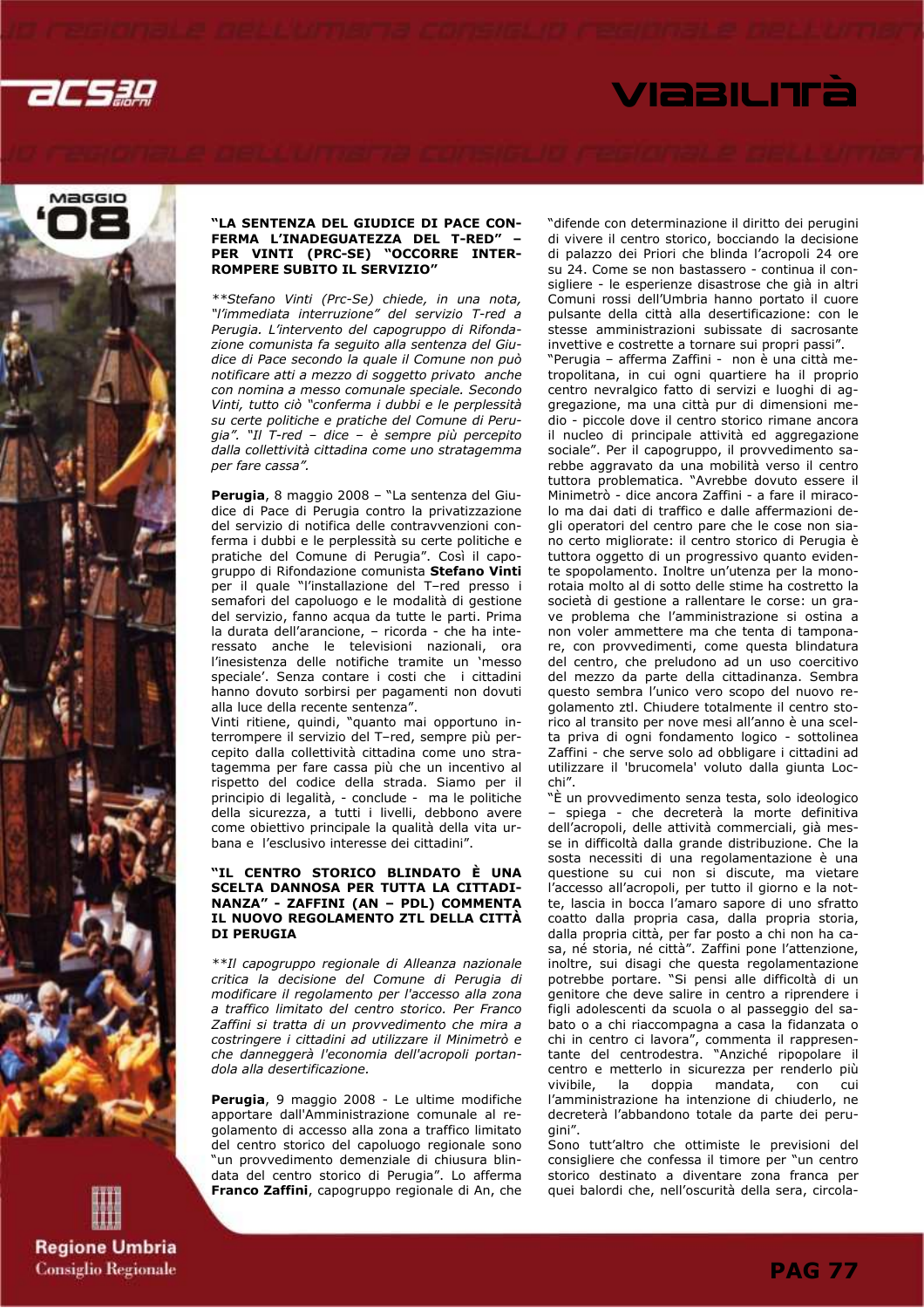acsag

## VIABILITÀ



**Regione Umbria Consiglio Regionale**  no fin troppo liberamente per i vicoli, per poi lavarsi la faccia all'alba, quando ad accedere nella bella Perugia saranno solo i pullman dei gitanti 'mordi e fuggi'. Bettola di notte - conclude Zaffini- museo a cielo aperto di giorno, il destino che attende il nostro centro storico con l'applicazione di un regolamento tanto ridicolo è proprio questo".

### NO ALLA CHIUSURA TOTALE DEL TRAFFICO NEL CENTRO STORICO DI PERUGIA – PER VINTI (PRC-SE) "UNA MISURA CHE COLPI-SCE A MORTE LE ATTIVITÀ ECONOMICHE E SOCIALI"

\*\*Il capogruppo regionale di Rifondazione comunista, Stefano Vinti, ribadisce la contrarietà al progetto di chiusura del centro storico di Perugia alle automobili per tutto il giorno, "perché – sostiene – colpirebbe a morte le attività economiche e sociali della vita nel centro storico del capoluogo umbro". Un provvedimento che "produrrebbe – secondo Vinti - ulteriore desertificazione, svuotamento del centro e una incentivazione a indirizzare i cittadini verso i centri commerciali".

Perugia, 22 maggio 2008 – Il capogruppo regionale di Rifondazione comunista, Stefano Vinti, torna ad ammonire il Comune di Perugia sull'ipotesi di chiusura totale alle auto del centro storico del capoluogo: "L'ipotesi di riforma della Ztl proposta dall'assessore alla mobilità, che si accinge ad arrivare all'attenzione dell'assemblea di Palazzo dei Priori, lascia alquanto perplessi. Sembra – sostiene Vinti - una misura che vuole colpire a morte le attività economiche, sociali, la quotidianità della vita nel centro storico del capoluogo umbro. Il sistema attualmente in vigore fino ad ora ha prodotto buoni risultati. Perugia non subisce problemi di congestionamento del traffico nell'acropoli, non è afflitta da innalzamenti preoccupanti del livello di inquinamento dell'aria nel centro storico. Semmai – afferma Vinti - queste preoccupazioni investono aree ad alta intensità di circolazione in zone più periferiche o limitrofe all'acropoli.

Non si capisce – continua il capogruppo di Rifondazione comunista - a chi potrebbe giovare una chiusura totale del traffico ai non residenti per 24 ore nove mesi l'anno, che invece produrrebbe sicuramente uno svuotamento del centro perugino, una penalizzazione per la vita economica e le attività commerciali, una serie di disagi per gli stessi residenti. Da un lato, infatti, il provvedimento, come lamentano le associazioni di categoria e il comitato dei cittadini contrari alla misura draconiana avanzata da Chianella, non è accompagnato da un aumento del trasporto pubblico verso il centro storico, per cui produrrebbe ulteriore desertificazione, svuotamento del centro e una incentivazione a indirizzare i cittadini verso i centri commerciali. Anzi, è prevista una riforma della mobilità del trasporto pubblico che abbatterà di quattro volte l'afflusso di autobus a piazza Italia.In più, i residenti troveranno notevoli difficoltà nell'usufruire di tutti quei servizi che prevedono un'assistenza a domicilio: dall'idraulico, all'elettricista, alla semplice consegna di una pizza".

Il capogruppo di Rifondazione comunista conclude dicendo che il suo partito "concorda pienamente con le richieste del comitato cittadini e dei vari commercianti e artigiani del centro storico perugino, che chiedono alla Giunta comunale di non attuare nel breve periodo cambiamenti ad un sistema di accesso al centro, quello dell'attuale Ztl, che ormai è collaudato e che fino ad oggi ha prodotto risultati accettabili".

### "NO ALLA CHIUSURA TOTALE DEL CENTRO STORICO DI PERUGIA": TRACCHEGIANI (LA DESTRA) IN UNA CONFERENZA STAMPA A PALAZZO CESARONI

\*\*Aldo Tracchegiani, presidente del gruppo consiliare La Destra, ha detto in una conferenza stampa che "la chiusura alle auto del centro storico di Perugia ventiquattro ore su ventiquattro per nove mesi all'anno rappresenta un provvedimento che penalizza i commercianti e i cittadini residenti, senza che vi sia una reale emergenza, mentre restano irrisolti i problemi connessi alla sicurezza in città".

Perugia, 23 maggio 2008 - Per il capogruppo regionale de La Destra la chiusura totale alle automobili del centro storico di Perugia provocherebbe solo gravi disagi, in particolare per i commercianti e per i cittadini che risiedono nell'acropoli. "Non ci sono problemi di traffico o di inquinamento tali da richiedere un provvedimento così drastico", ha affermato **Aldo Trac**chegiani in una conferenza stampa che si è tenuta oggi a Palazzo Cesaroni. "Un provvedimento – ha detto – che finirà per penalizzare ulteriormente le attività commerciali, visto che c'è già stato uno spopolamento del centro storico. In questo progetto del Comune di Perugia vediamo solo una manovra di sostegno alla necessità di utenza del minimetrò, poiché sarà affiancato dalla riduzione delle corse dei bus, che di per sé rappresenta un altro motivo di disagio per i cittadini di Perugia". "Inoltre – ha proseguito Tracchegiani – si tratta di un provvedimento che non va nemmeno in direzione della tutela dei cittadini per quanto riguarda la sicurezza, in una città che deve fare i conti con una forte presenza della criminalità e con i poco rassicuranti primati negativi per lo spaccio di droga e i morti per overdose". Secondo il capogruppo de La destra "sarebbe invece importante discutere di sicurezza per il centro storico di Perugia, magari a partire dalle insufficienti misure che sono state previste dal Patto per la sicurezza, che prevedono l'arrivo di altri trenta agenti per il controllo del territorio. La nostra proposta al riguardo – ha concluso – è quella di affiancare alle forze dell'ordine delle guardie volontarie, scelte da corpi come quello della Protezione civile o altri, affinché possano agire in sinergia".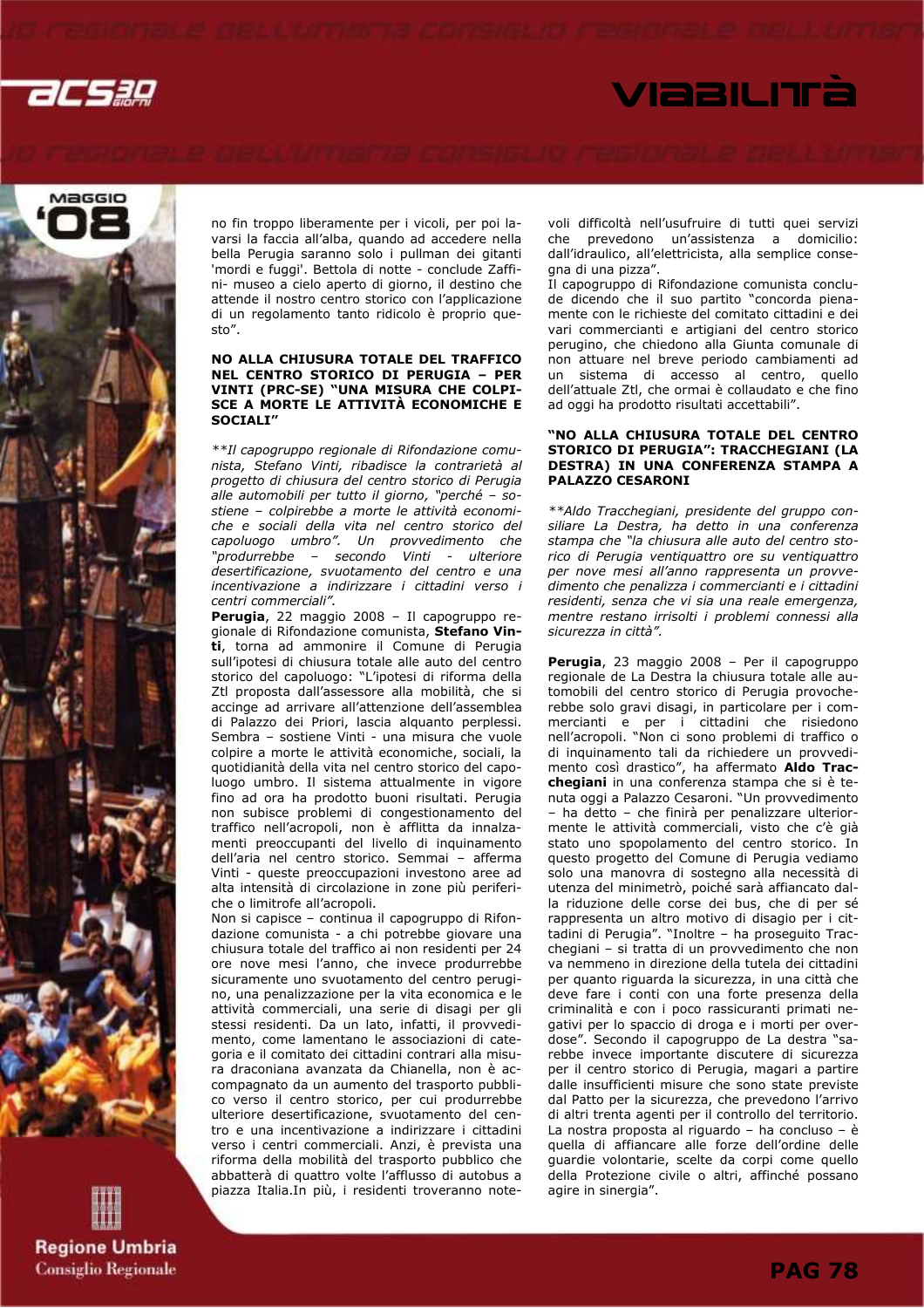

## VIGILANZA E CONTROLLO



### ATTI DI INDIRIZZO DEL CONSIGLIO, AGEN-ZIE E SOCIETÀ PARTECIPATE, OSSERVATO-RI REGIONALI E TASSA PER LE AUTO STO-RICHE - IL PROGRAMMA DI ATTIVITÀ DEL COMITATO CONSILIARE

\*\* Proseguono le attività del Comitato per il monitoraggio e la vigilanza sull'amministrazione regionale presieduto dal consigliere Raffaele Nevi. Nella riunione di giovedì scorso focalizzati i punti centrali dell'agenda di lavoro che riguardano la verifica del rispetto degli impegni dell'Esecutivo regionale relativi agli atti di indirizzo approvati dal Consiglio, le attività delle Agenzie, enti e società partecipate degli Osservatori regionali delle Agenzie e l'applicazione delle norme fiscali relative alla tassa di circolazione sulle auto storiche.

Perugia, 9 maggio 2008 - Verifica del rispetto degli impegni della Giunta relativi agli atti di indirizzo approvati dal Consiglio, attività delle Agenzie, enti e società partecipate degli Osservatori regionali delle Agenzie, tassa di circolazione sulle auto storiche. Sono questi i punti centrali del fitto programma di lavoro elaborato dal Comitato per il monitoraggio e sull'amministrazione regionale presieduto dal consigliere Raffaele Nevi (Fi-Pdl), nella riunione di giovedì scorso cui erano presenti i consiglieri Ronca (Pd), Lupini (Prc) e Masci (Pd). L'organismo il monitoraggio sull'attività e sugli atti degli enti dipendenti della Regione e delle società partecipate e sull'attuazione delle leggi e delle deliberazioni regionali, informando anche le Commissioni competenti.

Per quanto riguarda gli atti di indirizzo approvati dall'Assemblea dal 2005, il Comitato ha esaminato il dossier predisposto dagli uffici che raccoglie 52 atti (mozioni, ordini del giorno e risoluzioni) sui quali verificare il rispetto degli impegni assunti dalla Giunta regionale; sarà fatta una scelta di quelli ritenuti più urgenti, sui quali sarà richiesta un'audizione con i responsabili dell'Esecutivo. Prosegue inoltre il programma di incontri con Agenzie, enti e società partecipate dalla Regione, finalizzato ad approfondirne su ruolo e funzioni, anche in vista della imminente riforma del settore. Dopo l'Agenzia regionale per l'ambiente (Arpa), che è stata incontrata nel febbraio scorso, sarà ora la volta (il 22 maggio prossimo) di Sviluppumbria e Ferrovia centrale umbra.

Per ciò che concerne i 28 Osservatori regionali esistenti, il Comitato ha esaminato il dossier degli uffici in cui si rileva che 10 non risultano operanti. Anche su questi strumenti verrà una scelta di quelli ritenuti prioritari per verificarne attività e funzioni.

L'organismo ha infine delegato il vicepresidente Lupini a preparare una lettera di risposta alla Federconsumatori regionali che ha richiesto le modalità di applicazione della norma regionale che consente l'autocertificazione per il pagamento della tassa di circolazione ridotta per le autovetture classificate come "storiche". Il Comitato ha dato indicazione di informare gli interessati che la Regione Umbria si è impegnata, attraverso l'assessore al bilancio, ad attivare una convenzione diretta con l'Asi (Automotoclub storico italiano) e ad accettare le autocertificazioni dei richiedenti. L'associazione dei consumatori faceva rilevare nella sua istanza le difficoltà di applicazione della norma prevista dalla legge regionale "36/2007" che prevedeva l'autocertificazione dei proprietari, in quanto in contrasto con la normativa nazionale che assegna all'Asi (Automotoclub storico italiano) il compito di certificare i requisiti di "storicità" delle vetture. Il Comitato aveva già affrontato in maniera approfondita la questione nello scorso febbraio con un'audizione del dirigente regionale del servizio entrate.

Il servizio Controllo del Consiglio regionale, ha presentato al Comitato, il secondo numero di Monitor, una pubblicazione periodica che contiene un approfondimento sugli Osservatori regionali, sulle scadenze e gli adempimenti delle leggi regionali, sugli enti dipendenti della Regione e sulla partecipazione regionale, quest'ultima riguarda la verifica dell'esito delle petizioni di "iniziativa popolare" presentate nel corso dell'VIII legislatura.

### IL COMITATO PER IL MONITORAGGIO HA INCONTRATO I RESPONSABILI DI SVILUP-PUMBRIA ED ARUSIA, IN VISTA DELL'IMMINENTE RIFORMA DI AGENZIE, ENTI E SOCIETÀ REGIONALI

\*\*Il Comitato per il monitoraggio e la vigilanza sull'amministrazione regionale presieduto dal consigliere Raffaele Nevi (FI-Pdl) ha incontrato i dirigenti di Arusia e Sviluppumbria nelle rispettive sedi delle due Agenzie, ottenendo una serie di informazioni sulle attività svolte e di osservazioni sull'imminente riforma del settore, che sono state definite "molto utili". Sono già previsti incontri anche con le altre Agenzie, enti e società partecipate dalla Regione.

Perugia, 23 maggio 2008 - Prosegue il lavoro del Comitato per il monitoraggio e la vigilanza sull'amministrazione regionale presieduto dal consigliere Raffaele Nevi (FI-Pdl), che in questa fase sta effettuando una serie di incontri con Agenzie, enti e società partecipate dalla Regione, in vista dell'imminente riforma del settore.

Ieri il Comitato, composto oltre che dal presidente Nevi dal vice presidente Pavilio Lupini (Prc) e dai consiglieri Enzo Ronca (Pd), Luigi Masci (Pd) e Andrea Lignani Marchesani (Cdl per L'Umbria), ha avuto due incontri nelle sedi di Sviluppumbria e Arusia, durante i quali i responsabili delle due agenzie (il presidente Calogero Alessi e il direttore Vinicio Bottacchiari per Sviluppumbria, il presidente Adolfo Orsini e il direttore Franco Todini per Arusia) hanno esposto ai rappresentanti del Consiglio regionale un quadro sulle attività svolte e sulle loro considerazioni a proposito dell'imminente riforma.

Per il presidente del Comitato, Raffaele Nevi, si è trattato di incontri "molto proficui, perché hanno